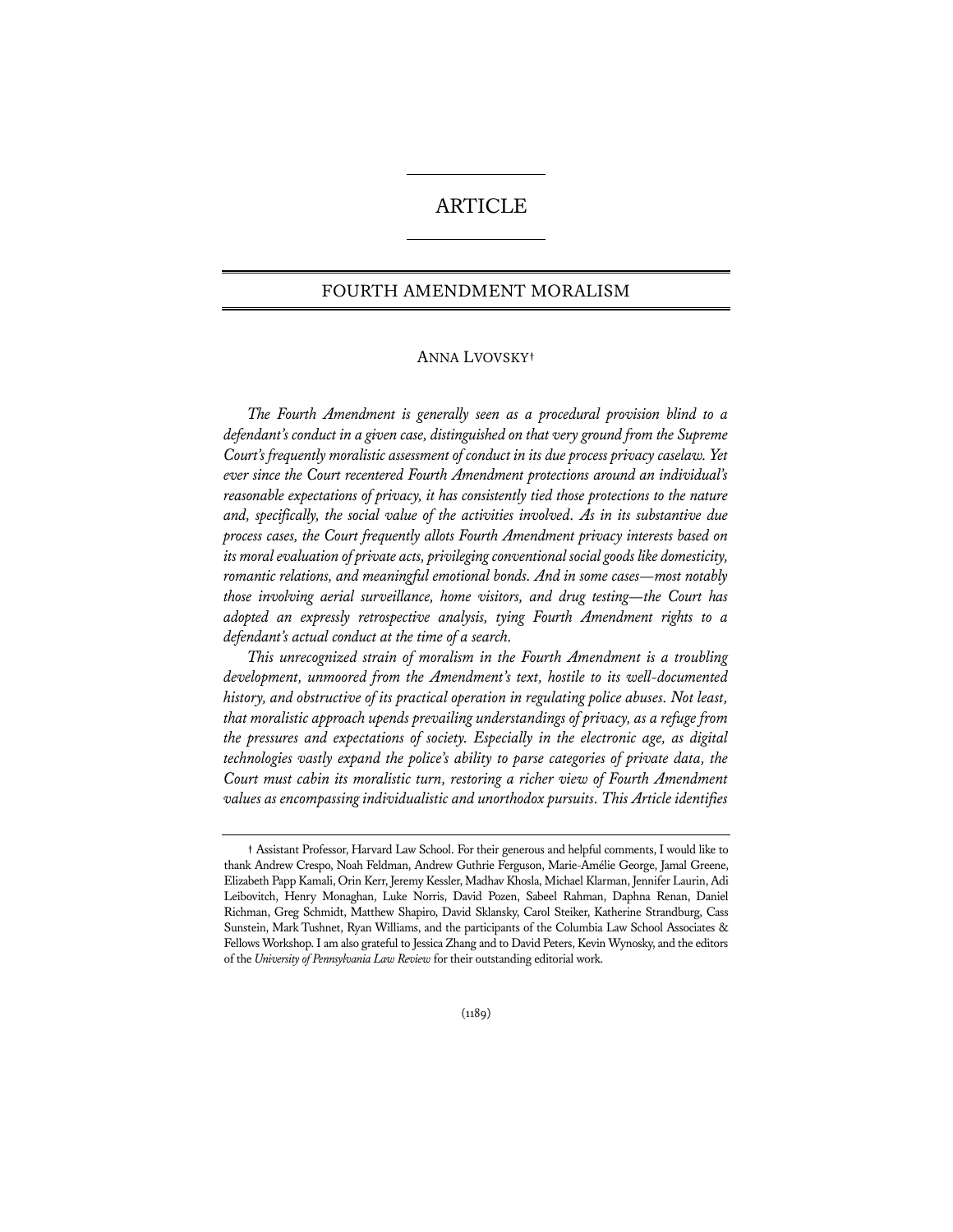*two immediate steps for moving forward: renouncing the Court's privileging of "intimate" over impersonal conduct and reconsidering the controversial binary-search doctrine gleaned from the Court's drug-testing cases. More fundamentally, it joins an ongoing debate about the adequacy of the Court's privacy-based Fourth Amendment framework, suggesting both the importance and the difficulty of restoring a Fourth Amendment attuned to liberal values of individualism and moral autonomy.* 

*Finally, this Article addresses what the surprising rise of Fourth Amendment moralism suggests about constitutional privacy rights more broadly. Belying the value of privacy as a sanctuary from social judgment, the Court's persistently moralistic jurisprudence challenges the extent to which our Constitution has ever protected, and perhaps can ever protect, a robust right of "privacy" as such.* 

| TWO MODELS OF CONSTITUTIONAL PRIVACY 1197<br>L                |
|---------------------------------------------------------------|
|                                                               |
| The Myth of Fourth Amendment Neutrality  1203<br>B.           |
| II. THE FOURTH AMENDMENT'S MORALISTIC TURN  1206              |
| A. The Moralism of "Reasonable Expectations of Privacy"  1207 |
|                                                               |
| 1.                                                            |
| $\overline{2}$ .                                              |
| $\mathbf{r}$ .                                                |
|                                                               |
|                                                               |
|                                                               |
|                                                               |
| IV. AGAINST FOURTH AMENDMENT MORALISM  1236                   |
|                                                               |
| 1.                                                            |
| 2.                                                            |
| $\mathcal{R}$ .                                               |
| B.                                                            |
| BEYOND FOURTH AMENDMENT MORALISM  1250<br>V.                  |
|                                                               |
| 1.                                                            |
|                                                               |
| B.                                                            |
| CONCLUSION: HAS THERE BEEN A RIGHT TO PRIVACY?  1262          |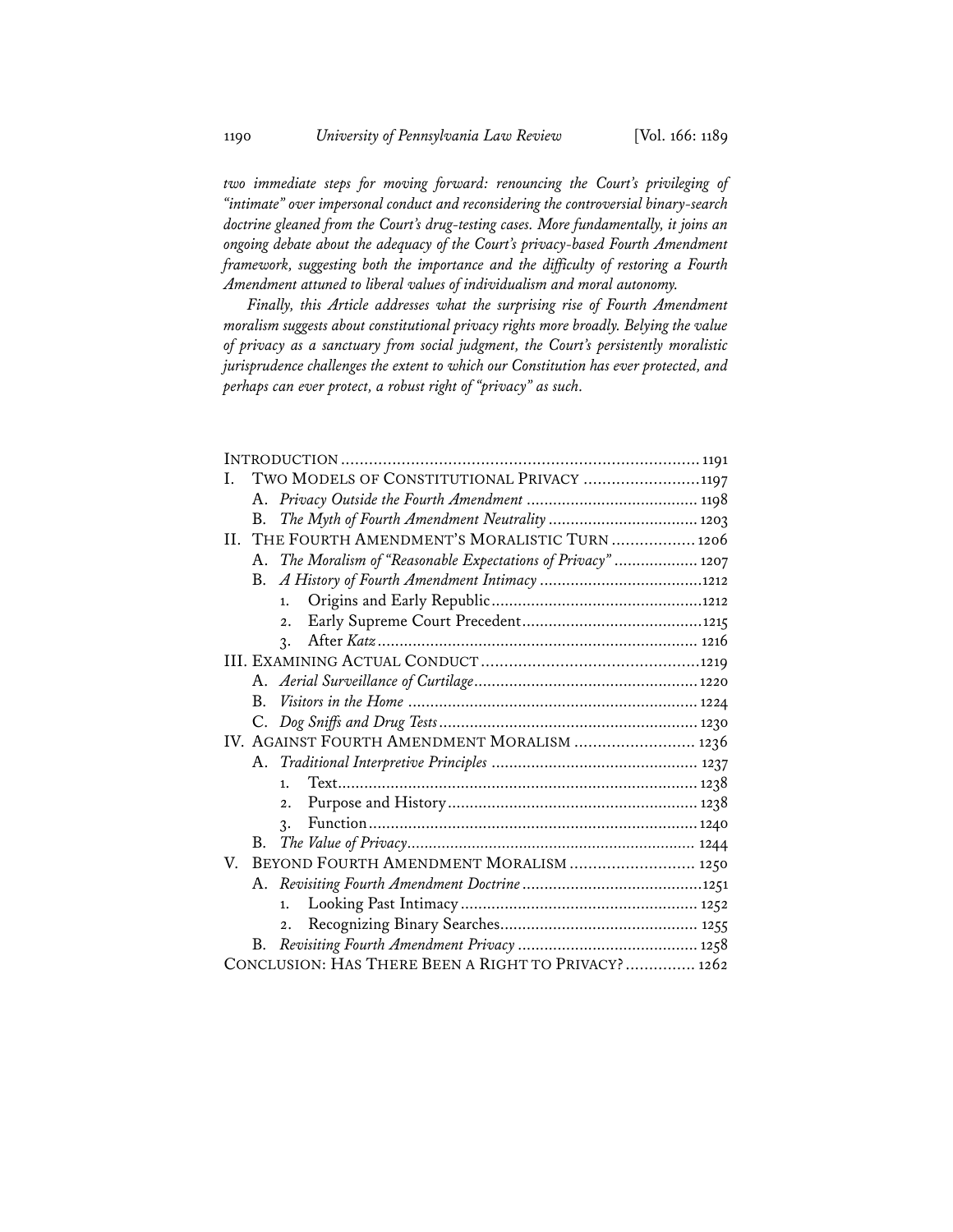#### INTRODUCTION

In *Olmstead v. United States*, Justice Brandeis famously defended the "right to be let alone" as a servant of "man's spiritual nature," his "intellect," his "emotions" and "beliefs."**<sup>1</sup>** The value of privacy, by this view, was a function of a person's moral and intellectual autonomy: his right to live his own life in his own way.**<sup>2</sup>**

Since then, the Supreme Court's visions of privacy have often diverged from that liberal path. At least in its substantive privacy jurisprudence, the Court in the past five decades has struggled between two conflicting approaches—what may best be seen as diametric conceptions of the relationship between privacy and moral judgment. In one model, embodied in substantive due process and First Amendment cases like *Planned Parenthood of Southeastern Pennsylvania v. Casey***<sup>3</sup>** and *Stanley v. Georgia*,**<sup>4</sup>** the Court has envisioned "privacy" as a shield against moral judgment: a zone where individuals may engage in activities considered devoid of value, and thereby subject to regulation in other spheres. In the other, exemplified by cases like *Griswold v. Connecticut***<sup>5</sup>** and *Bowers v. Hardwick*,**<sup>6</sup>** it has envisioned privacy as a privilege bestowed upon certain activities precisely because they are socially valuable: a reward for doing something of established moral worth.

We do not typically think of the Fourth Amendment as part of this debate. A procedural provision curbing the state's power to watch private activities rather than to regulate them,**<sup>7</sup>** the Fourth Amendment is ostensibly blind to the legality, much less the morality, of a defendant's conduct.**<sup>8</sup>** A "critical" difference

**8** *See* McDonald v. United States, 335 U.S. 451, 453 (1948) (noting that the Fourth Amendment applies to "the innocent and guilty alike").

**<sup>1</sup>** 277 U.S. 438, 478 (1928) (Brandeis, J., dissenting).

**<sup>2</sup>** Brandeis's liberal vision is often credited as the bedrock of constitutional privacy rights. *See, e.g.*, Ken Gormley, *One Hundred Years of Privacy*, 1992 WIS. L.REV. 1335, 1357 (crediting Brandeis for establishing the "groundwork" for the right to privacy); William C. Heffernan, *Privacy Rights*, 29 SUFFOLK U. L. REV. 737, 772 (1995) ("[T]he origin of modern constitutional privacy law is to be found in a passage Justice Louis Brandeis included in his 1928 dissent in *Olmstead* . . . ."); Mark John Kappelhoff, Bowers v. Hardwick*: Is There A Right to Privacy?*, 37 AM.U.L.REV. 487, 491 (1988) (crediting Brandeis with laying "a firm foundation" for "a constitutionally based right to privacy"); Neil M. Richards, *The Puzzle of Brandeis, Privacy, and Speech*, 63 VAND. L. REV. 1295, 1296 (2010) (arguing that Brandeis "introduced modern concepts of privacy into constitutional law"); Daniel J. Solove, *Conceptualizing Privacy*, 90 CALIF. L. REV. 1087, 1101 (2002) (noting Brandeis's *Olmstead* dissent had a "profound impact" on Fourth Amendment and due process privacy law).

**<sup>3</sup>** 505 U.S. 833, 851-52 (1992).

**<sup>4</sup>** 394 U.S. 557, 565-66 (1969).

**<sup>5</sup>** 381 U.S. 479, 485-86 (1965).

**<sup>6</sup>** 478 U.S. 186, 190-91 (1986), *overruled on other grounds by* Lawrence v. Texas, 539 U.S. 558 (2003).

**<sup>7</sup>** *See* Sherry F. Colb, *The Qualitative Dimension of Fourth Amendment "Reasonableness"*, 98 COLUM. L. REV. 1642, 1666 (1998) (characterizing Fourth Amendment privacy as barring "direct perception of individuals' . . . activities"); Jed Rubenfeld, *The Right of Privacy*, 102 HARV. L. REV. 737, 740 (1989) (arguing that Fourth Amendment privacy limits the state's ability "to gain . . . information" rather than "immunizing certain conduct . . . from state proscription"); William J. Stuntz, *Privacy's Problem and the Law of Criminal Procedure*, 93 MICH. L. REV. 1016, 1021-25 (1995) (characterizing Fourth Amendment "privacy" as the right to keep information secret from the government).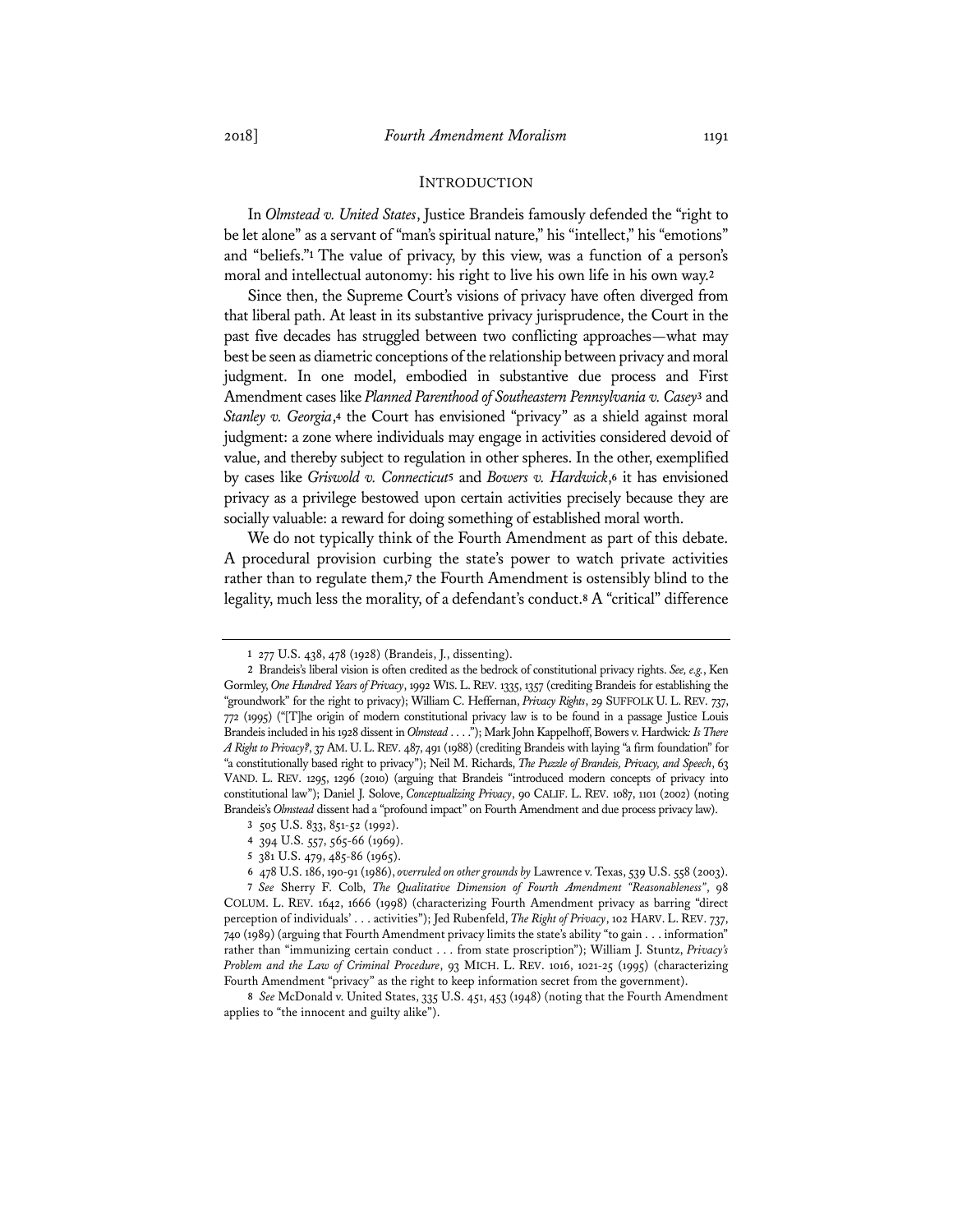between Fourth Amendment and due process privacy, scholars have insisted, is that the Fourth Amendment "make[s] the claimant's substantive conduct irrelevant" to its analysis.**<sup>9</sup>** This is not to deny that the Fourth Amendment is, in its own way, deeply normative. As a matter of black-letter doctrine, evaluating a defendant's "reasonable" expectations of privacy entails subjective social judgments.**<sup>10</sup>** Yet this normative analysis is generally seen to address the nature of the state itself: the proper scope of the criminal justice system, or the types of police tactics we wish to sanction in a democracy.**<sup>11</sup>** In that, it might endorse certain norms of how citizens living in an orderly society interact with agents of the state.**<sup>12</sup>** But it does not parse how citizens behave by or among themselves.

This Article argues that such conventional readings miss a persistent strain in the Court's Fourth Amendment jurisprudence over the past five decades. Ever since the Court in *Katz v. United States* recentered the Fourth Amendment around an individual's reasonable expectations of privacy,**<sup>13</sup>** its analysis of Fourth Amendment rights has increasingly come to hang on the nature and, specifically, the social value of a defendant's conduct at the time of a search. Echoing the same moral hierarchy as in its substantive due process cases, the Court has frequently tied Fourth Amendment privacy rights to the activities implicated in a given case, privileging conventional social goods like domesticity, romantic relations, and meaningful interpersonal bonds. And in some cases—most notably those involving aerial surveillance, home visitors, and drug testing—the Court has adopted an expressly retrospective analysis, examining not just the typical uses associated with a space but the defendant's actual conduct during a police search. Granting greater protections to marital embraces than marijuana plants, to social gatherings than business visits, to sexual

**<sup>9</sup>** Rubenfeld, *supra* note 7, at 749; *see also* Sherry F. Colb, *Innocence, Privacy, and Targeting in Fourth Amendment Jurisprudence*, 96 COLUM. L. REV. 1456, 1510 (1996) ("Normally, the expectation of privacy ... must be described without reference to the criminal activity ... disclosed ...."); Jeffrey M. Skopek, *Reasonable Expectations of Anonymity*, 101 VA. L. REV. 691, 704 n.52 (2015) ("[I]t is well established that the type of information at issue in a search is irrelevant to the *Katz* test.").

**<sup>10</sup>** *See* Anthony G. Amsterdam, *Perspectives on the Fourth Amendment*, 58 MINN.L.REV. 349, 403 (1974) (identifying the inquiry into Fourth Amendment reasonableness as "plainly" entailing a "value judgment"); Meghan J. Ryan, *Juries and the Criminal Constitution*, 65 ALA. L. REV. 849, 867 (2014) (characterizing the general command that courts examine social norms, rather than text or history, as a "moral" inquiry); Silas J. Wasserstrom & Louis Michael Seidman, *The Fourth Amendment as Constitutional Theory*, 77 GEO. L.J. 19, 28 n.39 (1988) (describing an inquiry into the reasonableness of privacy expectations as a "normative" inquiry).

**<sup>11</sup>** *See, e.g.*, Amsterdam, *supra* note 10, at 403 (describing the normativity of the Fourth Amendment as evaluating surveillance techniques in light of the "aims of a free and open society"); Rachel A. Harmon, *The Problem of Policing*, 110 MICH. L. REV. 761, 769 (2012) (characterizing the Fourth Amendment's "moral" element as balancing police efficiency against individual security); Wasserstrom & Seidman, *supra* note 10, at 89 (grounding the Fourth Amendment's reasonableness inquiry in the "community's moral intuitions" about police action).

**<sup>12</sup>** *See* Bennett Capers, *Criminal Procedure and the Good Citizen*, 188 COLUM. L. REV. 653, 655, 662-70 (2018).

**<sup>13</sup>** 389 U.S. 347, 352 (1967).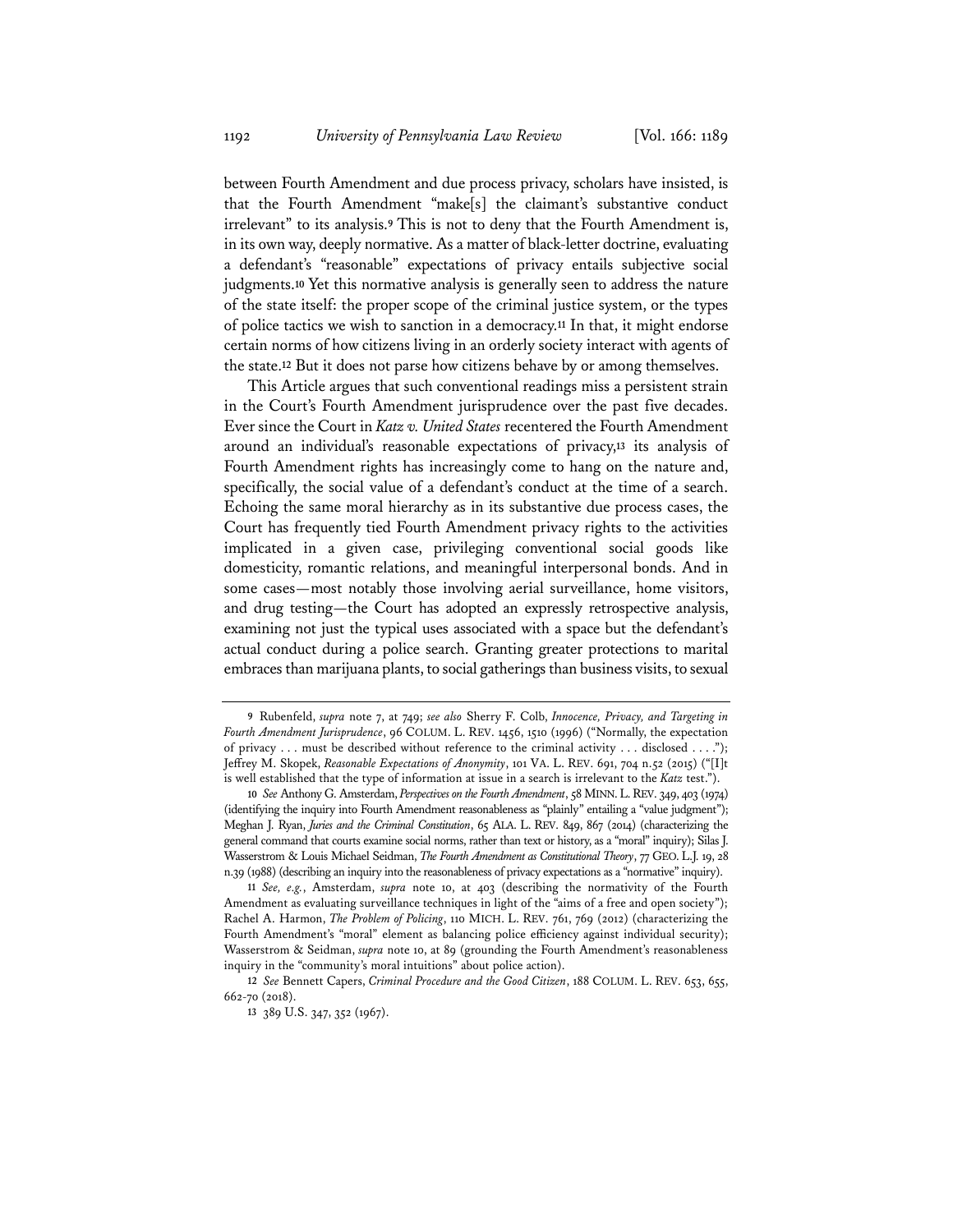intimacy than drug use, the Court has measured an individual's privacy interests based on the social value of the particular acts for which privacy is claimed.

There is essentially no commentary on this trend of Fourth Amendment moralism. Scholars have noted that Fourth Amendment doctrine has sometimes privileged middle-class social and domestic arrangements,**<sup>14</sup>** yet such critiques tend to concern the distributive effects of categorical rules, drawn around broad classes of spaces rather than a defendant's actual activities there. Inversely, some scholars have observed—not without controversy—that the Court sometimes considers the information uncovered by the police in assessing the existence of a search.**<sup>15</sup>** Yet they typically characterize the Court's analysis not as a matter of moral judgment but as a shorthand for the expectations of privacy test itself: ferreting out information that is "particularly private"**<sup>16</sup>** or customarily inaccessible to the public.**<sup>17</sup>** Such scholars accept the Court's retrospective analysis as an intuitive proxy for the *Katz* test, ensuring greater protections for more "private" facts.**<sup>18</sup>**

This Article shows that the Court's retrospective analysis of the facts disclosed by a police search is more prevalent than commonly recognized—a trend that itself challenges conventional understandings of the Fourth Amendment as blind to a defendant's conduct. But that analysis is not based on a tautological inquiry into which facts are especially private. It reflects the Court's substantive assessments of the *value* of the activities disclosed, based on its views of desirable social arrangements and private pursuits. As it has played out over the past five decades, the Fourth Amendment's guarantee against unreasonable searches has not simply regulated the boundaries of the police state, or secured the individual's private life against state intervention. It has itself functioned as a form of state intervention into private life, endorsing and rewarding citizens' personal life choices.

The rise of Fourth Amendment moralism is deeply troubling, and not just because it exempts broad categories of police conduct from judicial review. The

**<sup>14</sup>** *See, e.g.*, Christopher Slobogin, *The Poverty Exception to the Fourth Amendment*, 55 FLA. L.REV. 391, 401 (2003); William J. Stuntz, *The Distribution of Fourth Amendment Privacy*, 67 GEO. WASH. L. REV. 1265, 1270-72 (1999). *See generally* Jeannie Suk, *Is Privacy A Woman?*, 97 GEO. L.J. 485 (2009).

**<sup>15</sup>** *See, e.g.*, Gormley, *supra* note 2, at 1372 (noting the "type of property or activity secreted" as a factor in the Court's analysis); Orin S. Kerr, *Four Models of Fourth Amendment Protection*, 60 STAN. L. REV. 503, 512-15 (2007) (discussing a "private facts model" of Fourth Amendment privacy); Richard G. Wilkins, *Defining the "Reasonable Expectation of Privacy": An Emerging Tripartite Analysis*, 40 VAND.L.REV. 1077, 1121-22 (1987) (discussing the "object of surveillance" as among the Court's considerations); *cf.* Sherry F. Colb, Standing Room Only: Why Fourth Amendment Exclusion and Standing Can No Longer Exist, 28 CARDOZO L. REV. 1663, 1673 (2007) (noting that Fourth Amendment standing depends on an "ex post" analysis). *But see* Skopek, *supra* note 9, at 706-07 (dismissing this argument as scholarly "confusion").

**<sup>16</sup>** Kerr, *supra* note 15, at 512.

**<sup>17</sup>** *See* Wilkins, *supra* note 15, at 1122-23.

**<sup>18</sup>** Kerr, *supra* note 15, at 513-15; Wilkins, *supra* note 15, at 1080. For other scholars embracing Kerr's approach, see Nita A. Farahany, *Searching Secrets*, 160 U. PA. L. REV. 1239, 1308 n.77 (2012), Amanda M. Rehling, *Fourth Amendment Rights in a Rental Storage Unit Obtained with a Stolen Identity*, 35 OKLA. CITY U.L. REV. 913, 919 (2010), and R. Bruce Wells, *The Fog of Cloud Computing*, 12 U.PA.J.CONST.L. 223, 238 (2009).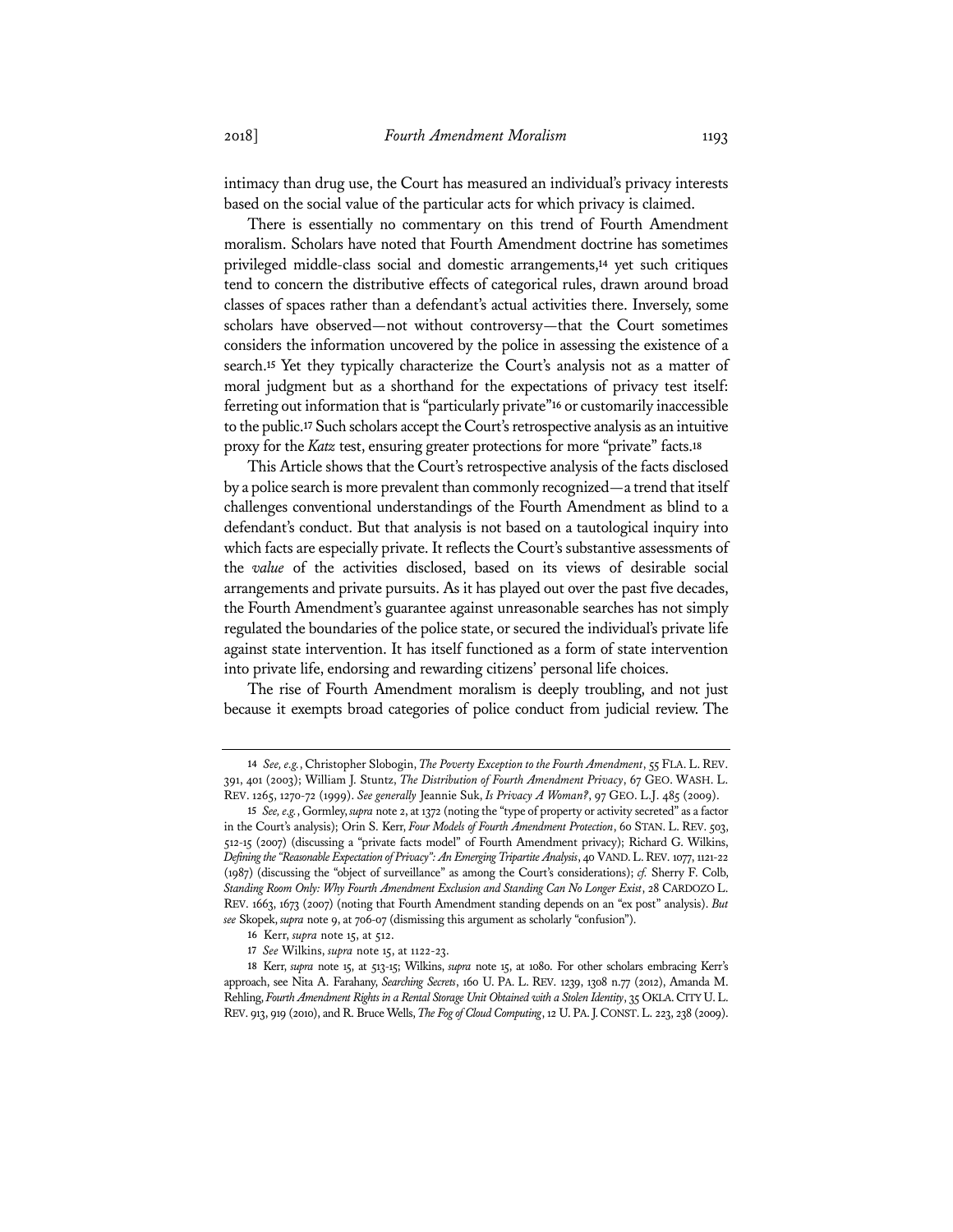Court's moralistic appraisal of an individual's reasonable expectations of privacy squares poorly with any rigorous interpretation of the Fourth Amendment, unmoored from its text, hostile to its well-documented history, and frequently obstructive of its practical operation in regulating police tactics. Not least, the Court's moralistic approach upends prevailing understandings of privacy itself—a value extolled, by Justice Brandeis and by generations since, as a sanctuary from the scrutiny and expectations of the outside world. And it does so for often negligible practical gains, approving police tactics that could be salvaged through narrower means. Neither a natural outgrowth of the Fourth Amendment's historic emphasis on the home, nor even a symptom of *Katz*'s more recent emphasis on privacy in search-and-seizure doctrine, the Court's frequently moralistic reasoning is an extrinsic and gratuitous restriction of Fourth Amendment rights.

Beyond simply recognizing the rise of Fourth Amendment moralism, we must thus push courts to move beyond it, restoring a richer view of the Fourth Amendment as protecting a broad realm of intellectual, expressive, and moral autonomy. Adopting a less discriminating approach is especially urgent today, as digital technologies stand poised to heighten the impact of the Court's moralistic precedent. By expanding the scope and sophistication of police searches—empowering the police to harvest only pre-identified categories of communications, for example, or to sift out only those exchanges that contain evidence of crime—digital technologies threaten to exclude vast new quantities of personal data from Fourth Amendment protection. To mitigate that risk, this Article urges two immediate amendments to the Court's reasonable expectation of privacy doctrine. First, the Court must renounce its emphasis on "intimacy" at the heart of the Fourth Amendment, extending coequal protections to more individualistic or unorthodox pursuits. Second, it must restore Fourth Amendment protection for "binary searches," which ostensibly reveal only criminal guilt but in fact touch on far broader details of private life.

More fundamentally, and speculatively, this Article joins a line of scholars who have questioned the basic adequacy of privacy as the touchstone of Fourth Amendment analysis. Particularly in light of our shifting cultural norms surrounding private data, scholars have urged the Court to abandon its privacy-based framework, proposing alternatives better suited to protecting liberal values of autonomy, self-definition, and expressive freedom in the digital age.**<sup>19</sup>** The rise of Fourth Amendment moralism provides all the

**<sup>19</sup>** *See, e.g.*, Jed Rubenfeld, *The End of Privacy*, 61 STAN.L.REV. 101, 118-19 (2008) (suggesting that we reframe Fourth Amendment protections around "a right of security"); David Alan Sklansky, *Too Much Information: How Not to Think About Privacy and the Fourth Amendment*, 102 CALIF. L. REV. 1069, 1113-14 (2014) (proposing to define privacy "as respect for a personal sphere" guarded against "public inspection and regulation"); *see also* Stuntz, *supra* note 7, at 1068 (arguing that the Fourth Amendment is best understood as protecting against police coercion); Scott E. Sundby, *"Everyman"'s Fourth Amendment: Privacy or Mutual*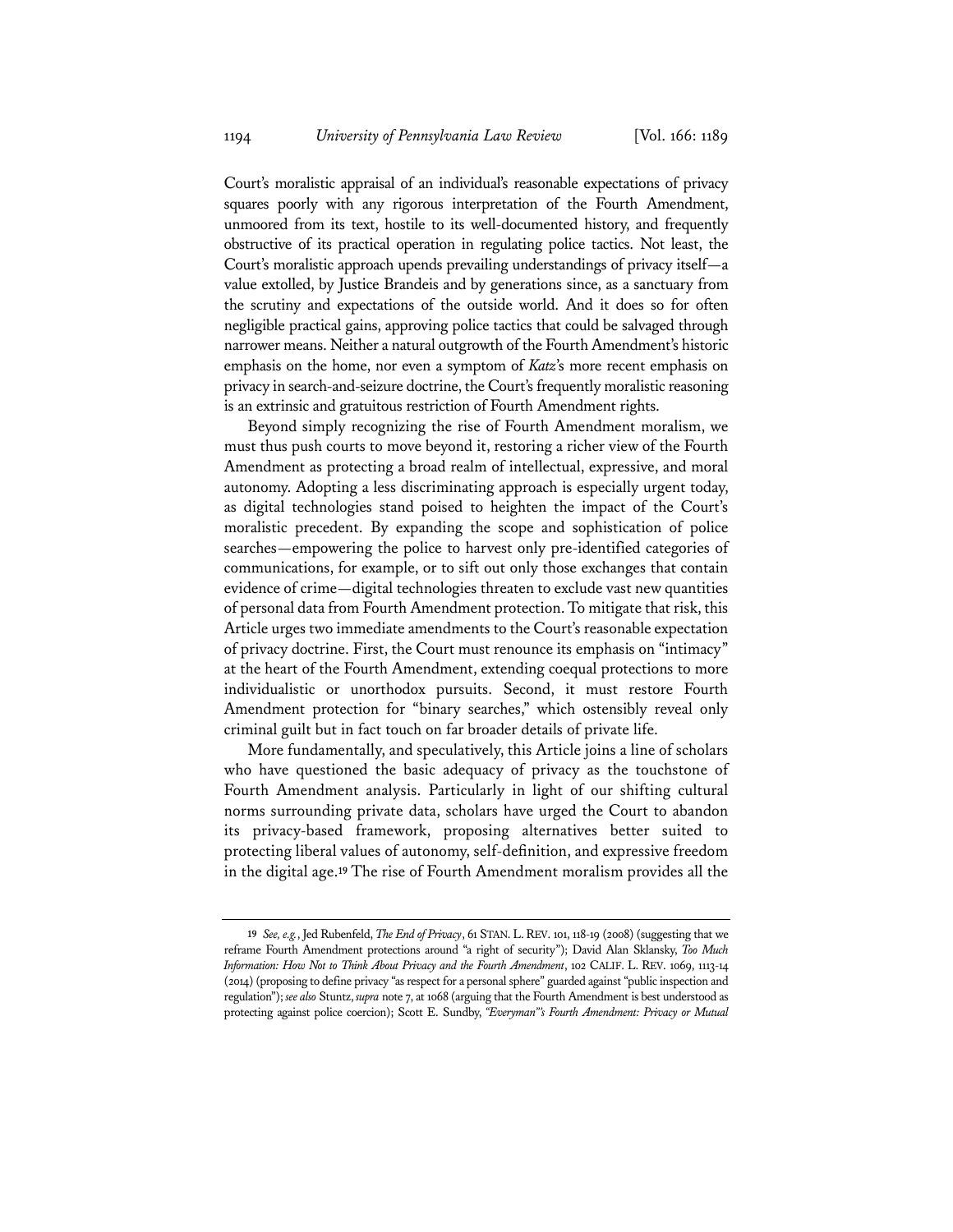more reason to revisit the doctrine, revealing the extent to which *Katz*'s commitment to protecting individual "privacy" interests has failed on its own terms—even as that development questions the extent to which *Katz*'s failures can be traced to the concept of privacy itself. The Court's frequently moralistic approach to Fourth Amendment privacy suggests both the importance and the profound difficulty of restoring a truly liberal Fourth Amendment.

Before proceeding, two brief clarifications are in order. First, it is worth specifying what I mean by "moralism" or "moral" value. Throughout this Article, my references to moral reasoning essentially invoke the distinction between liberal and communitarian political theories: those legal orders that leave individuals to define their own views of virtue, versus those that endorse substantive visions of human flourishing.**<sup>20</sup>** Similar to traditional morals regulations, the "moralistic judgment" driving the Court's analysis consists of substantive judgments about how individuals ought to live their lives. What matters here is less the content of any particular judgment—whether, for example, homosexual intimacy is socially valuable—than the underlying premise that such judgments are a proper basis for legal rules.

The line between liberal and communitarian decisionmaking is of course hardly rigid. As Charles Fried has noted, the Court's most individualistic cases may be seen to reflect "the moral fact that a person belongs to himself and not to . . . society."**<sup>21</sup>** Since liberal orders themselves entail choices among broad principles of political morality, liberalism is not value-neutral**<sup>22</sup>**; inversely, substantive decisionmaking may endorse voluntarist principles as the basis of the good life.**<sup>23</sup>** Yet there remains a distinction between systems of governance that seek to impose comprehensive moral judgments about individual lifestyles and those that make an inherently moral choice to leave such decisions to the individual.**<sup>24</sup>** It is that former model to which this Article refers.

Second, it is important not to overstate the scope of the Fourth Amendment's moralistic turn. This Article argues that the Court has frequently tied Fourth Amendment privacy interests to the moral value of a defendant's

*Trust Between Government and Citizen?*, 94 COLUM. L. REV. 1751, 1777 (1994) (suggesting that we reorient the Fourth Amendment around the principle of "reciprocal trust between the government and its citizens").

**<sup>20</sup>** For an overview of the traditional distinction between liberalism and communitarianism, see MICHAEL J. SANDEL, DEMOCRACY'S DISCONTENT 8-11 (1996), C. F. Delaney, *Introduction* to THE LIBERALISM-COMMUNITARIANISM DEBATE, at vii-x (C. F. Delaney ed., 1994), and James E. Fleming & Linda C. McClain, *In Search of a Substantive Republic*, 76 TEX. L. REV. 509, 513 (1997).

**<sup>21</sup>** Charles Fried, *Correspondence*, 6 PHIL. & PUB. AFF. 288, 288 (1977).

**<sup>22</sup>** *See* Alasdair MacIntyre, *The Privatization of Good*, 52 REV.POL. 344, 359 (1990); Michael J. Sandel, *Moral Argument and Liberal Toleration: Abortion and Homosexuality*, 77 CALIF. L. REV. 521, 533-32 (1989).

**<sup>23</sup>** *See* Fleming & McClain, *supra* note 20, at 531; Michael S. Moore, *Sandelian Antiliberalism*, 77 CALIF. L. REV. 539, 542-43 (1989).

**<sup>24</sup>** *See* JOHN RAWLS, POLITICAL LIBERALISM 13 (1993); Jean L. Cohen, *Redescribing Privacy*, 3 COLUM. J. GENDER & L. 43, 74-75 (1992); Jeffrey Reiman, *Liberalism and Its Critics*, 6 SOC. PHIL. TODAY 217, 218 (1991).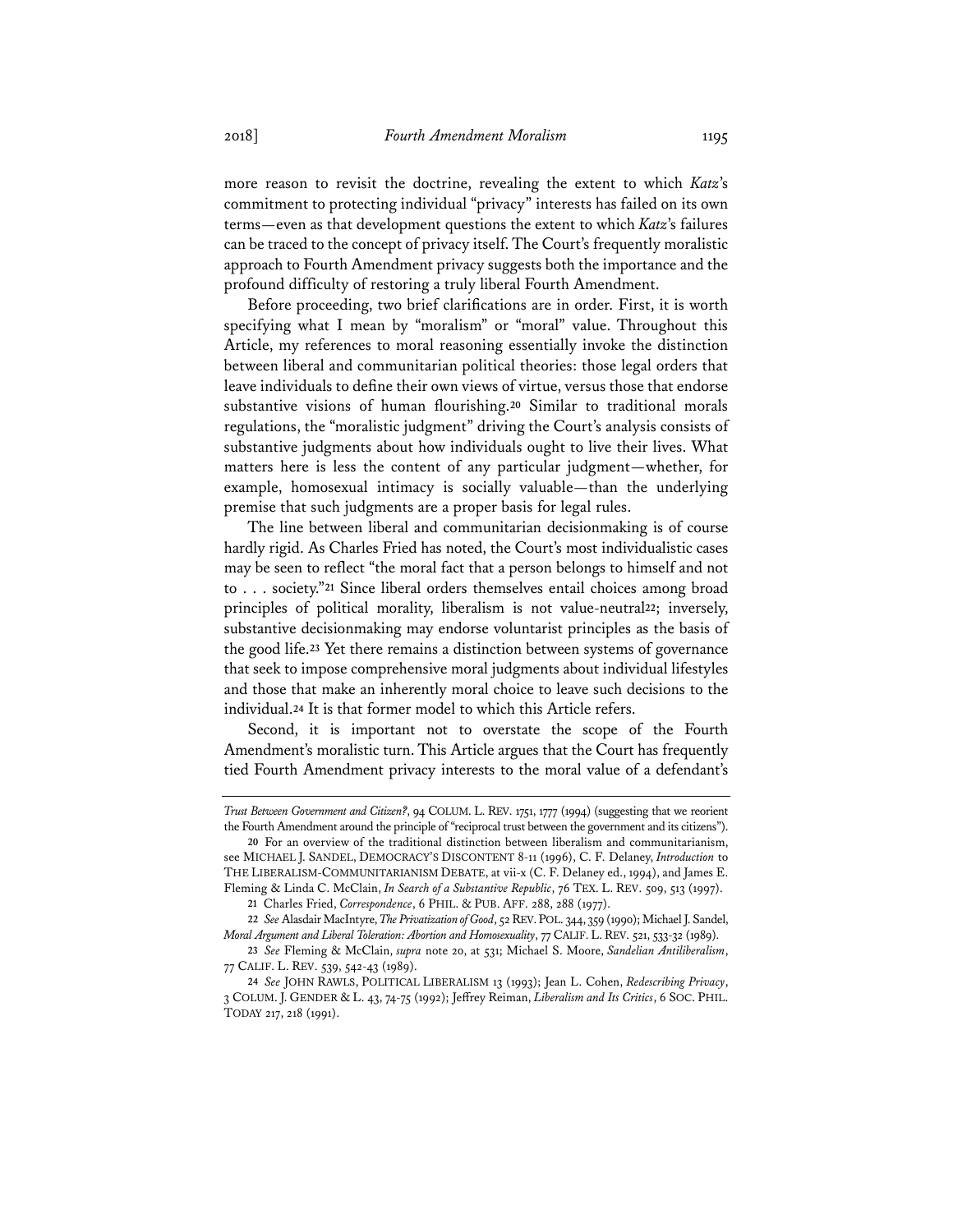private conduct. In that, it examines how the Court has approached one particular question—the initial definition of a Fourth Amendment "search"—under one particular framework, the *Katz* reasonable expectations of privacy test. Many Fourth Amendment decisions since *Katz* rely on rules established long before that case injected "privacy" into the heart of the doctrine; in some instances, indeed, the Court's pre-*Katz* trespass-based approach provides a telling contrast against the moralism of the post-*Katz* analysis. Tracing the Court's moralistic assessments of reasonable expectations of privacy, in short, is valuable less for what it tells us about Fourth Amendment caselaw as a whole (which is, in any case, remarkably fragmented and malleable) than for what it reveals about the Court's conception of privacy as a principle of constitutional analysis.

By the same token, I do not suggest that the moral value of a defendant's conduct is a deliberate or even a conscious consideration in the Court's Fourth Amendment cases. To the extent the Court's jurisprudence since the 1960s reflects any overt policy considerations, those motives are likely far more pragmatic: the Court's sympathy for particular police tactics, its desire to circumscribe the exclusionary rule, the difficulties of drawing lines in peripheral Fourth Amendment cases. Moralism is the tool by which the Court achieves these ends, not the end in itself. Yet the instrumental character of the Court's moralistic analysis does not make that trend any less noteworthy, nor less revelatory of the Court's underlying commitments. Where the Court chooses, when forced, to chart the contours of Fourth Amendment privacy tells us a good deal about what the Court sees as the core purpose of the Fourth Amendment—as well as, for that matter, of privacy itself.

Beyond Fourth Amendment doctrine, in this sense, the Court's moralistic approach raises a larger question—one more easily asked than answered in the scope of this Article. Putting the Fourth Amendment in dialogue with the Court's broader jurisprudence of privacy does not simply unearth a counterintuitive wrinkle in the Court's search-and-seizure doctrine. It also demonstrates the sheer pervasiveness of the Court's moralistic visions of privacy, spilling out past its substantive privacy doctrines into procedural provisions like the Fourth Amendment.**<sup>25</sup>** Belying the fundamental value of privacy as a refuge from social scrutiny, the Court's persistent habit of tying privacy rights to social approval for an individual's actions challenges the extent to which our constitutional system has ever, despite the Court's many proclamations, protected a robust right of privacy.

The remainder of this Article proceeds in five parts. Part I reviews conventional understandings of the Fourth Amendment as a procedural provision blind to the

**<sup>25</sup>** This Article thus takes up the call for greater crossanalysis between the Fourth Amendment and other constitutional provisions. *See, e.g.*, Akhil Reed Amar, *Fourth Amendment First Principles*, 107 HARV. L. REV. 757, 758 (1994); Morgan Cloud, *Pragmatism, Positivism, and Principles in Fourth Amendment Theory*, 41 UCLA L. REV. 199, 200 (1993).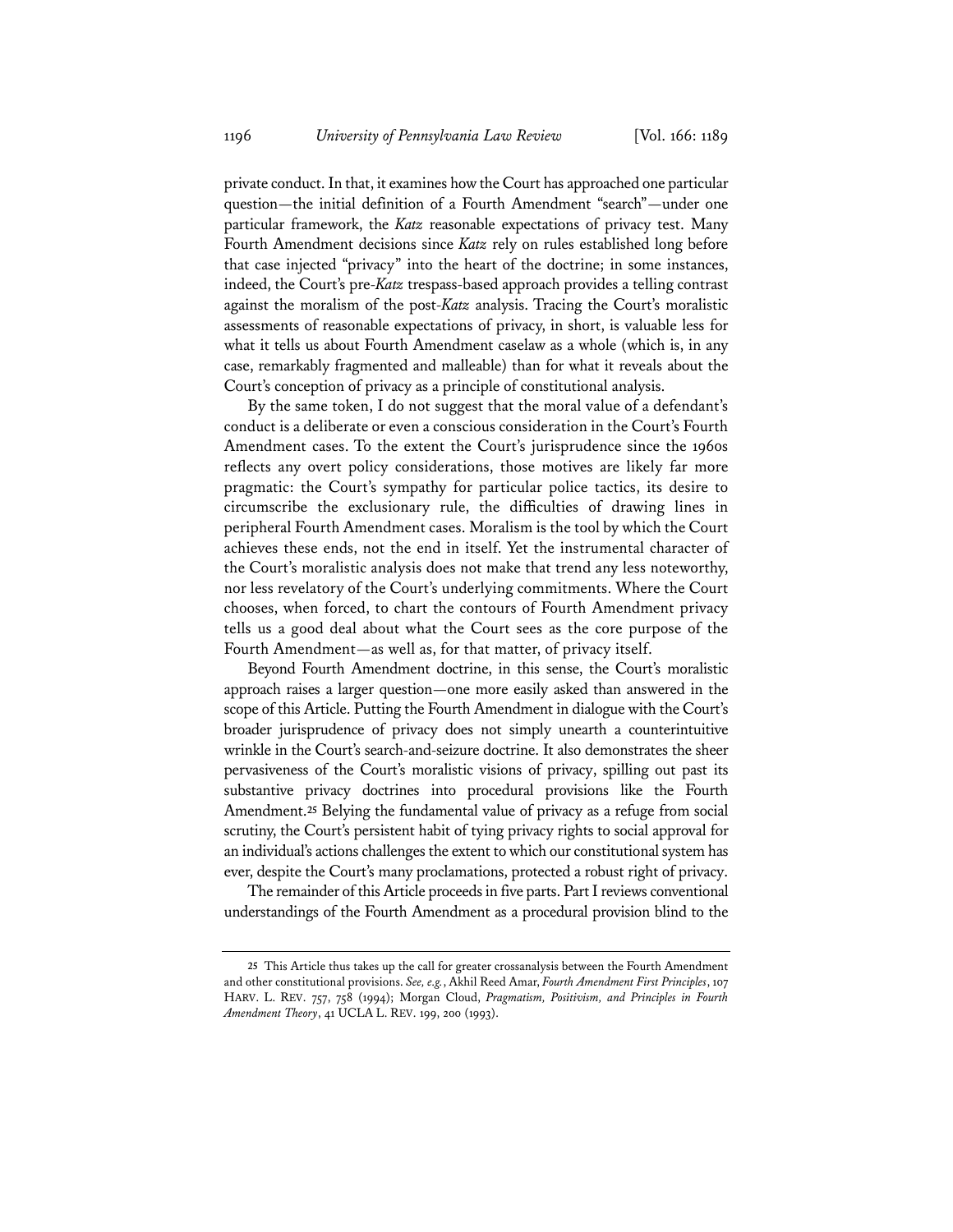defendant's substantive conduct—one distinguished on that very ground from the Court's often-moralistic reasoning in its substantive privacy cases. Part II begins to question this account. After identifying a core concern of the "reasonable expectation of privacy" test as the social worth of private conduct pursued in a given space, it traces how such conduct came to be evaluated on much the same metric that undergirds the Court's due process jurisprudence: interpersonal intimacy. Culminating this analysis, Part III examines three areas of law where the Court has explicitly tied Fourth Amendment rights to a retrospective analysis of the defendant's activities: aerial surveillance, home visitors, and drug tests.

Part IV turns to the repercussions of Fourth Amendment moralism. Contextualizing this trend against the text, history, and internal operation of the Fourth Amendment, as well as against prevailing understandings of "privacy" as a social good, it critiques the Court's moralistic analysis as a recent and extraneous restriction of Fourth Amendment rights. Part V looks to next steps. After first proposing two amendments to the Court's reasonable expectation of privacy doctrine, it joins a broader debate about the utility of privacy as the touchstone of Fourth Amendment analysis. Finally, the Conclusion reflects briefly on what *Katz*'s moralistic turn tells us about constitutional privacy rights beyond the Fourth Amendment. Despite the Court's frequent exaltation of privacy as "one of the unique values of our civilization,"**<sup>26</sup>** the Court's pervasively moralistic visions of privacy challenge the extent to which our constitutional system has protected—and perhaps can ever protect—a right of privacy that we would recognize as such.

## I. TWO MODELS OF CONSTITUTIONAL PRIVACY

It is hardly novel to discuss the role of morality in the Supreme Court's constitutional privacy cases. From the species of First Amendment privacy recognized in *Stanley v. Georgia***<sup>27</sup>** to the marital privilege announced in *Griswold v. Connecticut*,**<sup>28</sup>** the Court's substantive privacy jurisprudence over the past five decades has featured a struggle over the normative content of constitutional rights: whether any constitutional entitlement of "privacy" protects only conduct "deeply rooted in this Nation's history and tradition"**<sup>29</sup>** or whether it defends an individual's autonomy *against* moral convention. That struggle has emerged, sometimes more and sometimes less explicitly,

**<sup>26</sup>** McDonald v. United States, 335 U.S. 451, 453 (1948); *see also* Schmerber v. California, 384 U.S. 757, 767 (1966) (quoting Wolf v. Colorado, 338 U.S. 25, 27 (1949)) ("The security of one's privacy against arbitrary intrusion by the police . . . is basic to a free society." (internal quotation marks omitted)); Boyd v. United States, 116 U.S. 616, 630 (1886) (describing the principle of privacy as "affect[ing] the very essence of constitutional liberty and security").

**<sup>27</sup>** 394 U.S. 557 (1969).

**<sup>28</sup>** 381 U.S. 479 (1965).

**<sup>29</sup>** Bowers v. Hardwick, 478 U.S. 186, 193-94 (1986).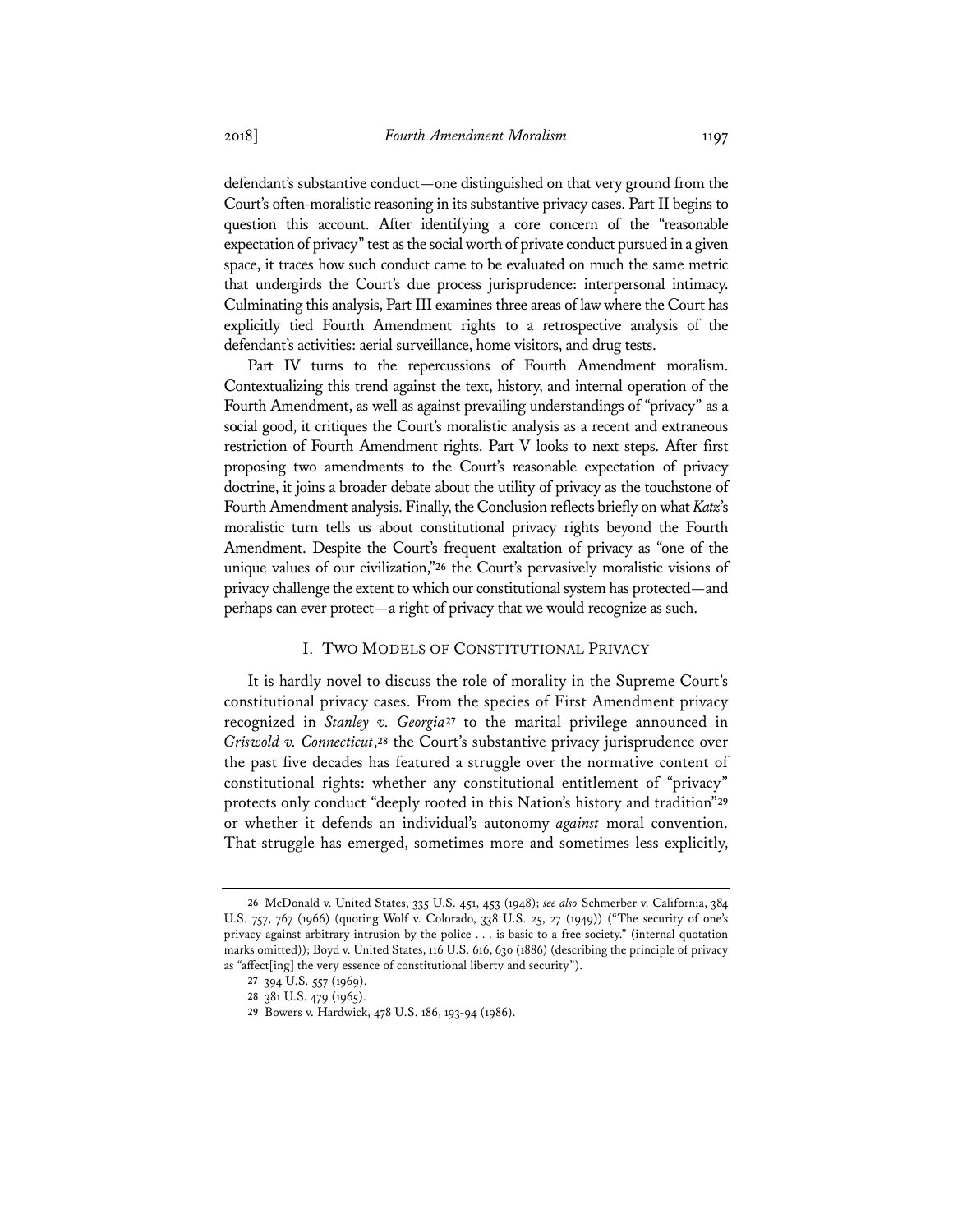both in the Court's own cases**<sup>30</sup>** and in the voluminous scholarship critiquing them.**<sup>31</sup>** Yet that debate has not, by most accounts, touched on the zone of privacy protected by the Fourth Amendment. To the contrary: the Fourth Amendment's moral neutrality is seen as a core difference between its procedural protections and the more substantive privacy rights that have arisen under the Constitution.

This Part maps out this conventional reading of the Fourth Amendment. It begins by surveying the broader struggle over moral judgment in the Court's privacy cases outside the Fourth Amendment, most notably the privacy rights recognized under the First Amendment and the Due Process Clause. It subsequently contrasts this struggle against the ostensible neutrality of an individual's "reasonable expectations of privacy," a standard considered blind to the legality—much less the morality—of a defendant's actions.

#### A. *Privacy Outside the Fourth Amendment*

It should not be surprising that the Court's substantive privacy jurisprudence since the 1960s has raised extensive debates over the moral content of constitutional rights. Since such substantive rights necessarily attach to specific activities—the right to marry,**<sup>32</sup>** or to have consensual sex**<sup>33</sup>**—recognizing any new right among the many claims brought before the bench inevitably requires the Court to consider the nature, and relative worth, of the conduct at issue.**<sup>34</sup>**

In assessing such conduct, the Court has generally taken one of two approaches. In the first mode, the Court envisions the right of privacy as a shield against the operation of moral judgment, inviting individuals to engage in certain behaviors—watching obscenity, to take one example—regardless of their ostensible social value. In the second, by contrast, it envisions privacy as a reward for morally valued conduct, bestowed precisely in recognition of the fact that an individual's activities—marital intercourse, say, but not gay sodomy—is an established social good.

**<sup>30</sup>** *See id.* at 195; Paris Adult Theatre I v. Slaton, 413 U.S. 49, 66 (1973) (distinguishing due process privacy, reserved for "fundamental" rights, from First Amendment privacy, which encompasses lowly matters like obscenity).

**<sup>31</sup>** *See, e.g.*, JAMES E. FLEMING, SECURING CONSTITUTIONAL DEMOCRACY 159-60 (2006) (tracing strains of liberalism and republicanism in due process privacy); Daniel O. Conkle, *Three Theories of Substantive Due Process*, 85 N.C. L. REV. 63, 66-68 (2006) (arguing that due process features both a "historical" strand based on tradition and a "reasoned judgment" strand based on independent moral reasoning); Sandel, *supra* note 22, at 528 (noting the switch from moralism in *Griswold* to autonomy in *Roe*); Stephen J. Schnably, *Beyond* Griswold*: Foucauldian and Republican Approaches to Privacy*, 23 CONN. L. REV. 861, 861-66 (1991) (describing two alternate approaches to privacy since *Griswold*).

**<sup>32</sup>** Zablocki v. Redhail, 434 U.S. 374, 383-86 (1978).

**<sup>33</sup>** Lawrence v. Texas, 539 U.S. 558, 578 (2003).

**<sup>34</sup>** *See also* Rubenfeld, *supra* note 7, at 749 ("The court has no choice but to look the conduct in its face . . . and take its measure.").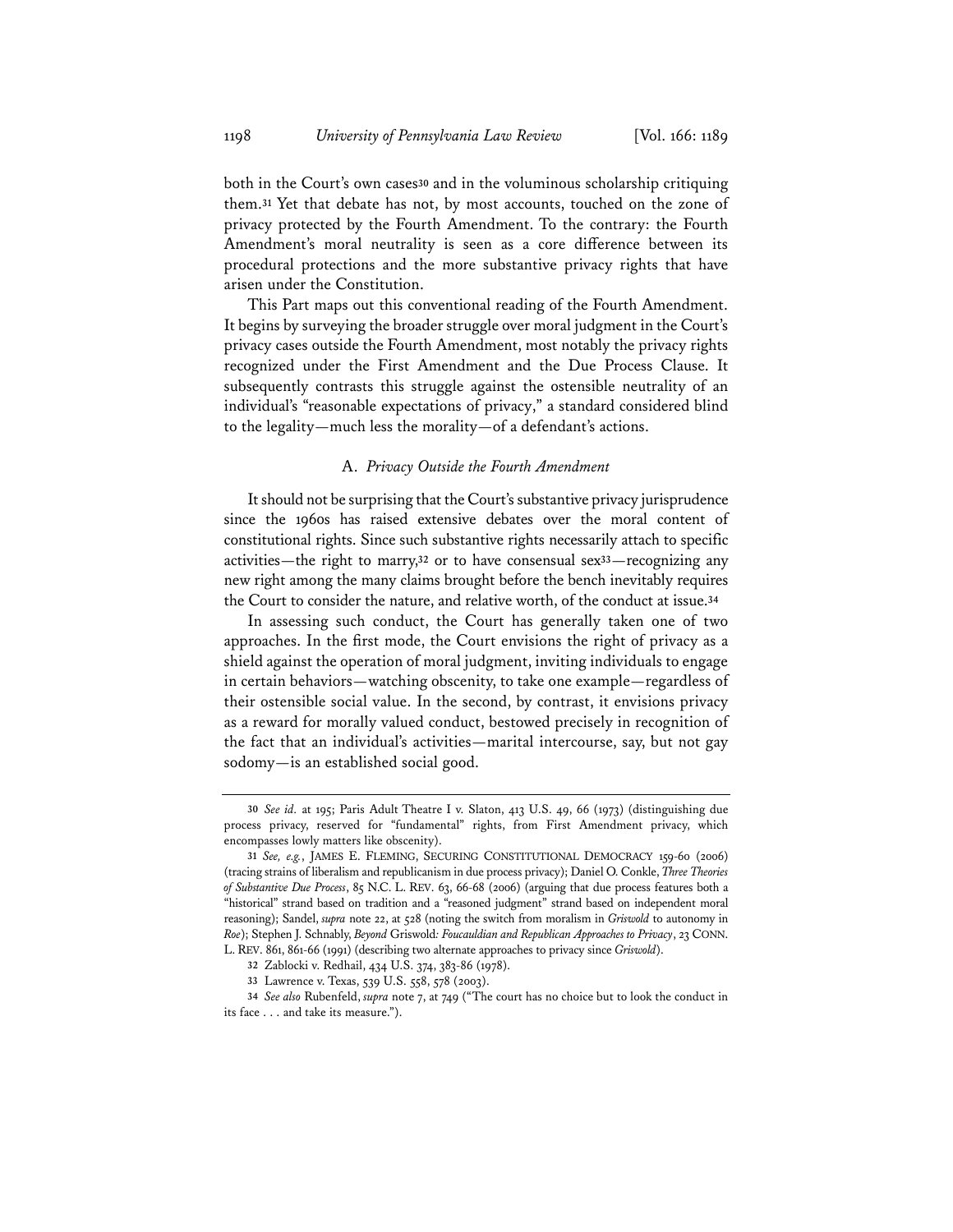The morally neutral vision is exemplified most obviously in the Supreme Court's 1969 decision in *Stanley v. Georgia*.**<sup>35</sup>** The Court in that case held that the First Amendment bars the government from criminalizing the possession of obscenity "in the privacy of a person's own home"**<sup>36</sup>** despite its unquestioned ability to regulate obscenity in other contexts.**<sup>37</sup>** The Court made no attempts to defend the social value of such materials,**<sup>38</sup>** nor did it disturb the states' broad discretion to regulate obscenity in public.**<sup>39</sup>** Rather, it identified the privacy of the home as a narrow zone of immunity from otherwise operable morals regulations: a space where even quintessentially antisocial materials legitimately banned in public are protected by the Constitution.

The Court's due process privacy cases have sometimes taken this same liberal approach—not in terms of *Stanley*'s literal exemption of a particular space from regulation, but in terms of its indifference to moral value. In *Eisenstadt v. Baird*, for example, the Court expanded the right of privacy from an entitlement grounded in the "sacred" intimacies of the marital relationship to one based on the general principle of reproductive autonomy, shielding even single individuals from government intrusion "into matters so fundamental[] . . . as the decision whether to bear or beget a child."**<sup>40</sup>** Beginning in *Roe v. Wade*, the Court echoed that same individualistic view in upholding the right to obtain an abortion.**<sup>41</sup>** While consistently stressing the controversial nature of abortion—a practice that, per the Court, contravenes "the moral standards" of many communities,**<sup>42</sup>** and may even

**<sup>35</sup>** 394 U.S. 557.

**<sup>36</sup>** *Id.* at 564.

**<sup>37</sup>** Obscenity has long stood outside the First Amendment as "utterly without redeeming social importance." Roth v. United States, 354 U.S. 476, 484 (1957); *see also* Steven G. Gey, *The Apologetics of Suppression: The Regulation of Pornography as Act and Idea*, 86 MICH. L. REV. 1564, 1570-76 (1988) (discussing the Warren Court's unique tolerance for speech regulations targeting obscenity because of the justices' estimation of obscenity's uniquely low moral value).

**<sup>38</sup>** *See* Sandel, *supra* note 22, at 536 (noting *Stanley* defended obscenity "wholly independent of [its] value or importance").

**<sup>39</sup>** *Stanley*, 394 U.S. at 568 ("[T]he states retain broad power to regulate obscenity . . . ."). Subsequent bans have been upheld by the Court. *See, e.g.*, United States v. Orito, 413 U.S. 139 (1973) (transporting obscene material by common carrier); United States v. 12 200-Ft. Reels of Super 8mm. Film, 413 U.S. 123 (1973) (importing obscene material for private use); Paris Adult Theatre I v. Slaton, 413 U.S. 49 (1973) (exhibiting obscene material in places of public accommodation); United States v. Reidel, 402 U.S. 351 (1971) (mailing of obscene material).

**<sup>40</sup>** 405 U.S. 438, 453-54 (1972). The Court technically invalidated the law on equal protection grounds, *id.* at 454-55, but its holding relied on an explicit expansion of the right of privacy.

**<sup>41</sup>** *See* 410 U.S. 113, 153 (1973).

**<sup>42</sup>** *Id.* at 116; *see also* Planned Parenthood of Se. Pa. v. Casey, 505 U.S. 833, 850 (1992) (noting moral "disagree[ment]"); Thornburgh v. Am. Coll. of Obstetricians & Gynecologists, 476 U.S. 747, 771 (1986) (recognizing that abortion raises "moral and spiritual questions over which honorable persons can disagree sincerely and profoundly"); *id.* at 797-98 (White, J., dissenting) (emphasizing that *Roe* did not assume that "abortion is a good in itself").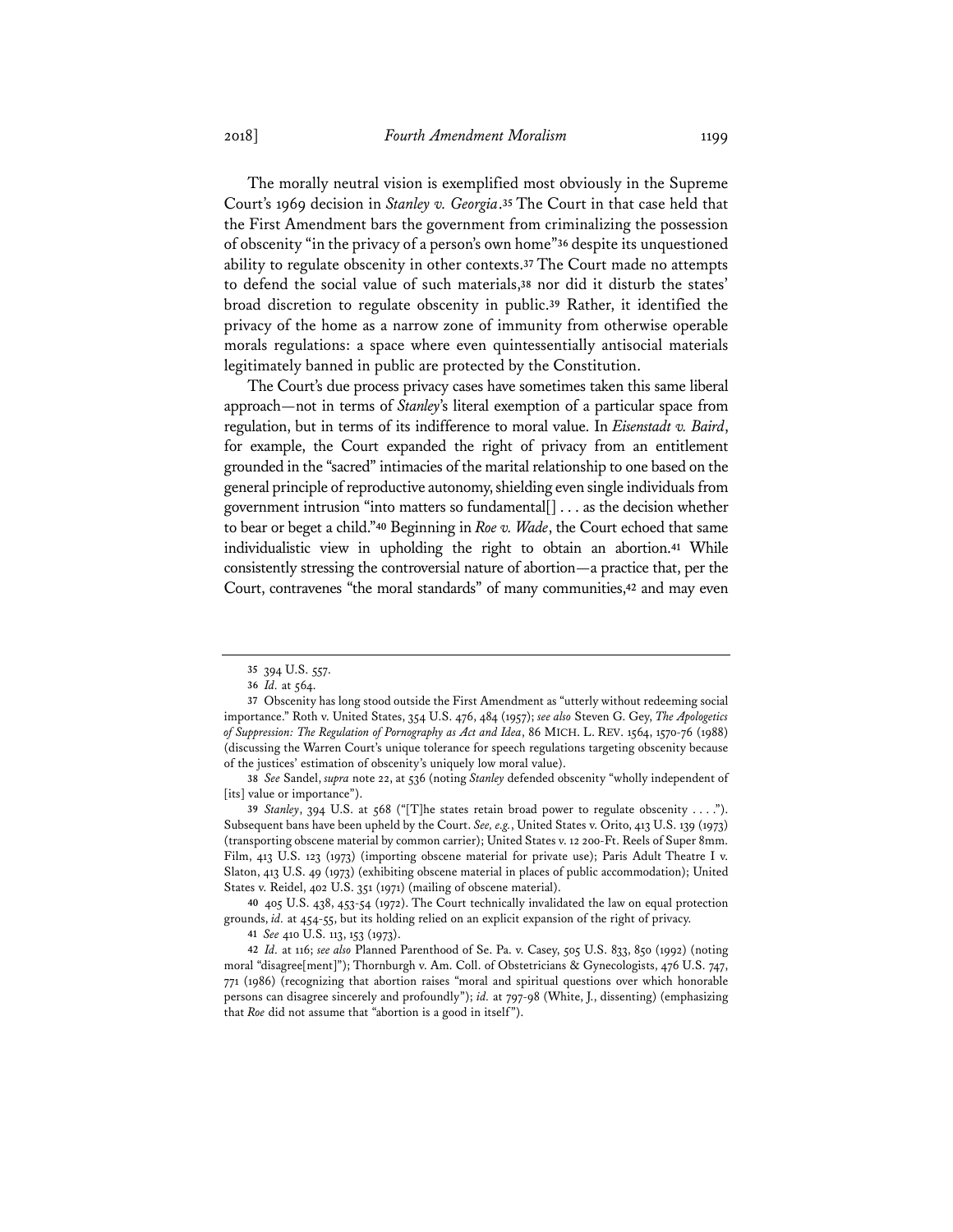erode the ideal of the robust nuclear family**<sup>43</sup>**—these decisions nevertheless defend a woman's right to make significant life choices against society's moral censure.**<sup>44</sup>** The right of privacy, in the often-quoted words of *Planned Parenthood of Southeastern Pennsylvania v. Casey*, entitles a person to "define one's own concept of existence, of meaning, of the universe, and of the mystery of human life."**<sup>45</sup>** Carving out a space where individuals can make momentous decisions free from the pressures of public judgment, this right stands opposed to the project of morals regulation by the state, providing a type of sanctuary from the operation of collective morality.**<sup>46</sup>**

Concurrently with this neutral model, however, the Supreme Court has also protected a radically different vision of privacy. Far from shielding an individual's decisions against moral scrutiny, this second model confers privacy upon those precise activities that have been scrutinized and found to have moral value.

This moralistic vision undergirds many of the Court's due process privacy decisions, prominent cases like *Roe* notwithstanding. That approach appeared first in Justice Harlan's influential dissent in *Poe v. Ullman*, which challenged the constitutionality of marital contraceptive bans largely by emphasizing the respectability of the conduct in question.**<sup>47</sup>** The state's unquestionable right to

**46** This strain has led some scholars to describe substantive due process as fundamentally nonmoralistic. *See* LAWRENCE H. TRIBE, AMERICAN CONSTITUTIONAL LAW 1302-12 (2d ed. 1988) (providing a personhood-based theory of privacy); Joshua D. Hawley, *The Intellectual Origins of (Modern) Substantive Due Process*, 93 TEX. L. REV. 275, 339 (2014) (arguing that substantive due process facilitates "authentic self-development"); John P. Safranek & Stephen J. Safranek, *Licensing Liberty: The Self-Contradictions of Substantive Due Process*, 2 TEX. REV. L. & POL. 231, 250-52 (1998) (emphasizing "moral neutrality"); Christopher Wolfe, *Public Morality and the Modern Supreme Court*, 45 AM. J. JURIS. 65, 75 (2000) (arguing that due process privacy limits morals legislation); *cf.* David A.J. Richards, *Constitutional Legitimacy and Constitutional Privacy*, 61 N.Y.U. L. REV. 800, 838 (1986) (arguing that contraceptives and abortion moved due process in an autonomy-based direction).

**47** *See* 367 U.S. 497, 548-55 (1961); *see also* Bruce Ackerman, *The Common Law Constitution of John Marshall Harlan*, 36 N.Y. L. SCH. L. REV. 5, 22 (1991) (noting that Harlan's dissent was not "neutral," but depended on value of marriage); Steven G. Gey, *Is Moral Relativism a Constitutional Command?*, 70 IND. L.J. 331, 337 (1995) (arguing that Harlan protected only behaviors that "appeal to a

**<sup>43</sup>** Planned Parenthood of Cent. Mo. v. Danforth, 428 U.S. 52, 69-70 (1976); *see also Casey*, 505 U.S. at 975 (Rehnquist, C.J., dissenting) (defending an invalidated abortion restriction as furthering an established interest in the "integrity of marital relationship").

**<sup>44</sup>** *Casey*, 505 U.S. at 850-51 ("Our obligation is to define the liberty of all, not to mandate our own moral code."); *Roe*, 410 U.S. at 153.

**<sup>45</sup>** 505 U.S. at 851. As noted, the Court's exaltation of autonomy might itself be seen as grounded in moral reasoning, but this is a moral defense of individual choice over lifestyle, not of a particular lifestyle itself.

The difference between the Court's moralistic and its more autonomy-based cases might also be understood as a difference in levels of generality, shifting from a privacy right to reproduce into a privacy-based right to make reproductive choices, but nevertheless entailing a moral judgment about the human significance of reproductive choices as opposed to, say, the right to commit suicide. Yet while it is certainly possible to conceptualize such rights on a spectrum, I am more interested in how the Court itself conceptualizes and articulates them. There is an identifiable difference between privacy cases that expressly define certain activities as valuable and embraced by society, and those that position themselves as defending individual choice against social opprobrium. *See Thornburgh*, 476 U.S. at 797-98 (White, J., dissenting) (emphasizing that *Roe* did not assume that "abortion is a good in itself").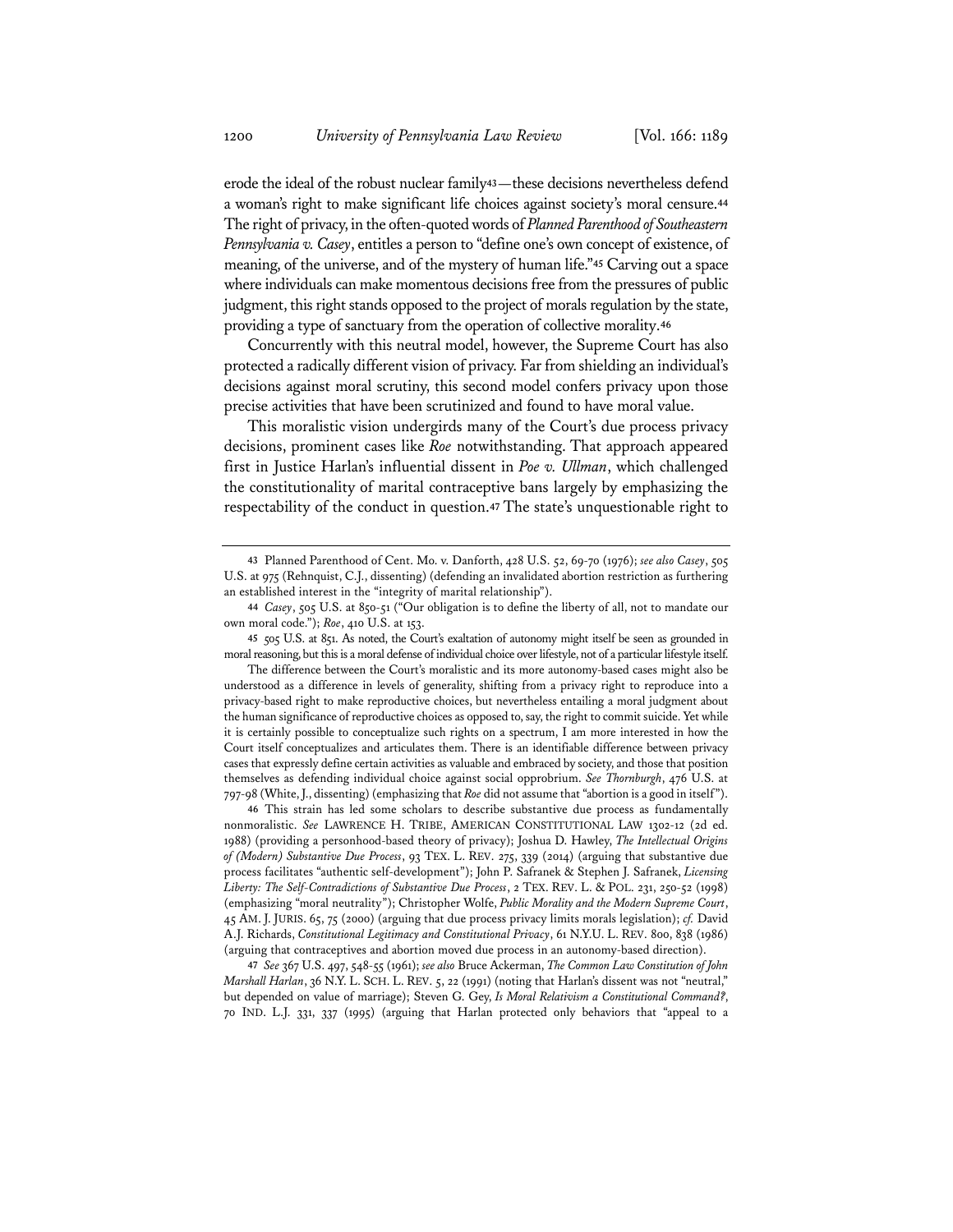patrol "moral soundness" by banning adultery, fornication, and homosexuality, Justice Harlan insisted, could not extend to sexual intimacy pursued within the sacred "institution of marriage."**<sup>48</sup>** The majority's opinion in *Griswold* replicated that same moral tenor, concluding that the uniquely "noble" character of marriage entitled the intimacies of husband and wife to heightened protection from the state.**<sup>49</sup>** Several justices wrote separately to emphasize the "particularly important" nature of the domestic hearth,**<sup>50</sup>** whose privileged constitutional character "in no way interfere[d] with a State's proper regulation of sexual promiscuity or misconduct" in other contexts.**<sup>51</sup>** The right to privacy, so understood, did not protect an individual's sexual autonomy. It protected sexual activities pursued within the traditional confines of domestic respectability.**<sup>52</sup>**

In the coming decades, the Court stretched the right of privacy toward a broader array of "fundamental" liberties, including a panoply of domestic privileges like marriage, reproduction, and childrearing.**<sup>53</sup>** The Court had long recognized those rights precisely due to their social value,**<sup>54</sup>** and it reemphasized that basis now. Marriage fell within the right of privacy as "the most important relation in life," without which "there would be neither civilization nor progress."**<sup>55</sup>** Childrearing and the nucleus of "family relations," including a grandmother's right to reside with her grandchildren, qualified due to the "moral and cultural" significance of biological households in passing down "our most cherished values"**<sup>56</sup>**—and could easily be separated from less conventional domestic arrangements, such as cohabitation among

**51** *Id.* at 498-99; *see also id.* at 505 (White, J., concurring) (suggesting the viability of "ban[s] on illicit sexual relationships").

longstanding moral tradition"). In parts, Harlan's *Poe* dissent also recalled the space-driven rationale of *Stanley*, decrying any laws that pushed the police into the sacred space of the marital bedroom. 367 U.S. at 548-50 ("I think the sweep of the Court's decisions . . . amply shows that the Constitution protects the privacy of the home against all unreasonable intrusion of whatever character.").

**<sup>48</sup>** *Id.* at 546, 553.

**<sup>49</sup>** Griswold v. Connecticut, 381 U.S. 479, 486, 482 (1965).

**<sup>50</sup>** *Id.* at 495 (Goldberg, J., concurring).

**<sup>52</sup>** *See also* Sandel, *supra* note 22, at 527 (characterizing *Griswold* as "unabashedly teleological[,] . . . affirming and protecting the social institution of marriage"); Schnably, *supra* note 31, at 865 (arguing that *Griswold* protects only "conventional[]" sexual relations).

**<sup>53</sup>** *See, e.g.*, Roe v. Wade, 410 U.S. 113, 152-53 (1973) (characterizing the "right of personal privacy" as extending to "marriage, procreation, contraception, family relationships, and child rearing and education" (citations omitted)).

**<sup>54</sup>** *See* Skinner v. Oklahoma *ex rel.* Williamson, 316 U.S. 535, 541 (1942) (recognizing marriage and procreation as "civil rights . . . fundamental to the very existence . . . of the race"); Meyer v. Nebraska, 262 U.S. 390, 399 (1923) (recognizing the right of "parents to control the education of their [children]" as "essential to the orderly pursuit of happiness"); *see also* Loving v. Virginia, 388 U.S. 1, 12 (1967) (recognizing marriage as a "fundamental freedom").

**<sup>55</sup>** Zablocki v. Redhail, 434 U.S. 374, 384 (1978) (internal quotation marks omitted) (quoting Maynard v. Hill, 125 U.S. 190, 205, 211 (1888)).

**<sup>56</sup>** Moore v. City of East Cleveland, 431 U.S. 494, 503-04 (1977) (plurality opinion).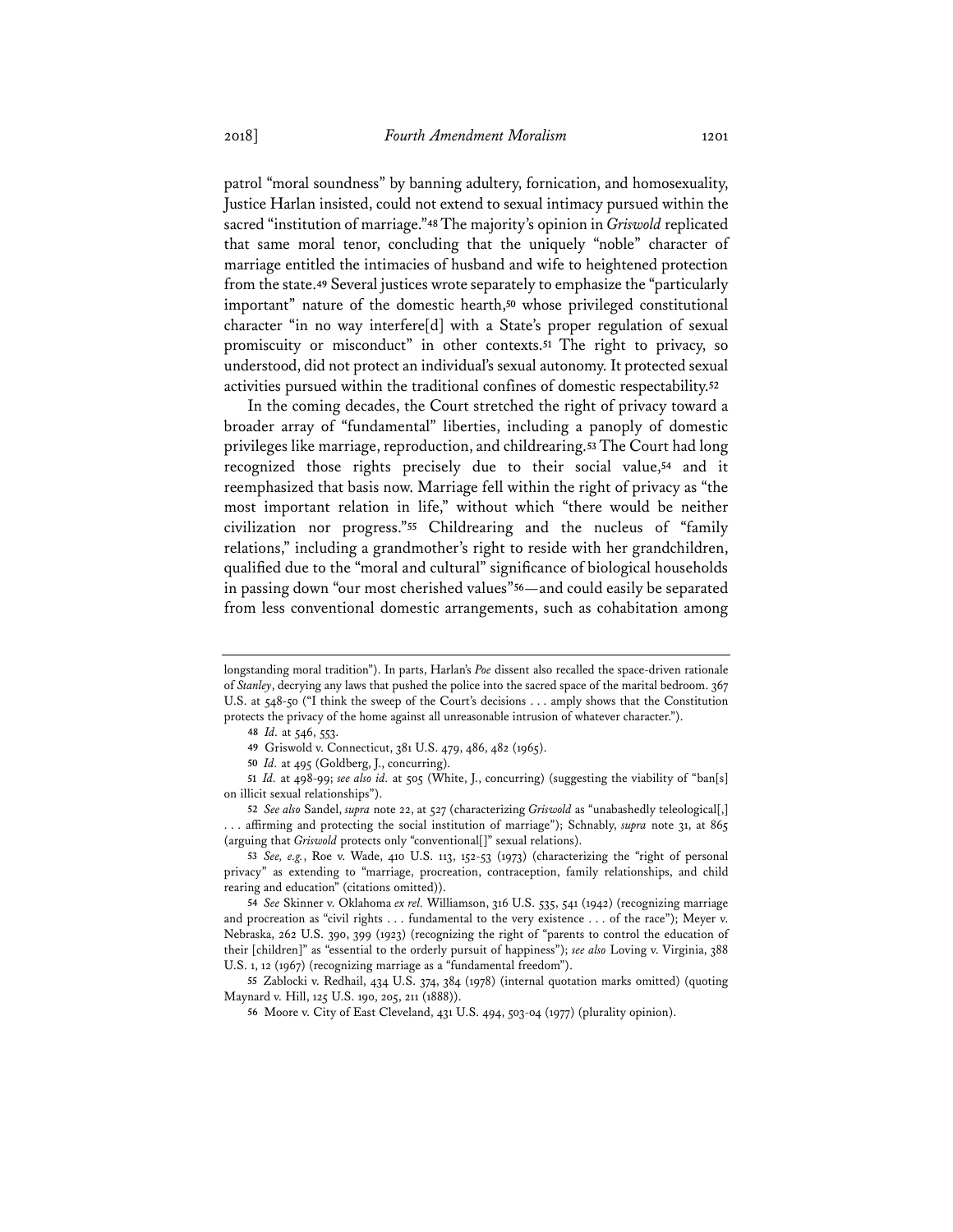unrelated persons.**<sup>57</sup>** In some cases, indeed, this moralistic view doubled back to restrict what the Court had initially recognized as autonomy-based rights: because abortion undermined a society's "valid and important interest in encouraging childbirth," for example, the right of privacy did not prevent the state from discriminating against the procedure in its funding programs.**<sup>58</sup>**

Nowhere has the Court's moralistic approach shone more clearly than in its cases addressing gay rights. In *Bowers v. Hardwick*, the Court declined to extend the right of privacy to homosexual sodomy, deriding the suggestion that such a long-stigmatized practice might be "rooted in this Nation's history and tradition" and defending the states' right to pass "laws representing essentially moral choices" regarding sexual conduct.**<sup>59</sup>** The dissenters questioned the Court's reliance on traditional morality: the right of privacy, they insisted, protected certain activities not because "they contribute . . . to the general public welfare, but because they form so central a part of an individual's life."**<sup>60</sup>** Yet when the Court finally overruled *Bowers* in *Lawrence v. Texas*, it took a different tack.**<sup>61</sup>** Although Justice Kennedy certainly emphasized the Constitution's abiding respect "for the autonomy of the person,"**<sup>62</sup>** he stressed that homosexual conduct deserved protection not only as a central part of individual identity, but also as a valuable form of human intimacy: "one element in a personal bond that is more enduring."**<sup>63</sup>** *Lawrence* constitutionalized a right to homosexual sodomy by recharacterizing that conduct as a social good on par with the marital hearth—a meaningful relationship entitled to "respect,"**<sup>64</sup>** for which additional legal privileges like

**<sup>57</sup>** Village of Belle Terre v. Boraas, 416 U.S. 1, 7 (1974) (declining to recognize a right of privacy in a case upholding a zoning ordinance that limited the number of unrelated persons sharing a residence).

**<sup>58</sup>** Beal v. Doe, 432 U.S. 438, 446-47 (1977); *see also* Maher v. Roe, 432 U.S. 464, 473-74 (1977) (noting that *Roe* does not bar states from "mak[ing] a value judgment favoring childbirth over abortion"); Thornburgh v. Am. Coll. of Obstetricians & Gynecologists, 476 U.S. 747, 797-98 (1986) (White, J., dissenting) (emphasizing that *Roe* did not assume that "abortion is a good in itself").

**<sup>59</sup>** 478 U.S. 186, 193-96 (1986).

**<sup>60</sup>** *Id.* at 204 (Blackmun, J., dissenting); *see alsoid.* at 217 (Stevens, J., dissenting) (characterizing the right to privacy as an "individual's right to make certain unusually important decisions that will affect his own, or his family's destiny" (internal quotation marks omitted) (quoting Fitzgerald v. Porter Mem'l Hosp., 523 F.2d 716, 719-20 (7th Cir. 1975) (Stevens, J.))).

**<sup>61</sup>** 539 U.S. 558, 564 (2003). Culminating a gradual shift in the Court's rhetoric, *Lawrence* technically protected that right less in the language of privacy than "liberty." *See* Jamal Greene, *The So-Called Right to Privacy*, 43 U.C. DAVIS L. REV. 715, 717-18 (2010).

**<sup>62</sup>** *Lawrence*, 539 U.S. at 574 (citing Planned Parenthood of Se. Pa. v. Casey, 505 U.S. 833, 851 (1992)). **63** *Id*. at 567; *see also* MICHAEL J. SANDEL, PUBLIC PHILOSOPHY 142 (2005) (noting that *Lawrence* combined the rhetoric of autonomy with a "substantive" claim that the law "wrongfully demeaned a morally legitimate mode of life"); Linda C. McClain & James E. Fleming, *Respecting Freedom and Cultivating Virtues in Justifying Constitutional Rights*, 91 B.U. L. REV. 1311, 1315 (2011) (describing *Lawrence* as reflecting both individualistic and "moral" claims).

**<sup>64</sup>** *Lawrence*, 539 U.S. at 578.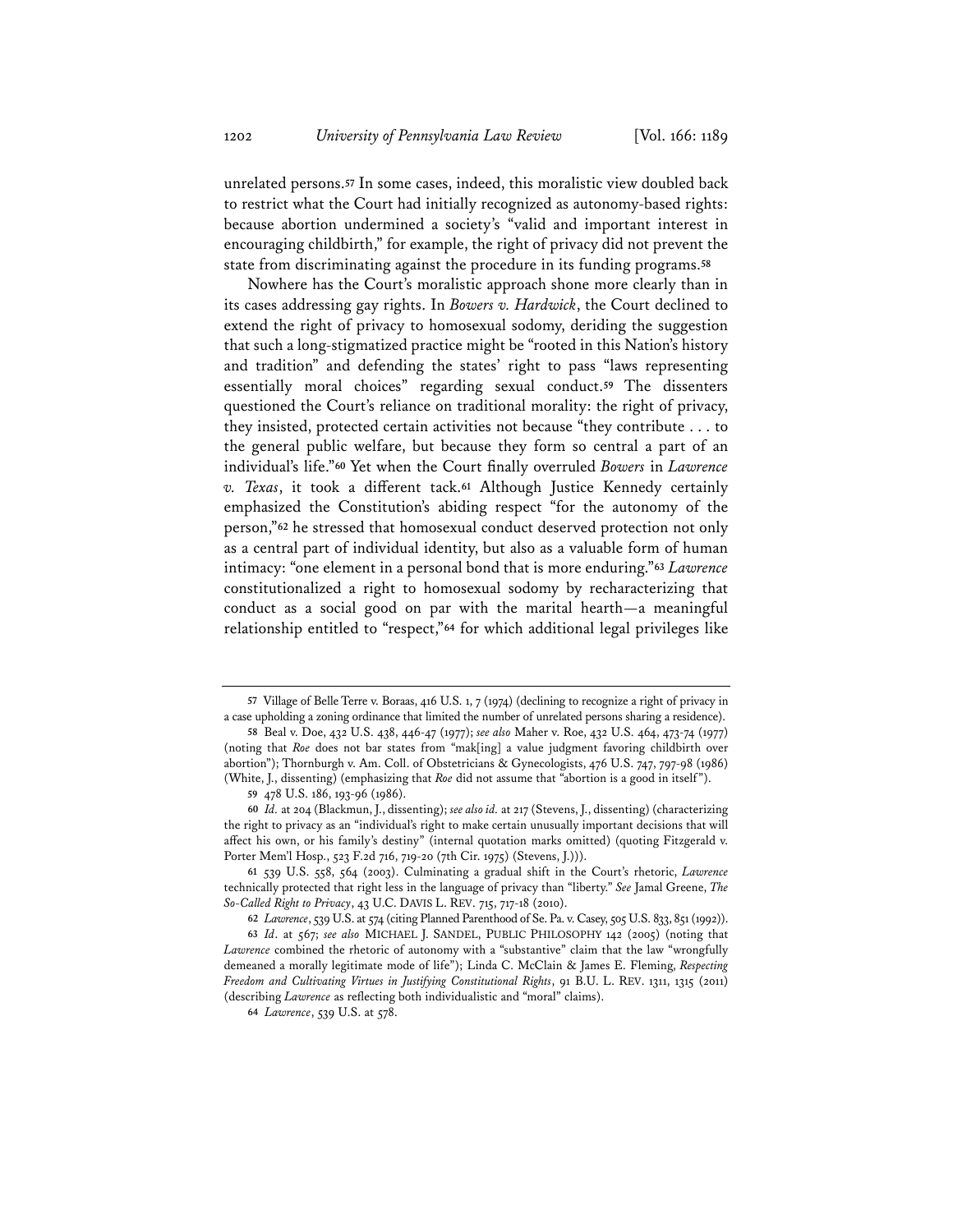marriage simply offered "further protection and dignity."**<sup>65</sup>** Unsurprisingly, despite Justice Scalia's warnings that *Lawrence* would open the floodgates to any number of "immoral" sexual practices,**<sup>66</sup>** lower courts have declined to read the case as creating a broad right of sexual autonomy, upholding laws criminalizing prostitution**<sup>67</sup>** and the sale of sexual devices.**<sup>68</sup>**

*Lawrence*'s redemption of homosexual intimacy, like *Bowers*'s earlier rejection of that practice as alien to family life, exemplifies the Court's moralistic approach to privacy since the 1960s. If *Stanley* and *Eisenstadt* had envisioned privacy as a shield against normative social constraints, *Griswold* and most of the cases that followed reserved that privilege for activities that fit within those constraints, defining privacy, in essence, as a reward for participating in established moral goods.**<sup>69</sup>**

#### B. *The Myth of Fourth Amendment Neutrality*

This struggle over the role of moral judgment in the Court's privacy jurisprudence is not generally seen to make room for the Fourth Amendment.**<sup>70</sup>** And understandably so. Unlike the Court's more substantive privacy doctrines, which limit the activities the state may lawfully prohibit, the Fourth Amendment offers a purely procedural safeguard, curbing the means through which the state may investigate even legitimately criminalized conduct.**<sup>71</sup>** The Fourth Amendment's protections, as the Supreme Court has

**69** This moralistic strain has led some to define substantive due process as intrinsically communitarian. *See* Gey, *supra* note 47, at 336 (noting that the right of privacy "bolster[s] society's dominant mores and lifestyle"); Adam Hickey, *Between Two Spheres: Comparing State and Federal Approaches to the Right to Privacy and Prohibitions Against Sodomy*, 111 YALE L.J. 993, 996 (2002) (arguing that due process privacy protects "valued" activities); Rubenfeld, *supra* note 7, at 747 (concluding that due process cases impose "quintessentially normative judgment[s]" about private lives); Schnably, *supra* note 31, at 867 (reading due process privacy as protecting sexual freedom "within the confines conventionally recognized by society").

**71** *Id.* at 740; *see also* Colb, *supra* note 7, at 1666 (characterizing Fourth Amendment protections as barring "direct perception of individuals' [activities]"); Stuntz, *supra* note 7, at 1021-25 (characterizing Fourth Amendment "privacy" as the right to keep information secret from government).

**<sup>65</sup>** United States v. Windsor, 133 S. Ct. 2675, 2692 (2013); *accord* Obergefell v. Hodges, 135 S. Ct. 2584 (2015); *see also* Katherine M. Franke, *The Domesticated Liberty of* Lawrence v. Texas, 104 COLUM. L. REV. 1399, 1400 (2004) (arguing that *Lawrence* protects "geographized and domesticated" sexual freedom); Laura A. Rosenbury & Jennifer E. Rothman, *Sex In and Out of Intimacy*, 59 EMORY L.J. 809, 820 (2010) (arguing that *Lawrence* protects only sex associated with "emotional intimacy"); Teemu Ruskola, *Gay Rights Versus Queer Theory: What is Left of Sodomy After*  Lawrence v. Texas*?*, 23 SOC. TEXT 235, 239 (2005) (arguing that *Lawrence* provides "no justification for protecting less-than-transcendental sex [outside] an ongoing relationship").

**<sup>66</sup>** *Lawrence*, 539 U.S. at 602-05 (Scalia, J., dissenting).

**<sup>67</sup>** *E.g.*, United States v. Palfrey, 499 F. Supp. 2d 34, 40-41 (D.D.C. 2007).

**<sup>68</sup>** *E.g.*, Williams v. Morgan, 478 F.3d 1316, 1322-23 (11th Cir. 2007).

**<sup>70</sup>** *See* Rubenfeld, *supra* note 7, at 749 (defining the Fourth Amendment's conduct-neutral application as the "critical" difference between it and due process privacy).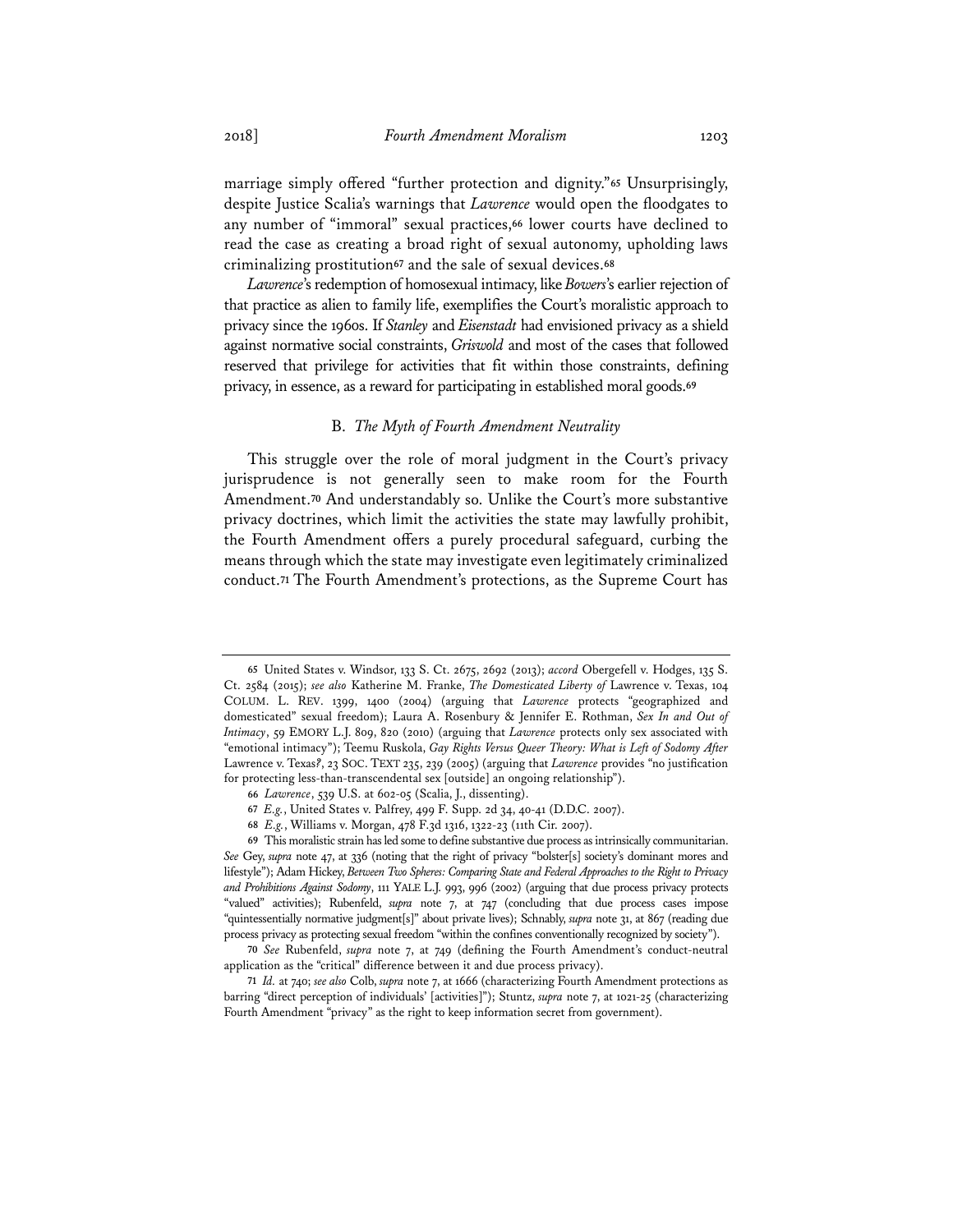frequently remarked, apply equally to "the innocent and guilty alike,"**<sup>72</sup>** to proven "offenders as well as the law abiding."**<sup>73</sup>**

The conventional wisdom, in context, is that the Fourth Amendment is simply blind to a defendant's actual conduct. As Jed Rubenfeld observes, judges assessing a defendant's reasonable expectations of privacy "must resist the temptation to steal a glance at the claimant's substantive conduct" in any case.**<sup>74</sup>** It is "well established," echoes Jeffrey Skopek, that "the type of information at issue in a search is irrelevant to the *Katz* test."**<sup>75</sup>** Even scholars who argue as a matter of policy that the Fourth Amendment should privilege innocent over criminal conduct, providing lesser protections to defendants actually engaged in crime, agree that in practice the Court's jurisprudence brooks no such distinction.**<sup>76</sup>**

To be sure, the social value of a defendant's conduct may factor into the Fourth Amendment in other ways. Beyond the initial definition of a search, courts assessing the "reasonableness" of a given tactic have long balanced the relative value of an individual's privacy interests against the public utility of the search.**<sup>77</sup>** The types of activities pursued in one's home versus one's automobile might call for different levels of suspicion to justify similar police tactics. And even the definition of a search, beginning with *Katz*'s defense of the "vital role that the public telephone has come to play in private communication,"**<sup>78</sup>** has sometimes considered the importance of activities *typically* conducted in a given place. It is this reliance on behavioral norms that has sometimes distributed Fourth Amendment protections, as critics have objected, along cultural and

**<sup>72</sup>** McDonald v. United States, 335 U.S. 451, 453 (1948).

**<sup>73</sup>** United States v. Lefkowitz, 285 U.S. 452, 464 (1932); *accord, e.g.*, Kaufman v. United States, 394 U.S. 217, 229 (1969); Ker v. California, 374 U.S. 23, 33 (1963); Miller v. United States, 357 U.S. 301, 313 (1958).

**<sup>74</sup>** Rubenfeld, *supra* note 7, at 749.

**<sup>75</sup>** Skopek, *supra* note 9, at 704 n.52; *see also* Colb, *supra* note 9, at 1510 (observing that privacy interests "must be described without reference to the criminal activity" disclosed); Aziz Z. Huq, *How the Fourth Amendment and the Separation of Powers Rise (and Fall) Together*, 83 U. CHI. L. REV. 139, 147 (2016) (insisting that the "reasonableness of a search does not depend on its object or what it happens to discover but rather on the manner in which the government behaves").

**<sup>76</sup>** *See* Colb, *supra* note 9, at 1461-64, 1510 (arguing that only the innocent are harmed by warrantless searches but noting that Court generally does not consider defendant's actions); Arnold H. Loewy, *The Fourth Amendment as a Device for Protecting the Innocent*, 81 MICH. L. REV. 1229, 1229-30 (1983) (proposing a shift from the Court's criminality-blind jurisprudence).

**<sup>77</sup>** *See* Riley v. California, 134 S. Ct. 2473, 2484 (2014). Scholars have commonly urged attention to the value of the inhibited conduct at this stage. *E.g.*, CHRISTOPHER SLOBOGIN, PRIVACY AT RISK (2007) (suggesting a sliding scale of suspicion for digital surveillance based in part on the nature of activities implicated); Andrew D. Selbst, *Contextual Expectations of Privacy*, 35 CARDOZO L.REV. 643, 670-71, 675 (2013) (suggesting that courts assess "reasonableness" by weighing the social value of inhibited activities against the value of the search); *see also* ABASTANDARDS FOR CRIMINAL JUSTICE:LAW ENFORCEMENT ACCESS TO THIRD PARTY RECORDS § 25-4.2(b) (3d ed. 2013) [hereinafter ABA STANDARDS], https:// www.americanbar.org/content/dam/aba/publications/criminal\_justice\_standards/third\_party\_access.authchec kdam.pdf [https://perma.cc/X55S-QTJR] (calibrating the level of suspicion needed to justify a police search in part based on the social value of intercepted communications).

**<sup>78</sup>** Katz v. United States, 389 U.S. 347, 352 (1967).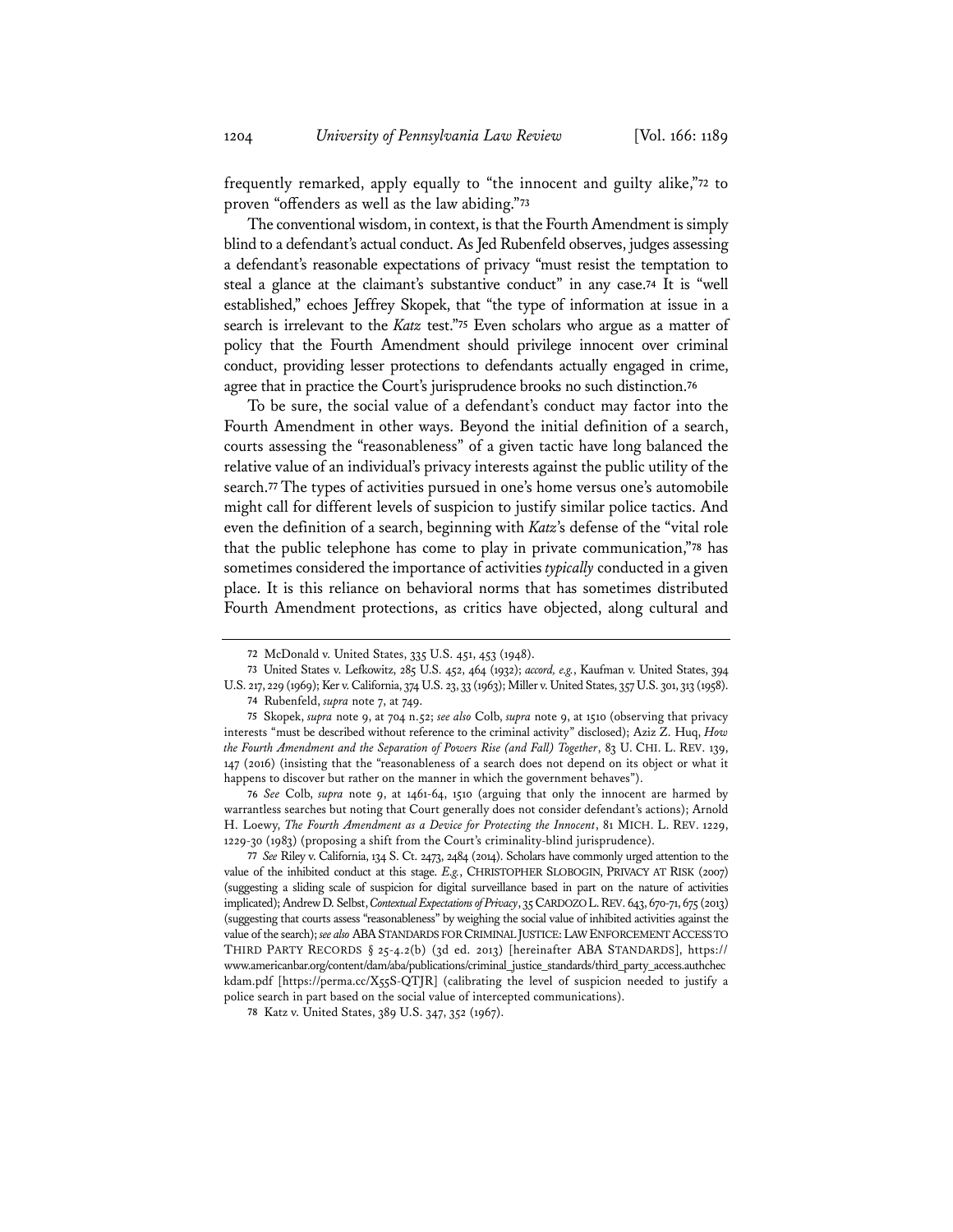class lines—distinguishing private residences from shared residential spaces, for example, based on the typical domestic arrangements of the middle class. Yet other scholars have embraced such norms as helpful limits on the Fourth Amendment, proposing to limit constitutional protections to spheres that predictably house intimate or domestic activities.**<sup>79</sup>**

This Article will revisit both the provenance and merits of that activities-based inquiry, as well as the difference between tying it to the "reasonableness" of a search or the definition of a "search" itself. For present purposes, it suffices to observe two things. First, this inquiry draws broad lines around the categories of activities typically associated with certain spaces, protecting homes or garages or telephone booths, for example, as areas commonly used for intimate or personal ends. It does not tie Fourth Amendment protections to a particular defendant's actual conduct, so long as it takes place within that protected space.**<sup>80</sup>** Second, commentators who urge greater protections for "intimate association" or domestic activities often see that distinction as embedded within the history of the Fourth Amendment, which has long identified the home at the center of its protections.**<sup>81</sup>** They do not defend a fresh, case-by-case inquiry into the value of a defendant's activities.

More controversially, a number of scholars have suggested that the Court in fact allots Fourth Amendment protections based on the nature of the actual information discovered. As early as 1987, Richard Wilkins proposed that the Court's analysis of reasonable expectations of privacy takes into account "the object or goal of the surveillance," defined retrospectively in light of "the information obtained as a result of the surveillance."**<sup>82</sup>** More recently, Orin Kerr has argued that the Supreme Court's analysis of privacy expectations under *Katz* sometimes follows a "private facts" approach that assesses whether the "information the government collects . . . is private and worthy of

**<sup>79</sup>** *See* Heidi Reamer Anderson, *Plotting Privacy as Intimacy*, 46 IND.L.REV. 311, 313 (2013) (arguing for a transconstitutional vision of privacy privileging domestic spaces, intimacy, and sexual activities); *see also* Andrew Guthrie Ferguson, *Personal Curtilage: Fourth Amendment Security in Public*, 55 WM. & MARY L.REV. 1283, 1336 (2014) (tracing an emphasis on intimacy to early Fourth Amendment roots and urging protections for "personal curtilage" in "personal or intimate" contexts, including "religious worship, health, family, or romantic activities," but not "professional, political, or overtly public activities"); Stephanie M. Stern, *The Inviolate Home: Housing Exceptionalism in the Fourth Amendment*, 95 CORNELL L. REV. 905, 940 (2010) (suggesting limiting privacy expectations in the home to spaces likely to implicate "domestic life" and "intimate association," but not less domestic spaces); *cf.* Ric Simmons, *From*  Katz *to* Kyllo*: A Blueprint for Adapting the Fourth Amendment to Twenty-First Century Technologies*, 53 HASTINGS L.J. 1303, 1306 (2002) (arguing the *Katz* test should consider the "type of information" acquired, but defining "result" in terms of spaces intruded rather than actual activities revealed).

**<sup>80</sup>** Selbst, *supra* note 77, at 670-71; Simmons, *supra* note 79, at 1306; Stern, *supra* note 79, at 940. In *Katz* itself, the telephone's significance in interpersonal communications insulated it from the police, regardless of the defendant's use of that space not for intimate banter but for illegal wagering. 389 U.S. at 352; *accord id.* at 361 (Harlan, J., concurring).

**<sup>81</sup>** *See, e.g.*, Ferguson, *supra* note 79, at 1292.

**<sup>82</sup>** Wilkins, *supra* note 15, at 1080, 1105.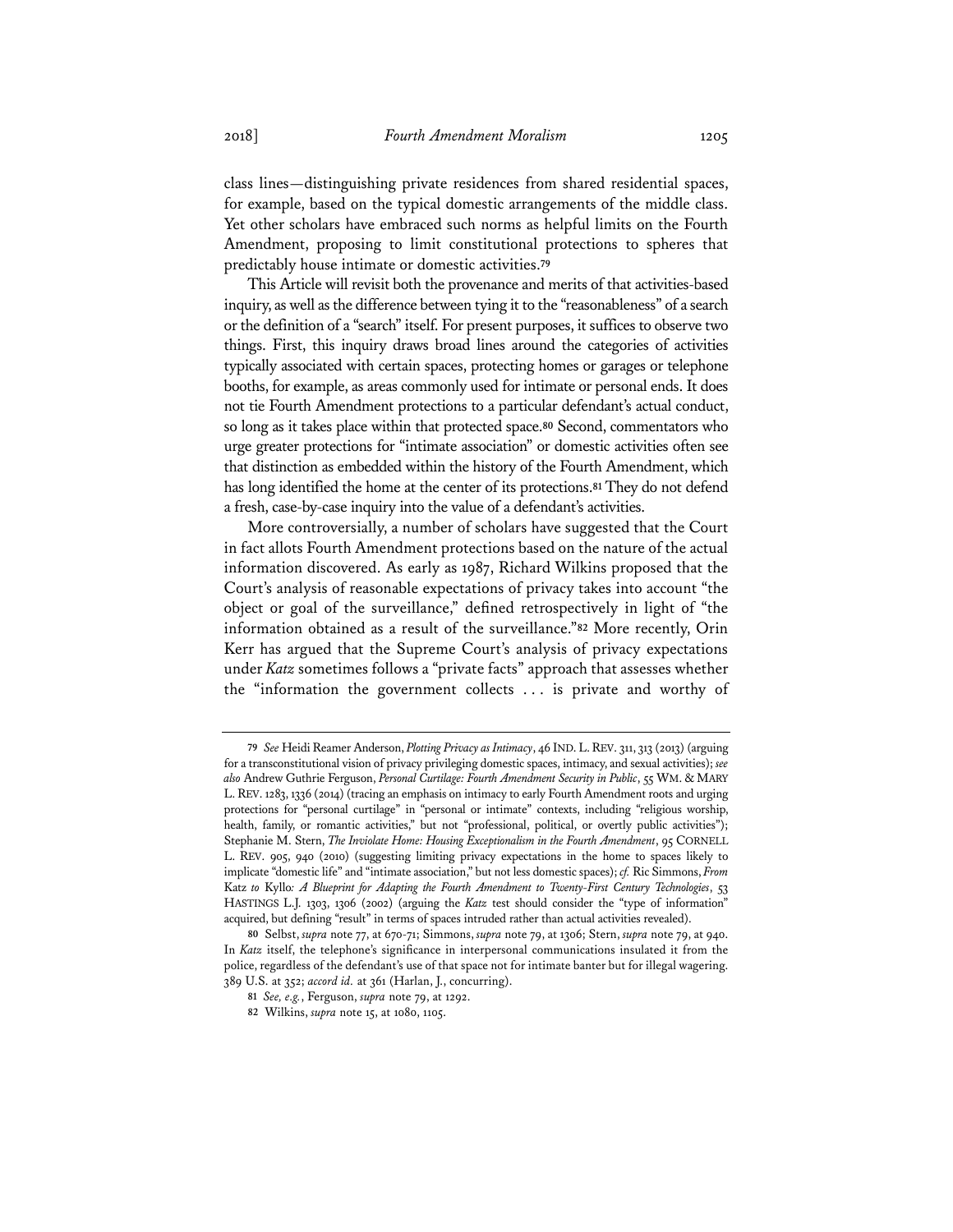constitutional protection," effectively defining a search based on "what information the government collected rather than how it was obtained."**<sup>83</sup>**

Such scholars have, I believe, undertheorized how precisely the "worth" of such information is assessed. Although initially suggesting that the Court privileges "interpersonal" or "intimate" data, Wilkins ultimately concludes that courts discount information that is "inherently 'public'" or commonly used by public entities, such as car registration data**<sup>84</sup>**—metrics that come down to an individual's risk of exposure more than the nature of the information revealed. Meanwhile, Kerr identifies a series of principles behind the Court's retrospective analysis, including that it protects "particularly private" or "particularly personal" information, and that it protects disclosures that individuals *experience* as most intrusive—a severe medical condition, for example, but not "a bad hair day."**<sup>85</sup>** Yet these principles are, if faithful to the Court's own justifications, somewhat tautological, according greater privacy protections to more "private" facts without clarifying which facts raise greater privacy concerns.**<sup>86</sup>** Unsurprisingly, such scholars have generally embraced the Court's retrospective inquiry as essentially coextensive with the very idea of protecting "privacy" under the Constitution—an intuitive proxy for the *Katz* standard.**<sup>87</sup>**

In short, while commentators have sometimes noted both the role of social value in Fourth Amendment doctrine and the Court's intermittent attention to the results of a search, they have rarely put those concepts in dialogue. By the conventional view, the reasonable expectation of privacy test either remains blind to a defendant's conduct or, at most, discriminates in favor of uniquely personal data. The concept of a Fourth Amendment privacy right based on the social value of an individual's activities, similar to that in *Griswold* or *Bowers*, has yet to be seriously entertained.

## II. THE FOURTH AMENDMENT'S MORALISTIC TURN

The Court's assessment of privacy rights under the Fourth Amendment has more in common with its due process homonym than is typically recognized. Like the Court's analysis of due process privacy rights, the Court's evaluations of an individual's reasonable expectation of privacy have frequently depended on its moral appraisals of the activities at issue in a given case. More than reflecting normative ideals of the criminal justice system—the proper relationship between the individual and the state—Fourth Amendment privacy rights commonly trade

**<sup>83</sup>** Kerr, *supra* note 15, at 512-13.

**<sup>84</sup>** Wilkins, *supra* note 15, at 1106, 1122-23.

**<sup>85</sup>** Kerr, *supra* note 15, at 514, 534.

**<sup>86</sup>** Kerr's suggestion that the Court privileges data that individuals least want revealed also fails to fit the Court's cases, which frequently deny protections for stigmatic facts. *See* discussion *infra* subsection V.A.1. **87** *See* Kerr, *supra* note 15, at 540-43; Wilkins, *supra* note 15, at 1104-05.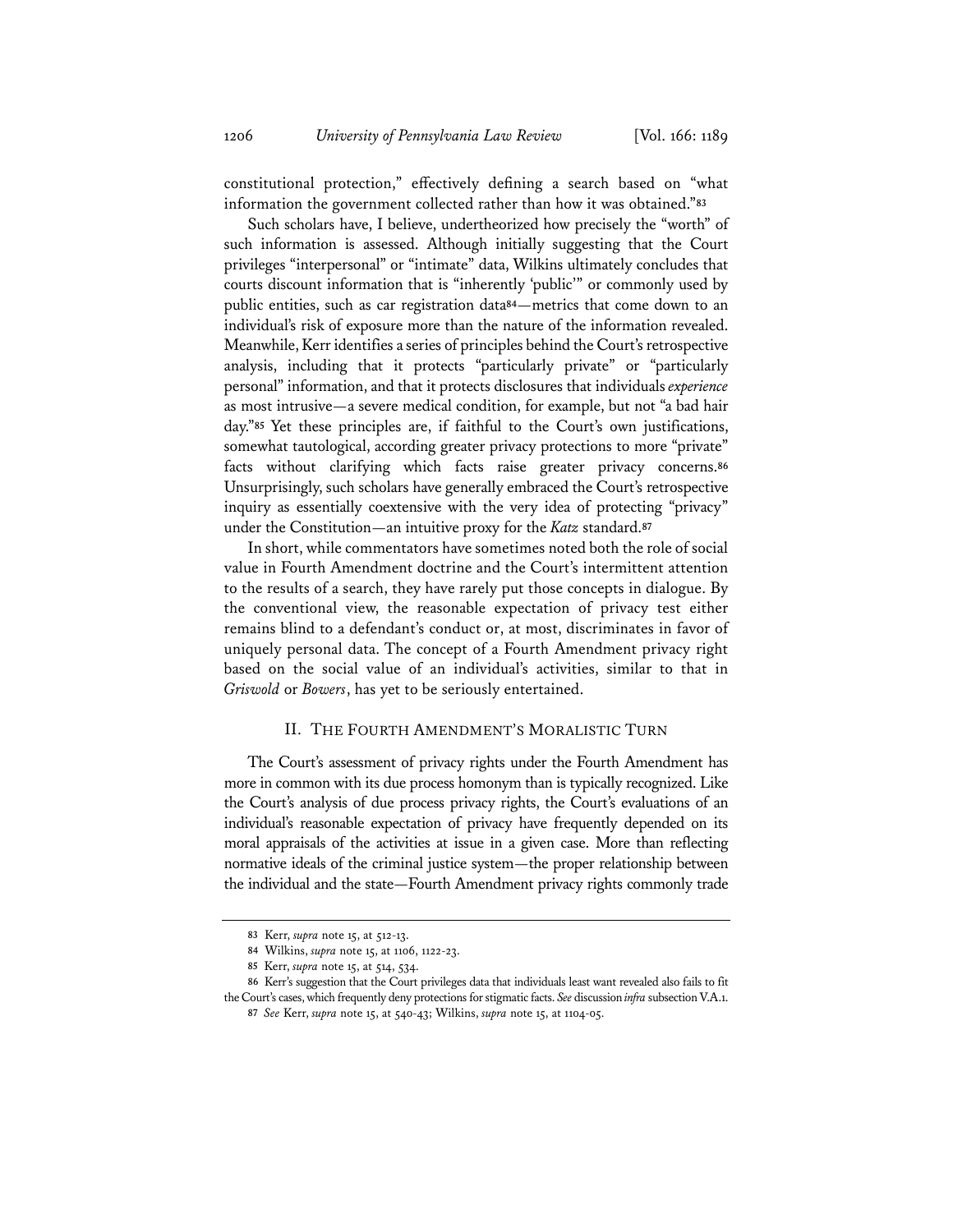in normative judgments about the value of private behaviors. And, like the Due Process Clause once more, those judgments tend to privilege conventionally prized relationships: domestic life, "intimate" conduct, and other meaningful social bonds.

This Part traces how the social value of an individual's private conduct became a core consideration in the Court's definition of a search under *Katz*. It first traces the rise of the reasonable expectation of privacy test as a standard focused on not simply the external characteristics of a given space, but also the social value of an individual's activities there. It then examines how those activities came to be measured on a particular metric: domestic or interpersonal intimacy. The first part of this story will likely be familiar, though I hope to illuminate it as part of a broader doctrinal shift. The second might be more surprising. Hardly a legacy of the Fourth Amendment's traditional preoccupation with the home, the Court's emphasis on intimacy as the touchstone of Fourth Amendment safeguards is a novel inquiry emerging largely from the *Katz* privacy test.

## A. *The Moralism of "Reasonable Expectations of Privacy"*

The history of the Fourth Amendment protections in the twentieth century is commonly characterized as a shift from "property" to "privacy," culminating in the Court's 1967 decision in *Katz v. United States*.**<sup>88</sup>** To be sure, privacy first appeared as an animating principle of the Fourth Amendment long before *Katz*; beginning with *Boyd v. United States* in 1886,**<sup>89</sup>** the Court has often characterized unreasonable searches as offenses against the fundamental "privacy of persons."**<sup>90</sup>** Yet in *Katz*, that principle emerged as the undisputed linchpin of search and seizure doctrine, in an opinion that the staunchly textualist Justice Black decried as a willful "rewriting" of the Fourth Amendment.**<sup>91</sup>**

The defendant in *Katz* was convicted of bookmaking based on a wiretap in a public telephone booth.**<sup>92</sup>** Katz challenged the recording as an unlawful "search" of his private conversations, and the Court agreed. Disavowing its earlier suggestions that a search required some physical trespass on a defendant's property, the Court held that "the Fourth Amendment protects people, not

**<sup>88</sup>** 389 U.S. 347; *see, e.g.*, Wilkins, *supra* note 15, at 1085-86.

**<sup>89</sup>** 116 U.S. 616, 630 (condemning government intrusions into "the sanctity of a man's home and the privacies of life").

**<sup>90</sup>** *E.g.*, Flint v. Stone Tracy Co., 220 U.S. 107, 174 (1911); *see also* Mapp v. Ohio, 367 U.S. 643, 655 (1961) (extending "the Fourth Amendment's right of privacy" against the states); Trupiano v. United States, 334 U.S. 699, 709 (1948) (characterizing the Fourth Amendment as protecting a "right of privacy"); Feldman v. United States, 322 U.S. 487, 490 (1944) (recognizing a Fourth Amendment concern with "personal privacy"); United States v. Lefkowitz, 285 U.S. 452, 464 (1932) (interpreting the Fourth Amendment to protect "the right of privacy"); Gouled v. United States, 255 U.S. 298, 305 (1921) (characterizing the Fourth Amendment as protecting the "privacy of the home or office and of the papers of the owner").

**<sup>91</sup>** 389 U.S. at 373 (Black, J., dissenting).

**<sup>92</sup>** *Id.* at 348 (majority opinion).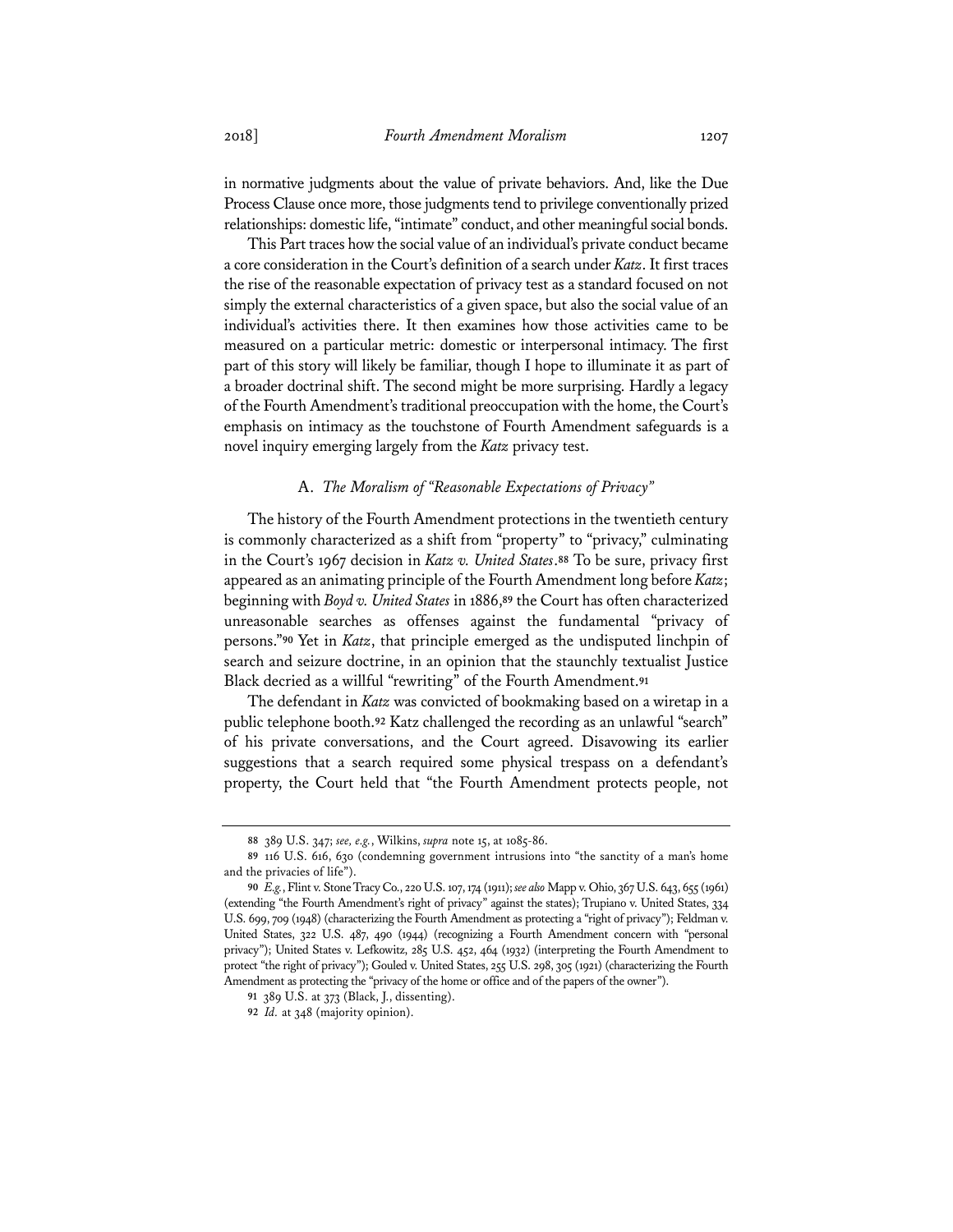places," and thus may extend to information that a person "seeks to preserve as private, even in an area accessible to the public."**<sup>93</sup>** In *Katz* itself, the defendant "justifiably" relied on the privacy of the telephone booth due to the social significance of that space—"the vital role that the public telephone has come to play in private communication."**<sup>94</sup>** Concurring, Justice Harlan characterized that right more systematically: the Fourth Amendment protects an individual from state intrusions whenever he or she "exhibit[s] an actual (subjective) expectation of privacy . . . that society is prepared to recognize as 'reasonable.'"**<sup>95</sup>**

In subsequent years, the Court adopted Justice Harlan's "reasonable expectation of privacy" rule as its own.**<sup>96</sup>** Fleshing out Justice Harlan's test with the language of the *Katz* majority, the Court clarified that this inquiry involved two discrete questions: first, whether an individual "exhibited an actual (subjective) expectation of privacy" by "seek[ing] to preserve [something] as private," and second, whether that expectation was "one that society is prepared to recognize as 'reasonable'" because, "viewed objectively, [it] is 'justifiable' under the circumstances."**<sup>97</sup>**

The "subjective" prong seemed straightforward enough.**<sup>98</sup>** But how were judges to evaluate whether an individual's expectation of privacy was "objectively" reasonable? The Court has provided no coherent test of reasonableness,**<sup>99</sup>** and a common criticism of the *Katz* test denigrates it as too open-ended, unpredictable and easily manipulated.**<sup>100</sup>**

One interpretation is that the second prong simply tests the objective realism of the individual's perceptions: whether, measured from the perspective of a reasonable person, the individual fairly formed her subjective expectation of privacy.**<sup>101</sup>** That interpretation echoes Justice Harlan's own analysis in *Katz*, which

**97** *E.g.*, Smith v. Maryland, 442 U.S. 735, 740 (1979) (second alteration in original) (internal quotation marks omitted) (quoting *Katz*, 389 U.S. at 351, 353, 361).

**98** *But see* Orin S. Kerr, Katz *Has Only One Step: The Irrelevance of Subjective Expectations*, 82 U. CHI. L. REV. 113, 127-33 (2015) (questioning the conventional assumption that *Katz*'s first step authorizes inquiry into subjective beliefs).

**99** *See, e.g.*, O'Connor v. Ortega, 480 U.S. 709, 715 (1987) (plurality opinion) ("We have no talisman that determines in all cases those privacy expectations that society is prepared to accept as reasonable.").

**100** *See, e.g.*, Amsterdam, *supra* note 10, at 349 ("[T]he law of the fourth amendment is not the Supreme Court's most successful product."); Craig M. Bradley, *Two Models of the Fourth Amendment*, 83 MICH. L. REV. 1468, 1468 (1985); Wayne R. LaFave, *Computers, Urinals, and the Fourth Amendment: Confessions of A Patron Saint*, 94 MICH. L. REV. 2553, 2557-58 (1996) (surveying criticisms of declining Fourth Amendment protections under the *Katz* doctrine); Wasserstrom & Seidman, *supra* note 10, at 69 (describing the *Katz* test as "notorious[ly] circular[]").

**101** *See, e.g.*, Colb, *supra* note 9, at 1513 (describing the Court's "empirical formulation" of reasonableness); Stephen P. Jones, *Searches, Seizures, and the Concept of Fourth Amendment Standing Room*,

**<sup>93</sup>** *Id.* at 351-53.

**<sup>94</sup>** *Id.* at 352-53.

**<sup>95</sup>** *Id.* at 361.

**<sup>96</sup>** *See* Oliver v. United States, 466 U.S. 170, 177 (1984) ("Since *Katz v. United States*, the touchstone of Fourth Amendment analysis has been the question whether a person has a 'constitutionally protected reasonable expectation of privacy.'" (citation omitted) (quoting *Katz*, 389 U.S. at 360 (Harlan, J., concurring))).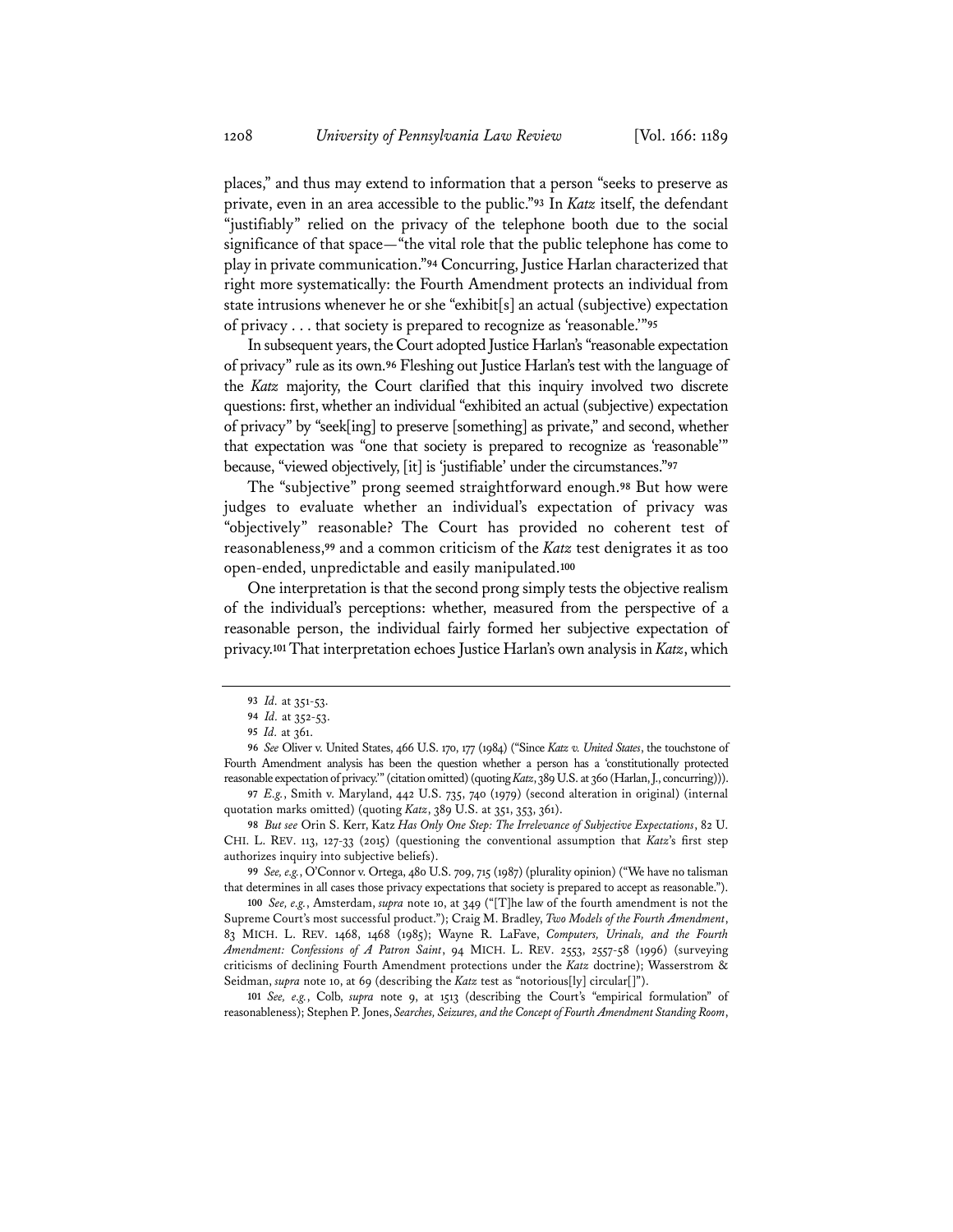noted, by example, that "conversations in the open would not be protected against being overheard."**<sup>102</sup>** Over the next decades, the Court appeared to apply such an analysis in numerous cases, holding that an individual has no reasonable expectation of privacy in her financial records because she "voluntarily . . . exposed" them to her bank**<sup>103</sup>**; or in the records of dialed phone numbers, because a caller "assume[s] the risk that the [phone] company would reveal to police the numbers he dialed"**<sup>104</sup>**; or in the movements of a car under beeper surveillance, as drivers "voluntarily convey[] to anyone who want[s] to look the fact that [they are] travelling over particular roads."**<sup>105</sup>** By this reading, *Katz*'s reasonable expectation of privacy test passes no judgments about the type of information it protects, but simply examines the individual's objective risks of public exposure.

Yet in no ambiguous terms, the Court soon clarified that *Katz*'s second prong also involves a more normative inquiry. Far from reflecting "the mere expectation, however well justified, that certain facts will not come to the attention of the authorities,"**<sup>106</sup>** the legitimacy of an individual's expectation of privacy depends on "whether the government's intrusion infringes upon the *personal and societal values* protected by the Fourth Amendment."**<sup>107</sup>** Under the *Katz* test, it thus turned out, the Fourth Amendment protects neither places nor even persons, precisely, but *values*.

Divorcing the "reasonableness" of an individual's privacy expectations from probability levels an individual's Fourth Amendment protections both down and up. It levels down such rights where an individual has a mathematically justifiable expectation of secrecy in circumstances that clearly deserve no constitutional sanction: a burglar breaking into an isolated cabin,**<sup>108</sup>** or an abuser taking over his victim's home.**<sup>109</sup>** Yet it also prevents the government from shrinking the public's privacy expectations simply by advertising its intrusive tactics, such as announcing "on nationwide television" a plan to conduct warrantless searches.**<sup>110</sup>** By this approach, the inquiry into reasonableness seeks

<sup>27</sup> U. MEM. L. REV. 907, 923-24 (1997) (discussing the Court's assumption of risk analysis); Kerr, *supra* note 15, at 508-12 (identifying "probabilistic" analysis as one of the Court's approaches to *Katz*).

**<sup>102</sup>** 389 U.S. at 361 (Harlan, J., concurring).

**<sup>103</sup>** United States v. Miller, 425 U.S. 435, 442 (1976).

**<sup>104</sup>** Smith v. Maryland, 442 U.S. 735, 744 (1979).

**<sup>105</sup>** United States v. Knotts, 460 U.S. 276, 281-82 (1983); *cf., e.g.*, California v. Ciraolo, 476 U.S. 207, 213-14 (1986) (finding that there is no reasonable expectation of privacy on land theoretically exposed to public air traffic).

**<sup>106</sup>** United States v. Jacobsen, 466 U.S. 109, 122 (1984).

**<sup>107</sup>** Oliver v. United States, 466 U.S. 170, 182-83 (1984) (emphasis added); *see also* Cloud, *supra* note 25, at 250 (noting that *Katz*'s second prong asks courts "to define fundamental constitutional values by referring to contemporary social values, goals, and attitudes").

**<sup>108</sup>** *See* Rakas v. Illinois, 439 U.S. 128, 143 n.12 (1978).

**<sup>109</sup>** *See, e.g.*, State v. Dorsey, 762 S.E.2d 584, 592 (W. Va. 2014); State v. Stephenson, 760 N.W.2d 22, 26-27 (Minn. Ct. App. 2009).

**<sup>110</sup>** Smith v. Maryland, 442 U.S. 735, 740 n.5 (1979).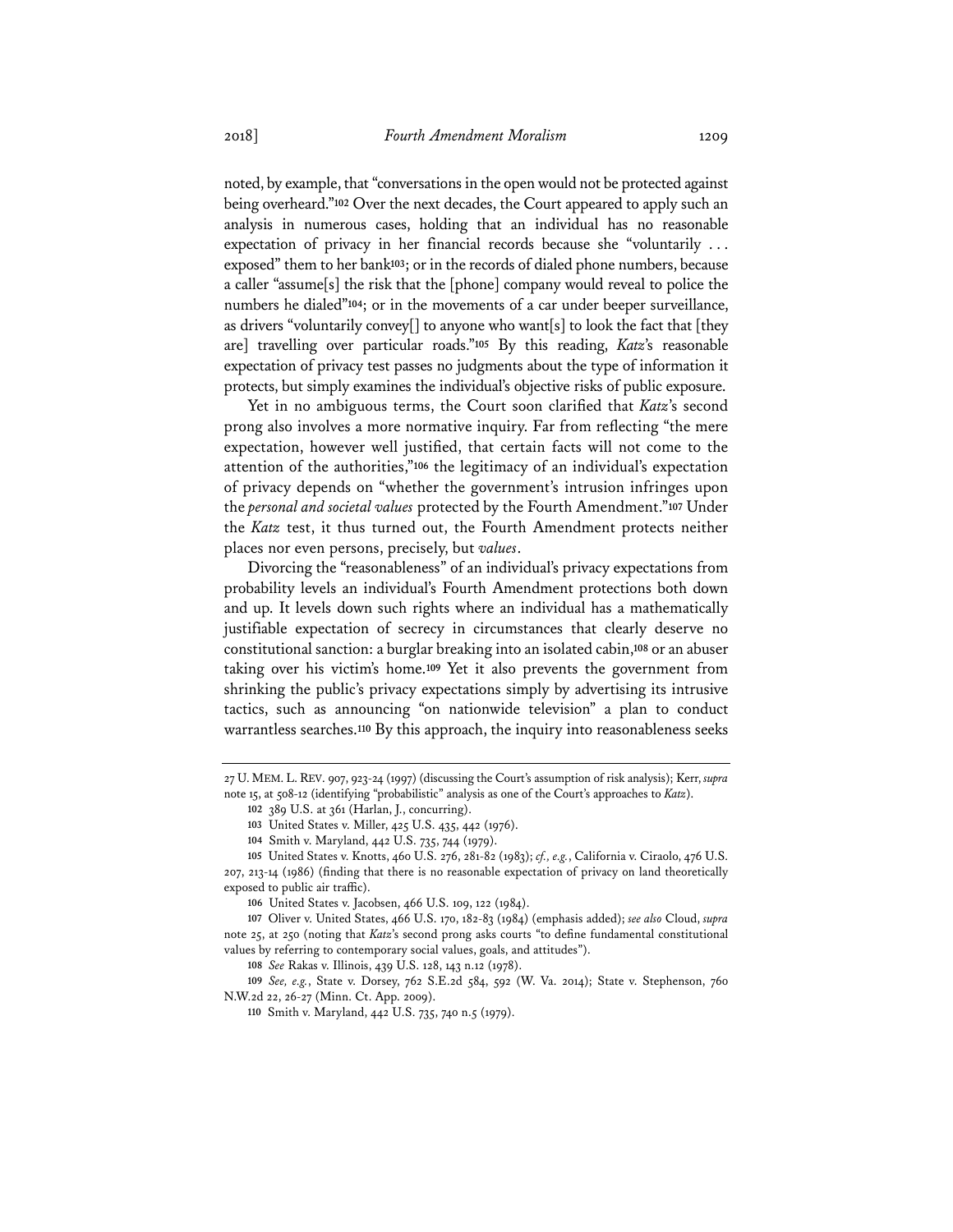to reflect not only the type of society we have, but also the type we want to live in—the degree of state power we wish to accept in a "free and open society."**<sup>111</sup>**

In the years since *Katz*, the Court has looked to numerous sources in evaluating that policy question. It has, as discussed, examined whether the information in question was effectively shielded from public scrutiny.**<sup>112</sup>** It has relied on the text of the Fourth Amendment, both as a constitutional baseline for certain enumerated objects and to illuminate the relative value of others.**<sup>113</sup>** It has looked to "the intention of the Framers" and to historical understandings of which intrusions were "perceived to be objectionable" at the Amendment's drafting.**<sup>114</sup>** And it has relied on positive law, from property rights**<sup>115</sup>** to administrative regulatory regimes,**<sup>116</sup>** to determine which privacy expectations or which government tactics have received the sanction of local communities.**<sup>117</sup>** All of these inquiries are essentially objective: they require no fresh value judgments about a given space, but simply assess the prevailing legal and physical expectations that accompany it.

Yet another major component of the Court's approach to "reasonableness" has come to focus precisely on how a given space is typically used—an inquiry that tracks what the Court has sometimes termed "our societal understanding that certain areas deserve the most scrupulous protection."**<sup>118</sup>** Setting aside the physical parameters of the setting, or the positive laws and entitlements that attach to it, this inquiry assumes that some categories of private conduct simply deserve more constitutional protections than other (entirely legal) activities.

In some cases, an area may deserve especially rigorous protections due to the embarrassing nature of the acts it conceals. Lower courts, for example, frequently

**112** *See supra* notes 101–09 and accompanying text.

**<sup>111</sup>** *Id.* at 750 (Marshall, J., dissenting); *see also* United States v. White, 401 U.S. 745, 786 (1971) (Harlan, J., dissenting) (arguing that the reasonableness inquiry must not "merely recite the [individual's] expectations and risks without examining the desirability of saddling them upon society"); Amsterdam, *supra* note 10, at 403 (characterizing the "ultimate question" of the *Katz* test as whether surveillance techniques are consistent with the "aims of a free and open society").

**<sup>113</sup>** *E.g.*, United States v. Jacobsen, 466 U.S. 109, 114 (1984) (insisting on strong protections for "effects" transported in the mail); Robbins v. California, 453 U.S. 420, 426 (1981) (concluding based on its text that the Fourth Amendment protects all "effects," whether they are "personal" or "impersonal").

**<sup>114</sup>** *See, e.g.*, Rakas v. Illinois, 439 U.S. 128, 153 (1978) (Powell, J., concurring) (citing United States v. Chadwick, 433 U.S. 1, 7-9 (1977)).

**<sup>115</sup>** *See, e.g.*, Oliver v. United States, 466 U.S. 170, 183 (1984) (identifying the "existence of a property right" as "one element in determining whether expectations of privacy are legitimate"); *Rakas*, 439 U.S. at 143 n.12 (identifying "reference to concepts of real or personal property law" as a potential basis to identify a legitimate privacy expectation).

**<sup>116</sup>** *See* United States v. Chadwick, 433 U.S. 1, 12-13 (1977) (finding a diminished expectation of privacy in an automobile given state and local motor regulations).

**<sup>117</sup>** *See generally* William Baude & James Y. Stern, *The Positive Law Model of the Fourth Amendment*, 129 HARV. L. REV. 1821 (2016) (arguing that Fourth Amendment protections should depend on provisions of law generally applicable to private actors).

**<sup>118</sup>** *Oliver*, 466 U.S. at 178; *see also* Stuntz, *supra* note 7, at 1055 (noting the reasonable expectation of privacy test protects only those spaces "likely to contain the sorts of things that many people would prefer be kept private").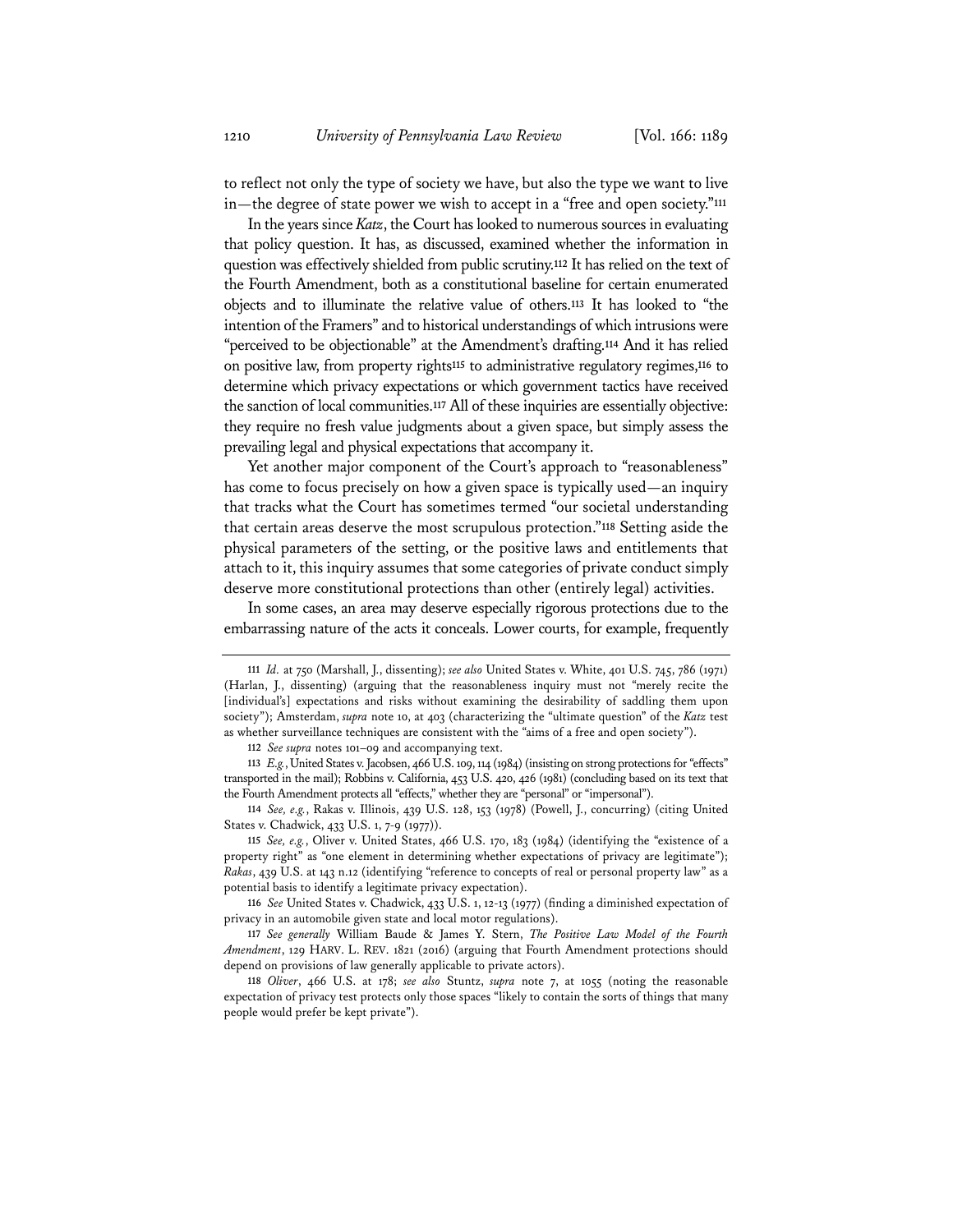extend generous Fourth Amendment rights in public bathrooms, even where those spaces carry significant risk of exposure.**<sup>119</sup>** Among those cases that have reached the Supreme Court, however, privileged spaces tend to implicate loftier concerns: activities that bear some unique social or emotional significance. Thus, the Court bestows particularly strict protections on the home, the "sacred" sanctum of family life.**<sup>120</sup>** And it typically protects spaces surrounding the home, such as patios and backyards, as zones harboring "the intimate activity associated with the 'sanctity of a man's home and the privacies of life.'"**<sup>121</sup>** But it does not protect open fields, which are commonly employed for agricultural pursuits lacking such domestic significance.**<sup>122</sup>** Similarly, the Court protects public phonebooths due to the social value of telephone conversations, which play a "vital role . . . in private communication."**<sup>123</sup>** But it does not protect records of telephone numbers, which "do not acquire the *contents* of communications" and thus cannot, per the Court, reveal intimate details about the speakers.**<sup>124</sup>** And it sometimes does not protect the insides of cars, which "seldom serve[] . . . as the repository of personal effects."**<sup>125</sup>**

By this logic, certain activities and the sites that house them are simply more important as far as the Fourth Amendment is concerned. The value judgments involved in this inquiry do not address the types of police tactics we want to authorize in our democratic society. They address the types of private activities we want to encourage and protect. The normativity of the reasonable expectation of privacy test, in short, does not just demarcate the ideal scope and nature of the criminal justice system—the risks of overreach we want to accept vis-à-vis the state. It also imposes a hierarchy of communitarian judgments on the value of citizens' private acts.

The sites that the Court deems especially valuable should sound familiar. They are typically sites that touch on conventional forms of interpersonal intimacy: social or domestic spaces that abut, in the Court's own words, on "those intimate activities that the Amendment is *intended to shelter*."**<sup>126</sup>**

**<sup>119</sup>** *E.g.*, State v. Smith, 97 P.3d 567, 570-71 (Mont. 2004) (explaining that occupants of both public and private restrooms have a reasonable expectation of privacy "given the personal and private nature of one's usual activities within a bathroom"); *accord* Kroehler v. Scott, 391 F. Supp. 1114, 1117- 18 (E.D. Pa. 1975); State v. Holt, 630 P.2d 854, 857 (Or. 1981); *cf.* Skinner v. Ry. Labor Execs.' Ass'n, 489 U.S. 602, 617 (1989) (noting the unique personal invasiveness of urine test).

**<sup>120</sup>** *E.g.*, Segura v. United States, 468 U.S. 796, 810 (1984).

**<sup>121</sup>** California v. Ciraolo, 476 U.S. 207, 212 (1986) (quoting *Oliver*, 466 U.S. at 180).

**<sup>122</sup>** *See Oliver*, 466 U.S. at 179-81.

**<sup>123</sup>** Katz v. United States, 389 U.S. 347, 352 (1967).

**<sup>124</sup>** Smith v. Maryland, 442 U.S. 735, 741 (1979).

**<sup>125</sup>** United States v. Chadwick, 433 U.S. 1, 12 (1977) (internal quotation marks omitted) (quoting Cardwell v. Lewis, 417 U.S. 583, 590 (1974) (plurality opinion)).

**<sup>126</sup>** *Oliver*, 466 U.S. at 179 (emphasis added).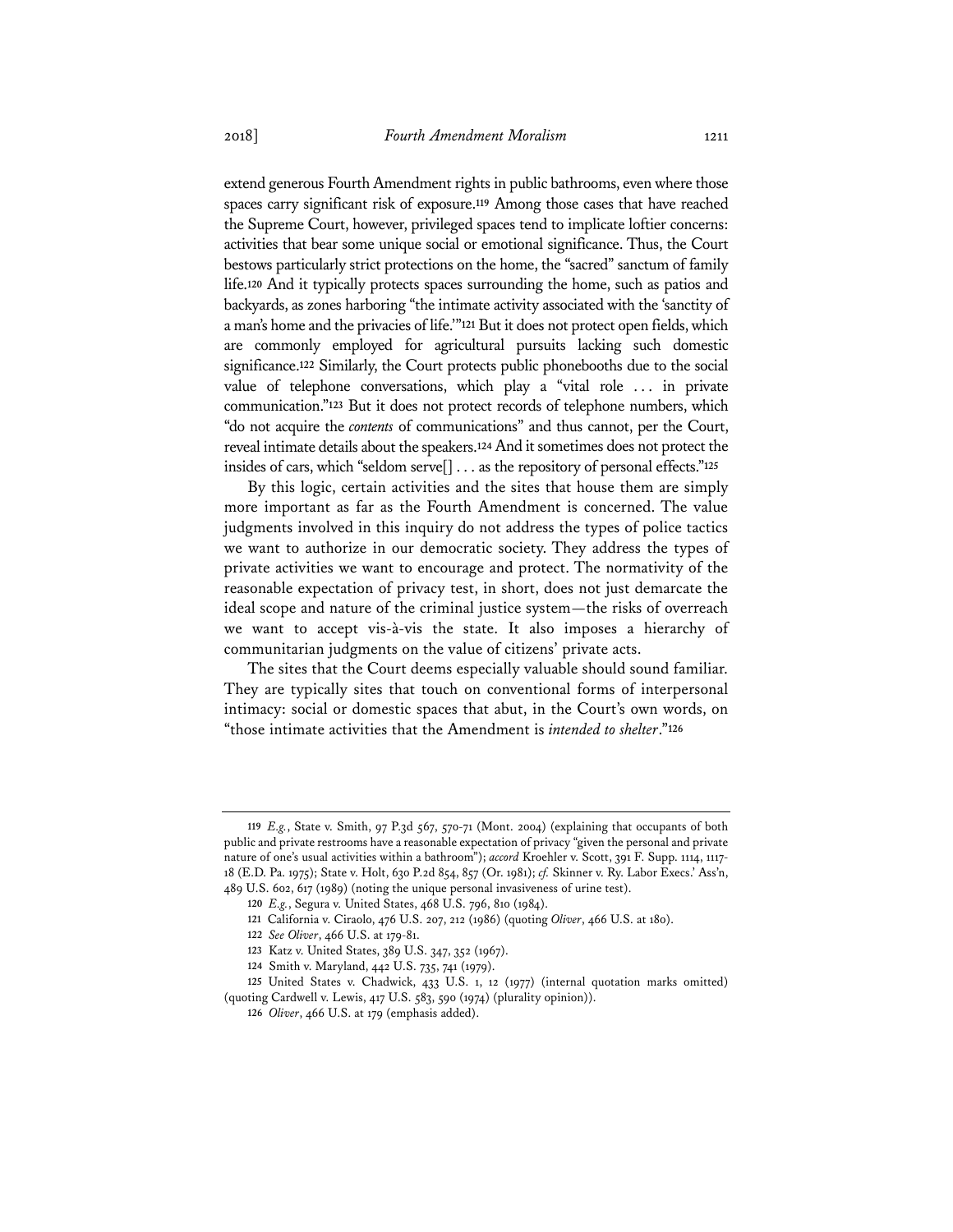1212 *University of Pennsylvania Law Review* [Vol. 166: 1189

#### B. *A History of Fourth Amendment Intimacy*

The Court's emphasis on intimacy in allotting Fourth Amendment protections may seem intuitive. Yet it is in fact a relatively recent phenomenon, dating back largely to *Katz*'s recentering of Fourth Amendment rights around privacy rather than property. *Katz*'s inquiry into an individual's reasonable expectations of privacy—defined not as a probabilistic analysis but a deeply normative one, concerned in key part with the activities pursued in a given space—recalibrated the constitutional status of even established Fourth Amendment zones around the intimate nature of the acts conducted there. That transformation may be illuminated by a very brief history of Fourth Amendment protections, focusing on the example of the home.

## 1. Origins and Early Republic

An individual's home stands at the center of the Fourth Amendment, among the privileged items enumerated in the text and a "first among equals" there.**<sup>127</sup>** The unpermitted entry into the household, the Court has declared, "is the chief evil against which the wording of the Fourth Amendment is directed."**<sup>128</sup>** Yet the rationale underlying the home's rarefied status has been neither constant nor self-evident.**<sup>129</sup>**

As a general matter, the eighteenth-century sentiments against general warrants and writs of assistance that coalesced into the Fourth Amendment defended neither intimacy nor domesticity, but a broader sphere of private life, including expressive, political, and commercial conduct.**<sup>130</sup>** The highest-profile controversies surrounding general warrants, the cases against John Entick and John Wilkes in England, involved searches of publishers accused of seditious libel**<sup>131</sup>**—the type of government conduct we currently rein in not through the Fourth Amendment, but through the First.**<sup>132</sup>** Responding to these altercations,

**<sup>127</sup>** Florida v. Jardines, 569 U.S. 1, 6 (2013); *see* U.S. CONST. amend. IV ("The right of the people to be secure in their persons, houses, papers, and effects, against unreasonable searches and seizures, shall not be violated . . . .").

**<sup>128</sup>** United States v. U.S. Dist. Court, 407 U.S. 297, 316 (1972).

**<sup>129</sup>** *See also* Katherine J. Strandburg, *Home, Home on the Web and Other Fourth Amendment Implications of Technosocial Change*, 70 MD. L. REV. 614, 659 (2011) (declaring Fourth Amendment solicitude for the home "undertheorized").

**<sup>130</sup>** *See* Maureen E. Brady, *The Lost "Effects" of the Fourth Amendment: Giving Personal Property Due Protection*, 125 YALE L.J. 946, 994 (2016); Laura K. Donohue, *The Original Fourth Amendment*, 83 U. CHI. L. REV. 1181, 1315-16 (2016).

**<sup>131</sup>** *See* Entick v. Carrington (1765) 95 Eng. Rep. 807; 2 Wils. K. B. 274; Wilkes v. Wood (1763) 98 Eng. Rep. 489; Lofft 1.

**<sup>132</sup>** *See* Donohue, *supra* note 130, at 1259; Donald A. Dripps, *"Dearest Property": Private "Papers" As Special Objects of Search and Seizure*, 103 J. CRIM. L. & CRIMINOLOGY 49, 61-66 (2013); William J. Stuntz, *The Substantive Origins of Criminal Procedure*, 105 YALE L.J. 393, 396-404 (1995). The outcry over these cases partly reflected a concern with the substantive crimes targeted, judging the state's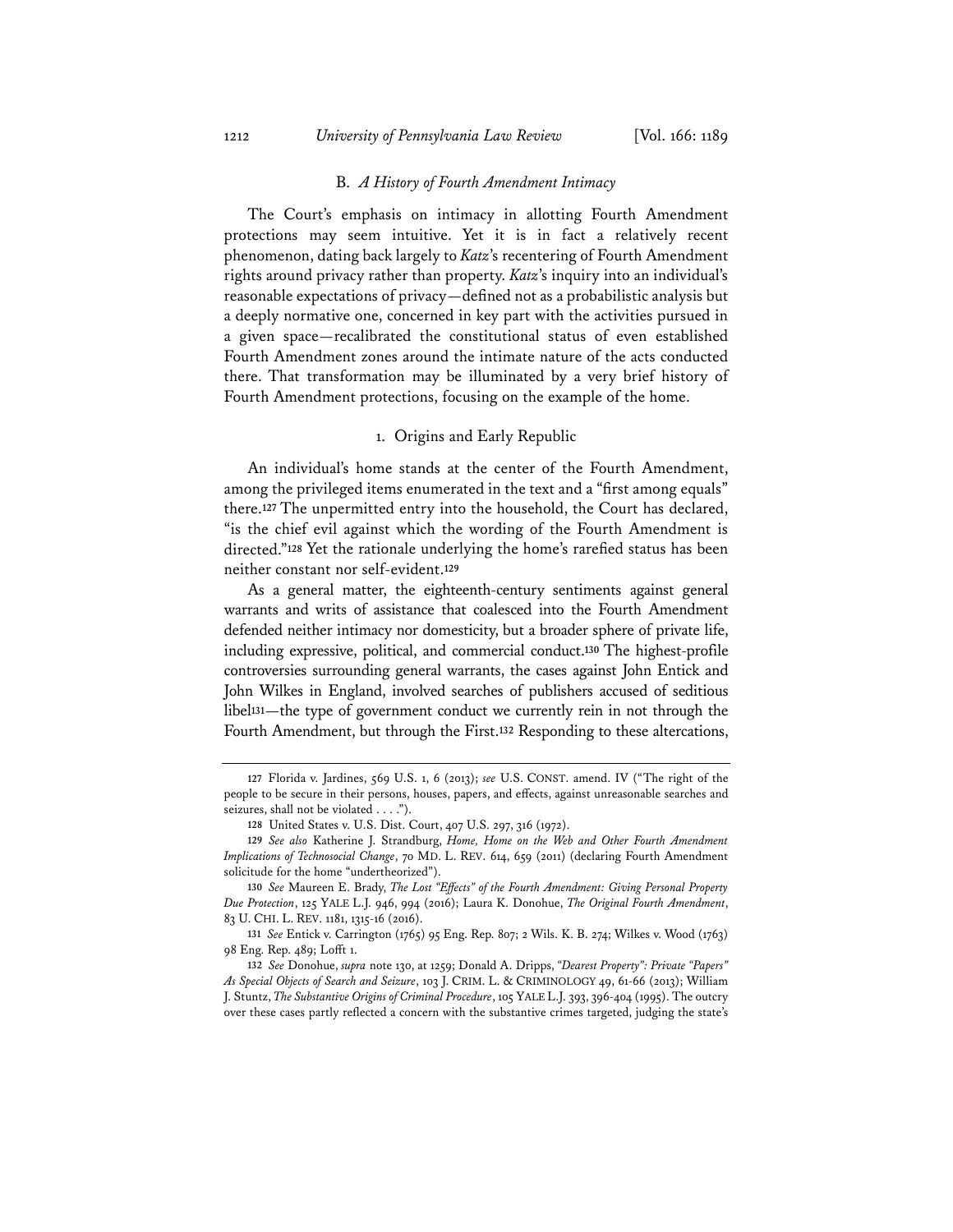early debates about the proper limits of state searches focused especially on *papers*, including business letters, as man's "dearest property"**<sup>133</sup>**: windows into an individual's "secret thoughts,"**<sup>134</sup>** the seizure of which was "least capable of reparation."**<sup>135</sup>** What could be "more excruciating torture," demanded one widely read pamphleteer, than to have the government intrude upon one's "secret correspondences," whether between a husband and his wife, a "lawyer [and] his clients," or a "merchant . . . and his correspondents"?**<sup>136</sup>** Beyond the libel cases, the core instances of government intrusion that perturbed the Framers involved intrusions on commercial conduct: searches aimed at uncovering goods smuggled into the colonies without paying appropriate excise taxes.**<sup>137</sup>** Unsurprising, in context, that the Fourth Amendment's core protections extended not only to homes but also warehouses and businesses, preserving the individual's property, including commercial and other nondomestic goods, beyond the state's reach.**<sup>138</sup>**

The privileged status of the home itself reflected these broader concerns. From British common law to the taxation debates in the colonies, speakers defined the sanctity of the home not through its domestic nature, but primarily through a man's unique property and sovereignty interests in his own land. Early complaints about writs of assistance, for example, commonly focused on searches of desks, those repositories of personal and commercial correspondence.**<sup>139</sup>** And the popular aphorism that a "man's home is his castle"**<sup>140</sup>** signaled one of two things. First, it meant that a man could exercise monopoly over the use of force on his property, entitled to kill or assemble violent crowds in self-defense,**<sup>141</sup>** and immune from most forms of arrest or

**135** *Wilkes*, 98 Eng. Rep. at 490, Lofft at 2; *see also* 16 COBBETT'S PARLIAMENTARY HISTORY OF ENGLAND 10 (1813) (quoting an argument characterizing "papers" as "dearer to a man than his heart's blood"); Donohue, *supra* note 130, at 1316-17; Dripps, *supra* note 132, at 52.

**136** JOHN ALMON, A LETTER CONCERNING LIBELS, WARRANTS, AND THE SEIZURE OF PAPERS 43-44 (2d ed. 1764); *see also Entick*, 95 Eng. Rep. at 807; 2 Wils. K. B. at 283 (decrying intrusions into "a man's private letters of correspondence, family concerns, trade and business").

**137** *See* William Cuddihy & B. Carmon Hardy, *A Man's House Was Not His Castle: Origins of the Fourth Amendment to the United States Constitution*, 37 WM. & MARY Q. 371, 380-84 (1980); Thomas Y. Davies, *Recovering the Original Fourth Amendment*, 98 MICH. L. REV. 547, 566-67 (1999).

**138** *E.g.*, M.H. SMITH, THE WRITS OF ASSISTANCE CASE 344 (1978) (decrying the state's entrance into "houses, shops, etc., at will"); *see also* Brady, *supra* note 130, at 989-90 (discussing the Fourth Amendment's concern with non-domestic property); Morgan Cloud, *The Fourth Amendment During the* Lochner *Era*, 48 STAN. L. REV. 555, 575 (1996); Donohue, *supra* note 130, at 1185.

**139** *See* WILLIAM J. CUDDIHY, THE FOURTH AMENDMENT 548 (2009).

**140** This maxim is commonly credited as the root of the Fourth Amendment. *See, e.g.*, LEONARD W. LEVY, ORIGINAL MEANING AND THE FRAMERS' CONSTITUTION 222 (1988).

**141** *See* Payton v. New York, 445 U.S. 573, 596 n.44 (1980); 3 WILLIAM BLACKSTONE, COMMENTARIES \*288.

procedures, in essence, based on sympathy for the private behaviors targeted. Donohue, *supra* note 130, at 1208-09; Stuntz, *supra*, at 394. Yet those privileged behaviors were not domestic life, but speech and dissent.

**<sup>133</sup>** *Entick*, 95 Eng. Rep. at 818; 2 Wils. K. B. at 291.

**<sup>134</sup>** *Id.* at 812, 2 Wils. K. B. at 283.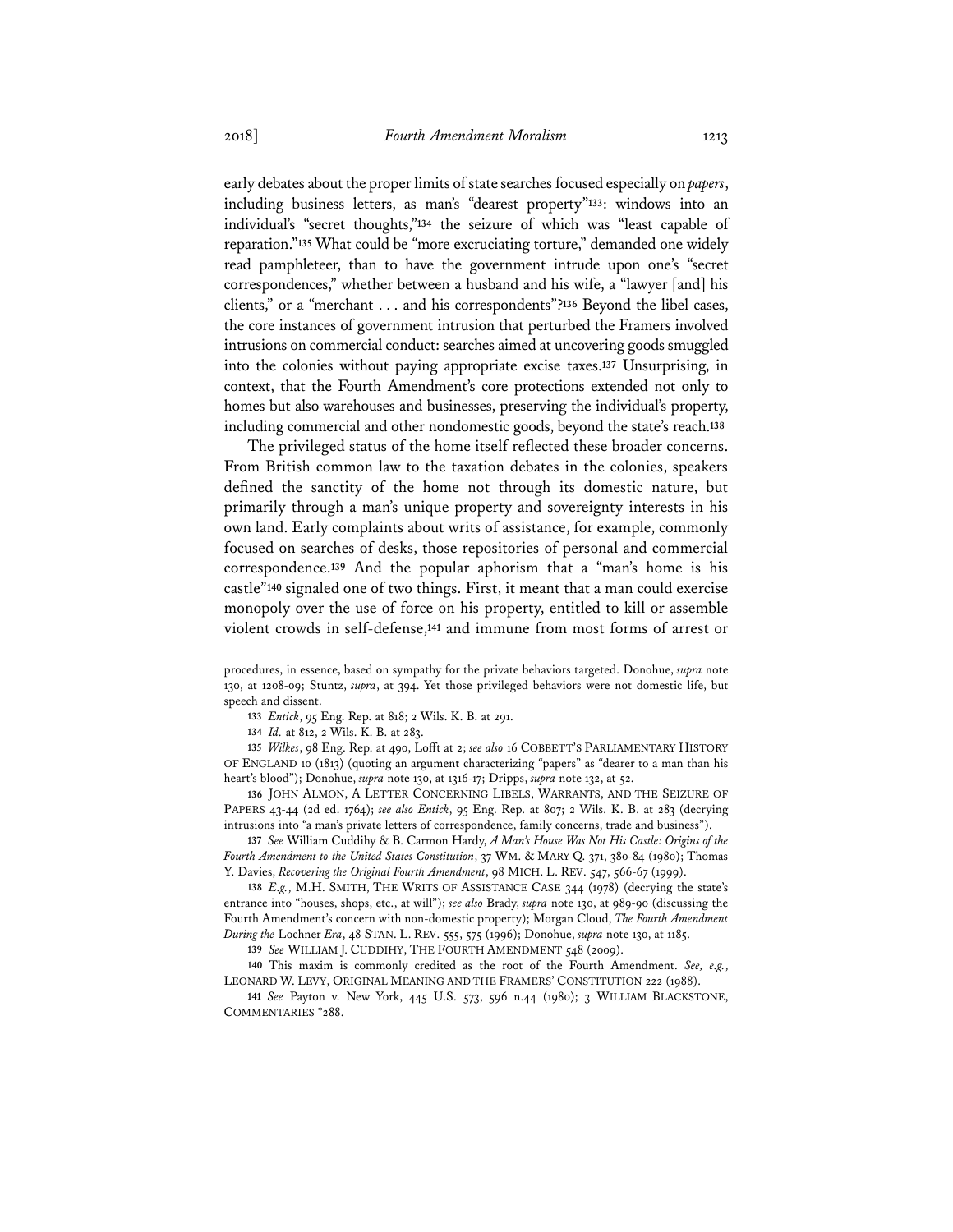compunctions of legal authority.**<sup>142</sup>** Second, it meant that a man's tangible "goods" were secure upon it.**<sup>143</sup>** These emphases were consistent with the social significance of the homestead in colonial times, both as a deeply hierarchical unit of economic production and as a man's right of entry into the political community.**<sup>144</sup>**

To be sure, some writers emphasized the home's unique character as the site of domestic activities—a haven, in Samuel Adams's words, of that "domestick security which renders the lives of the most unhappy in some measure agreable."**<sup>145</sup>** But even writers who recognized the familial value of the home often characterized the chief evil of arbitrary intrusions as an offense against property and sovereignty, rather than intimacy: the affront of "carry[ing] off [a man's] property" from his domicile,**<sup>146</sup>** or of undermining the home's complete "Fortification," like a castle "defended with a Garrison and Artillery," in which a man justly "takes a Pride."**<sup>147</sup>** To disrespect a man's authority in his own abode, in the words of John Adams, was to treat him "not like an Englishman . . . but like a slave."**<sup>148</sup>** This same principle emerged, more obliquely, in the early law of curtilage. The concept of curtilage originated in the British common law in the context of burglary, a traditional property crime, and was defined by its geographical proximity to the main house:

**<sup>142</sup>** *See* 2 LEGAL PAPERS OF JOHN ADAMS 125-26 (L. Kinvin Wroth & Hiller B. Zobel eds., 1965) ("A man, who is quiet, is as secure in his House, as a Prince in his Castle, not with standing all his Debts, and civil Processes of any kind."); *see also* THOMAS M. COOLEY, A TREATISE ON THE CONSTITUTIONAL LIMITATIONS WHICH REST UPON THE LEGISLATIVE POWER OF THE AMERICAN UNION 320 n.2 (2d ed. 1871) (quoting Lord Chatham to illustrate that "[t]he poorest man may, in his cottage, bid defiance to all the forces of the Crown. It may be frail; its roof may shake; the wind may blow through it; the storm may enter; the rain may enter; but the King of England may not."); BLACKSTONE, *supra* note 141, at \*288 ("[F]or the most part not so much as a common citation or summons, much less an arrest, can be executed upon a man within his own walls.").

**<sup>143</sup>** *See, e.g.*, Weeks v. United States, 232 U.S. 383, 390-91 (1914).

**<sup>144</sup>** *See* Davies, *supra* note 137, at 642 n.259 ("[O]wning a house [] was the general standard for membership in the English political community."); *see also* Judith G. McMullen, *Privacy, Family Autonomy, and the Maltreated Child*, 75 MARQ. L. REV. 569, 573-75 (1992). *See generally* MARY P. RYAN, CRADLE OF THE MIDDLE CLASS (1981).

**<sup>145</sup>** SAMUEL ADAMS, ASTATE OF THE RIGHTS OF THE COLONISTS (1772), *reprinted in* TRACTS OF THE AMERICAN REVOLUTION 233, 243-44 (Merrill Jensen ed., 1967) (historical spellings maintained); *see* A LETTER TO THE INHABITANTS OF THE PROVINCE OF QUEBEC 43 (Philadelphia, William Bradford & Thomas Bradford 1774) (warning against entries into "houses, the scenes of domestic peace and comfort"); 15 COBBETT'S PARLIAMENTARY HISTORY OF ENGLAND 1307 (1813) (quoting William Pitt denouncing excise laws as invading "domestic concerns of every private family"); *see also* Cuddihy & Hardy, *supra* note 137, at 395 (discussing pamphlets defending the "innocent Secrets" and "private Oeconomy [sic]" of the family).

**<sup>146</sup>** ADAMS, *supra* note 145, at 243-44.

**<sup>147</sup>** 1 LEGAL PAPERS OF JOHN ADAMS, *supra* note 142, at 137; *see also* Cuddihy & Hardy, *supra* note 137, at 396 (quoting a pamphlet warning of government "climb[ing] into our Bed Chambers" as a metaphor for state violence).

**<sup>148</sup>** 1 LEGAL PAPERS OF JOHN ADAMS, *supra* note 147, at 137; *see also* 32 LONDON MAG. 254, 256 (1763) (reporting on contemporaneous legal arguments and denouncing home searches for excise enforcement as "a badge of slavery").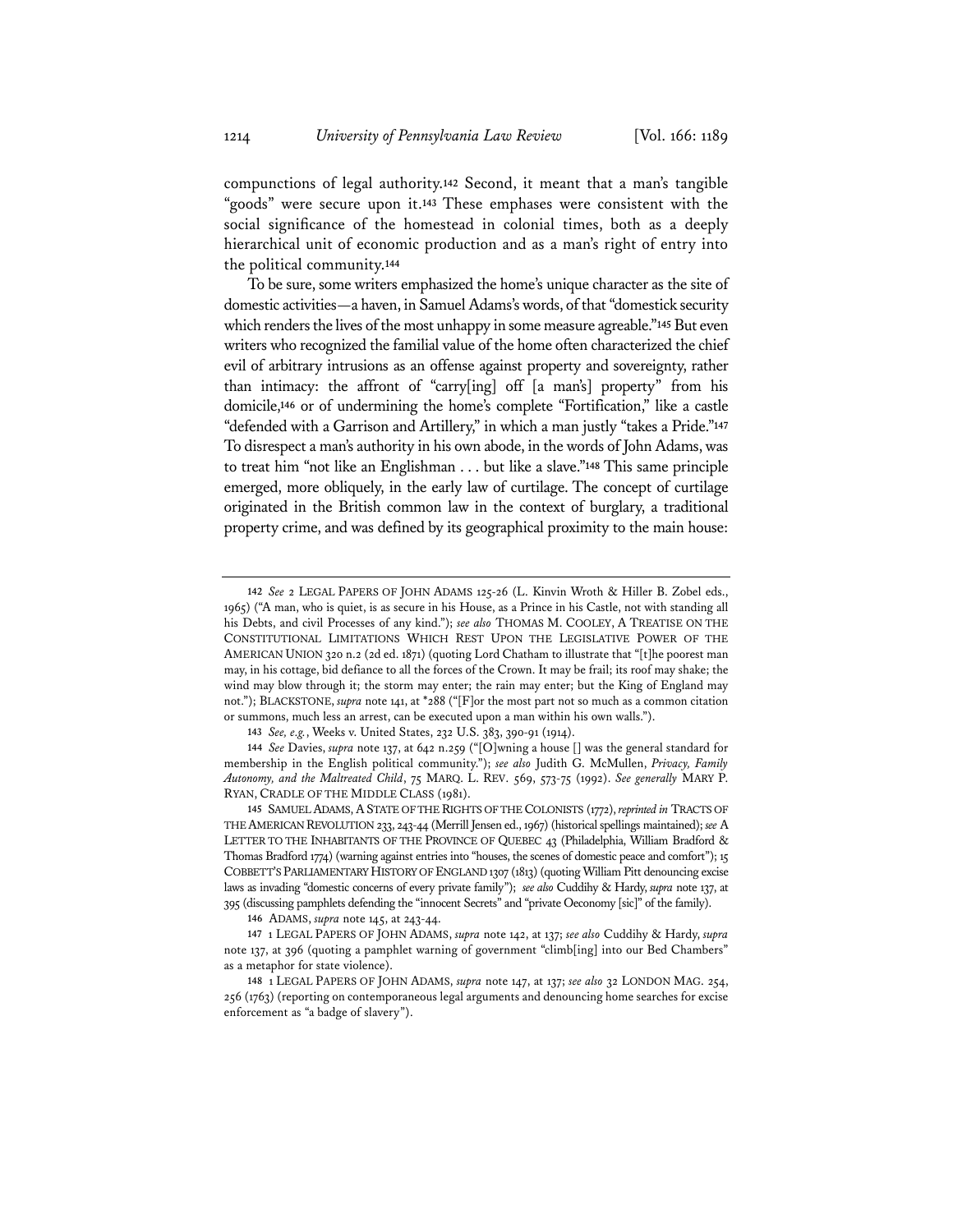by Blackstone's account, the presence of a common fence or wall.**<sup>149</sup>** Yet while some early American courts echoed the English definition,**<sup>150</sup>** most found it poorly suited to the architectural landscape of the United States.**<sup>151</sup>** State courts adjudicating property disputes soon added a purposivist dimension, defining curtilage as land both proximate to the home and—in what might initially seem like a significant change—"used for domestic purposes,"**<sup>152</sup>** as an "adjunct to the domestic economy of the family."**<sup>153</sup>** That rhetorical shift partly reflected the evolving economic organization of the nation, as industrialization and urbanization rechristened the family as the sanctum of domestic intimacy rather than a site of production.**<sup>154</sup>** Crucially, however, lower courts' references to "domestic" use did not conflate the curtilage with intimate family relations. To the contrary, zones recognized as serving habitually "domestic purposes" were often commercial or agricultural, including cowhouses, barns, stables, and fields.**<sup>155</sup>**

## 2. Early Supreme Court Precedent

Against this backdrop, the Supreme Court's early Fourth Amendment cases rarely distinguished between personal and impersonal activities. To the contrary, they privileged the same expressive and proprietary interests emphasized by early commentators. Thus, the Court's seminal opinion in *Boyd*, which so resoundingly defended "the sanctity of a man's home and the privacies of life," involved the government's coercion not of domestic artifacts but of a defendant's business records.**<sup>156</sup>** And it defined a man's sacred "privacies," quite loosely, as his "indefeasible right of personal security, personal liberty, and private property."**<sup>157</sup>**

Similarly, early Supreme Court opinions lauding the home focused on the security of a man's papers and effects—including those of a commercial nature.

**<sup>149</sup>** 4 BLACKSTONE, *supra* note 141, at \*224-25; *see also* Ferguson, *supra* note 79, at 1313-14 (discussing the historical development of the concept of curtilage); Brendan Peters, *Fourth Amendment Yard Work: Curtilage's Mow-Line Rule*, 56 STAN. L. REV. 943, 952-54 (2004).

**<sup>150</sup>** *See, e.g.*, State v. Bugg, 72 P. 236, 237 (Kan. 1903); State v. Hecox, 83 Mo. 531, 536 (1884); People v. Taylor, 2 Mich. 250, 252 (1851).

**<sup>151</sup>** *See* Ferguson, *supra* note 79, at 1315-16.

**<sup>152</sup>** Washington v. State, 2 So. 365, 357 (Ala. 1887). For other cases emphasizing domestic use rather than just proximity, see United States v. Potts, 297 F.2d 68, 69 (6th Cir. 1961), United States v. LaBerge, 267 F. Supp. 686, 692 (D. Md. 1967), Littke v. State, 258 P.2d 211, 213-14 (Okla. Crim. 1953), Fugate v. Commonwealth, 171 S.W.2d 1020, 1022 (Ky. 1943), Appeal of Damon, 13 A. 217, 219- 20 (Pa. 1888), and State v. Shaw, 31 Me. 523, 527 (1850).

**<sup>153</sup>** Care v. United States, 231 F.2d 22, 25 (10th Cir. 1956); *see also* United States v. Wolfe, 375 F. Supp. 949, 958 (E.D. Pa. 1974).

**<sup>154</sup>** *See* McMullen, *supra* note 144, at 575-76 (1992); *see also* NANCY F. COTT, THE BONDS OF WOMANHOOD 64-74 (1977). *See generally* RYAN, *supra* note 144.

**<sup>155</sup>** *See Care*, 231 F.2d at 25 (garages, barns, smokehouses, and chicken houses); Cook v. State, 3 So. 849, 850 (Ala. 1888) (gardens, fields, barns, stables, cowhouses, and dairy houses).

**<sup>156</sup>** Boyd v. United States, 116 U.S. 616, 630 (1886). **157** *Id.*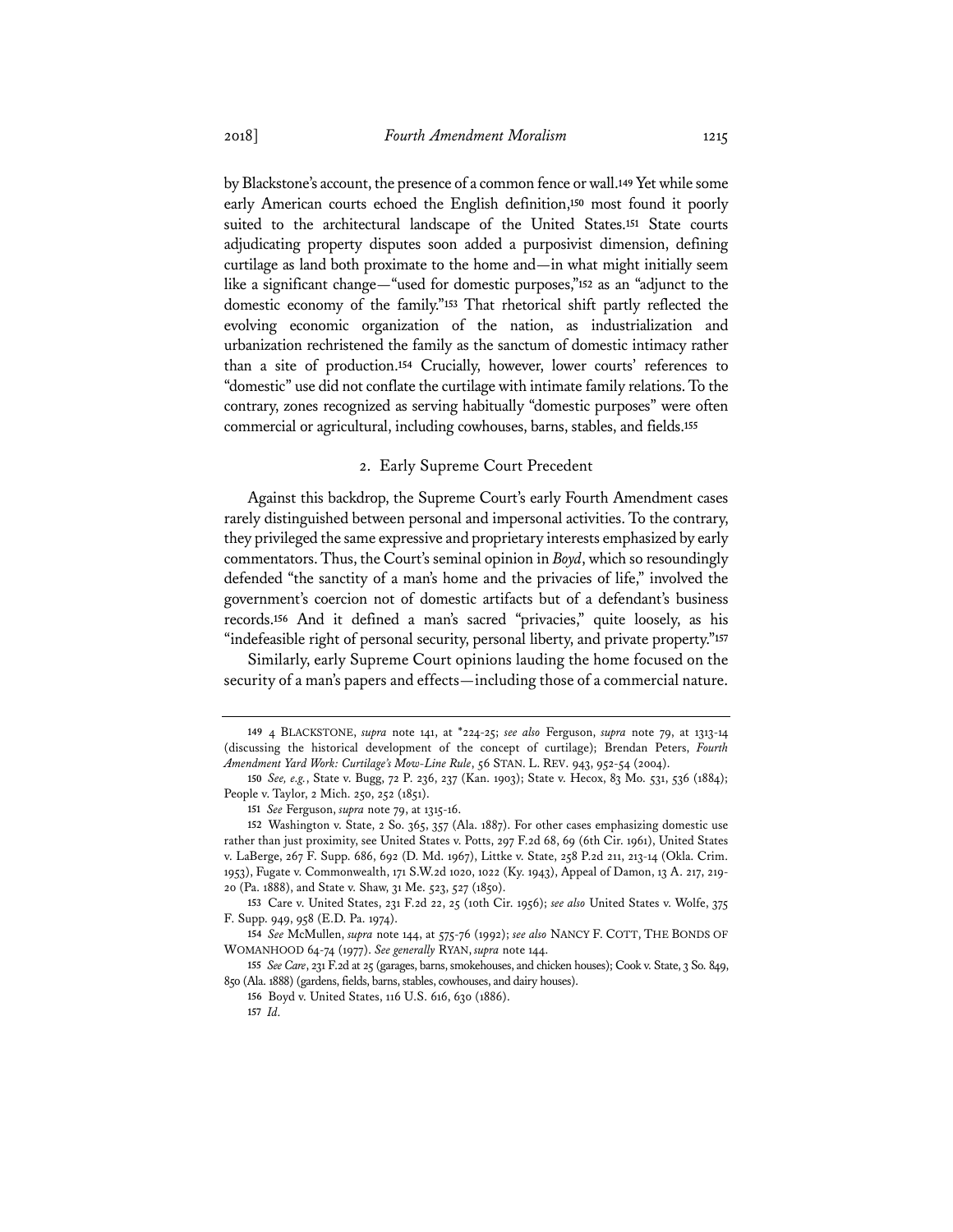In *Weeks v. United States*, the Court applied the principle that a "man's house is his castle" to defend the privacy of "letters and sealed packages in the mail."**<sup>158</sup>** The first case to extend Fourth Amendment protections to curtilage, *Amos v. United States*, did so based on a warrantless search of a commercial store on the defendant's property.**<sup>159</sup>** Subsequent cases simply cited Blackstone's *Commentaries*, with its territorial definition of curtilage as property "within the same common fence" as the main house.**<sup>160</sup>** Any suggestion that the Fourth Amendment might privilege domestic "intimacies"—either that precise term or the broader concept—appeared only in the opinions of dissenting justices, protesting the majority's more mechanical property-based approach.**<sup>161</sup>**

Consistent with both colonial rhetoric against government searches and with the early law of curtilage, in short, the Supreme Court's initial Fourth Amendment cases emphasized an individual's interest in his commercial pursuits and personal papers more than his intimate or familial bonds. Echoing the Court's broader rights discourse at the time, these cases reflected an essentially *Lochner*ian hierarchy of goods, placing the protection of property at the heart of constitutional liberty.**<sup>162</sup>**

## 3. After *Katz*

Only after *Katz* did intimacy enter the Court's Fourth Amendment analysis—ironically, in some of the very cases typically seen to exemplify a purely exposure-based approach to reasonableness.**<sup>163</sup>** Thus, one's reasonable expectation of privacy in telephone records under *Smith v. Maryland* depended, in part, on whether such records revealed only anonymous metadata or the "intimate details of a person's life."**<sup>164</sup>** One's reasonable expectation of privacy in banking records under *United States v. Miller* relied on whether those records "touch[ed] upon intimate areas of an individual's

**<sup>158</sup>** 232 U.S. 383, 390-91 (1914).

**<sup>159</sup>** 255 U.S. 313, 314 (1921).

**<sup>160</sup>** *See, e.g.*, Hester v. United States, 265 U.S. 57, 59 (1924); *cf.* State v. Foster, 40 S.E. 209, 210 (N.C. 1901) (distinguishing fixtures merely located on "curtilage" and those sufficiently domestic to trigger burglary statute).

**<sup>161</sup>** *See, e.g.*, On Lee v. United States, 343 U.S. 747, 759 (1952) (Frankfurter, J., dissenting) (quoting Olmstead v. United States, 277 U.S. 438, 471-74 (1928) (Brandeis, J., dissenting)); Goldman v. United States, 316 U.S. 129, 139 (1942) (Murphy, J., dissenting); *cf.* Silverman v. United States, 365 U.S. 505, 513 (1961) (Douglas, J., concurring).

**<sup>162</sup>** *See* Amar, *supra* note 25, at 788 (noting *Boyd*'s *Lochner*ian "spirit"); *see also* Cloud, *supra* note 138, at 558-59.

**<sup>163</sup>** *See, e.g.*, Jane Bombauer, *Other People's Papers*, 94 TEX. L. REV. 205, 212-13 (2015) (discussing cases like *Smith* and *Miller* as turning on defendant's exposure of private data); David A. Harris, Riley v. California *and the Beginning of the End for the Third-Party Search Doctrine*, 18 U. PA. J. CONST. L. 895, 904-05 (2016) (describing the third-party doctrine cases as based solely on formalistic exposure).

**<sup>164</sup>** 442 U.S. 735, 748 (1979) (Stewart, J., dissenting); *see also id.* at 741 (majority opinion) (distinguishing a pen register "from the listening device employed in *Katz*, for pen registers do not acquire the *contents* of communications").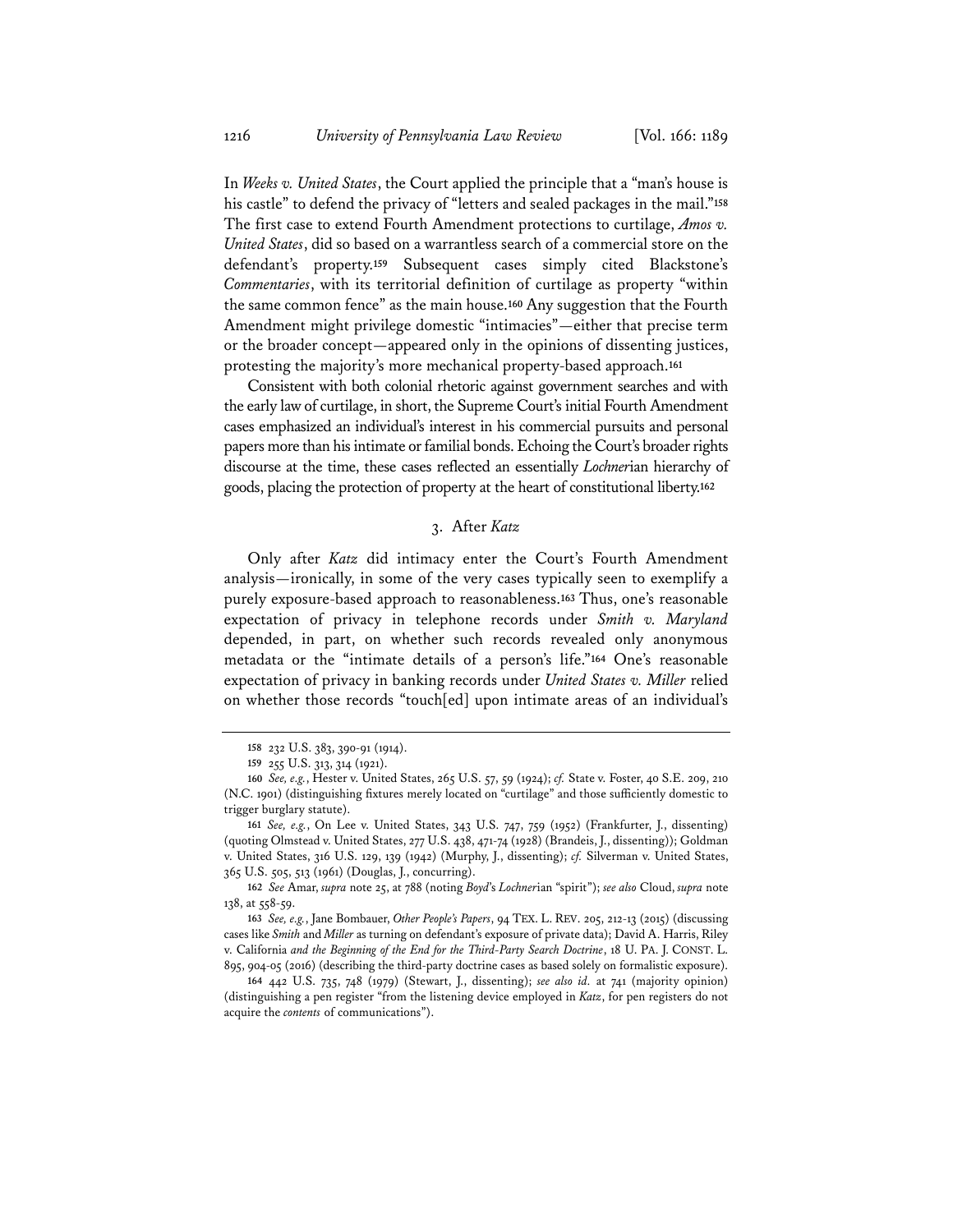personal affairs."**<sup>165</sup>** Often seen as hinging on the defendants' exposure to third parties, and thus as paradigmatic of the probabilistic approach to reasonableness, cases like *Smith* and *Miller* in fact rehearsed the Court's newfound emphasis on intimacy as a core Fourth Amendment value.

The Court's newfound rhetoric was primarily a matter of leveling up, expanding constitutional protections to novel sites of Fourth Amendment scrutiny not easily resolved by traditional property rules or by the more probabilistic approach. Where, by contrast, an item or space was clearly within the text or other established zone of the Fourth Amendment, the distinction between "personal" and "impersonal" was theoretically less relevant. As the Court insisted in *Robbins v. California*, rejecting the suggestion that the Fourth Amendment encompassed only containers holding "personal effects," the language of the Fourth Amendment protects a person's "effects whether they are 'personal' or 'impersonal.' . . . [A] diary and a dishpan are equally protected."**<sup>166</sup>**

In practice, however, the Court's valorization of intimacy soon invaded even the most traditional Fourth Amendment zones, including domestic property. In *Oliver v. United States*, for example, the Court revisited its distinction between protected curtilage and mere "open fields," hanging its distinction not on Blackstone's fence but on the intimacy of the activities pursued on each site.**<sup>167</sup>** Curtilage, the Court explained, is protected as that "area to which extends the intimate activity associated with 'the sanctity of a man's home and the privacies of life.'"**<sup>168</sup>** By contrast, open fields used for agricultural activities like the "cultivation of crops" simply "do not provide the setting for those intimate activities that the Amendment is intended to shelter."**<sup>169</sup>** Here the doctrinal switch from defining curtilage around its "domestic purpose" to its "intimate use" came out most clearly: those agricultural activities that *Oliver* defined as beyond family affairs would have been at the heart of the domestic economy of the family in the nineteenth century.**<sup>170</sup>**

Following *Oliver*, "intimacy" entered the center of curtilage analysis, both among lower courts and at the Supreme Court. In *United States v. Dunn* in 1987, the Court articulated a formal four-part test for identifying protected curtilage, examining not only the area's proximity to the home and the defendant's attempts

**<sup>165</sup>** 425 U.S. 435, 444 n.6 (1976) (internal quotation marks omitted) (quoting Cal. Bankers Ass'n v. Shultz, 416 U.S. 21, 78-79 (1974) (Powell, J., concurring) (suggesting that records revealing data about "a person's activities, associations, and beliefs" would implicate a reasonable expectation of privacy)).

**<sup>166</sup>** 453 U.S. 420, 426 (1981) (plurality opinion), *overruled on other grounds by* United States v. Ross, 456 U.S. 798 (1982).

**<sup>167</sup>** 466 U.S. 170, 180 (1984).

**<sup>168</sup>** *Id.* (quoting Boyd v. United States, 116 U.S. 616, 630 (1886)); *see also* Peters, *supra* note 149, at 956-57 (arguing that *Oliver* created "modern curtilage doctrine" by supplementing territorial definitions with a focus on intimate activities).

**<sup>169</sup>** *Oliver*, 466 U.S. at 179.

**<sup>170</sup>** *Compare id.*, *with, e.g.*, Cook v. State, 3 So. 849, 850 (Ala. 1888) (cataloging gardens, fields, barns, stables, cowhouses, and dairy houses as usually part of the curtilage).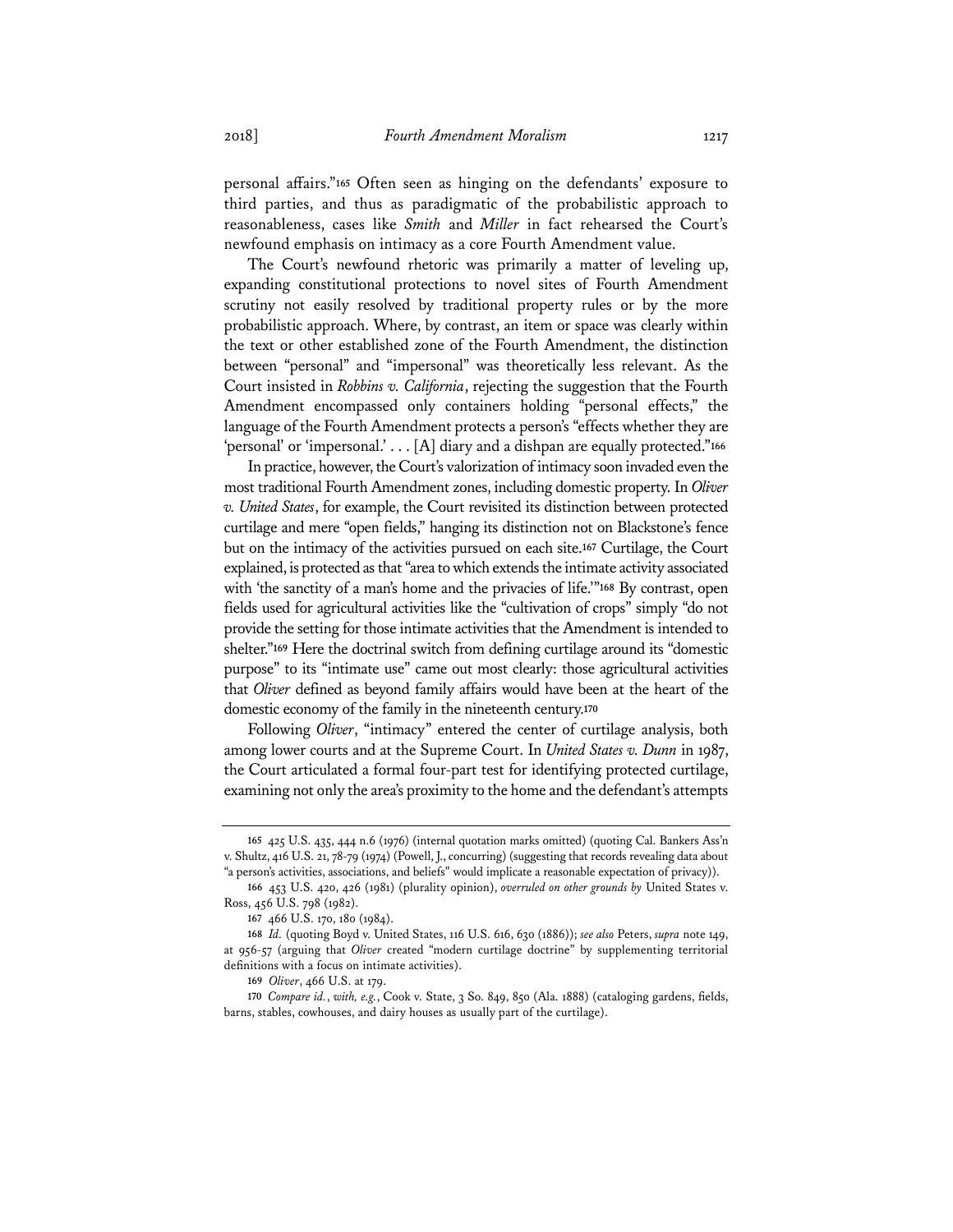to keep it hidden, but also the "nature of uses to which the area is put."**<sup>171</sup>** In that case, the Court concluded, the sound of a running motor and smell of a (legal and multipurpose) chemical emitting from the defendant's barn—indicating that he used the structure not for the "privacies of domestic life" but for more unorthodox activities—was an "especially significant" indication that no curtilage was involved.**<sup>172</sup>** Even in a space traditionally within the auspices of the Fourth Amendment, the Court's newfound focus on "intimacy" thus limited constitutional protections to conventional domestic or familial pursuits.

\* \* \*

Far from an outgrowth of the Fourth Amendment's history or its early focus on the home, in short, the Court's emphasis on intimacy at the center of Fourth Amendment protections is a fairly recent constitutional innovation, tracing back to *Katz*'s reasonable expectation of privacy test. The Court's assessment of "reasonableness" under *Katz* recalibrated constitutional rights for even traditionally protected zones around a novel inquiry into the nature of the activities pursued within them. By this approach, an individual who engages in conventionally "intimate" acts—typically, those implicating family life or significant interpersonal communications—simply has a greater claim to constitutional privacy than one engaged in other perfectly legal activities, such as chemistry experiments or the cultivation of crops. Echoing the historic trajectory of the Court's substantive due process jurisprudence, which shifted over the twentieth century from protecting economic rights to protecting intimate conduct,**<sup>173</sup>** the Fourth Amendment recentered its protections from commercial property to interpersonal relations.

The Court's initial implication that certain areas deserve more "scrupulous protection"**<sup>174</sup>** based on the activities they house already introduced a value-based inquiry into the Fourth Amendment. Its clarification that such areas typically house "intimate" activities moved that inquiry explicitly into the realm of communitarian judgment, privileging certain types of private pursuits—specifically, social and domestic relations—over other perfectly legal conduct. And, in practice, it privileged very *particular* social arrangements. In theory, of course, "intimacy" might be seen as a broad category, giving individuals room to choose their preferred types of significant relationships. Yet as invoked by the Court's Fourth Amendment cases, "intimacy" suggests a fairly

**<sup>171</sup>** 480 U.S. 294, 301.

**<sup>172</sup>** *Id.* at 302-03.

**<sup>173</sup>** *See* Stephen Gardbaum, *New Deal Constitutionalism and the Unshackling of the States*, 64 U.CHI. L.REV. 483, 502-03 (1997) (discussing the Court's transition from the economic substantive due process model of *Lochner* to the intimacy-based approach of *Griswold*); Michel Rosenfeld, *The Rule of Law and the Legitimacy of Constitutional Democracy*, 74 S. CAL. L. REV. 1307, 1341 (2001) (same).

**<sup>174</sup>** *Oliver*, 466 U.S. at 178.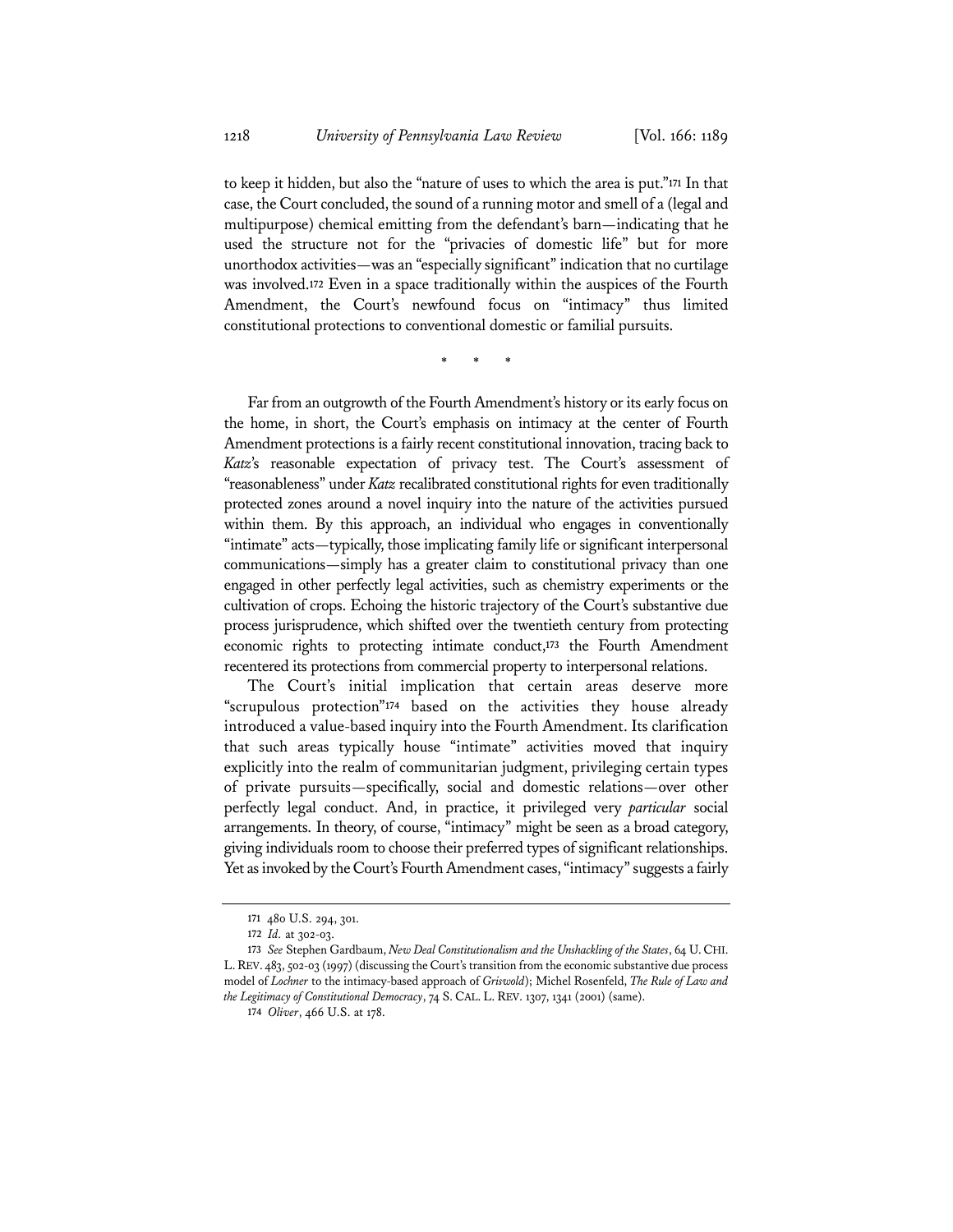narrow and conventional social norm: familial, romantic, or otherwise deep emotional bonds. It is hard to argue that the same Court that exalted "intimate" ties like marriage**<sup>175</sup>** and enduring sexual relations**<sup>176</sup>** as constitutionally sacred under the Due Process Clause does not see intimacy as a freighted term: a proxy for uniquely valuable social and sexual arrangements. Recalling the reasoning of moralistic due process cases like *Griswold*, the Court's redefinition of Fourth Amendment protections as "intended to shelter" intimate activities circumscribes privacy rights around its own view of worthwhile private pursuits.

#### III. EXAMINING ACTUAL CONDUCT

So far, of course, we have largely been dealing with a prospective inquiry, defining the constitutional status of certain spaces based on the typical uses to which they are put. Thus, the home, although perhaps protected due to its association with intimate family life,**<sup>177</sup>** is shielded from intrusion whether used to cook dinner or to manufacture drugs.**<sup>178</sup>** And even the Court's definition of "curtilage" based on "the uses to which [an] area is put" has been interpreted to depend on "objective data" obtained prior to a government intrusion.**<sup>179</sup>** Such rules do not ground individuals' Fourth Amendment rights on their actual activities, but rather on broad social norms attaching to the uses associated with a given space.

With some frequency, however, the Court's assessments of reasonable expectations of privacy have also come to depend on the social value of individual's actual conduct when discovered by the police. Borrowing a retrospective lens commonly identified with its due process privacy cases but generally deemed inconsistent with the Fourth Amendment, the Court has repeatedly measured an individual's privacy interests based not on conventional expectations surrounding a space but on the nature of her

**<sup>175</sup>** *See* Griswold v. Connecticut, 381 U.S. 479, 486 (1965).

**<sup>176</sup>** *See* Lawrence v. Texas, 539 U.S. 558, 567 (2003).

**<sup>177</sup>** *See* Segura v. United States, 468 U.S. 796, 810 (1984) ("[T]he home is sacred in Fourth Amendment terms not primarily because of the occupants' *possessory* interests in the premises, but because of their *privacy* interests in the activities that take place within."); *see also* New York v. Harris, 495 U.S. 14, 27 (1990) (Marshall, J., dissenting) (concluding that "[a]n invasion into the home is . . . the worst kind," as it intrudes "on the individual's solitude and on the family's communal bonds").

**<sup>178</sup>** *E.g.*, United States v. Karo, 468 U.S. 705, 716-18 (1984) (holding that a police beeper hidden in cocaine-making supplies stored inside a home violated the Fourth Amendment).

**<sup>179</sup>** United States v. Dunn, 480 U.S. 294, 301-03 (1987). Numerous lower courts have explicitly adopted that requirement. *See, e.g.*, United States v. Johnson, 256 F.3d 895, 903 (9th Cir. 2001) (requiring some "prior objective knowledge of the use of an outbuilding"); Daughenbaugh v. City of Tiffin, 150 F.3d 594, 599 (6th Cir. 1998) (affirming that objective data is required prior to a search); United States v. Swepston, 987 F.2d 1510, 1515 (10th Cir. 1993) (requiring objective data that personal property is not used for intimate activities prior to invasion).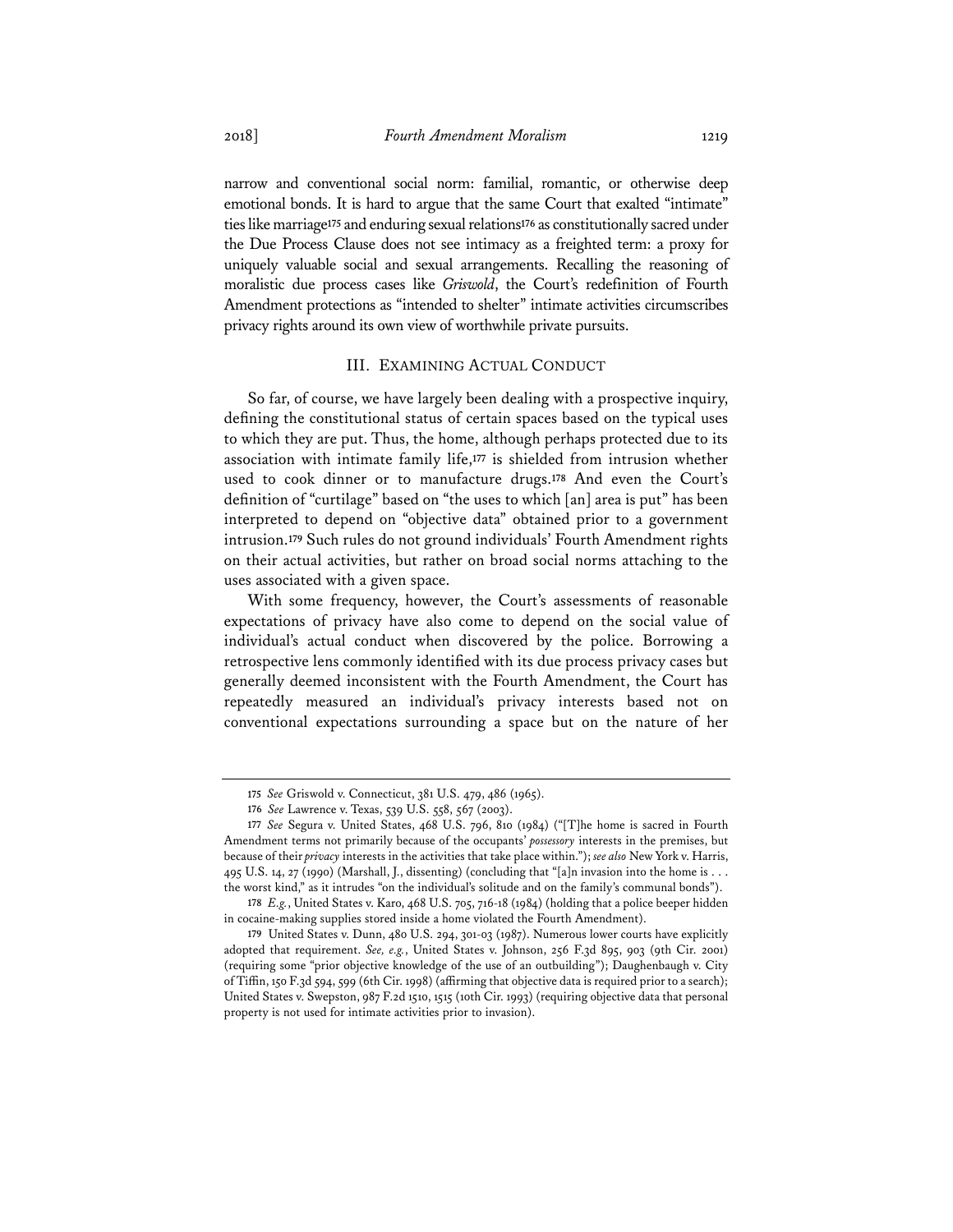specific acts.**<sup>180</sup>** This Part tracks this development in three areas of the law: aerial surveillance of curtilage, visitors in the homes, and the detection of drugs.

#### A. *Aerial Surveillance of Curtilage*

When the Court defined "curtilage" based on, among other things, the uses to which the area is put, that test was subject to two caveats. First, the Court based this inquiry on data obtained prior to a search itself; and second, that test assessed whether a particular area was in fact "curtilage," and thereby entitled to Fourth Amendment protections.**<sup>181</sup>**

Since then, the Court's curtilage cases have primarily centered on the validity of aerial surveillance and other novel technologies for inspecting domestic land. And that caselaw has deviated in two ways. First, the Court has held that an individual's Fourth Amendment rights depend on the nature of her activities even on land that indisputably qualifies as curtilage. And second, it has tied an individual's privacy expectations to the intimate nature of the actual activities disclosed.

This shift began in *California v. Ciraolo*, in which police officers flying a helicopter over the defendant's home observed marijuana growing in his enclosed backyard.**<sup>182</sup>** The state court found the surveillance to violate the Fourth Amendment, since the yard, "immediately surrounding and associated with the home," clearly qualified as curtilage.**<sup>183</sup>** But the Supreme Court reversed. Writing for the Court, Chief Justice Burger agreed that Ciraolo's marijuana plants fell within the curtilage, but he concluded that their exposure to commercial airplanes overhead meant that Ciraolo could harbor no reasonable privacy expectations against *aerial* surveillance of that property.**<sup>184</sup>** Dissenting, Justice Powell questioned Burger's premise that the land was truly visible to commercial travelers.**<sup>185</sup>** But he also emphasized a fact he saw as lost within the record: in addition to marijuana plants, Ciraolo's yard featured several domestic improvements, including "a swimming pool and a patio for sunbathing and other private activities."**<sup>186</sup>** Setting aside

**<sup>180</sup>** This is a qualitatively different move than that traced in the previous section—one that does not concern the metric through which the Court evaluates private conduct, but rather the specificity with which it does so in a given case.

**<sup>181</sup>** *See Dunn*, 480 U.S. at 301.

**<sup>182</sup>** 476 U.S. 207, 209 (1986).

**<sup>183</sup>** People v. Ciraolo, 208 Cal. Rptr. 3d 93, 96 (Ct. App. 1984) (quoting Oliver v. United States, 466 U.S. 170, 180 (1984)), *rev'd*, 476 U.S. 207.

**<sup>184</sup>** *Ciraolo*, 476 U.S. at 213-14.

**<sup>185</sup>** *Id.* at 223-24 (Powell, J., dissenting) ("[T]he actual risk to privacy from commercial or pleasure aircraft is virtually nonexistent.").

**<sup>186</sup>** *Id.* at 222 n.7.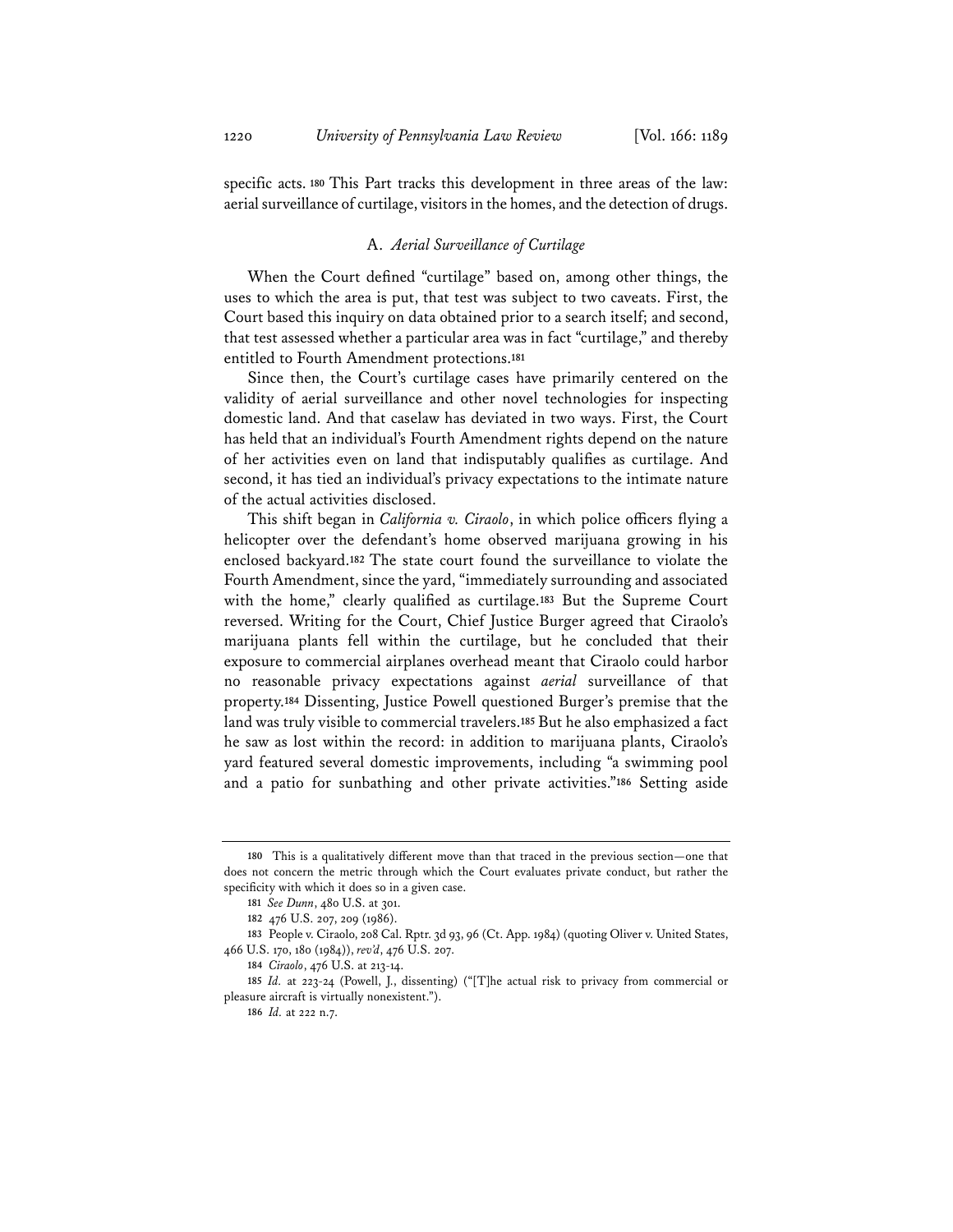Ciraolo's risk of exposure, Justice Powell suggested, the domestic nature of his property should have swayed the outcome of the case.

Justice Powell's suggestion was largely speculative, but the Court's subsequent curtilage decisions have largely borne it out. Issued the same day as *Ciraolo*, the Court's opinion in *Dow Chemical Co. v. United States* presented a foil of sorts to the Court's curtilage cases, holding that the enclosed space surrounding a commercial plant—so-called "industrial curtilage"—deserved reduced protections against aerial photography as a space unrelated to the "intimate activities associated with family privacy."**<sup>187</sup>** Even on industrial property, however, the Court qualified that aerial surveillance through more sophisticated equipment capable of "revealing . . . intimate details" might yet "raise constitutional concerns."**<sup>188</sup>** Presumably, the "intimate" details of a chemical plant differed from the intimacies of the domestic hearth, yet *Dow* confirmed that a party's privacy rights against aerial surveillance did not depend simply on the site or nature of the government's tactics. They also depended on the information revealed.

Three years later, the Court extended that discriminating logic to its conclusion. In *Florida v. Riley*, officers flying a helicopter 400 feet over the defendant's yard observed marijuana plants through the roof of a covered greenhouse.**<sup>189</sup>** Finding that the structure stood within the defendant's curtilage, the state courts held that the surveillance violated Riley's reasonable expectation of privacy.**<sup>190</sup>** Aerial observation of such domestic spaces, the Florida Supreme Court emphasized, "lays open everything and everyone below—whether marijuana plants, nude sunbathers, or family members relaxing in their lawn chairs."**<sup>191</sup>**

In a split opinion, the Supreme Court reversed. A plurality led by Justice White reasoned that an individual has no reasonable expectation of privacy against aerial surveillance conducted from legally navigable airspace—in the case of helicopters, essentially any airspace.**<sup>192</sup>** Justice O'Connor's concurrence and a four-person dissent, cobbling together a technical majority, rejected such positivist reasoning and instead defined the critical inquiry as whether public air travel is "sufficiently *routine*" to raise a genuine risk of exposure.**<sup>193</sup>** Even the plurality, however, acknowledged certain limits on surveillance from legal airspace. If government agents "interfered with [the owner]'s normal use" of his land, or caused "undue noise, . . . wind, dust, or threat of injury," or if they observed any

**<sup>187</sup>** 476 U.S. 227, 236 (1986).

**<sup>188</sup>** *Id.* at 238.

**<sup>189</sup>** 488 U.S. 445, 448 (1989) (plurality opinion).

**<sup>190</sup>** *See* State v. Riley, 476 So. 2d 1354, 1355 (Fla. Dist. Ct. App. 1985), *aff 'd*, 511 So. 2d 282, 288 (Fla. 1987), *and rev'd*, 488 U.S. 445.

**<sup>191</sup>** *Riley*, 511 So. 2d at 287.

**<sup>192</sup>** *Riley*, 488 U.S. at 451.

**<sup>193</sup>** *Id.* at 453 (O'Connor, J., concurring in the judgment) (emphasis added); *see id.* at 460 (Brennan, J., dissenting) (asking "whether public observation" was "commonplace").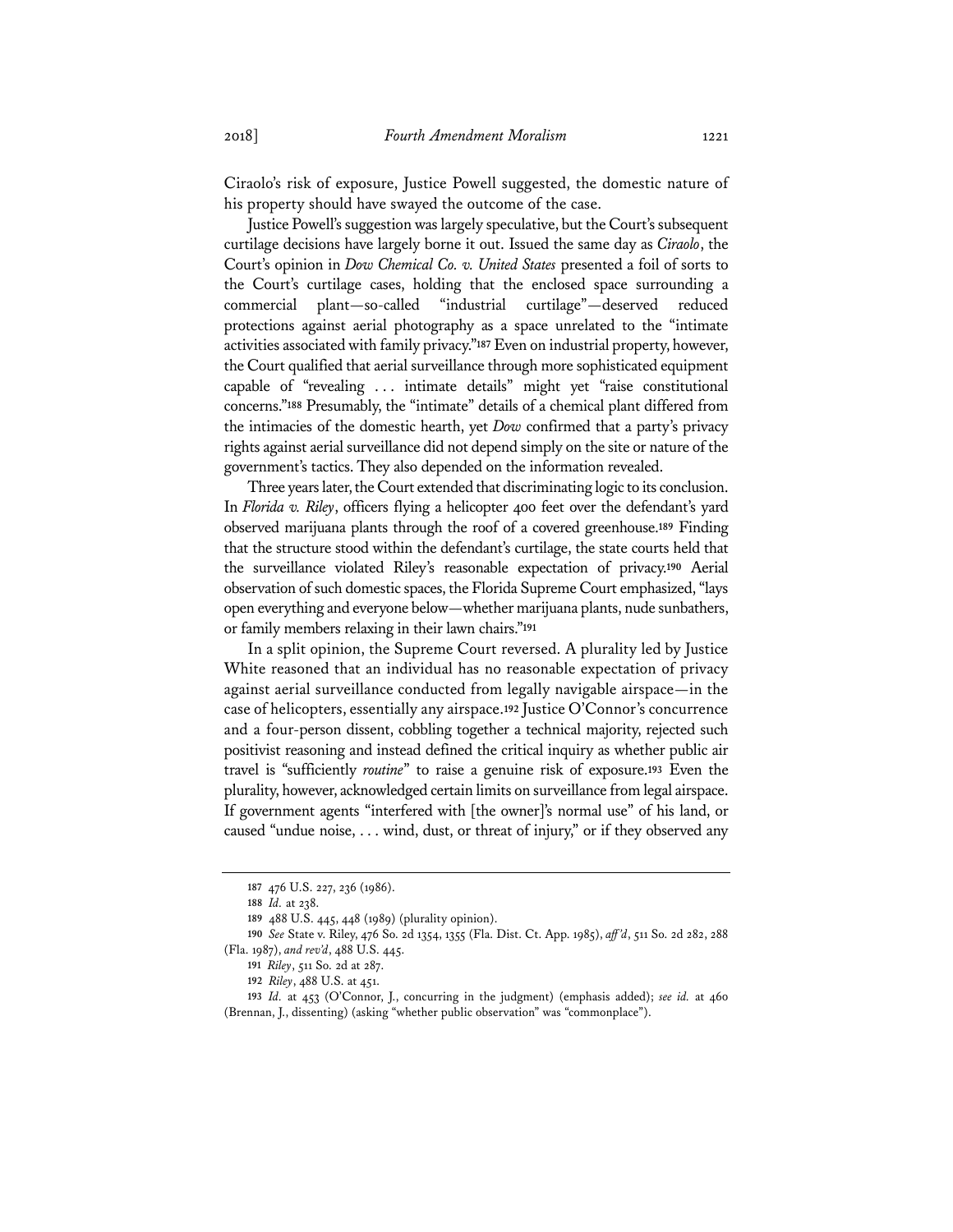"intimate details connected with the use of the home or curtilage," such surveillance might trigger Fourth Amendment protections.**<sup>194</sup>**

Justice Brennan's dissent seized on the "intimate details" exception—the only one that did not effectively map onto the common law of property rights. "If the police had observed Riley embracing his wife in the backyard greenhouse," he marveled, "would we then say that his reasonable expectation of privacy had been infringed? Where in the Fourth Amendment or in our cases is there any warrant for imposing a requirement that the activity observed must be 'intimate' in order to be protected by the Constitution?"**<sup>195</sup>** Yet Justice Brennan's gloss of the Court's precedent was somewhat dated. By the time of *Riley*, the Court had published numerous cases characterizing the Fourth Amendment as "intended to shelter" intimate domestic pursuits.**<sup>196</sup>** Disinclined to extend Fourth Amendment protections to the defendant's pot-filled greenhouse but also unwilling to sanction all low-altitude surveillance of domestic spaces, the *Riley* plurality echoed those cases in suggesting that more valuable social activities, even in similar areas, give rise to greater privacy rights.

State and lower federal courts have taken Justice White's exceptions seriously. Injecting the *Riley* dicta into the center of their Fourth Amendment analysis, most courts now hold that aerial surveillance is constitutionally permissible only in the absence of certain aggravating factors, including safety hazards, excessive noise or disruption, and, in many cases, exposure of "intimate details."**<sup>197</sup>** In some jurisdictions, in short, the test derived from the Court's aerial surveillance cases

**197** *E.g.*, United States v. Warford, 439 F.3d 836, 843-44 (8th Cir. 2006) (concluding a property owner did not have a reasonable expectation of privacy in part because the police did not "observe[] intimate details"); United States v. Allerheiligen, Nos. 99-3144 & 99-3154, 2000 WL 1055487, at \*4 (10th Cir. 2000) (same); People v. McKim, 263 Cal. Rptr. 21, 25 (Ct. App. 1989); Commonwealth v. Robbins, 647 A.2d 555, 562 (Pa. Super. Ct. 1994); State v. Bryant, 950 A.2d 467, 478 (Vt. 2008) (emphasizing the exposure of "intimate activities").

Depending on the records or parties' arguments, some courts have incorporated the *Riley* aggravating factors into their analysis without discussing intimacy specifically. *E.g.*, Henderson v. People, 879 P.2d 383, 389-90 (Colo. 1994) (en banc) (finding a Fourth Amendment violation due to noise, wind, and interference); State v. Davis, 360 P.3d 1161, 1171 (N.M. 2015) (same); *see also* Doggett v. State, 791 So. 2d 1043, 1056 (Ala. Crim. App. 2000) (discussing noise, wind, and disturbance). Others take a more conservative approach, asking only whether the surveillance occurred at a legally permissible altitude. *See, e.g.*, State v. Little, 918 N.E.2d 230, 238 (Ohio Ct. App. 2009) (finding a Fourth Amendment violation because the police helicopter was "illegally in restricted airspace"); *see also* United States v. Broadhurst, 805 F.2d 849, 855 (9th Cir. 1986); State v. Wilson, 988 P.2d 463, 465 (Wash. App. 1999). Still others ask, per Justice O'Connor's concurrence, whether overhead flights are foreseeable. *See, e.g.*, United States v. Breza, 308 F.3d 430, 434-35 (4th Cir. 2002); Commonwealth v. One 1985 Ford Thunderbird Auto., 624 N.E.2d 547, 551 (Mass. 1993).

**<sup>194</sup>** *Id.* at 451-52 (plurality opinion).

**<sup>195</sup>** *Id.* at 463 (Brennan, J., dissenting).

**<sup>196</sup>** *E.g.*, Oliver v. United States, 466 U.S. 170, 179 (1984); *see also* United States v. Dunn, 480 U.S. 294, 301 (1987) (identifying whether an area is "intimately tied to the home" as the "centrally relevant consideration" in assigning Fourth Amendment protection); Segura v. United States, 468 U.S. 796, 810 (1984) ("[T]he home is sacred in Fourth Amendment terms not primarily because of the occupants' possessory interests in the premises, but because of their privacy interests in the activities that take place within.").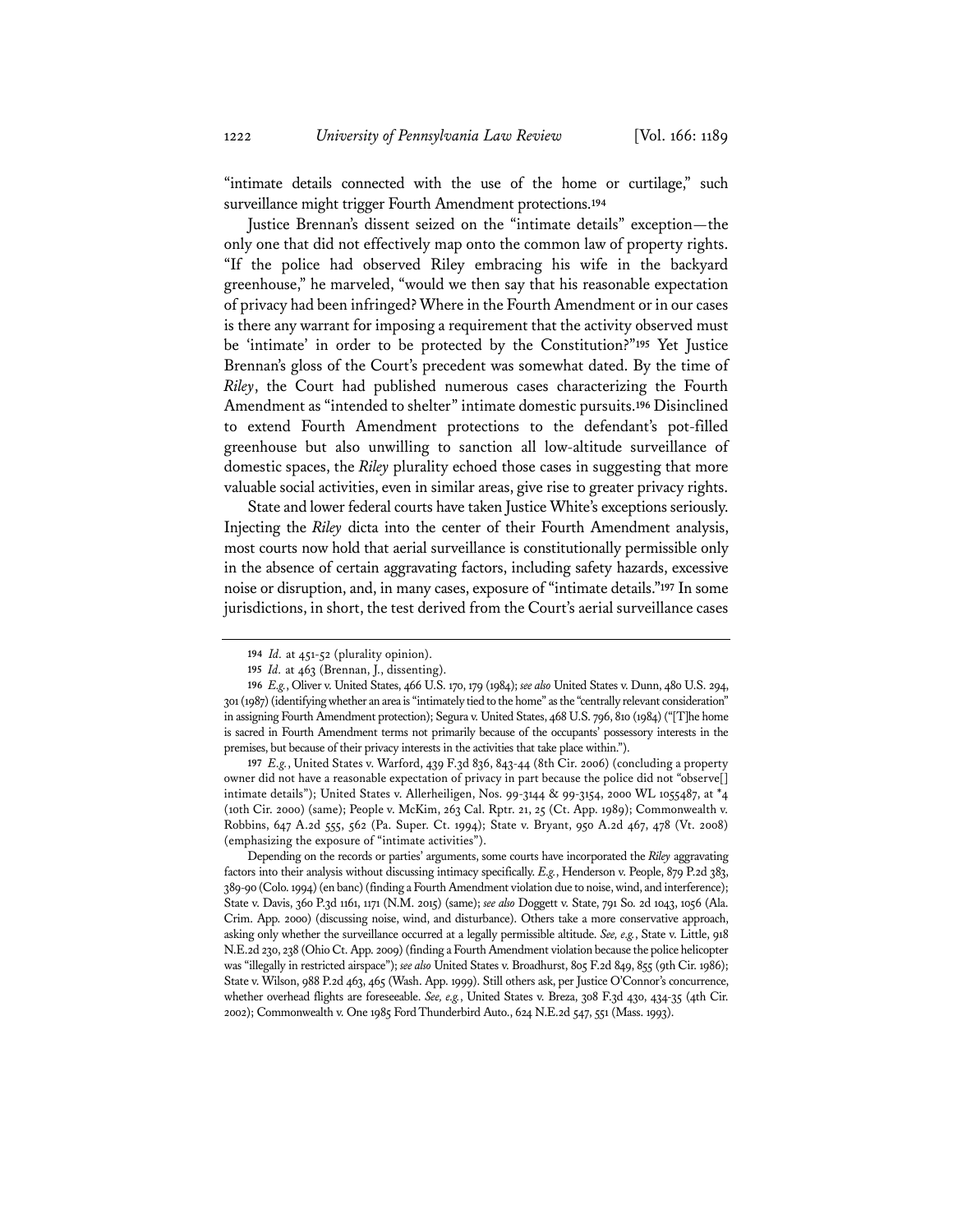holds that intimate activities on even traditionally protected land deserve greater Fourth Amendment protections than less savory or illicit acts. This rule does not examine an individual's activities to decide whether a given space should be *classified* as "curtilage," nor does it distinguish among surveillance tactics more or less likely to uncover intimate acts. Rather, it ties an individual's entitlement to privacy on her domestic land to the value of her conduct there.

The superior status of "intimate" pursuits under the Supreme Court's jurisprudence is borne out by the federal courts' applications of *Dow* and *Riley* beyond the context of curtilage, to technologies reaching into the home itself. The most commonly litigated technology, thermal imaging, reached six circuit courts over the course of the 1990s. Five ultimately approved the practice, and all five explained their holdings at least partly—and in some cases entirely—based on the "intimacy" of the details revealed.**<sup>198</sup>** Drawing on *Riley* and *Dow*, as well as on ostensibly probabilistic cases like *Smith*, the Fifth and Ninth Circuits explicitly concluded that "the crucial inquiry . . . in any search and seizure analysis" is "whether the technology reveals 'intimate details.'"**<sup>199</sup>** Thermal imaging did not offend the Fourth Amendment because it revealed no "intimate details of [the defendant's] life"—and especially, the Ninth Circuit went to great lengths to establish, not any *sexual activity* in the home—but only "amorphous 'hot spots.'"**<sup>200</sup>** Similarly, the Eleventh Circuit cited Supreme Court cases like *Dow* as establishing that "the intimacy of detail [i]s relevant for Fourth Amendment purposes," concluding that thermal imaging raises no constitutional concerns because it is "incapable of revealing the intimacy of detail and activity protected by the Fourth Amendment."**<sup>201</sup>** Persistently distinguishing between intimate and non-intimate activities, the Supreme Court's precedent has thus led lower courts to withhold

**<sup>198</sup>** *See* United States v. Kyllo, 190 F.3d 1041, 1047 (9th Cir. 1999), *rev'd*, 533 U.S. 27 (2001); United States v. Ishmael, 48 F.3d 850, 856 (5th Cir. 1995); United States v. Myers, 46 F.3d 668, 670 (7th Cir. 1995); United States v. Ford, 34 F.3d 992, 996 (11th Cir. 1994); United States v. Pinson, 24 F.3d 1056, 1058-59 (8th Cir. 1994). The Tenth Circuit initially found thermal imaging to be a search, specifically denying any distinction between "intimate or other[]" activities, but later vacated the opinion en banc. *See* United States v. Cusumano, 67 F.3d 1497, 1502 (1996), *vacated*, 83 F.3d 1247 (1996).

**<sup>199</sup>** *Ishmael*, 48 F.3d at 855 (quoting Dow Chem. Co. v. United States, 476 U.S. 227, 238 (1986)); *accord Kyllo*, 190 F.3d at 1046-47 (quoting *Ishmael*, 48 F.3d at 855).

**<sup>200</sup>** *Kyllo*, 190 F.3d at 1047. The first time *Kyllo* reached the Ninth Circuit, the court remanded the case for further factfinding as to whether the device could "detect sexual activity in the bedroom." United States v. Kyllo, 37 F.3d 526, 530 (9th Cir. 1994). The second time *Kyllo* reached the Ninth Circuit, the court found the device to qualify as a search on the grounds that it was sophisticated enough to reveal "two commingled objects emitting heat in a bedroom at night." United States v. Kyllo, 140 F.3d 1249, 1254 (9th Cir. 1998). On rehearing, the court reversed itself in deference to the district court's contrary factual findings. *Kyllo*, 190 F.3d at 1047.

**<sup>201</sup>** *Ford*, 34 F.3d at 996. The remaining circuits, the Seventh and Eighth, primarily held that heat waves were "waste products" creating no privacy interests, but also emphasized that they do not implicate the "intimacy, personal autonomy, and privacy" that "form the basis for" Fourth Amendment protections. *Pinson*, 24 F.3d at 1058-59; *accord Myers*, 46 F.3d at 669-70 (quoting *Pinson*, 24 F.3d at 1058-59).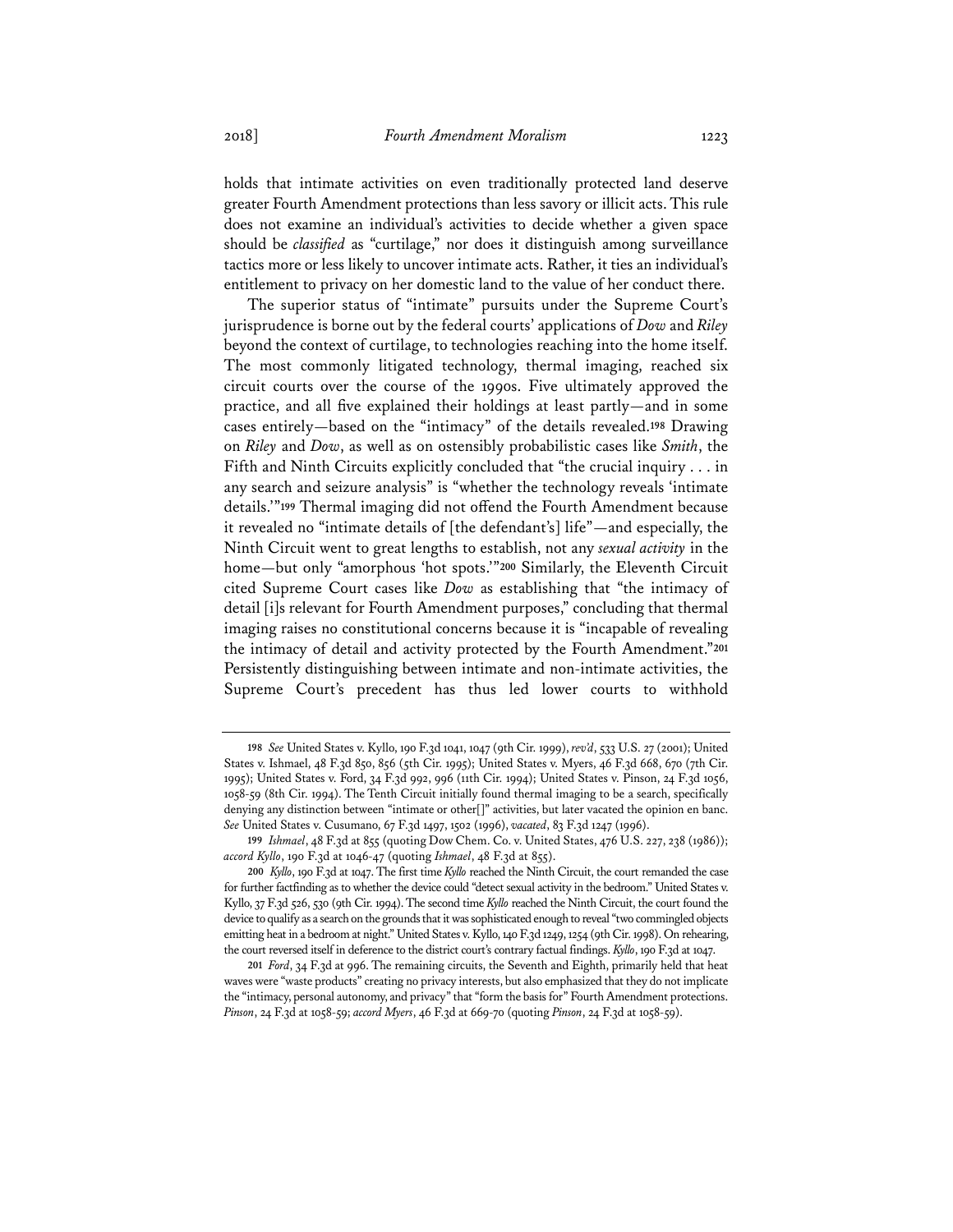constitutional protections even in the home—that inner sanctum of the Fourth Amendment—for insufficiently valuable information.

In *Kyllo v. United States* in 2001, the Supreme Court itself rejected that reasoning, in an opinion that conspicuously broke with *Katz*'s privacy framework. Scorning the "circular" and "subjective" nature of the reasonable expectation of privacy test, Justice Scalia insisted that the "minimal expectation of privacy" long established by Fourth Amendment caselaw "draws 'a firm line at the entrance to the house.'"**<sup>202</sup>** *Kyllo* is often remembered primarily for Justice Scalia's aside about the lady's "daily sauna and bath," so vividly evoking the intimacies of the marital hearth.**<sup>203</sup>** Yet in fact, Justice Scalia decried lower courts' attempts to distinguish among intimate and impersonal information. "In the home," he insisted, "*all* details are intimate details," from the rug in the vestibule to the can of ether in the hallway, simply because "they [a]re the details of the home."**<sup>204</sup>** Any rare sense-enhancing technology used to obtain any information "that could not otherwise have been obtained without physical" intrusion of the house, he concluded, constituted a search under the Fourth Amendment.**<sup>205</sup>**

Against the incursions of the lower courts, in short, *Kyllo* resuscitated the home's protections against thermal imaging based on a deeply property-based construction of the Fourth Amendment. Dismissing the significance of "intimacy" to its constitutional analysis, it reversed the corrosive effects of the reasonable expectation of privacy framework by eschewing that framework in favor of a trespass-based approach. Yet while *Kyllo* has exempted the interior of the home from any Fourth Amendment inquiries into the intimacy of a defendant's activities, it has not overruled or even meaningfully altered the framework that precipitated them: the principle derived from *Doe* and *Riley*, and still commonly applied by lower courts, that an individual's privacy against surveillance on his curtilage depends on the acts for which that right is claimed. In this sense, *Kyllo* does not resolve but casts in clearer relief the doctrinal stakes of the Court's aerial surveillance cases: the suggestion that an individual's privacy interests under the Fourth Amendment reflect the value of the conduct involved.

## B. *Visitors in the Home*

In one's own home, the Fourth Amendment draws a "firm line" at the door. And even the formal definition of curtilage evaluates an individual's uses of a given space prospectively.

**<sup>202</sup>** Kyllo v. United States, 533 U.S. 27, 34, 37 (2001) (quoting Payton v. New York, 445 U.S. 573, 590 (1980)).

**<sup>203</sup>** *Id.* at 44.

**<sup>204</sup>** *Id.* at 37-38.

**<sup>205</sup>** *Id.* at 34.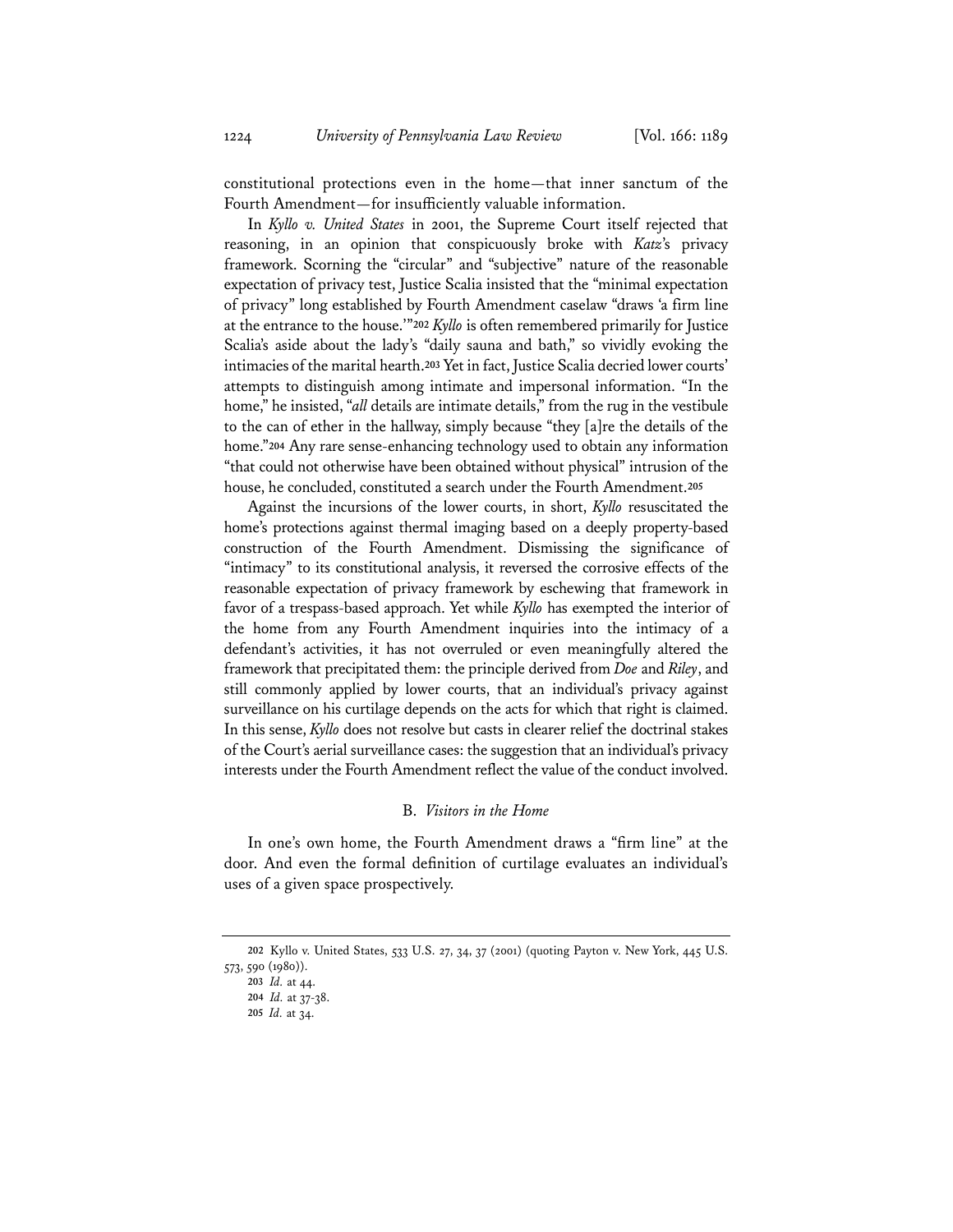In one arena, however, the Court has explicitly recognized that an individual's privacy expectations may depend on how he or she actually uses the setting. As Justice Marshall recognized in an early dissent, the Court looks beyond "the sorts of uses to which a given space is susceptible" and examines how "the person asserting an expectation of privacy . . . [is] in fact employing it" when that individual "lack[s] primary control" over the space: that is, when that individual is a guest on a third party's property.**<sup>206</sup>** In such cases, the Court since *Katz* has not only sanctioned a retrospective analysis of a visitor's activities in her host's home, but has also explicitly tied her privacy rights to the social value of her visit.

The Court first suggested that reasonable privacy expectations may depend on "the way a person has used a location" in *Rakas v. Illinois*, a 1978 case denying a passenger's Fourth Amendment interests in a friend's vehicle.**<sup>207</sup>** That case credited the proposition to the 1960 case *Jones v. United States*, which held that a defendant staying overnight at a friend's apartment was "legitimately on premises" and therefore could challenge a warrantless search.**<sup>208</sup>** Reevaluating *Jones* in light of *Katz*'s privacy framework, the Court in *Rakas* recharacterized the heart of that decision not as the defendant's "legitimate" status but as his authority over the apartment.**<sup>209</sup>** The defendant in *Jones* had a reasonable expectation of privacy because he possessed a house key and commonly stored belongings in the home, giving him "complete dominion and control over the apartment."**<sup>210</sup>** Recalling the probabilistic view of *Katz*, Jones's "use" of his friend's apartment bore on his privacy interests simply in the sense that more extended visits justify greater confidence in anticipating seclusion.

When the Court next revisited the Fourth Amendment rights of visitors, it adopted a more normative approach. In *Minnesota v. Olson* in 1990, the Court held that overnight guests share a reasonable expectation of privacy in their host's home based not on the exclusive nature of their visit, but rather on its social importance.**<sup>211</sup>** Although the Court noted that overnight visitors typically wield some "measure of control" over a home, the Court emphasized that this power is not determinative of their Fourth Amendment rights.**<sup>212</sup>** Rather, overnight guests have a reasonable expectation of privacy because "[s] taying overnight in another's home is a longstanding social custom that serves functions recognized as valuable by society."**<sup>213</sup>** As the Court elaborated, "[w]e stay in others' homes when we travel to a strange city, when we visit our parents, children, or more distant

**<sup>206</sup>** Oliver v. United States, 466 U.S. 170, 191 n.13 (1984).

**<sup>207</sup>** 439 U.S. 128, 153 (Powell, J., concurring).

**<sup>208</sup>** *See id.* at 140-43 (majority opinion) (citing 362 U.S. 257, 259-67).

**<sup>209</sup>** *Id.* at 149.

**<sup>210</sup>** *Id.*

**<sup>211</sup>** 495 U.S. 91, 98-99.

**<sup>212</sup>** *Id.* at 99-100.

**<sup>213</sup>** *Id.* at 98.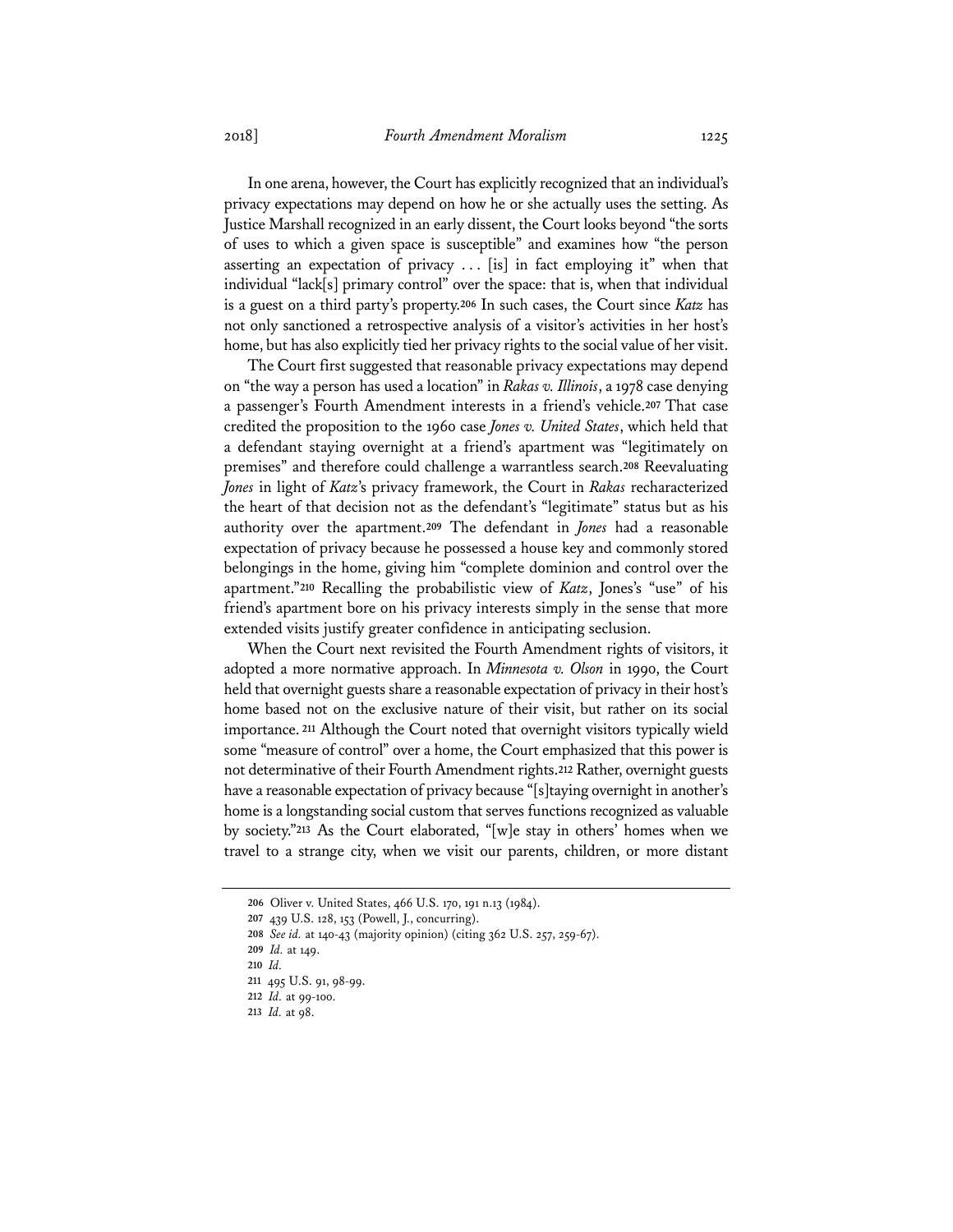relatives out of town, when we are in between jobs or homes, or when we house-sit for a friend."**<sup>214</sup>** A visitor's Fourth Amendment privacy rights in a host's home, in short, reflected the centrality of overnight visits as a social practice.

In subsequent years, lower courts adopted *Olson*'s exaltation of social value at the center of Fourth Amendment protections. Some imported that language directly into the *Katz* privacy test, rewriting *Katz*'s second prong as asking whether an individual's privacy expectation advances "longstanding social customs that serve functions recognized as valuable by society."**<sup>215</sup>** Others explicitly based Fourth Amendment protections for short-term visitors on the moral value of their visits. The Fourth Circuit, for example, extended *Olson* to an afternoon visitor who commonly ran errands for her neighbor, reasoning that "visiting a neighbor and assisting the elderly" are activities that "establish an expectation of privacy that is 'recognized and permitted by society.'"**<sup>216</sup>** A California court recognized the privacy rights of a visitor watching a sleeping child, both because babysitters have authority over a home and because "babysitting 'is a longstanding social custom that serves functions recognized as valuable by society.'"**<sup>217</sup>** By contrast, the D.C. Circuit denied Fourth Amendment protections to a defendant using a friend's apartment to sell drugs, "[q]uite the opposite" of a "longstanding social custom that serves functions recognized as valuable by society."**<sup>218</sup>**

When the Supreme Court itself examined the Fourth Amendment rights of short-term visitors, it followed that same path. In *Minnesota v. Carter*, the Court denied any reasonable expectation of privacy for two defendants observed bagging cocaine in a recent acquaintance's apartment.**<sup>219</sup>** Noting that the defendants used the apartment "simply [as] a place to do business," the Court concluded that the "purely commercial nature" of their visit, the "relatively short period of time" they spent there, and "the lack of any previous connection between respondents and the householder" undercut any reasonable privacy interests in the home.**<sup>220</sup>** Justice Kennedy, the necessary fifth vote, wrote separately to emphasize the narrow contours of the decision. *Carter*, he insisted, preserved Fourth Amendment protections for "most, if not all, social guests," for even assuming that an individual must "establish a

**<sup>214</sup>** *Id.*

**<sup>215</sup>** *E.g.*, State v. Stephenson, 760 N.W.2d 22, 25 (Minn. Ct. App. 2009); *accord* State v. Ortiz, 618 N.W.2d 556, 559 (Iowa 2000).

**<sup>216</sup>** Bonner v. Anderson, 81 F.3d 472, 475 (4th Cir. 1996) (quoting *Olson*, 495 U.S. at 100).

**<sup>217</sup>** People v. Moreno, 3 Cal. Rptr. 2d 66, 70 (Ct. App. 1992) (quoting *Olson*, 495 U.S. at 98).

**<sup>218</sup>** United States v. Hicks, 978 F.2d 722, 724 (D.C. Cir. 1992) (internal quotation marks omitted) (quoting *Olson*, 495 U.S. at 98).

**<sup>219</sup>** 525 U.S. 83, 85 (1998). In earlier proceedings, the state supreme court had conceded that "society does not recognize as valuable the task of bagging cocaine," but nevertheless found a Fourth Amendment based on a homeowner's broader right "to invite persons into the privacy of their home[]." State v. Carter, 569 N.W.2d 169, 176 (Minn. 1997), *rev'd*, 525 U.S. 83.

**<sup>220</sup>** *Carter*, 525 U.S. at 90-91.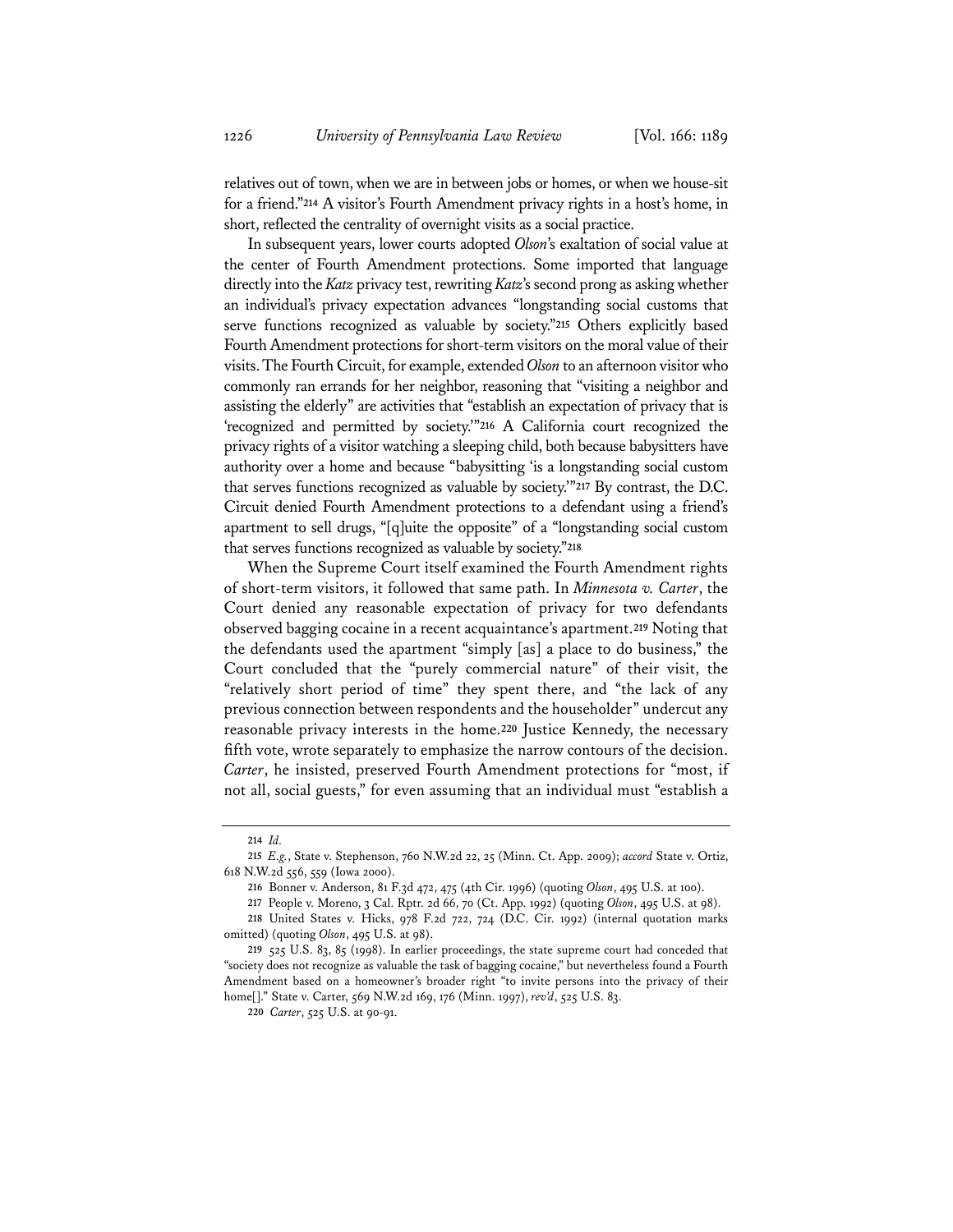meaningful connection to [a homeowner's] apartment," wide-ranging social customs mean that "as a general rule, social guests will have an expectation of privacy in their host's home."**<sup>221</sup>** And even in business-related visits, Justice Kennedy suggested, relationships of greater respect and reciprocity—involving "confidential communications" rather than "the mechanical act of chopping and packing"—might merit greater constitutional protections.**<sup>222</sup>**

As the dissent noted, such distinctions went against the precedent of *Katz* itself, which protected the defendant's privacy in a public phonebooth despite his commercial, illicit conversations there—and despite the fact that *Katz,* too, raised difficult questions of standing on a third party's property.**<sup>223</sup>** Yet those distinctions should not sound unfamiliar. Perhaps not coincidentally, the types of privacy interests singled out for greater solicitude under *Carter* recall those interpersonal relationships deserving constitutional privacy under the Due Process Clause. As articulated by both the majority and Justice Kennedy, the Fourth Amendment protects visits that reflect some "meaningful connection" among the parties, but not those that are "purely commercial," last a "relatively short period of time," or entail no deeper "connection"**<sup>224</sup>**—in Justice Kennedy's words, those that are "fleeting," "insubstantial," and devoid of "meaning[]."**<sup>225</sup>** These limitations map uncannily onto the reasoning behind *Lawrence*'s protections of adult consensual sex, which aimed primarily to safeguard "enduring" bonds**<sup>226</sup>** and may preclude, for example, constitutional rights for commercial sex of any kind.**<sup>227</sup>** As in the Court's due process privacy cases, *Carter* attaches constitutional "privacy" only to those relationships that satisfy the Court's view of valuable personal relations.

In the years since *Carter*, state and lower federal courts have consistently extended greater Fourth Amendment protections to social rather than business guests. Some have hewn closely to the Kennedy concurrence, holding that all social guests have a reasonable expectation of privacy in their host's home.**<sup>228</sup>** Yet most stop short, disaggregating the realm of the social into more and less worthy

**<sup>221</sup>** *Id.* at 101 (Kennedy, J., concurring). Between Justice Kennedy and the four dissenters, a majority of the Justices supported that baseline. *See id.* at 109 n.2 (Ginsburg, J., dissenting).

**<sup>222</sup>** *Id.* at 102 (Kennedy, J., concurring).

**<sup>223</sup>** *Id.* at 110-11 (Ginsburg, J., dissenting). Indeed, at least one scholar has argued that *Katz* was animated by concerns about police surveillance of gay cruising in public bathrooms—certainly something that the Court of 1967 did not see as socially valuable activity. *See generally* David Alan Sklansky, "*One Train May Hide Another":* Katz*, Stonewall, and the Secret Subtext of Criminal Procedure*, 41 U.C.DAVIS L.REV. 875 (2008).

**<sup>224</sup>** *Carter*, 525 U.S. at 91.

**<sup>225</sup>** Id. at 101-02 (Kennedy, J., concurring).

**<sup>226</sup>** Lawrence v. Texas, 539 U.S. 558, 567 (2003).

**<sup>227</sup>** *See* RICHARD C. TURKINGTON & ANITA L. ALLEN, PRIVACY LAW 587 (1999); Kristian R. Mukoski, *The Constraint of Dignity:* Lawrence v. Texas *and Public Morality*, 89 NOTRE DAME L. REV. 451, 471 (2013).

**<sup>228</sup>** *E.g.*, Morton v. United States, 734 A.2d 178, 182 (D.C. 1999); *In re* Welfare of B.R.K., 658 N.W.2d 565, 576 (Minn. 2003); State v. Earl, 92 P.3d 167, 172 (Utah Ct. App. 2004); *cf*. State v. Trecroci, 630 N.W.2d 555, 569-70 (Wis. 2001).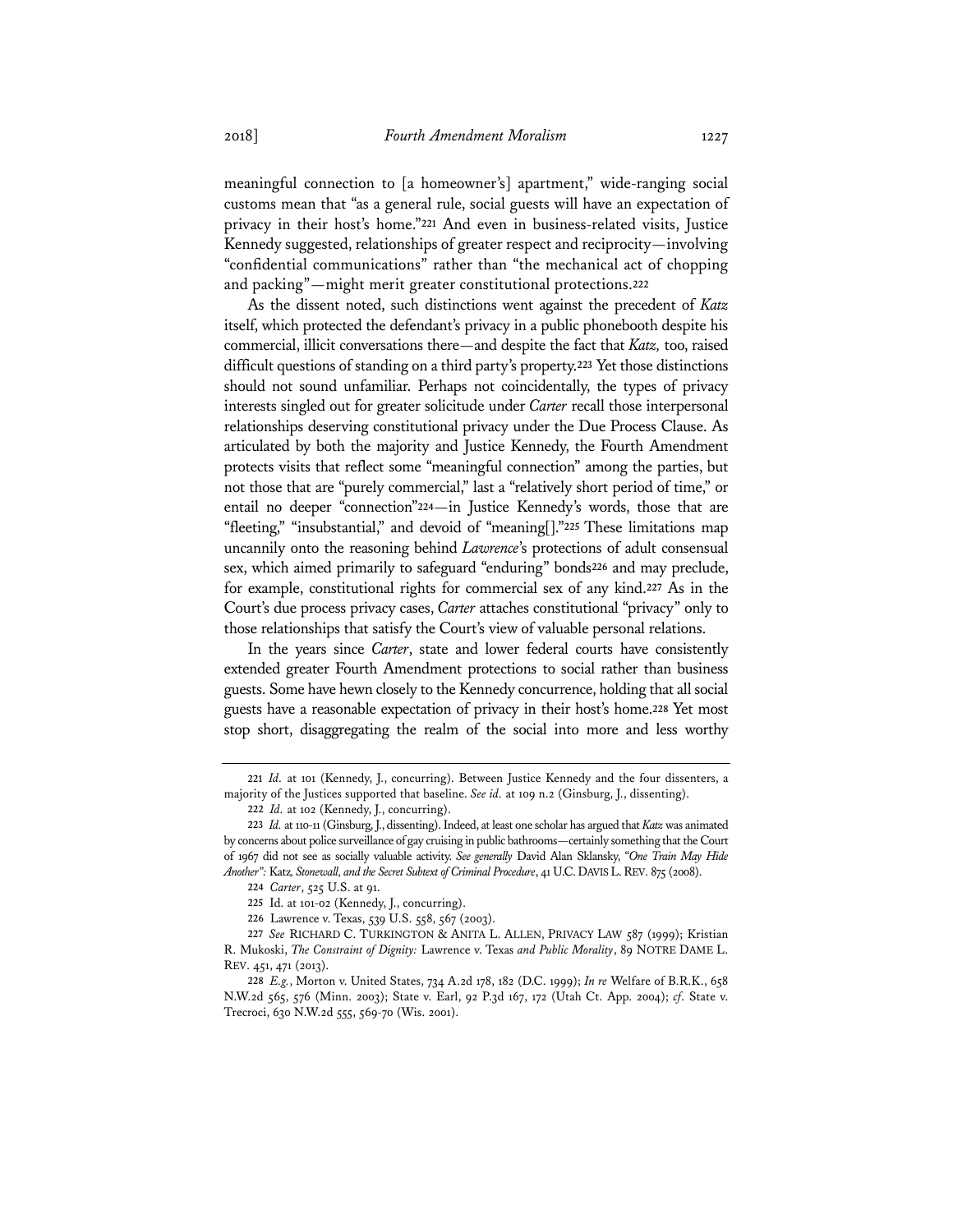relationships.**<sup>229</sup>** Those inquiries proceed along roughly two lines. Some courts have resurrected *Jones*'s inquiry into an individual's dominion over a given space, denying even acknowledged social guests Fourth Amendment protections unless they somehow control access to the home.**<sup>230</sup>** More commonly, courts have evaluated the meaningfulness of a social guest's relationship with the host, considering such factors as her intimacy with the family, the frequency and length of their interactions, and the absence of any illicit or commercial purposes for her visit.**<sup>231</sup>**

Under this second approach, a visitor's Fourth Amendment rights often depend on a court's assessment of the possibility of meaningful relationships involving illegal or commercial dealings.**<sup>232</sup>** Take two cases decided roughly within a year of each other: In one, a Tennessee district court concluded that a defendant visiting a friend's apartment to "manufacture and supply methamphetamine" had a reasonable expectation of privacy because he was there not "purely for commercial purposes," but also to serve "a mutual addiction."**<sup>233</sup>** By contrast, the Iowa Supreme Court denied a Fourth Amendment claim where the defendant and his hostess met repeatedly "to use drugs . . . and to 'hang out,'" eventually engaging in a three-day binge where guests and family members used and bought drugs, "some of which" the defendant provided.**<sup>234</sup>** The defendant's "substantial" drug sales, the court reasoned, revealed the gathering to be "an ongoing drug transaction" rather than a social gathering.**<sup>235</sup>** Beyond its inherent subjectivity, the court's analysis reflected some very class-based priors: the presumption that a sale of valuable goods, as opposed to the generosity of a gift, undermines the depth of a personal relationship. If the Court's valorization of "intimate" relations seemed to at least leave room for individuals to pick their

**<sup>229</sup>** Some cases have characterized these distinctions as differentiating among admitted social guests, *e.g.*, United States v. Rose, 613 F. App'x 125, 129-30 (3d Cir. 2015); United States v. Maestas, 639 F.3d 1032, 1035-36 (10th Cir. 2011), while others characterize them as going to the preliminary question of whether a visitor should be termed a "social guest." *E.g.*, United States v. Rhiger, 315 F.3d 1283, 1287 (10th Cir. 2003); State v. Tullous, 692 N.W.2d 790, 794 (S.D. 2005). Regardless, the inquiries are essentially equivalent.

**<sup>230</sup>** *E.g.*, *Rose*, 613 F. App'x at 129-30; City of Champaign v. Torres, 824 N.E.2d 624, 631 (Ill. 2005); State v. Filion, 966 A.2d 405, 408-09 (Me. 2004); State v. Smith, 97 P.3d 567, 570 (Mont. 2004).

**<sup>231</sup>** *E.g.*, United States v. Phillips, 382 F.3d 489, 496 (5th Cir. 2004); United States v. Kuenstler, 325 F.3d 1015, 1020-21 (8th Cir. 2003); *Rhiger*, 315 F.3d at 1287; State v. Lovig, 675 N.W.2d 557, 564 (Iowa 2004); State v. Talkington, 345 P.3d 258, 277 (Kan. 2015); State v. Link, 150 P.3d 610, 615-16 (Wash. Ct. App. 2007).

**<sup>232</sup>** *See Talkington*, 345 P.3d at 277 (emphasizing the commercial nature of a visit in declining to find a reasonable expectation of privacy, despite an established prior friendship with the host); *Earl*, 92 P.3d at 172-73 (same). *Compare, e.g.*, State v. Sefcik, No. 02-1801, 2004 WL 149958, at \*4 (Iowa Ct. App. Jan. 28, 2004) (finding a reasonable expectation of privacy where drug use was "incidental" to friendly gathering), *with* United States v. Hicks, 978 F.2d 722, 723 (D.C. Cir. 1992) (denying a reasonable expectation of privacy where the defendant arrived at another's apartment with alcohol and ice, but also sold drugs), *and* State v. Sletten, 664 N.W.2d 870, 877-78 (Minn. Ct. App. 2003) (denying a reasonable expectation of privacy where the defendant bought drugs at another's home, despite "friendly" relations with host).

**<sup>233</sup>** United States v. Smith, No. 01-044, 2001 WL 1898404, at \*1-2 (E.D. Tenn. Nov. 20, 2001).

**<sup>234</sup>** State v. Ortiz, 618 N.W.2d 556, 558 (Iowa 2000).

**<sup>235</sup>** *Id.* at 560.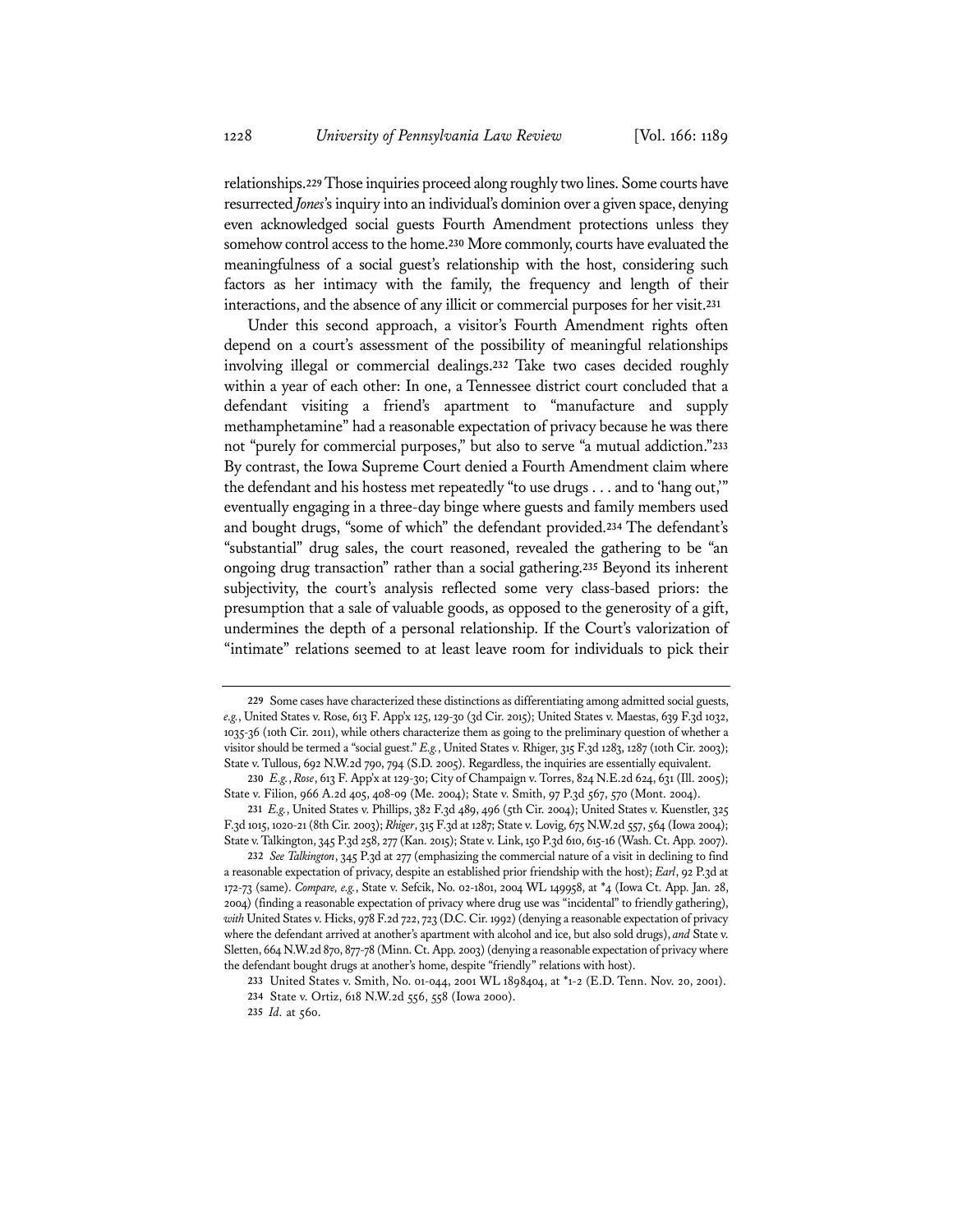preferred brands of intimacy, such cases exemplify how easily protections may be limited to a narrow class of orthodox, and culturally specific, arrangements.

Similarly, a visitor's reasonable expectations of privacy frequently depend on whether his personal connection to the host conforms to the structures of conventionally prized relationships. Numerous cases devolve into subjective, value-laden inquiries into the point at which a social acquaintance qualifies as "meaningful": years of duration, shared recreational activities, and the like.**<sup>236</sup>** The subjectivity of that approach, as well as its latent cultural biases, emerges strikingly in cases involving sexual relations. One New York district court, for example, has reasoned that a defendant who repeatedly visited his mistress's hotel room had no reasonable expectations of privacy, since he never spent the night and his visits were not "extended."**<sup>237</sup>** A Maryland court has held that a visitor present for a sexual encounter had no privacy rights where the sex was offered for money and was not part of an "ongoing 'boyfriend and girlfriend' relationship."**<sup>238</sup>** When one Wisconsin court held that an ongoing sexual relationship gave the defendant a reasonable expectation of privacy in his lover's home, the dissent protested extending constitutional protections to "occasional sexual contacts" between two persons who are "not married, nor even engaged."**<sup>239</sup>**

As these cases demonstrate, the constitutional framework that has emerged from the Supreme Court's Fourth Amendment jurisprudence on home visitors is a deeply retrospective and judgmental inquiry. Protecting overnight visitors due to the customary value of their visits, while separating shorter-term visitors into privileged "social" guests or mere business visitors, the Supreme Court has consistently tied individuals' reasonable expectations of privacy to its assessment of the value of their visit. And lower courts have parsed even finer distinctions, debating whether drug sales transform a group gathering from a "social" to a "commercial" transaction, or whether casual sexual encounters, or those involving monetary exchange, qualify as social relations worth protecting. Beginning with *Olson* and culminating in *Carter*, Fourth Amendment rights for visitors have centered on a court's normative appraisals of particular social, commercial, and even romantic arrangements.

**<sup>236</sup>** A "years"-long friendship certainly qualifies, *see* United States v. Pollard, 215 F.3d 643, 647 (6th Cir. 2000); Morton v. United States, 734 A.2d 178, 182 (D.C. 1999), as does a foregoing relationship coupled with "social interaction[s]" like "talking and watching television," *In re* Welfare of B.R.K., 658 N.W.2d 565, 574 (Minn. 2003), while mere evidence of watching television together does not. State v. Jones, 845 P.2d 1358, 1361 (Wash. Ct. App. 1993).

**<sup>237</sup>** United States v. Cody, 434 F. Supp. 2d 157, 166 (S.D.N.Y. 2006).

**<sup>238</sup>** Simpson v. State, 708 A.2d 1126, 1135 (Md. Ct. Spec. App. 1998). In notable contrast, California's exaltation of babysitting as a "valuable" social custom did not distinguish between free and paid services. *See supra* text accompanying note 217.

**<sup>239</sup>** State v. Moss, No. 00-3506-CR, 2001 WL 1634442, at \*10 (Wis. Ct. App. Dec. 20, 2001) (Roggensack, J.).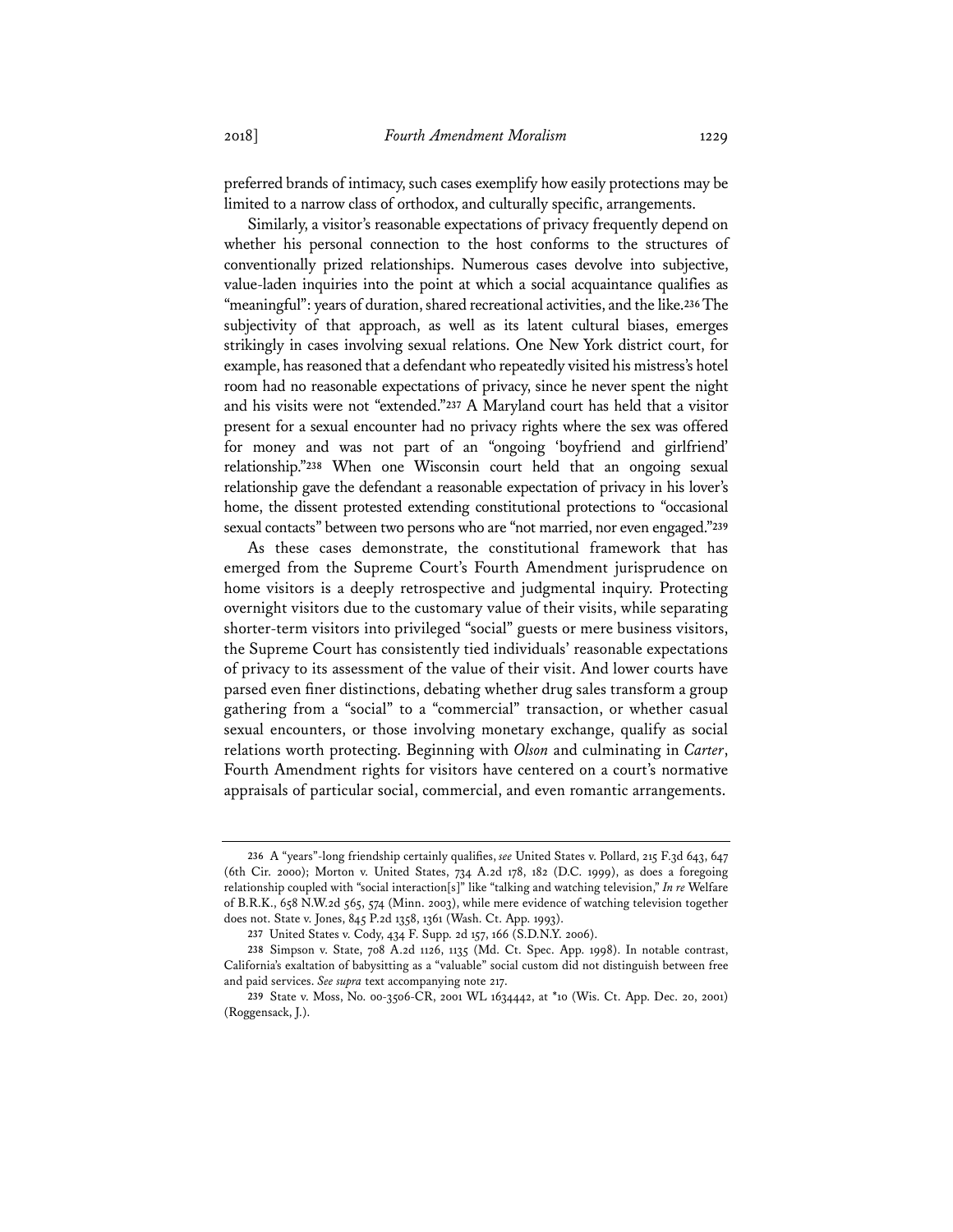## C. *Dog Sniffs and Drug Tests*

A general rule of the Fourth Amendment is that courts may draw no distinction between "worthy" and "unworthy" possessions.**<sup>240</sup>** What a man has hidden from view, whether "in his desk drawer, or in his pocket," must remain free from search.**<sup>241</sup>** Yet in a series of cases involving drug-sniffing dogs and chemical tests, the Supreme Court has established that individuals have no legitimate expectations in the possession of certain contraband items—even in traditionally protected spaces, and no matter how discreetly they are stored.

The Court first premiered this novel doctrine in *United States v. Place* in 1983.**<sup>242</sup>** After the defendant challenged the state's use of drug-sniffing dogs in airports, the government asked the Court to recognize canine sniffs as a type of "investigative stop"—a minimal intrusion justifiable based on reasonable suspicion rather than probable cause.**<sup>243</sup>** The Court ultimately did not need to reach that issue,**<sup>244</sup>** but in dicta it did the government one better. Because a dog sniff "discloses only the presence or absence of . . . a contraband item" and entails no physical intrusion into one's effects, Justice O'Connor wrote for the majority, it simply does "not constitute a 'search' within the meaning of the Fourth Amendment."**<sup>245</sup>**

A year later, the Court turned that dicta into holding in *United States v. Jacobsen*, a case that involved not canine sniffs but chemical drug tests.**<sup>246</sup>** In dismissing the defendant's Fourth Amendment challenge to a chemical test of a mailed package, Justice Stevens conceded that "sealed packages are in the general class of effects" protected by the Fourth Amendment, accessible by police only with a warrant.**<sup>247</sup>** Yet even as it concerned those protected objects, he concluded, a test "that merely discloses whether or not a particular substance is cocaine" does not trigger the Fourth Amendment.**<sup>248</sup>** In light of Congress's clear judgment, reflected in the nation's numerous narcotics laws, that any "interest in 'privately' possessing cocaine [i]s illegitimate," an individual simply had no reasonable expectation of privacy in his possession of illicit drugs.**<sup>249</sup>** *Jacobsen* thus conflated an individual's lack of a legitimate interest in possessing materials under the criminal law with a lack of legitimate interest in the privacy of those materials under the Fourth Amendment.

Justices Brennan and Marshall protested this "startling" vision of Fourth Amendment rights, based on "the nature of the information . . . rather than

**<sup>240</sup>** *See* United States v. Ross, 456 U.S. 798, 822 (1982).

**<sup>241</sup>** Hoffa v. United States, 385 U.S. 293, 301 (1966).

**<sup>242</sup>** 462 U.S. 696.

**<sup>243</sup>** *Id.* at 699-700.

**<sup>244</sup>** *Id.* at 709.

**<sup>245</sup>** *Id.* at 707.

**<sup>246</sup>** 466 U.S. 109, 111-12 (1984).

**<sup>247</sup>** *Id.* at 114.

**<sup>248</sup>** *Id.* at 123. **249** *Id.*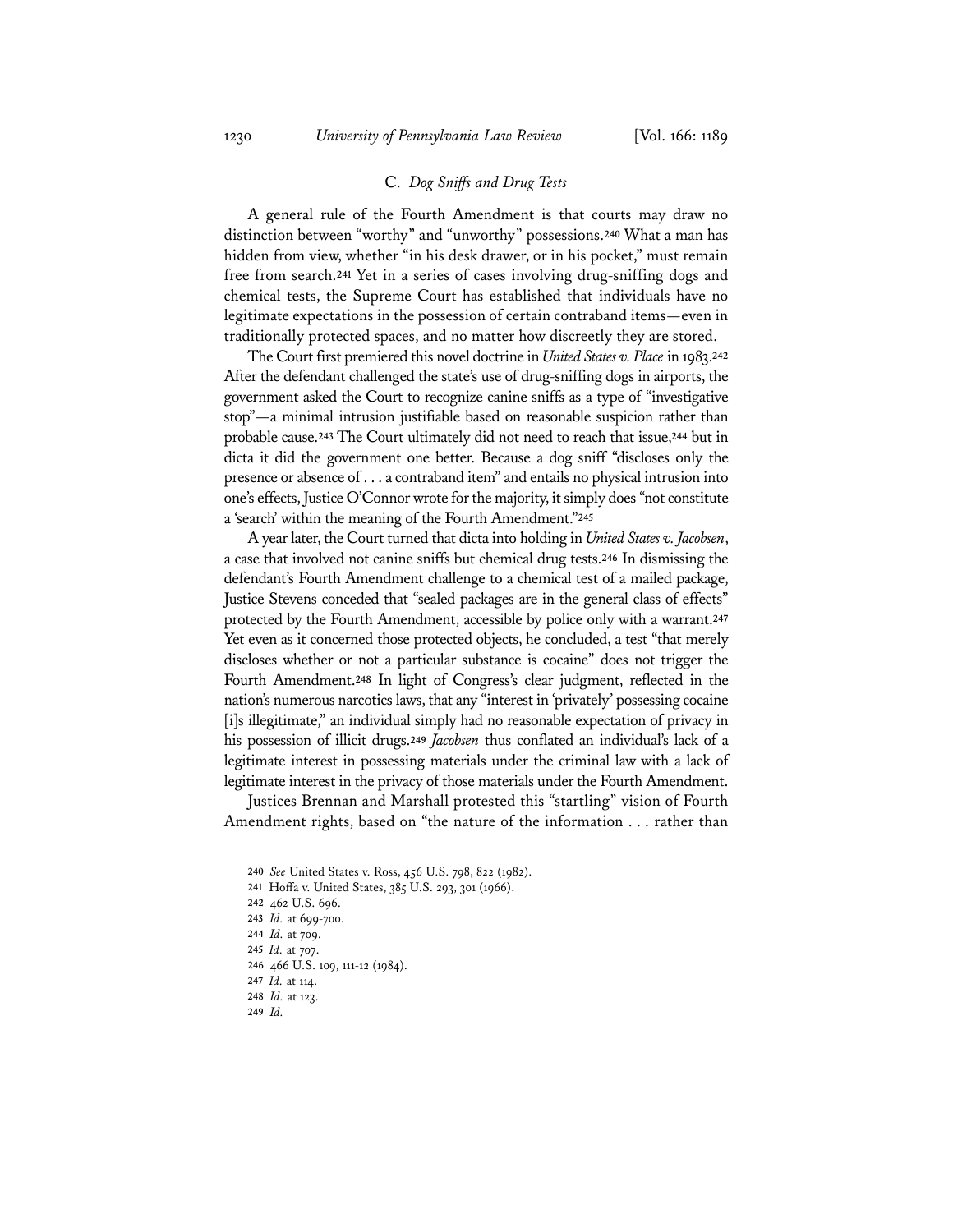on the context in which . . . [it] is concealed."**<sup>250</sup>** While agreeing that tests disclosing only the presence of contraband are "less intrusive" than many other invasions, Justice Brennan cautioned that such selective investigative techniques may nevertheless intrude on spaces guarded by the Fourth Amendment.**<sup>251</sup>** By the majority's reasoning, after all, even a drug test revealing narcotics inside a home—that most sacred of all Fourth Amendment settings—would steer clear of constitutional challenge.**<sup>252</sup>**

In the proliferation of state challenges against canine drug sniffs following *Jacobsen*, most courts sided with the dissent. Adjudicating claims brought under the states' search-and-seizure provisions—commonly interpreted to align with their federal counterpart—the vast majority of courts have held that canine sniff tests qualify as searches, either in all cases**<sup>253</sup>** or at the very least when targeting privileged zones like the home.**<sup>254</sup>** While acknowledging the minimal invasiveness of dog sniffs, state courts typically incorporate that fact through other means, most typically by subjecting canine sniffs to the lowered standard of "reasonable suspicion" rather than a warrant requirement.**<sup>255</sup>** And even then, some courts set higher bars for what they see as uniquely invasive applications, such as dog sniffs targeting persons**<sup>256</sup>** or homes.**<sup>257</sup>**

Yet the Supreme Court has continued to expand its reasoning in *Jacobsen*. In 2005, the Court in *Illinois v. Caballes* confirmed that police may perform dog sniffs on an individual's car even absent suspicion that the driver is harboring contraband.**<sup>258</sup>** Because "any interest in possessing contraband cannot be deemed 'legitimate,'" it repeated, "governmental conduct that *only* reveals the possession of contraband" implicates "no legitimate privacy interest."**<sup>259</sup>** The Court expressly distinguished canine drug tests from the thermal imaging device involved in *Kyllo*. In that case, Justice Scalia had refused to tie Fourth Amendment protections to the "intimate" nature of the data revealed, noting as an aside that intimacy also provided a poor proxy for

**<sup>250</sup>** *Id.* at 137 (Brennan, J., dissenting).

**<sup>251</sup>** *Id.* at 137-38.

**<sup>252</sup>** *Id.* at 138.

**<sup>253</sup>** *E.g.*, Pooley v. State, 705 P.2d 1293, 1311 (Alaska Ct. App. 1985); State v. Pellicci, 580 A.2d 710, 716 (N.H. 1990); Commonwealth v. Rogers, 849 A.2d 1185, 1190 (Pa. 2004). *But see* State v. Waz, 692 A.2d 1217, 1223 (Conn. 1997) (collecting cases holding that canine sniffs in airports are not searches under state constitutions).

**<sup>254</sup>** *E.g.*, State v. Davis, 732 N.W.2d 173, 181-82 (Minn. 2007); People v. Dunn, 564 N.E.2d 1054, 1057-58 (N.Y. 1990); *cf.* State v. Ortiz, 600 N.W.2d 805, 823 (Neb. 1999) (holding that a canine sniff of a home is a "search" under both the state and federal constitutions).

**<sup>255</sup>** *See* Fitzgerald v. State, 864 A.2d 1006, 1022 (Md. 2004) (collecting cases).

**<sup>256</sup>** Commonwealth v. Martin, 626 A.2d 556, 560 (Pa. 1993) (requiring probable cause instead of Pennsylvania's general reasonable suspicion requirement).

**<sup>257</sup>** State v. Dearman, 962 P.2d 850, 853-54 (Wash. Ct. App. 1998) (requiring a warrant).

**<sup>258</sup>** 543 U.S. 405, 408-09.

**<sup>259</sup>** *Id.* at 408.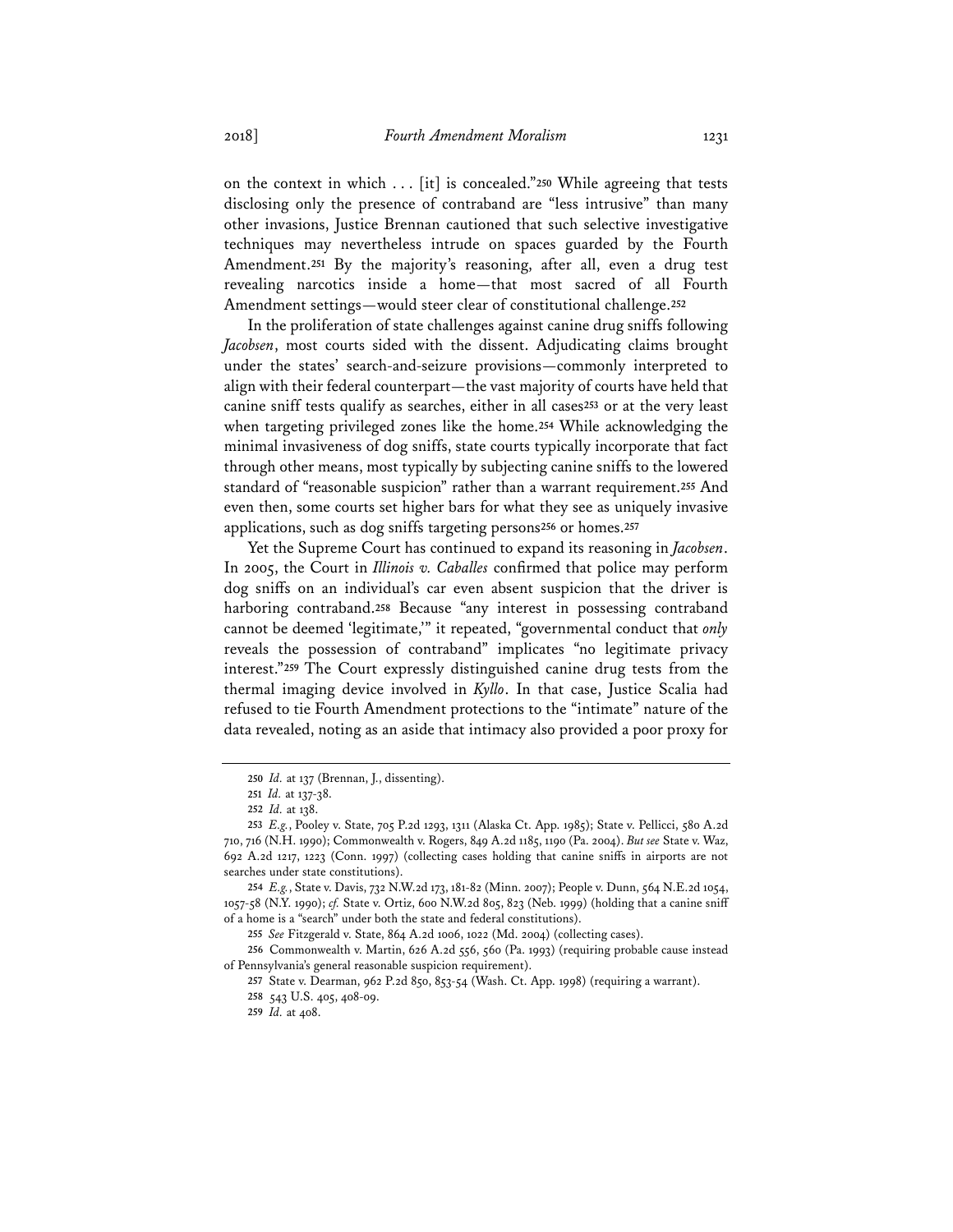the sophistication of police techniques: a primitive scanner could reveal such details as the "hour [of] night the lady of the house takes her daily sauna and bath" while more advanced devices disclosed no more than a burning lightbulb.**<sup>260</sup>** In *Caballes*, the Court remembered *Kyllo* somewhat differently. The key to that decision, the majority now insisted, was not neutrality toward the information revealed, nor even the unique sanctity of the home, but "the fact that the device was capable of detecting lawful activity"—"intimate details" like the lady's sauna and bath.**<sup>261</sup>** By this reasoning, it did not matter that the officers in *Caballes*, as in *Kyllo*, used a rare investigative tool to reveal information that "could not otherwise have been obtained without physical" intrusion.**<sup>262</sup>** Due to the uniquely unworthy nature of that information, even a traditionally protected space raised no reasonable expectation of privacy.

That same reasoning appears to extend even to the inviolable boundaries of the home. In *Florida v. Jardines*, an unusual coalition of the Court upheld the suppression of evidence obtained through a preliminary dog sniff on a suspect's porch.**<sup>263</sup>** Justices Kagan, Ginsburg, and Sotomayor would have held that the dog sniff violated the defendant's reasonable expectations of privacy under *Kyllo*,**<sup>264</sup>** but they could not get two more votes. Instead, the three signed on to an opinion by Justice Scalia that resolved the case purely on trespass grounds: the fact that the police physically entered the defendant's curtilage.**<sup>265</sup>** The remaining Justices objected that the officers' actions on Jardines's porch were neither a trespass *nor*, per *Caballes*, a violation of any reasonable privacy interests.**<sup>266</sup>** Even within the home, in short, six justices declined to recognize a reasonable expectation of privacy in the possession of drugs, and four explicitly denied that claim.

Throughout the Court's dog-sniff and drug-test cases, of course, the explicit distinction has been between "contraband" and "non-contraband"—between differing legal rather than moral statuses. Yet there is reason to doubt that such cases revolve purely on that technical distinction. First, it is difficult to disaggregate criminal prohibitions against the private possession of narcotics from quintessential moral judgments, aimed at policing lifestyles rather than protecting public welfare.**<sup>267</sup>** The history of many such laws, including the

**<sup>260</sup>** Kyllo v. United States, 533 U.S. 27, 38-39 (2001). The *Kyllo* majority rejected the dissent's objection that technology identifying "criminal conduct and nothing else" is not a search. *Id.* at 48 (Stevens, J., dissenting).

**<sup>261</sup>** *Caballes*, 543 U.S. at 409-10 (citing *Kyllo*, 533 U.S. at 38).

**<sup>262</sup>** *Kyllo*, 533 U.S. at 34.

**<sup>263</sup>** 569 U.S. 1 (2013).

**<sup>264</sup>** *Id.* at 14-15 (Kagan, J., concurring).

**<sup>265</sup>** *Id.* at 6-9 (majority opinion). Characteristically, Justice Scalia avoided any romantic definitions of curtilage based on "intimate activity," relying instead on its proximity to the home. *Id.* at 6-7.

**<sup>266</sup>** *Id.* at 21-24 (Alito, J., dissenting).

**<sup>267</sup>** *See* Michèle Alexandre, *Sex, Drugs, Rock & Roll and Moral Dirigisme: Toward a Reformation of Drug and Prostitution Regulations*, 78 UMKC L. REV. 101, 113-14 (2009) ("More than the fear of actual physical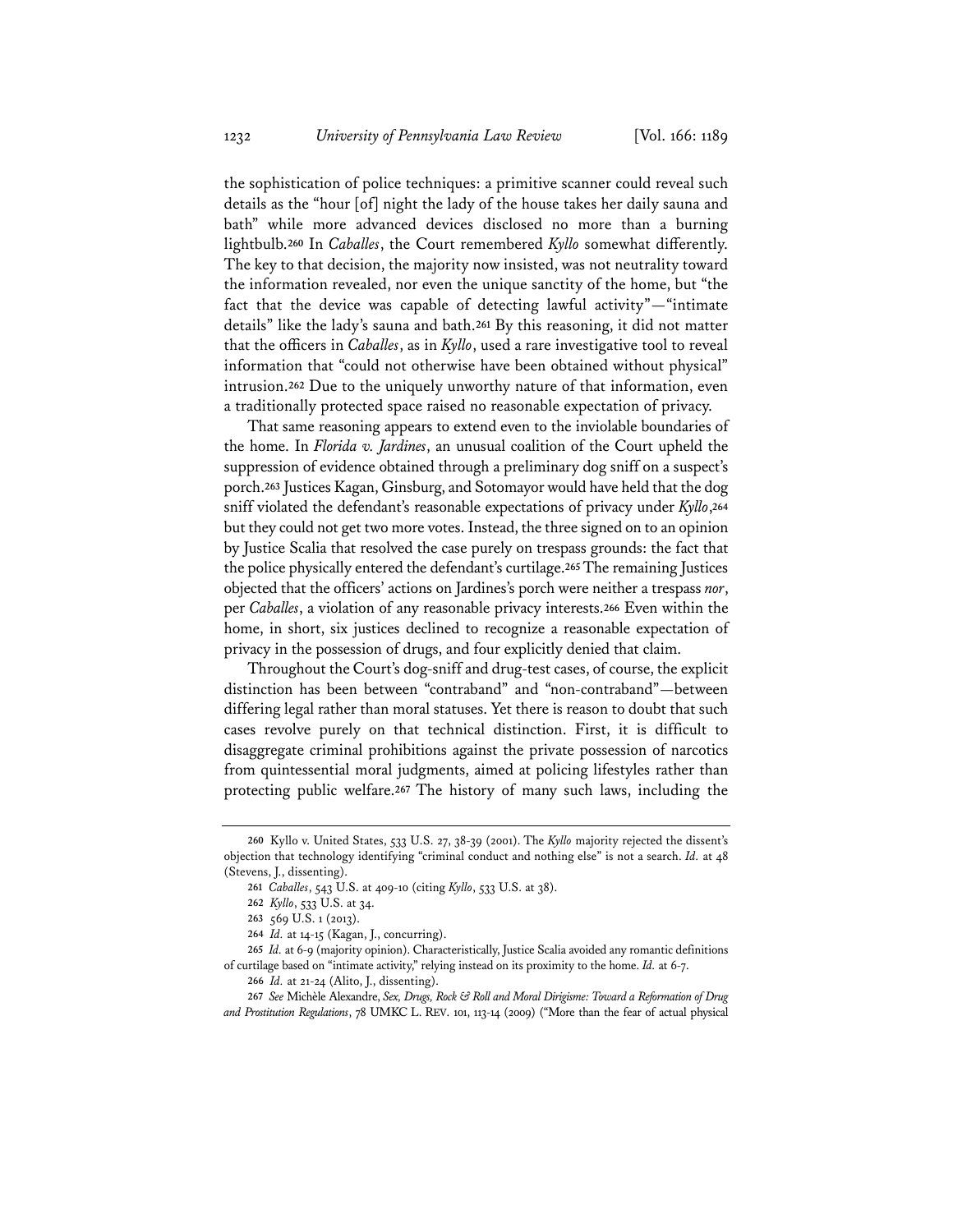contemporary trends toward decriminalizing marijuana, as well as the nation's short-lived experiment with Prohibition, confirms their tendencies to stand in for the shifting tides of moral opinion.**<sup>268</sup>**

More to the point, it is difficult to conceive of the Court applying its reasoning in *Jacobsen* to numerous other criminal prohibitions. The possibility is far from fanciful, but take for the time being a thought experiment drawn from the Court's existing cases: Imagine that the police prior to *Griswold* had obtained a radar that scanned neighborhoods and informed them, with perfect accuracy and precision, when a married couple was engaging—or agreeing to engage—in sexual intercourse involving contraceptives.**<sup>269</sup>** Or that the police prior to *Lawrence* obtained the same device for same-sex sodomy. The radar reveals no other information about the home, nor further details of the intercourse; the data disclosed, in short, is coextensive with the fact of a criminal violation. (Or, to the extent that it does reveal something additional—not just that the couple is violating the law, but also where and when—that surplus knowledge is entirely consistent with *Jacobsen* and *Caballes*.)

Would the Court, in either its current composition or any other, be prepared to say that the radar has not violated a reasonable expectation of privacy? In *Griswold*, the Court concluded that the sacred "privacy" of marital relations prevented the police from investigating a couple's sexual acts even armed with a warrant.**<sup>270</sup>** Would the Court now hold that police officers who obtain information about a couple's sexual acts in their home *absent a warrant* do not engage in any "search" so long as they learn nothing but the fact (and setting and timing) of the encounter itself?**<sup>271</sup>**

It may be tempting to reject the premise that such a device reveals "only" the fact of criminality. Defenders of the binary search, after all, emphasize the limited nature of the information disclosed: nothing, they insist, but

damages . . . our obstinacy in [criminalizing drug possession] . . . seems to stem from moral justifications."); Sherryl E. Michaelson, Note, *Religion and Morality Legislation: A Reexamination of Establishment Clause Analysis*, 59 N.Y.U.L.REV. 301, 397 (1984) ("Drug laws are often considered a form of morality legislation.").

**<sup>268</sup>** *See also* Albert DiChiara & Jon F. Galliher, *Dissonance and Contradictions in the Origins of Marihuana Decriminalization*, 28 LAW & SOC'Y REV. 41, 44-45 (1994); Erik Luna, *Drug Exceptionalism*, 47 VILL. L. REV. 753, 754 (2002) ("As was true at the height of the Temperance Movement, morality has won out over privacy and autonomy in society's current drug war.").

**<sup>269</sup>** *Cf.* Loewy, *supra* note 76, at 1244 (imagining a device that guides police solely to evidence of wrongdoing).

**<sup>270</sup>** *See* Bowers v. Hardwick, 478 U.S. 186, 213 n.7 (1986) (Blackmun, J., dissenting) (identifying as "[o]ne of the reasons" for *Griswold* "the possibility, and repugnancy, of permitting [even warranted] searches to obtain evidence regarding the use of contraceptives").

**<sup>271</sup>** *See* United States v. Kyllo, 140 F.3d 1249, 1254 (9th Cir. 1998) (emphasizing the presumption that sexual activities "take place in private absent a valid warrant legitimizing their observation"), *superseded by* 190 F.3d 1041 (1991), *and rev'd*, 533 U.S. 27 (2001); Cloud, *supra* note 25, at 255 (suggesting that, per Court precedent, *Oliver* might have come out differently if it involved not drugs but "sexual behavior in some open field").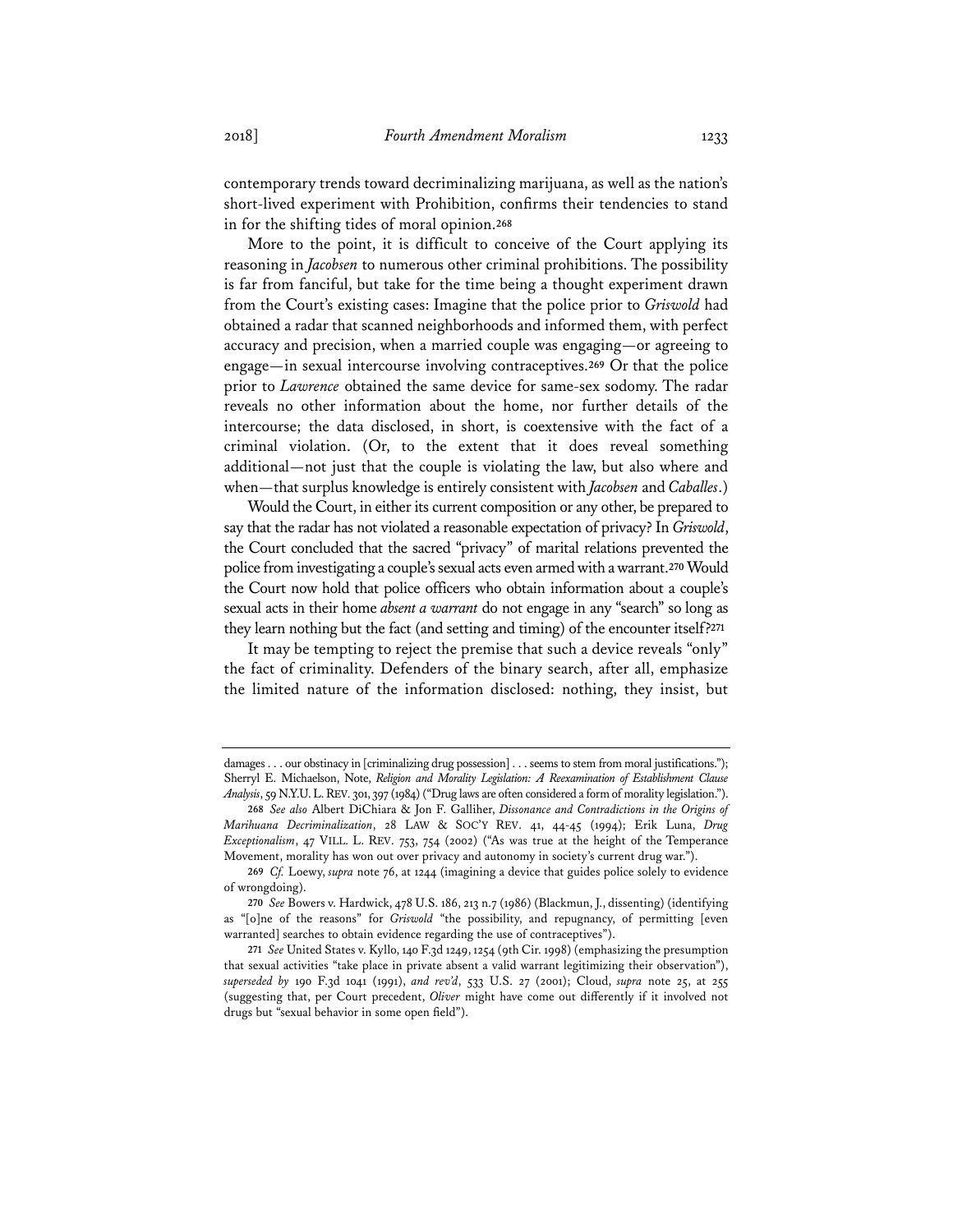criminal guilt.**<sup>272</sup>** The mere knowledge that a couple is engaging in contracepted intercourse or same-sex sodomy may seem to open a deeper window into their household, including the fact of their active sexual life, their sexual or romantic preferences, their desire (or lack thereof) for a child. The fact of criminality here touches on more profound components of domestic and sexual life, recognized by the Court to have deep social value.

If the possession of illegal drugs in *Jacobsen* or *Caballes* does not seem to open a similarly sensitive window, however, it is only because we do not consider the possession of drugs an equally valuable or meaningful life choice. Like these other searches, binary drug tests reveal a swath of subsidiary information about the target: what type of narcotics the defendant prefers, where and when he carries them, how he transports them. Any distinction between the scenarios above and *Caballes* essentially comes down to a subjective judgment about the centrality of narcotics to personal identity and fulfillment.**<sup>273</sup>** Far from simply respecting the formalities of the criminal code, in short, the Court's exemption of "contraband" from the Fourth Amendment reflects the intrinsic valuelessness of the criminalized activity: the Court's assumption that drugs, unlike more intimate conduct, implicate no zone of human existence worth protecting.

\* \* \*

The debate over morality in the Court's constitutional privacy cases, a pervasive theme since the 1960s, may thus not be pervasive enough. In addition to substantive doctrines like due process privacy, the Fourth Amendment—that ostensibly procedural limit on state action—has commonly defined the contours of personal privacy rights around the value of an individual's conduct.

**<sup>272</sup>** *See* David A. Harris, *Superman's X-Ray Vision and the Fourth Amendment*, 69 TEMP. L. REV. 1, 43 n.240 (1996) (describing correspondence with Christopher Slobogin suggesting that a device revealing "only contraband" would not constitute a search); Kenneth J. Melilli, *Dog Sniffs, Technology, and the Mythical Constitutional Right to Criminal Privacy*, 41 HASTINGS CONST. L.Q. 357, 376-77 (2014) (noting that the "drug dog simply indicates a 'yes or no' to the question of the presence of illegal drugs"); Lawrence Rosenthal, *Binary Searches and the Central Meaning of the Fourth Amendment*, 22 WM. & MARY BILL RTS. J. 881, 920 (2014) (arguing that the rationale for protecting privacy "loses its force precisely because binary searches disclose no more than the presence of absence of contraband"); *see also* Simmons, *supra* note 79, at 1348 (defining "binary" searches as those "designed in such a way that the only result of the investigation is information about whether contraband or illegal activity is present").

**<sup>273</sup>** Some commentators have thus characterized binary searches not as revealing no "legitimate" data, but rather as "compromis[ing] no interest of law-abiders." Rosenthal, *supra* note 272, at 929; *see also* Harris, *supra* note 272, at 43 n.240 (noting LaFave's argument that binary searches do not intrude on the "innocent," but "have negative consequences only for those" violating a particular prohibition). This reasoning essentially isolates lawbreakers into a separate category of constitutional subjects, categorically entitled to less privacy from the state—akin to the "innocence theory" endorsed by some but never recognized as reflecting Fourth Amendment doctrine. *See, e.g.*, Colb, *supra* note 9, at 1476-85 (proposing that the Fourth Amendment should be "concerned exclusively with protecting the innocent from invasions of privacy"). *See generally* Loewy, *supra* note 76.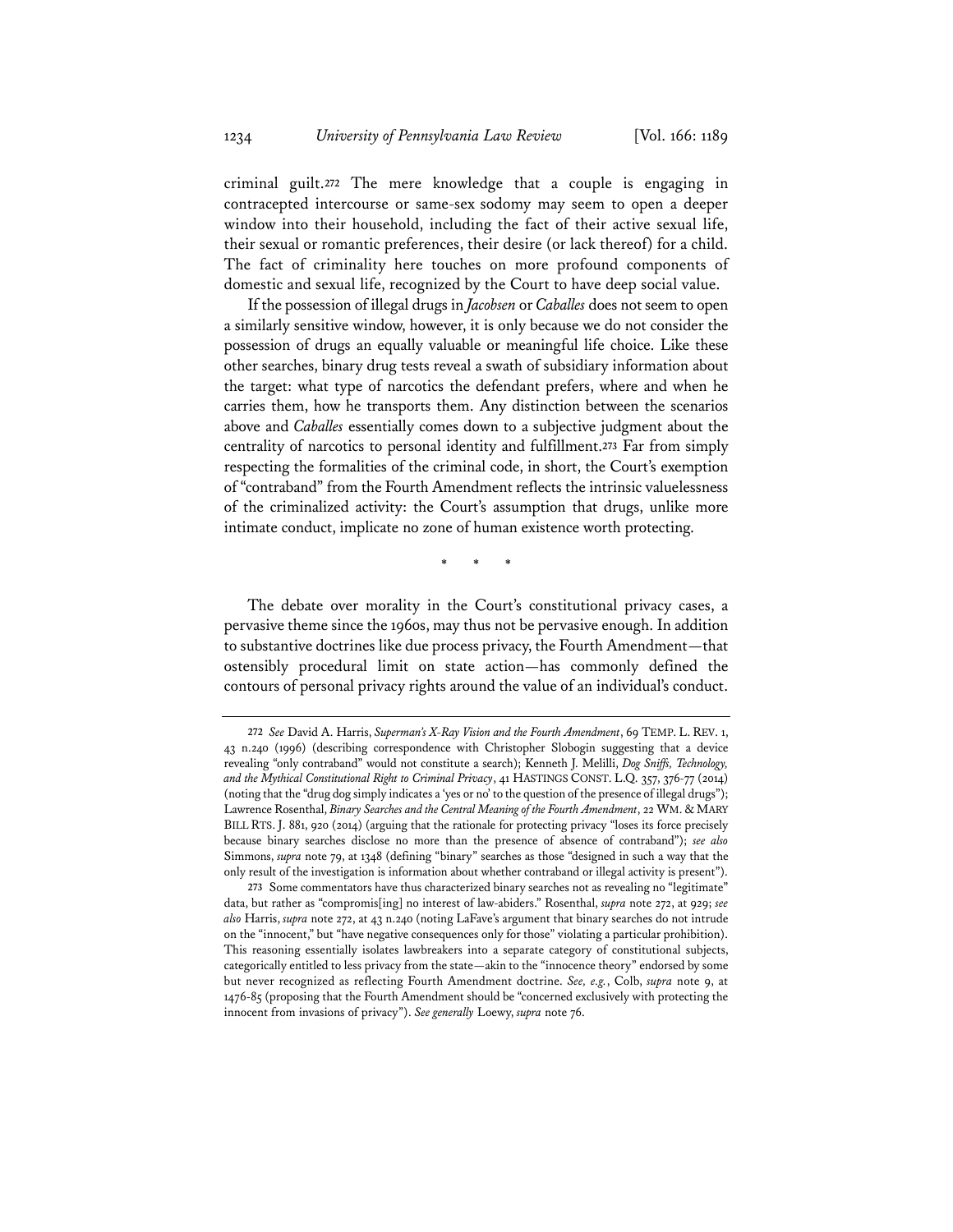From its assessment of "reasonableness" on the basis of the activities housed at a given site, to its identification of "intimacy" as the core value sheltered by the Fourth Amendment, to its explicitly retrospective frameworks surrounding aerial surveillance, home visitors, and drug tests, the Court has repeatedly tied Fourth Amendment privacy rights to the social worth of an individual's actions—not simply the legality but the *morality* of her acts.

This moralistic analysis upends prevailing accounts of the Fourth Amendment as a provision tending solely to the circumstances, not the fruit, of a police intrusion. Far from remaining blind to a defendant's conduct, the Fourth Amendment frequently allots privacy rights by examining the activities involved in any case. And it appraises those activities not by privileging uniquely "private" information, but on the basis of distinctly communitarian judgments about personal and social flourishing—favoring domestic or interpersonal arrangements that are "intimate,"**<sup>274</sup>** "meaningful,"**<sup>275</sup>** or otherwise "recognized as valuable by society."<sup>276</sup> The Fourth Amendment's normative commitments, by this view, are not simply a matter of deciding what type of state we want our neighbors to live in. They are a matter of deciding what types of lives we want our neighbors to live.

Scholars in recent years have critiqued the broad enterprise of individual "rights," from property to religious liberty to international human rights, as an ostensibly liberal project that in fact bleeds into a form of social ordering. Individual rights, they argue, frequently endorse desired social arrangements and cultural practices,**<sup>277</sup>** entrenching dominant economic regimes**<sup>278</sup>** or imposing prevailing (commonly Christian) views of moral order.**<sup>279</sup>**

The Court's *Katz* analysis over the past decades furthers that account, demonstrating the regulatory potential of even provisions formally aimed at erecting purely procedural limits on state power—those we would most expect to function as traditional negative liberties free from substantive coercion. In the aftermath of the Court's individualistic reasoning in *Roe*, philosopher Michael Sandel warned that the Court's constitutional privacy jurisprudence was coming to embody a "procedural republic," privileging

**<sup>274</sup>** Oliver v. United States, 466 U.S. 170, 180 (1984).

**<sup>275</sup>** Minnesota v. Carter, 525 U.S. 83, 101 (1998) (Kennedy, J., concurring).

**<sup>276</sup>** Minnesota v. Olson, 495 U.S. 91, 98 (1990).

**<sup>277</sup>** *See* COSTAS DOUZINAS, HUMAN RIGHTS AND EMPIRE (2007); SAMUEL MOYN, CHRISTIAN HUMAN RIGHTS 8-13 (2015) (arguing that "human rights" naturalize dominant socioeconomic and political structures); *see also* Mark Tushnet, *An Essay on Rights*, 62 TEX. L. REV. 1363, 1379-80 (1984) (arguing that any specification of rights entails a choice of social order).

**<sup>278</sup>** *See* Robert W. Gordon, *Some Critical Theories of Law and Their Critics*, *in* THE POLITICS OF LAW, 645, 645-59 (David Kairys ed., 1998) (reviewing literature examining how rights-based protections reinforce capitalist markets).

**<sup>279</sup>** *See* MOYN, *supra* note 277, at 8-12 (arguing that human rights regimes impose Christian values); Saba Mahmood & Peter G. Danchin, *Politics of Religious Freedom*, 113 S. ATLANTIC Q. 1, 4-7 (2014) (reviewing scholarship).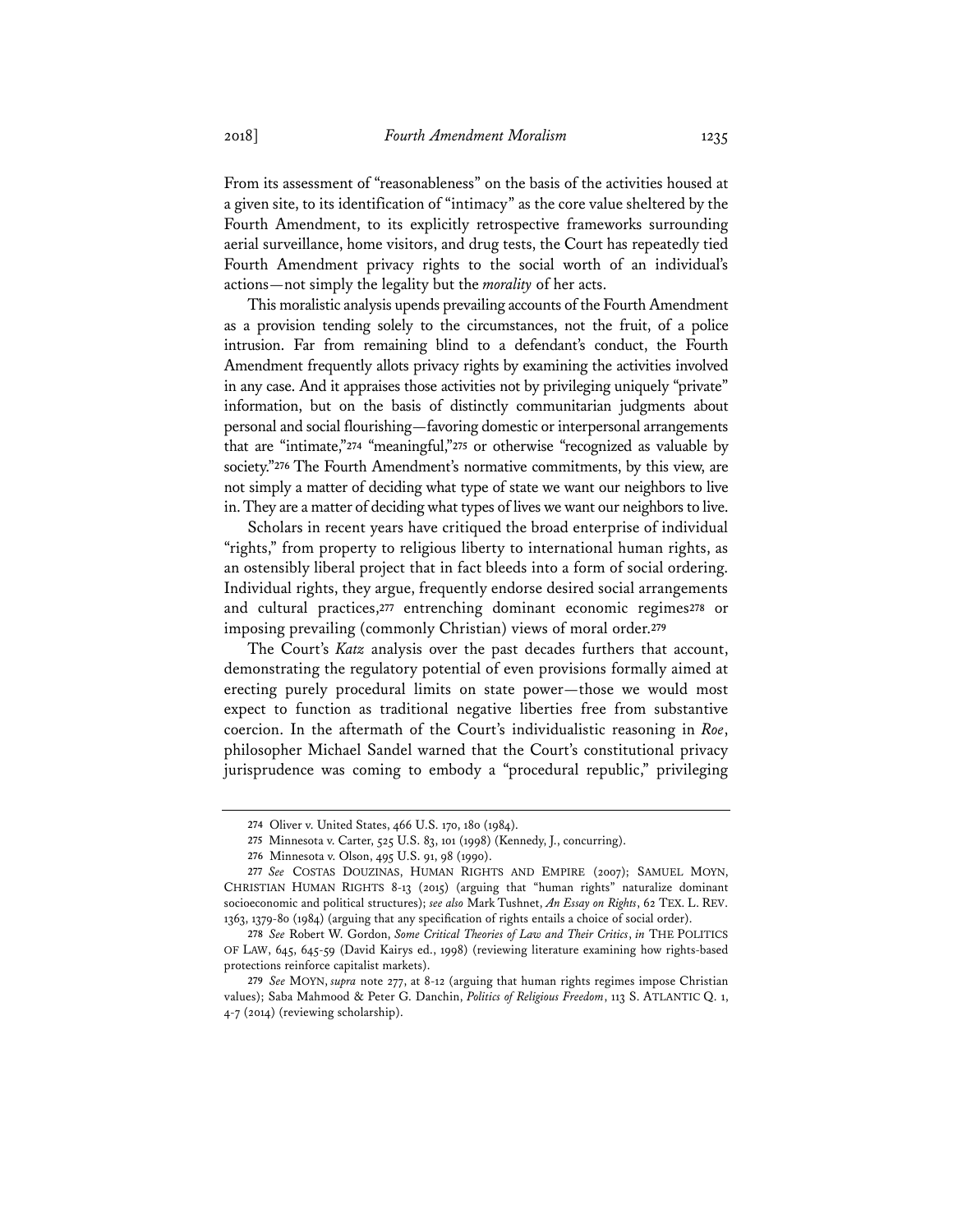pluralism, moral relativity, and individualism over substantive virtue.**<sup>280</sup>** The history of Fourth Amendment privacy suggests that the Court is not capable of erecting a procedural republic even in a purely procedural amendment.

## IV. AGAINST FOURTH AMENDMENT MORALISM

What should we make of the Court's moralistic approach to reasonable expectations of privacy since *Katz*?

The moral reasoning in the Court's due process privacy jurisprudence has inspired generations of debate.**<sup>281</sup>** Some scholars denounce that trend, insisting that any "fundamental" rights recognized under an essentially antimajoritarian Constitution must be free from the contours of communitarian approval.**<sup>282</sup>** Others suggest that the controversial nature of substantive due process, as an unenumerated limit on state power, requires judges to legitimate that doctrine through appeals to prevailing social norms.**<sup>283</sup>** Others conclude the doctrine inevitably comes down to the court's subjective policy preferences, and so is intrinsically illegitimate.**<sup>284</sup>**

In practice if not in theory, however, scholars tend to agree that due process privacy requires some normative judgments about the activities involved. Since substantive liberties necessarily attach to particular acts, and since a less discriminating approach would undercut the states' established police powers, due process privacy forces the Court to consider and choose among the precise acts for

**<sup>280</sup>** SANDEL, *supra* note 63, at 27-28; *see also id.* at 157.

**<sup>281</sup>** The nonmoralistic zone of privacy announced in *Stanley* has engendered little controversy, comporting with the prevailing view of the First Amendment as safeguarding dissent from majoritarian tyranny. *See, e.g.*, Gey, *supra* note 37, at 1566 (arguing that the First Amendment protects deviant speech "for what it represents in the way of a basic rejection of the moral verities of society"); Martin H. Redish, *The Value of Free Speech*, 130 U. PA. L. REV. 591, 594 (1982) (theorizing the First Amendment as protecting "self-realization" and "free will").

**<sup>282</sup>** *See, e.g.*, DAVID A. J. RICHARDS, TOLERATION AND THE CONSTITUTION 252-54 (1986); LAURENCE H.TRIBE, AMERICAN CONSTITUTIONAL LAW 896 (1st ed. 1978); Rubenfeld, *supra* note 7, at 756; J. Harvie Wilkinson III & G. Edward White, *Constitutional Protection for Personal Lifestyles*, 62 CORNELL L.REV. 563, 611-13 (1977); *see also* Paul Brest, *The Fundamental Rights Controversy: The Essential Contradictions of Normative Constitutional Scholarship*, 90 YALE L.J. 1063, 1073-74 (1981) (reviewing scholarship).

**<sup>283</sup>** *See, e.g.*, SANDEL, *supra* note 63, at 142; Carlos A. Ball, *Moral Foundations for a Discourse on Same-Sex Marriage*, 85 GEO. L.J. 1871, 1881, 1919 (1997); Neal Devins, *Reflections on Coercing Privacy*, 40 WM. & MARY L. REV. 795, 799 (1999); Ronald J. Krotoszynski, Jr., *Dumbo's Feather: An Examination and Critique of the Supreme Court's Use, Misuse, and Abuse of Tradition in Protecting Fundamental Rights*, 48 WM. & MARY L. REV. 923, 932 (2006); Michael Perry, *Abortion, the Public Morals, and the Police Power: The Ethical Function of Substantive Due Process*, 23 UCLA L. REV. 689, 726 (1976).

**<sup>284</sup>** *See, e.g.*, RAOUL BERGER, GOVERNMENT BY JUDICIARY 273-74 (2d ed. 1997); ROBERT H. BORK, THE TEMPTING OF AMERICA 31-32 (1990); Frank H. Easterbrook, *Substance and Due Process*, 1982 SUP. CT. REV. 85, 125; Nelson Lund & John O. McGinnis, Lawrence v. Texas *and Judicial Hubris*, 102 MICH. L. REV. 1555, 1557 (2004); Henry P. Monaghan, *Our Perfect Constitution*, 56 N.Y.U. L. REV. 353, 396 (1981); Safranek & Safranek, *supra* note 46, at 247. *See generally* John Harrison, *Substantive Due Process and the Constitutional Text*, 83 VA. L. REV. 493 (1997).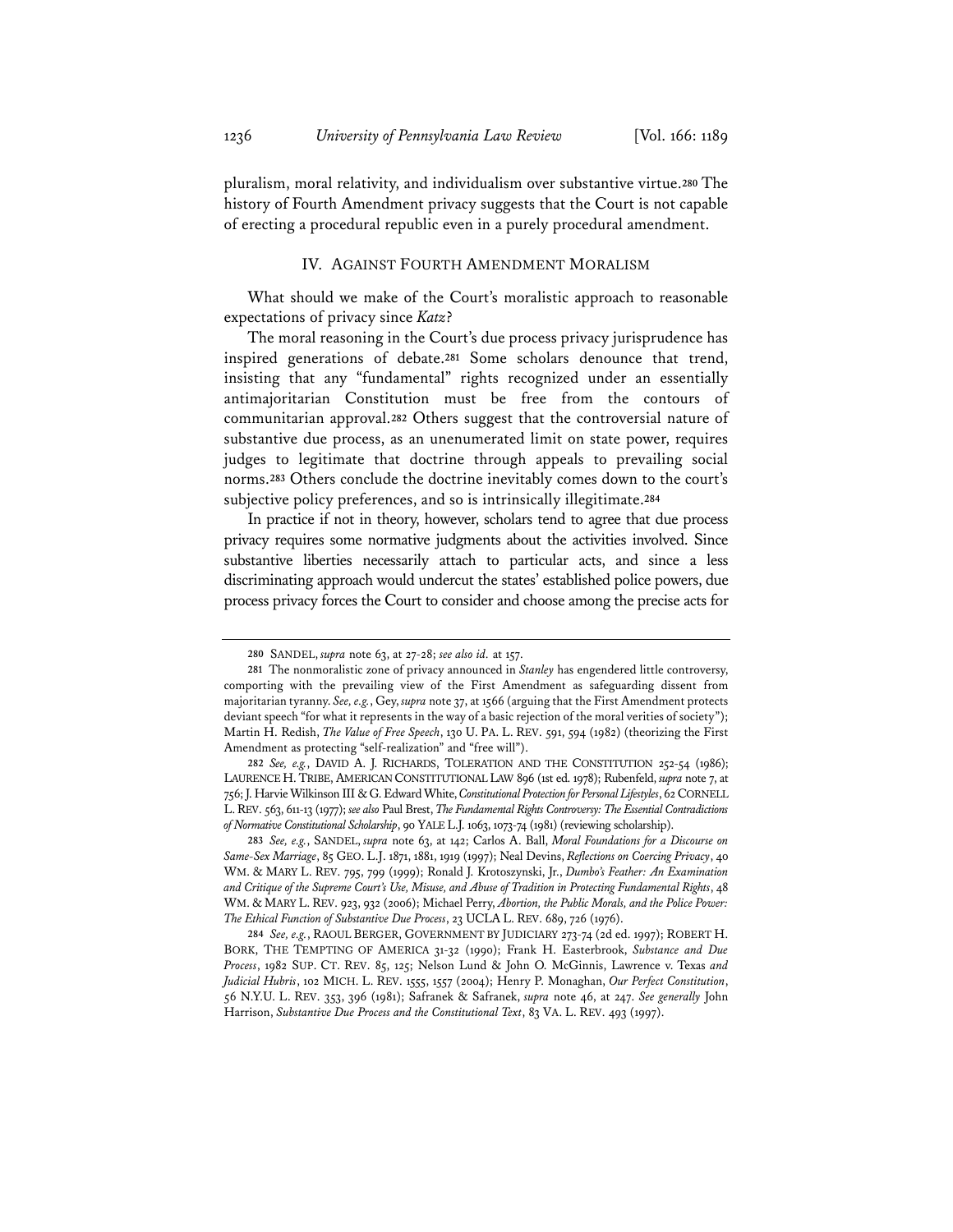which it is claimed.**<sup>285</sup>** The Court's frequent recourse to social approval for the conduct in question—protecting those privileges that are, most commonly, "rooted in the Nation's history and traditions"**<sup>286</sup>**—attempts to implement both inquiries while avoiding charges of simply enacting the Justices' own policy preferences.

Yet the Court's moralistic turn in its Fourth Amendment analysis is far less inevitable, and it demands greater skepticism. Far from advancing the Fourth Amendment's historic purposes, providing a useful tool in an otherwise vague constitutional framework, or even greasing its operation on the ground, the Court's allocation of Fourth Amendment rights based on moral judgments about the activities involved is deeply illsuited to the guarantee against unreasonable searches. That trend runs against our traditional heuristics in interpreting the Fourth Amendment, including its text, purpose, and practical function as a shield against oppressive police action. And it runs against any robust reading of privacy itself, upending prevailing views of that principle as a critical refuge from, rather than tool of, social scrutiny and expectation. The Court's consistent slippages into the jaws of moralistic reasoning, even in an amendment that seems most suited to a more formalistic and individualist analysis, reveal the very deep roots of the Court's communitarian commitments in constitutional analysis.

#### A. *Traditional Interpretive Principles*

Most basically, the Court's moralistic approach to the *Katz* reasonable expectations of privacy test conflicts with several traditional tools for interpreting the Fourth Amendment. It departs from any intuitive reading of the text. It clashes with the Amendment's well-documented history and commonly cited purpose.**<sup>287</sup>** And it obstructs the Fourth Amendment's practical operation in regulating police practices, often undercutting its deterrent effect against police misconduct and preempting its second-stage inquiry into the reasonableness of acknowledged searches.

**<sup>285</sup>** *See, e.g.*, Rubenfeld, *supra* note 7, at 749 (arguing that substantive due process analysis requires the Court to assesses the relative significance of the valued conduct); *see also* Cohen, *supra* note 24, at 79; Safranek & Safranek, *supra* note 46, at 241; *cf.* Aaron J. Rappaport, *Beyond Personhood and Autonomy: Moral Theory and the Premises of Privacy*, 2001 UTAH L.REV. 441, 450 (noting the need for some "limiting principle").

**<sup>286</sup>** *E.g.*, Moore v. East Cleveland, 431 U.S. 494, 503 (1977).

**<sup>287</sup>** Scholars have of course had their share of disagreements about how best to read the text and origins of the Fourth Amendment. *Compare* Donohue, *supra* note 130, at 1185 (arguing for an original warrant preference), *and* Tracey Maclin, *The Central Meaning of the Fourth Amendment*, 35 WM. & MARY L. REV. 197 (1993) (same), *with* Amar, *supra* note 25, at 758 (reading history to require only the looser standard of reasonableness). As discussed below, the Court's moralistic approach departs even from points of relative consensus.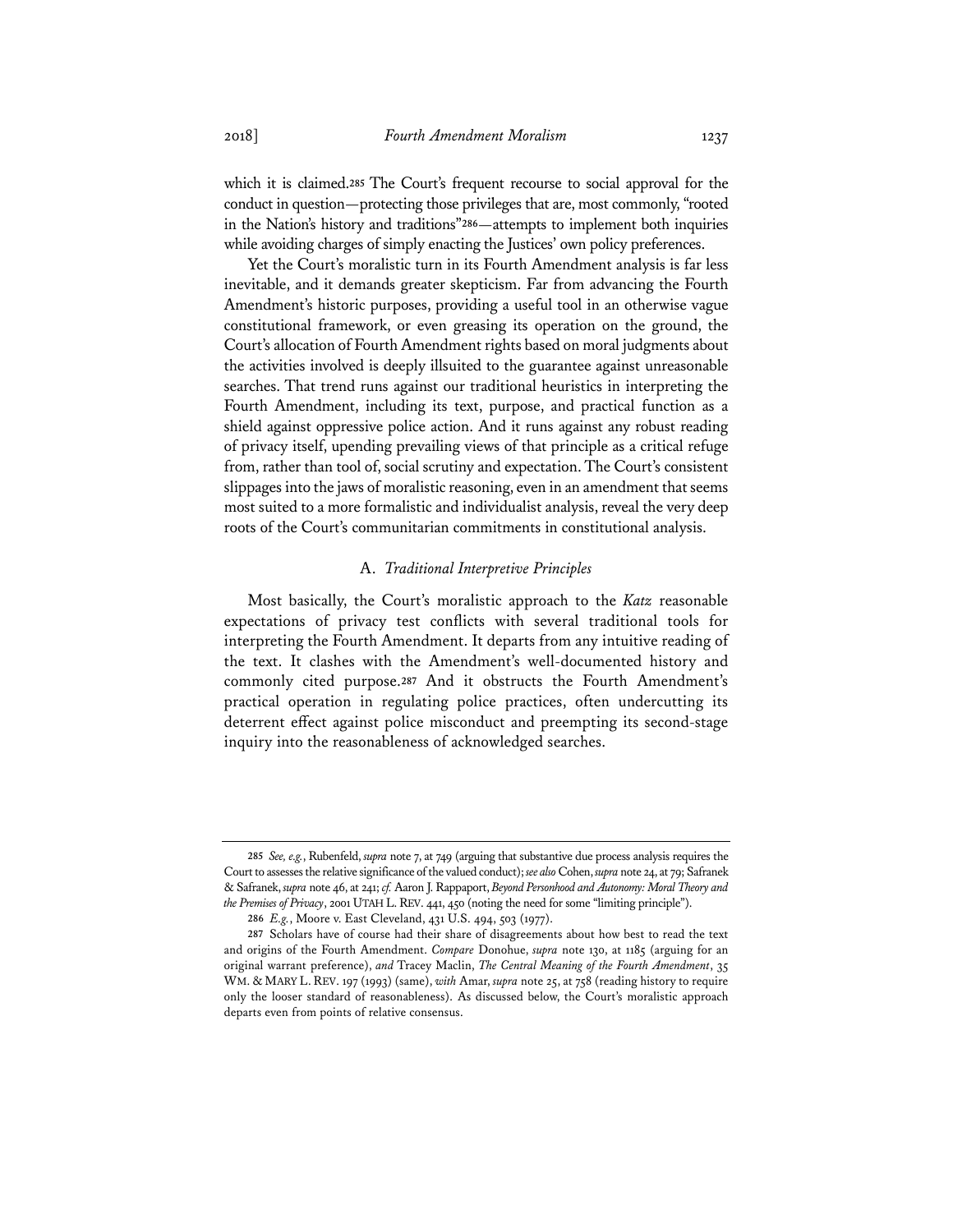## 1. Text

First, and briefly, a model of privacy rights that extends greater constitutional protections to intimate or otherwise valued social activities is alien to the text of the Fourth Amendment. That Amendment announces the "right of the people to be secure in their persons, houses, papers, and effects, against unreasonable searches and seizures"**<sup>288</sup>**—a guarantee agnostic to the nature of the materials involved, whether business records or diaries.**<sup>289</sup>** Unlike the Due Process Clause's promise of "liberty" against state deprivation—a broad term that requires some exegesis, especially when used to extrapolate unspecified rights from the Constitution—the Fourth Amendment sets a clear baseline of protections for certain items, including not only homes but also papers and effects.**<sup>290</sup>** A document or package once belonging to an individual may become sufficiently attenuated from him to cease qualifying as *his* paper or effect—as, for example, in the financial statements provided by customers to their banks in *Miller*.**<sup>291</sup>** But there is nothing in this guarantee that discriminates among enumerated items based on their intimacy or personal nature,**<sup>292</sup>** or that provides courts guidance on how such intimacy or personal value may be assessed.**<sup>293</sup>**

A theory of Fourth Amendment privacy that discriminates among objects based on moral value, in short, is simply a bad proxy for the textual guarantees of that Amendment. Unsurprisingly, the Court's moralistic approach has led to some textually counterintuitive results: an individual may expect more consistent Fourth Amendment protections in the contents of her telephone conversations than in the contents of her effects.**<sup>294</sup>**

#### 2. Purpose and History

Second, the Court's moralistic emphasis on intimacy sits poorly with the Fourth Amendment's documented history and often-cited purpose in

**<sup>288</sup>** U.S. CONST. amend. IV.

**<sup>289</sup>** *E.g.*, Boyd v. United States, 116 U.S. 616, 625-26 (1886) (involving business records).

**<sup>290</sup>** This is the case even though, as Professors Wasserstrom and Seidman point out, the terms "search" and "seizure" are "hardly self-defining." *See* Wasserstrom & Seidman, *supra* note 10, at 27.

**<sup>291</sup>** *See* United States v. Miller, 425 U.S. 435, 440-42 (1976).

**<sup>292</sup>** *See also* Florida v. Riley, 488 U.S. 445, 463 (1989) (Brennan, J., dissenting) ("Where in the Fourth Amendment or in our cases is there any warrant for imposing a requirement that the activity observed must be 'intimate' in order to be protected by the Constitution?"); United States v. Ross, 456 U.S. 798, 821-22 (1982); Robbins v. California, 453 U.S. 420, 426 (1981) (concluding that distinguishing between "personal" and "impersonal" items "has no basis in the language or meaning of the Fourth Amendment").

**<sup>293</sup>** *See* Kyllo v. United States, 533 U.S. 27, 38-39 (2001) (noting the improvidence of "develop[ing] a jurisprudence specifying which home activities are 'intimate' and which are not").

**<sup>294</sup>** *Compare* Katz v. United States, 389 U.S. 347, 352 (1967), *with* United States v. Jacobsen, 466 U.S. 109, 123 (1984).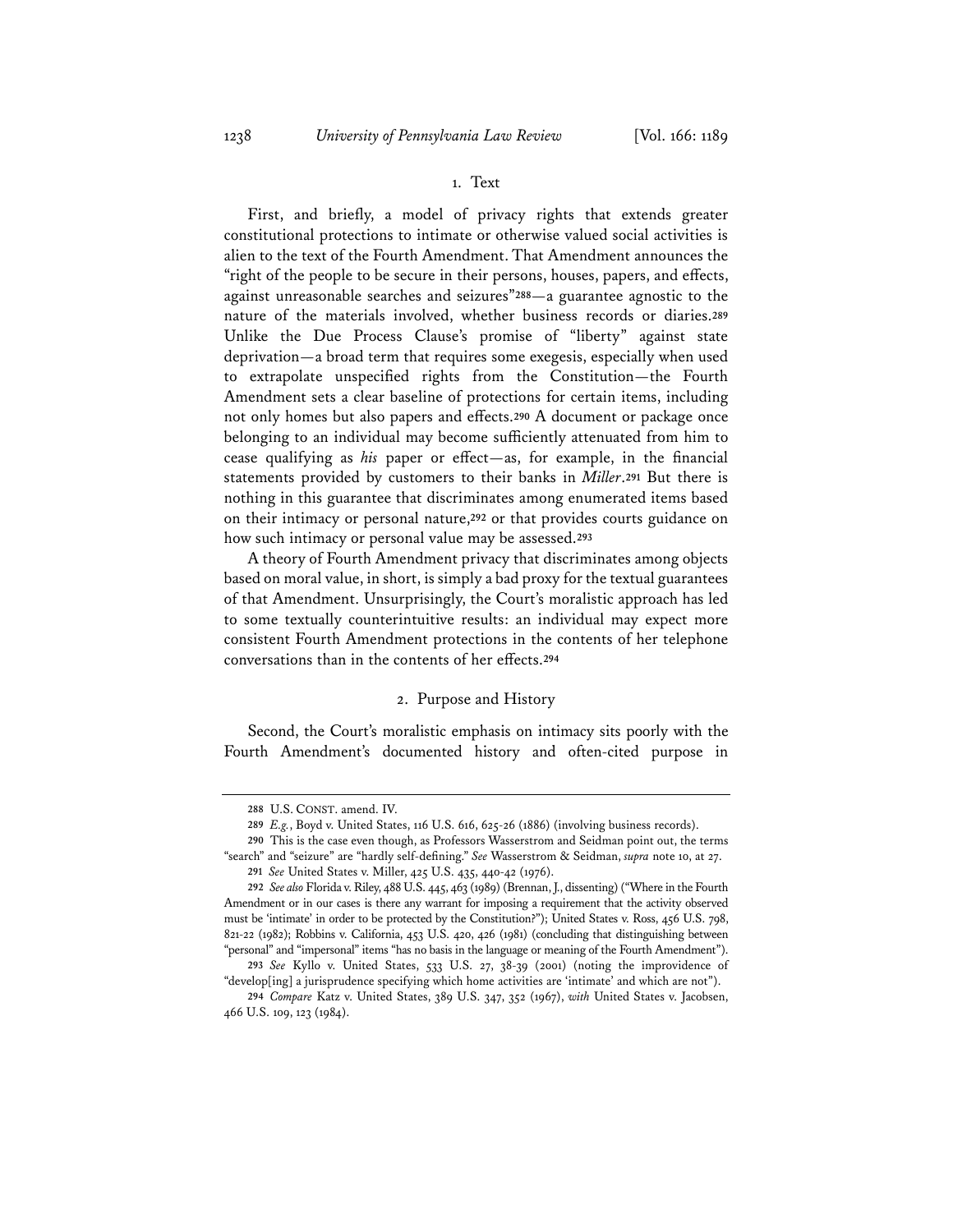prohibiting unreasonable searches. It is a truism of sorts that the central aim of the Fourth Amendment is to curb government abuses, regulating the terms on which the state may step into its citizens' lives.**<sup>295</sup>** The goal of this protection has typically been theorized as preserving personal and political independence: protecting individual thought, self-expression, and private life against the state. Far from simply insulating one's domestic life from interference, by this view, the Fourth Amendment protects a far broader realm of personal autonomy.

Historically, as discussed above, the Fourth Amendment's protections against unreasonable seizure were not seen as protecting anything so narrow as intimacy or domesticity.**<sup>296</sup>** They were envisioned as a broad bulwark of individual sovereignty, safeguarding an individual's personal property, commercial freedoms, and political beliefs. At the time of the Amendment's enactment, its primary concerns included commercial sites like warehouses and business fronts—as well as, quite centrally, papers, including business records, as uniquely precious windows into a man's secret thoughts.**<sup>297</sup>** Early understandings of the Fourth Amendment did not aim to protect a right of domesticity or intimate retreat from the state, and certainly not to encourage orthodox behaviors. They protected the individual's right to disagree with political and social orthodoxy.**<sup>298</sup>**

Echoing this history, scholars today consistently endorse a view of the Fourth Amendment as protecting the autonomy of the individual. The prohibition against unreasonable searches and seizures, by this view, safeguards not only domestic conduct but a far broader sphere of private life, including creative experimentation and unorthodox belief.**<sup>299</sup>** From David Sklansky to Jed

**297** *See* Cloud, *supra* note 138, at 573-81; Donohue, *supra* note 130, at 1185, 1219, 1316.

**298** *See also* Dripps, *supra* note 132, at 61-66 (discussing searches for seditious libel); Huq, *supra* note 75, at 146-48 (defining the aim of Fourth Amendment as protecting political dissent); Stuntz, *supra* note 132, at 402-03 (noting that early protections against government searches privileged political dissidents). This is not to deny any historical precedent for weighing the morality of private conduct. As historians have noted, early critics of general warrants sometimes defended upper-class homes while remaining largely indifferent to poorer households, especially those associated with lowly conduct like gambling, hunting, and transience. *See* David A. Sklansky, *The Fourth Amendment and Common Law*, 100 COLUM. L. REV. 1739, 1805-06 (2000) (reviewing scholarship on "[t]he elitism of eighteenthcentury search-and-seizure law"). Yet today we recognize that uneven rhetoric as reflecting an insidious strain of classism—not a desirable principle of governance written into the Fourth Amendment.

**299** *See, e.g.*, Cloud, *supra* note 25, at 295 ("The fourth amendment enacts a vision of the individual as an autonomous agent, empowered to act and believe and express himself free from government interference."); Michael W. Price, *Rethinking Privacy: Fourth Amendment "Papers" and the Third-Party* 

**<sup>295</sup>** *See, e.g.*, Baude & Stern, *supra* note 117, at 1828 (identifying the "great evil toward which [the Fourth Amendment] is directed" as "abuse of government power"); Huq, *supra* note 75, at 144 (arguing the Fourth Amendment constrains the state by precluding prevailing political authorities from "consolidat[ing] state power absolutely"); Maclin, *supra* note 287, at 201 (defining the "central meaning of the Fourth Amendment" as a "distrust of police power and discretion"); Rubenfeld, *supra* note 19, at 119 (describing the Fourth Amendment's core function as "navigating the minefield between too much and too little police power").

**<sup>296</sup>** While some have argued that early search-and-seizure protections excluded actual contraband, thus in some sense discriminating based on the value of the information revealed, *see* Amar, *supra* note 25, at 767, no one has suggested that they privileged intimacy.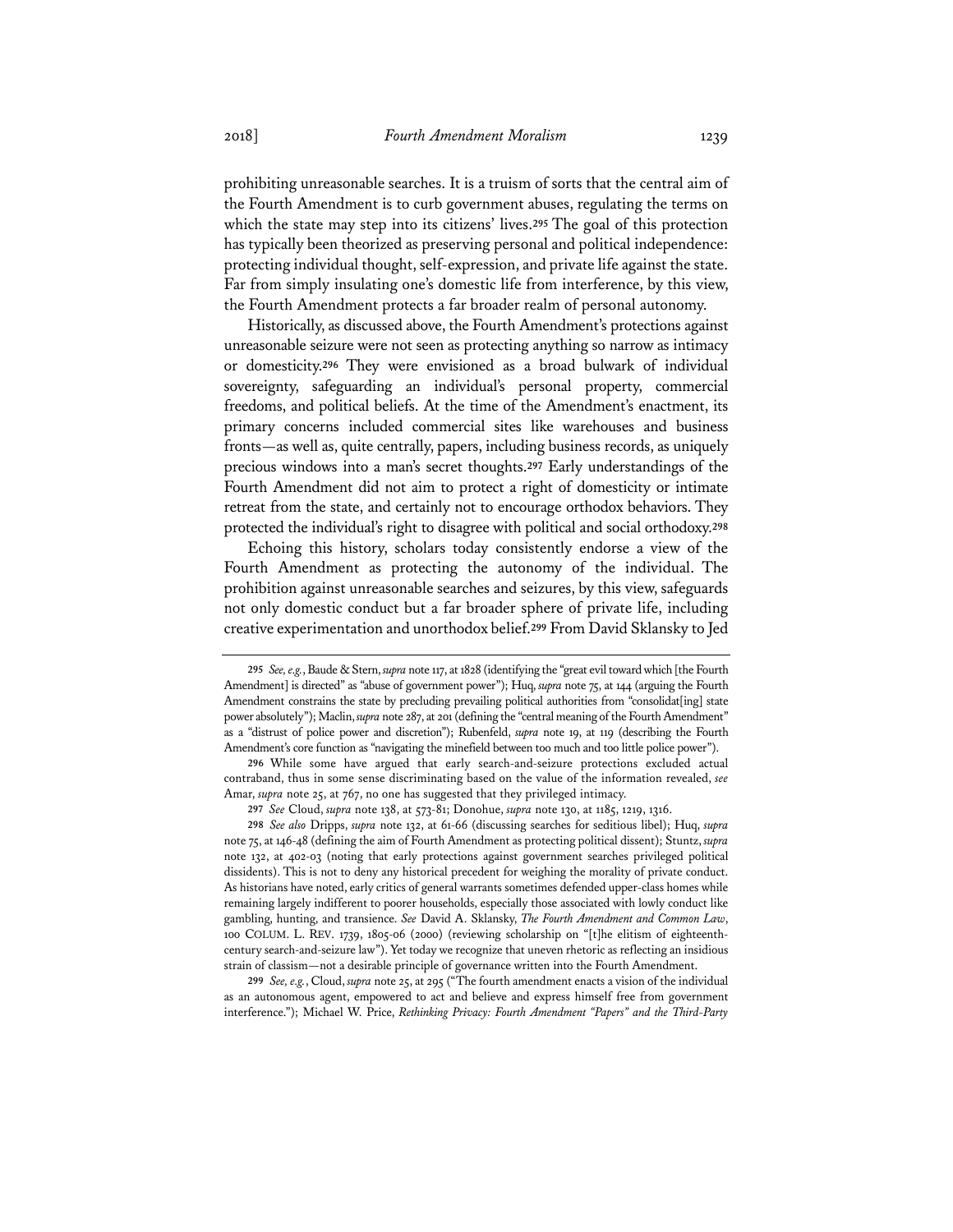Rubenfeld to Silas Wasserstrom and Louis Michael Seidman, scholars have argued that the zone of liberty charted by the Fourth Amendment protects an individual's right to retreat from the pressures of social convention: to cast off the demands of civic and public life and to attend to one's personal desires and fulfillment.**<sup>300</sup>** Whether designated as Rubenfeld's "right of security"**<sup>301</sup>** or Sklansky's zone of "refuge,"**<sup>302</sup>** the procedural limitation against police searches allows the individual some space where she may exist beyond the specter of public scrutiny.

The Court's moralistic preference for intimate activities as the Fourth Amendment's intended targets departs from this principle of self-sovereignty. In some cases, indeed, it threatens to entirely upend the Fourth Amendment's concern with political independence and dissent—per one suggestion, protecting individuals from government surveillance for our intimate or relational activities, but not our professional or political pursuits.**<sup>303</sup>** Rewarding individuals for engaging in conventionally valued acts and social arrangements, the rise of Fourth Amendment moralism betrays the Amendment's organizing concern with political and personal autonomy.

### 3. Function

Finally, there is the pragmatic question of how the Fourth Amendment operates in practice, both on the street and in the courtroom. The Court's trend of appraising Fourth Amendment protections based on the moral value of an individual's conduct poorly serves the internal logic of the guarantee against "unreasonable" police searches, undercutting any deterrent effect against police misconduct and precluding the possibility of productive gradation in the Court's assessments of police tactics in different circumstances.

First, to the extent that the Court's moralistic approach ties Fourth Amendment protections to information discovered only after a police intrusion, it fails to meaningfully deter improper searches by the state. By harnessing the ultimate constitutionality of an investigation to information discovered only after the search, that approach encourages reckless police tactics, rewarding

*Doctrine*, 8 J. NAT'L SECURITY L. & POL'Y 247, 257-58, 268-69 (2016) ("[A] paramount purpose of the Fourth Amendment was to serve as a guardian of individual liberty and free expression."); Neil M. Richards, *The Information Privacy Law Policy*, 94 GEO. L.J. 1087, 1118-19 (2006); Strandburg, *supra* note 129, at 659; *cf*. Daniel J. Solove, *Digital Dossiers and the Dissipation of Fourth Amendment Privacy*, 75 S. CAL. L. REV. 1083, 1152-53 (2002) (arguing that Fourth Amendment privacy extends past intimacy).

**<sup>300</sup>** Sklansky, *supra* note 19, at 1113-15; Rubenfeld, *supra* note 19, at 127-31; Wasserstrom & Seidman, *supra* note 10, at 110; *see also* Laurent Sacharoff, *The Binary Search Doctrine*, 42 HOFSTRA L.REV. 1139, 1139- 40 (2014) (articulating Fourth Amendment privacy as "a person's right to solitude or seclusion"); *cf.* Michael Adler, Note, *Cyberspace, General Searches, and Digital Contraband*, 105 YALE L.J. 1093, 1111-12 (1996).

**<sup>301</sup>** Rubenfeld, *supra* note 19, at 128.

**<sup>302</sup>** Sklansky, *supra* note 19, at 1113.

**<sup>303</sup>** *See* Ferguson, *supra* note 79, at 1336 (proposing a theory of "personal curtilage" that would not protect against "[s]urveillance of professional, political, or overtly public activities").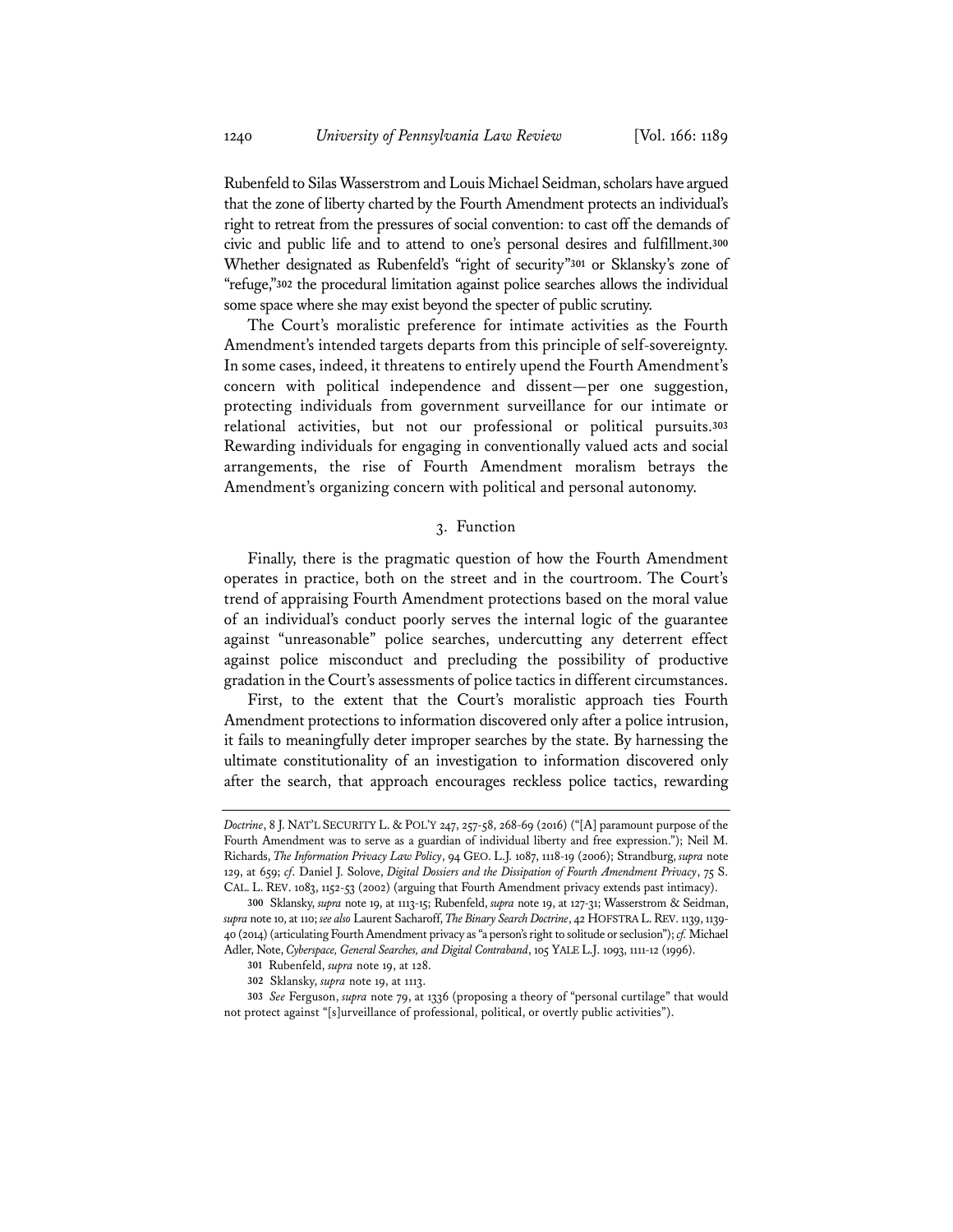agents who take their chances that the information they uncover during a search will vindicate them after the fact.**<sup>304</sup>** This risk is especially acute considering that those activities that decrease Fourth Amendment protections—business meetings rather than social ones, impersonal hobbies rather than intimate relations—are, not coincidentally, most likely to overlap with criminal conduct and thus to aid the police. Retroactively immunizing a broad swath of police activities, even when they implicate entirely law-abiding citizens, the Court's moralistic approach undercuts any deterrence against police misconduct.

There is of course a countervailing consideration fueling the Court's moralistic analysis. Having established an exclusionary rule against the use of illicitly obtained evidence, the Court has since tempered the "substantial social costs" of that penalty through a number of doctrinal wrinkles aimed at redeeming questionable evidence.**<sup>305</sup>** Distinguishing an individual's privacy rights based on the social value of her conduct provides another such wrinkle, preserving evidence obtained through ambiguous investigatory tactics in at least some cases likely to overlap with criminal activity. It is no coincidence that the Court's moralistic approach has emerged most commonly in its analyses of novel technologies, like thermal imaging, that both expand the state's investigative capacities and raise novel questions about the limits of police power. Discriminating among more and less deserving categories of private conduct allows the Court to rein in the police's use of such intrusive tactics without entirely depriving them of useful investigative advances.**<sup>306</sup>**

Yet the entire rationale behind the exclusionary rule is that this harsh penalty is critical to protecting Fourth Amendment rights. As the Court has grudgingly concluded, because less drastic remedies fail to systematically compel police compliance, the only way to deter violations of the Fourth

**<sup>304</sup>** *See* Minnesota v. Carter, 525 U.S. 83, 110 (1998) (Ginsburg, J., dissenting) (warning that "Fourth Amendment protection, reserved for the innocent only, would have little force in regulating police behavior"); Kerr, *supra* note 15, at 535 (objecting that tying reasonableness to discovered facts provides insufficient guidance to police); *cf.* Carol S. Steiker, *Counter-Revolution in Constitutional Criminal Procedure? Two Audiences, Two Answers*, 94 MICH. L. REV. 2466, 2505 (1996) (noting the Fourth Amendment's standing requirement "limit[s] the scope of exclusion in ways that seem to run counter to the deterrence rationale offered for the [exclusionary] rule").

**<sup>305</sup>** *See* Richard M. Re, *The Due Process Exclusionary Rule*, 127 HARV. L. REV. 1885, 1897 (2014) (reviewing how the Court's frequent embrace of exceptions has largely undercut the exclusionary rule); *see also* Sherry F. Colb, *What Is A Search? Two Conceptual Flaws in Fourth Amendment Doctrine and Some Hints of a Remedy*, 55 STAN.L.REV. 119, 121 (2002) (noting the "tempt[ation]" for courts to find no Fourth Amendment violation where the exclusionary rule would "suppress[] reliable, incriminating evidence").

**<sup>306</sup>** Scholars who adopt the emphasis on intimacy also tend to do so in discussing novel technologies. *See, e.g.*, Monu Bedi, *Facebook and Interpersonal Privacy: Why the Third Party Doctrine Should Not Apply*, 54 B.C. L. REV. 1, 50-63 (2013) (discussing communications through Facebook); Ferguson, *supra* note 79, at 1336 (discussing panvasive video surveillance).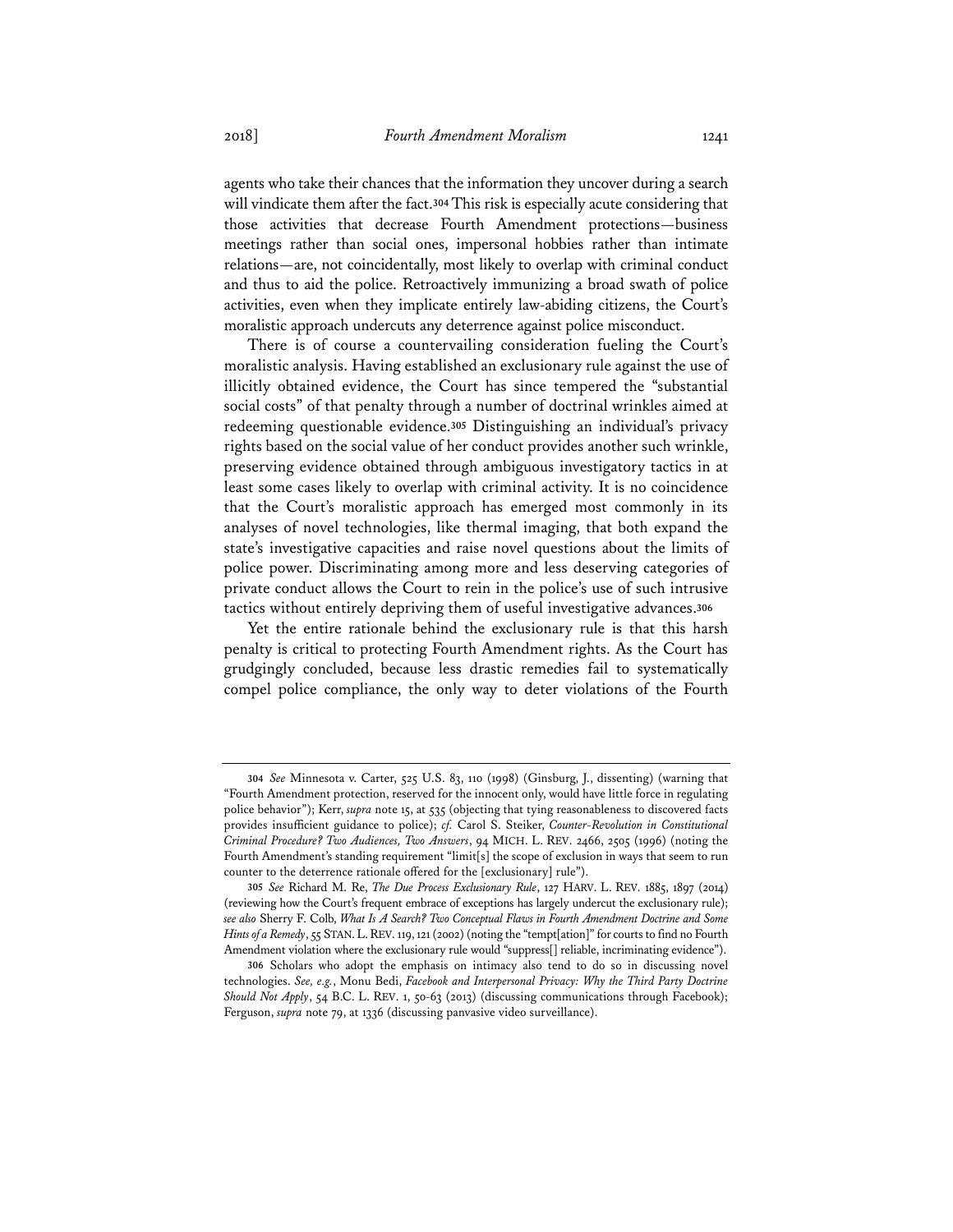Amendment is through the exclusion of evidence.**<sup>307</sup>** If we accept the Court's reasoning that exclusion is necessary to deter unconstitutional police action**<sup>308</sup>**—or, at the very least, accept that it is now part of our Fourth Amendment doctrine for that purpose**<sup>309</sup>**—we should question the Court's attempts to limit the negative externalities of the exclusionary rule through substantive holdings that undermine not only its own operation, but also any systemic guidance to police officers about the legality of their investigations.**<sup>310</sup>**

Beyond the problem of deterrence, the Court's moralistic approach raises a second, more pervasive concern. By placing broad swaths of police tactics beyond the definition of a "search," and thus beyond judicial oversight, that approach prevents judges from drawing more nuanced gradations about which searches qualify as "reasonable." The Fourth Amendment, after all, does not shield individuals against all police searches; it targets only "unreasonable searches and seizures."**<sup>311</sup>** The permissibility of any given tactic thus involves two separate questions: first, whether the police action qualifies as a search, and second, whether that search is reasonable under the circumstances.**<sup>312</sup>** That second inquiry often involves a complex balancing of social equities, weighing "the degree to which [the search] intrudes upon an individual's privacy" against its significance to "the promotion of legitimate governmental interests."**<sup>313</sup>** It is in this second step, measuring an individual's relative privacy interests against the value of the investigation, that scholars have traditionally embraced some normative ranking of the activities likely to be revealed.**<sup>314</sup>**

In practice, this second inquiry often means that the outcome of a particular case will be the same whether or not a court recognizes the police tactic as a "search." The same intuitions that lead courts to exclude certain intrusions from the definition of a search—that such intrusions are minimally invasive, or that they fail to implicate any truly significant private conduct—also guide courts in setting

**<sup>307</sup>** *See* Mapp v. Ohio, 367 U.S. 643, 651-53 (1961) (dismissing other remedies as "worthless and futile"); *see also* William J. Stuntz, *Waiving Rights in Criminal Procedure*, 75 VA. L. REV. 761, 780-81 (1989) (discussing the Court's inevitable reliance on exclusionary remedies).

**<sup>308</sup>** Even critics who theoretically support limiting the Fourth Amendment's privacy protections to the innocent concede that the exclusionary rule in criminal cases is necessary to safeguard that right. *See* Colb, *supra* note 9, at 1521; Loewy, *supra* note 76, at 1264-65.

**<sup>309</sup>** The exclusionary rule has always had its share of critics, who question both its effectiveness and necessity. *See* Gary S. Goodpaster, *An Essay on Ending the Exclusionary Rule*, 33 HASTINGS L.J. 1065, 1065 (1982) (reviewing critiques).

**<sup>310</sup>** Ex ante deterrence is of course less relevant in cases involving binary searches, which search only for disprivileged information, as well as some digital search technologies.

**<sup>311</sup>** U.S. CONST. amend. IV.

**<sup>312</sup>** *See* Skinner v. Ry. Labor Execs.' Ass'n, 489 U.S. 602, 618-19 (1989).

**<sup>313</sup>** Wyoming v. Houghton, 526 U.S. 295, 300 (1999).

**<sup>314</sup>** *See, e.g.*, ABA STANDARDS, *supra* note 77, at 19-20; SLOBOGIN, *supra* note 77; Selbst, *supra* note 77, at 685-68. *But see* Huq, *supra* note 75, at 109 ("[T]he reasonableness of a search does not depend on its object or what it happens to discover but rather on the *manner* in which the government behaves.").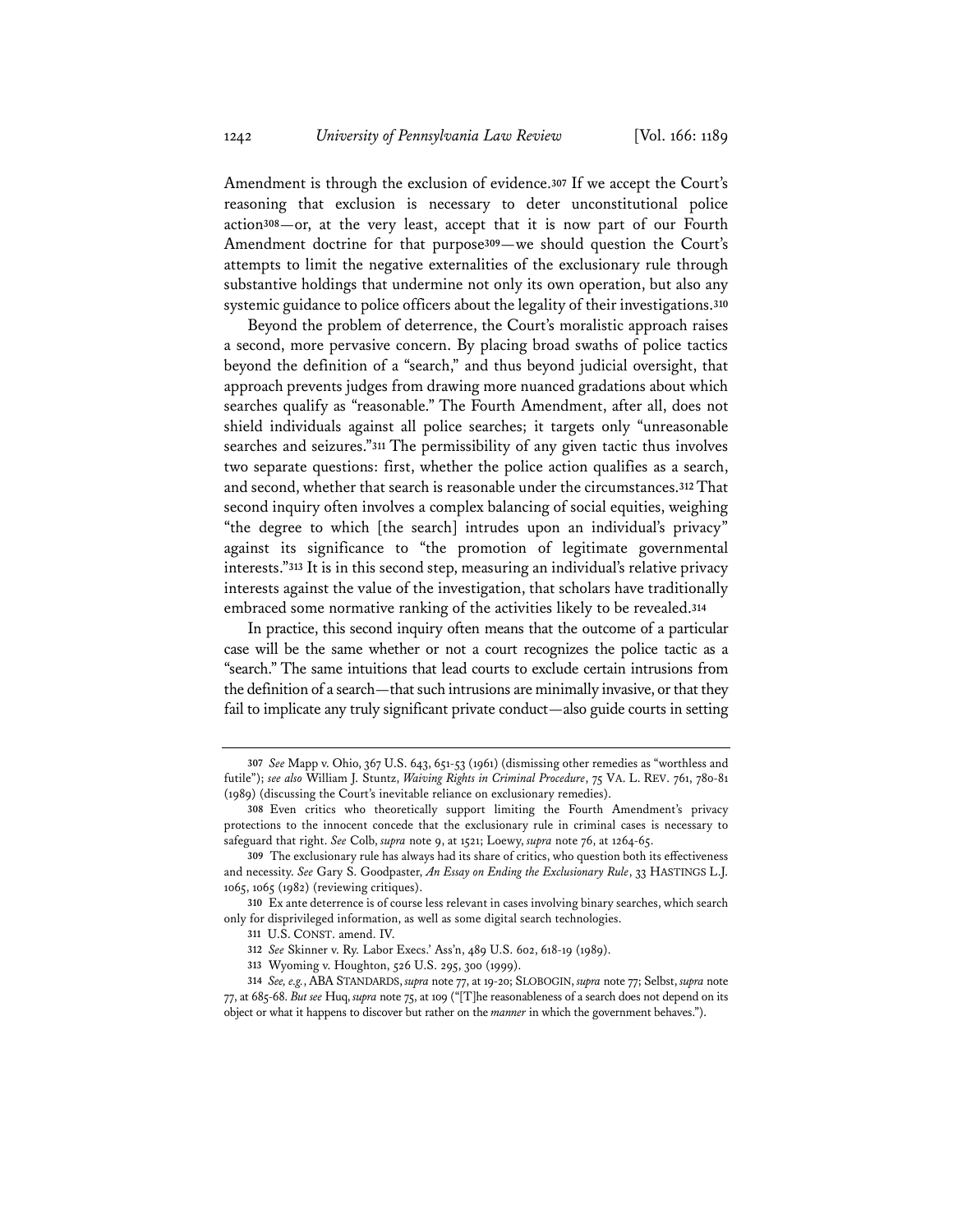the appropriate procedures necessary to render the intrusions "reasonable." In many cases, the determination that a police tactic is a "search" leads to a general warrant requirement.**<sup>315</sup>** But in others, courts can demand significantly lower thresholds of suspicion, excusing the lack of an actual warrant, requiring reasonable suspicion rather than probable cause, or even finding the police's techniques per se reasonable based on the broader circumstances at play.**<sup>316</sup>**

Deferring any moralistic inquiry until this second step does significant doctrinal work, allowing courts precision and nuance in how they handle police tactics. In the case of drug-sniffing dogs, for example, state courts that extend Fourth Amendment protections commonly impose different standards of reasonableness in different situations, demanding probable cause for sniffs targeting homes or persons**<sup>317</sup>** but only "reasonable suspicion" for automobiles,**<sup>318</sup>** or assuming per se reasonableness for dog sniffs of luggage at airports.**<sup>319</sup>** Such variation frees the police to use novel technologies where the public interest is especially high—for example, in locations with high criminal activity or risk of escape—while preserving stricter protections in circumstances posing lesser public risk or greater offense to the suspect.

The Court's moralistic approach obviates this second reasonableness inquiry. Rather than allowing gradation in the levels of suspicion demanded of the police, it creates a flat rule carving out certain police tactics from judicial oversight altogether. It thus deprives the courts of a chance to assess the reasonableness of even broad categories of police investigations, or to recognize that different applications might warrant different findings of reasonableness. And it does so largely to protect police practices that could be salvaged regardless—exacting a high cost to individual privacy for only a minimal gain for the police.

\* \* \*

The Supreme Court's moralistic definition of a Fourth Amendment "search" since *Katz*, in short, finds little support in the core heuristics of the Fourth Amendment. That approach is hard to square with the Amendment's enumeration of protected objects. It belies its original concern with

**<sup>315</sup>** *See, e.g.*, Vernonia Sch. Dist. 47J v. Acton, 515 U.S. 646, 653 (1995) (noting that the "reasonableness" of a Fourth Amendment search "generally requires the obtaining of a judicial warrant"). **316** *See, e.g.*, *Skinner*, 489 U.S. at 619.

**<sup>317</sup>** Commonwealth v. Rogers, 849 A.2d 1185, 1190-91 (Pa. 2004) (person); State v. Dearman, 962 P.2d 850, 853 (Wash. Ct. App. 1998) (home).

**<sup>318</sup>** People v. Cox, 739 N.E.2d 1066, 1070 (Ill. App. Ct. 2000); State v. Pellicci, 580 A.2d 710, 716-17 (N.H. 1990); *cf.* Commonwealth v. Johnston, 530 A.2d 74, 79 (Pa. 1987) (imposing a reasonable suspicion standard for searching a storage facility).

**<sup>319</sup>** *See* State v. Morrison, 500 N.W.2d 547, 554 (Neb. 1993) (finding a canine sniff at airport did not constitute a search); State v. Pellicci, 580 A.2d 710, 715-16 (N.H. 1990) (collecting cases).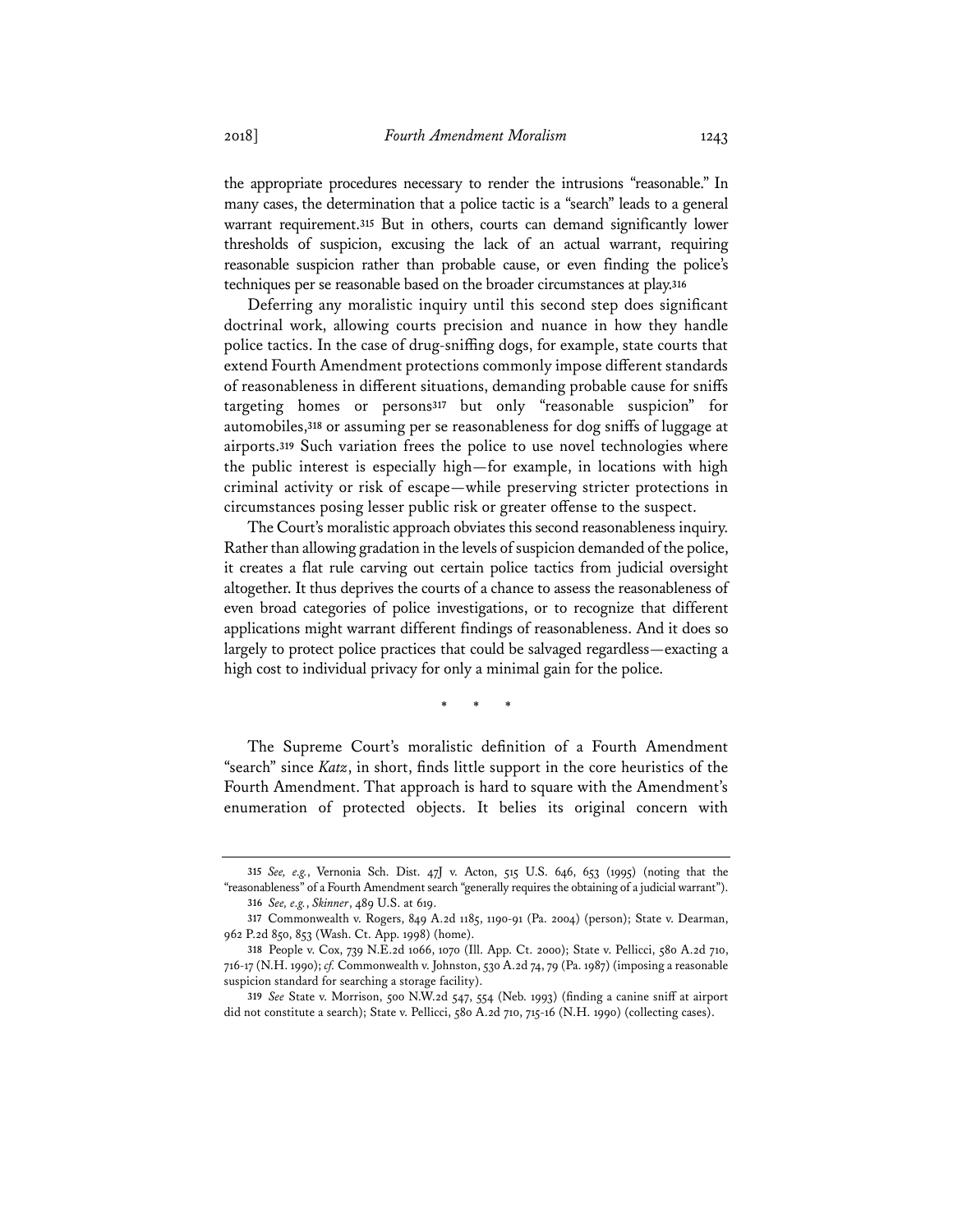intellectual and personal autonomy. And it poorly serves the Fourth Amendment's practical operation as a check on unreasonable police tactics.

#### B. *The Value of Privacy*

Of course, one may not feel bound by the history or even the text of the Fourth Amendment. The Supreme Court's opinion in *Katz*, after all, formally recentered search-and-seizure doctrine around the notion of "privacy," a concept long prized by the Fourth Amendment as "one of the unique values of our civilization."**<sup>320</sup>** What might we learn from the concept of privacy itself?

As philosophers, anthropologists, and legal scholars have long acknowledged, privacy is notoriously difficult to define.**<sup>321</sup>** Over the past decades, scholars have offered dozens of competing definitions, ranging from Justice Brandeis's broad "right to be let alone"**<sup>322</sup>** to Tom Gerety's more specific prerogative of "control over the intimacies of personal identity."**<sup>323</sup>** The ongoing debate has led some to conclude that privacy is simply irreducible to a single definition.**<sup>324</sup>** It may thus be more illuminating to focus not on where privacy begins and ends, but rather on what it *does*: what function privacy serves in society that entitles it to social and legal solicitude.

With few exceptions, scholars tend to agree that privacy derives its worth not as an intrinsic value but due to the other values it supports.**<sup>325</sup>** Those values tend to cluster around five categories: mental wellbeing, intimacy or interpersonal relationships, autonomy, personhood, and dignity.**<sup>326</sup>**

**<sup>320</sup>** McDonald v. United States, 335 U.S. 451, 453 (1948); *see also* Schmerber v. California, 384 U.S. 757, 767 (1966) (describing privacy protections as "basic to a free society"); Boyd v. United States, 116 U.S. 616, 630 (1886).

**<sup>321</sup>** *See* Tom Gerety, *Redefining Privacy*, 12 HARV. C.R.–C.L. L. REV. 233, 236 (1977); Hyman Gross, *The Concept of Privacy*, 42 N.Y.U. L. REV. 34, 34 (1967); John M. Roberts & Thomas Gregor, *Privacy: A Cultural View*, *in* PRIVACY & PERSONALITY 199, 199 (J. Roland Pennock & John W. Chapman eds., 1971); Arthur Schafer, *Privacy: A Philosophical Overview*, *in* ASPECTS OF PRIVACY LAW 1, 4 (Dale Gibson ed., 1980); Sklansky, *supra* note 19, at 1076-85; Solove, *supra* note 299, at 1088; Judith Jarvis Thomson, *The Right to Privacy*, 4 PHIL. & PUB. AFF. 295, 295 (1975).

**<sup>322</sup>** Samuel D. Warren & Louis D. Brandeis, *The Right to Privacy*, 4 HARV.L.REV. 193, 193 (1890).

**<sup>323</sup>** Gerety, *supra* note 321, at 236. For a range of additional definitions, see generally ALAN F. WESTIN, PRIVACY AND FREEDOM (1967); Charles Fried, *Privacy*, 77 YALE L.J. 475 (1968); Ruth Gavison, *Privacy and the Limits of Law*, 89 YALE L.J. 421 (1980); Gross, *supra* note 321, at 36; Richard B. Parker, *A Definition of Privacy*, 27 RUTGERS L. REV. 275 (1974).

**<sup>324</sup>** *See* David E. Pozen, *Privacy–Privacy Tradeoffs*, 83 U. CHI. L. REV. 221, 225-27 (2016); Solove, *supra* note 299, at 1090 (arguing that we should stop defining privacy "in terms of necessary and sufficient" characteristics and proposing a broader taxonomy).

**<sup>325</sup>** *See, e.g.*, H. J. McCloskey, *Privacy and the Right to Privacy*, 55 PHIL. 17, 31 (1980) ("[I]n so far as there is a right to privacy, it is a derivative right, derived from concern for other values and rights . . . .").

**<sup>326</sup>** Some have suggested antitotalitarianism as an additional defense, *see* Rubenfeld, *supra* note 7, but this theory largely reduces to the personhood-based approach. *See, e.g.*, Gormley, *supra* note 2, at 1407 (arguing that an antitotalitarian approach cannot "escape eventual collapse into a form of personhood").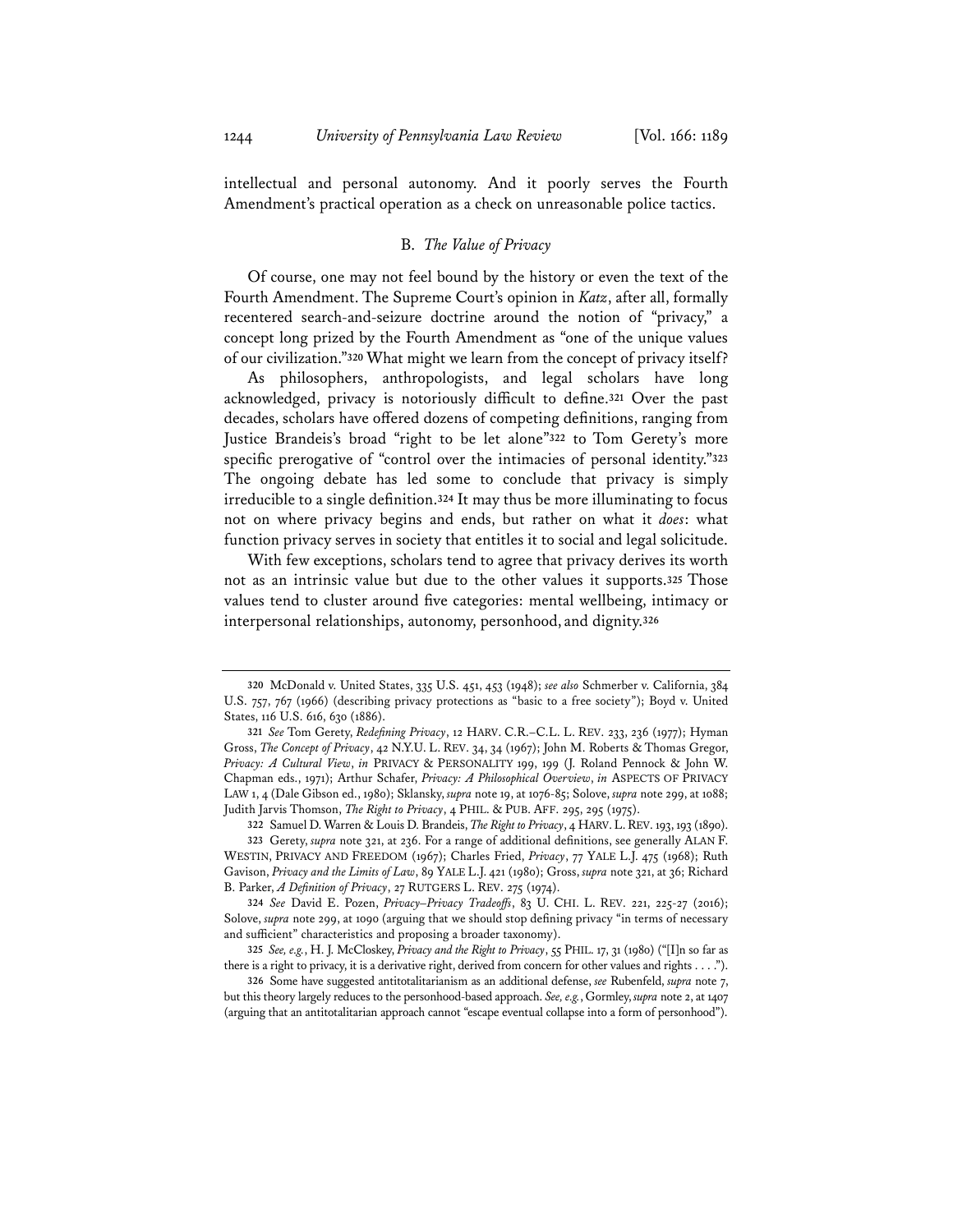First, privacy is defended as a buttress for an individual's mental and psychological health.**<sup>327</sup>** In a world that perpetually besieges its inhabitants with demands on their time, behaviors, and beliefs, privacy invites us to "release [our] emotions [] and . . . relax from the pressure of social role playing."**<sup>328</sup>** It alleviates the anxious mind, assuring individuals that certain activities, habits, or information that they do not wish to share will remain unknown.**<sup>329</sup>** Privacy, as psychologist Sidney Jourard explains, provides a much-needed opportunity to "get away, to meditate, to experiment 'offstage' . . . , or simply to live daily life without the pressures . . . [of our] pathogenic life style."**<sup>330</sup>**

Second, privacy is commonly defended as a precondition for intimate friendships and other valuable relationships. Initially proposed by Charles Fried, this view suggests that the condition of privacy facilitates necessary gradients among our many social relations, allowing us to "reveal parts of ourselves to friends, family members, and lovers that we withhold from the rest of the world," and thus constitutes the very concept of "close" friendships through the possibility of deeper and shallower acquaintances.**<sup>331</sup>** And even beyond the case of intimate relationships, privacy allows us to maintain a full spectrum of social relations, compartmentalizing our differing personas in different settings and thus balancing the diverse spheres of our daily lives.**<sup>332</sup>**

Third, privacy is prized as the bedrock of individual autonomy, the key to an individual's emergence as a "unique and self-determining being."**<sup>333</sup>** By separating the individual from society—that perpetual system of public instructions, duties, and rewards—privacy encourages the individual to become both an independent actor and an independent moral thinker: one who acts not based on the threat of disapproval, but in accordance with his own personal

**<sup>327</sup>** *See* Anita L. Allen, *Coercing Privacy*, 40 WM. & MARY L. REV. 723, 738-39 (1999); Gavison, *supra* note 323, at 448-49; Melody Torbati, *The Right of Intimate Sexual Relations: Normative and Social Bases for According It "Fundamental Right" Status*, 70 S. CAL. L. REV. 1805, 1822-23 (1997).

**<sup>328</sup>** Schafer, *supra* note 321, at 15.

**<sup>329</sup>** WESTIN, *supra* note 323, at 33-34.

**<sup>330</sup>** Sidney M. Jourard, *Some Psychological Aspects of Privacy*, 31 LAW & CONTEMP. PROBS. 307, 316 (1966).

**<sup>331</sup>** JEFFREY ROSEN, THE UNWANTED GAZE 11 (2000) (describing privacy as "necessary for the formation of intimate relationships"); *see also* Judith Wagner DeCew, *Privacy*, *in* THE ROUTLEDGE COMPANION TO PHILOSOPHY OF LAW 584, 585 (Andrei Marmor ed., 2012) (arguing that privacy "gives one the ability to determine one's distance from others"); Fried, *supra* note 323, at 483-86.

**<sup>332</sup>** James Rachels, *Why Privacy is Important*, 4 PHIL. & PUB. AFFS. 323, 326-31 (1975) (defining privacy as central to "our ability to create and maintain different sorts of social relationships with different people"); *see also* Richard Wasserstrom, *Privacy: Some Arguments and Assumptions*, *in* PHILOSOPHICAL LAW 148 (Richard Bronoaugh ed., 1978).

**<sup>333</sup>** Edward J. Bloustein, *Privacy as an Aspect of Human Dignity: An Answer to Dean Prosser*, 39 N.Y.U. L. REV. 962, 971 (1964); *see also* BEATE RÖSSLER, THE VALUE OF PRIVACY 17-18 (R. D. V. Glasgow trans., 2005); Jeffrey H. Reiman, *Privacy, Intimacy, and Personhood*, 6 PHIL. & PUB. AFF. 26, 34 (1976).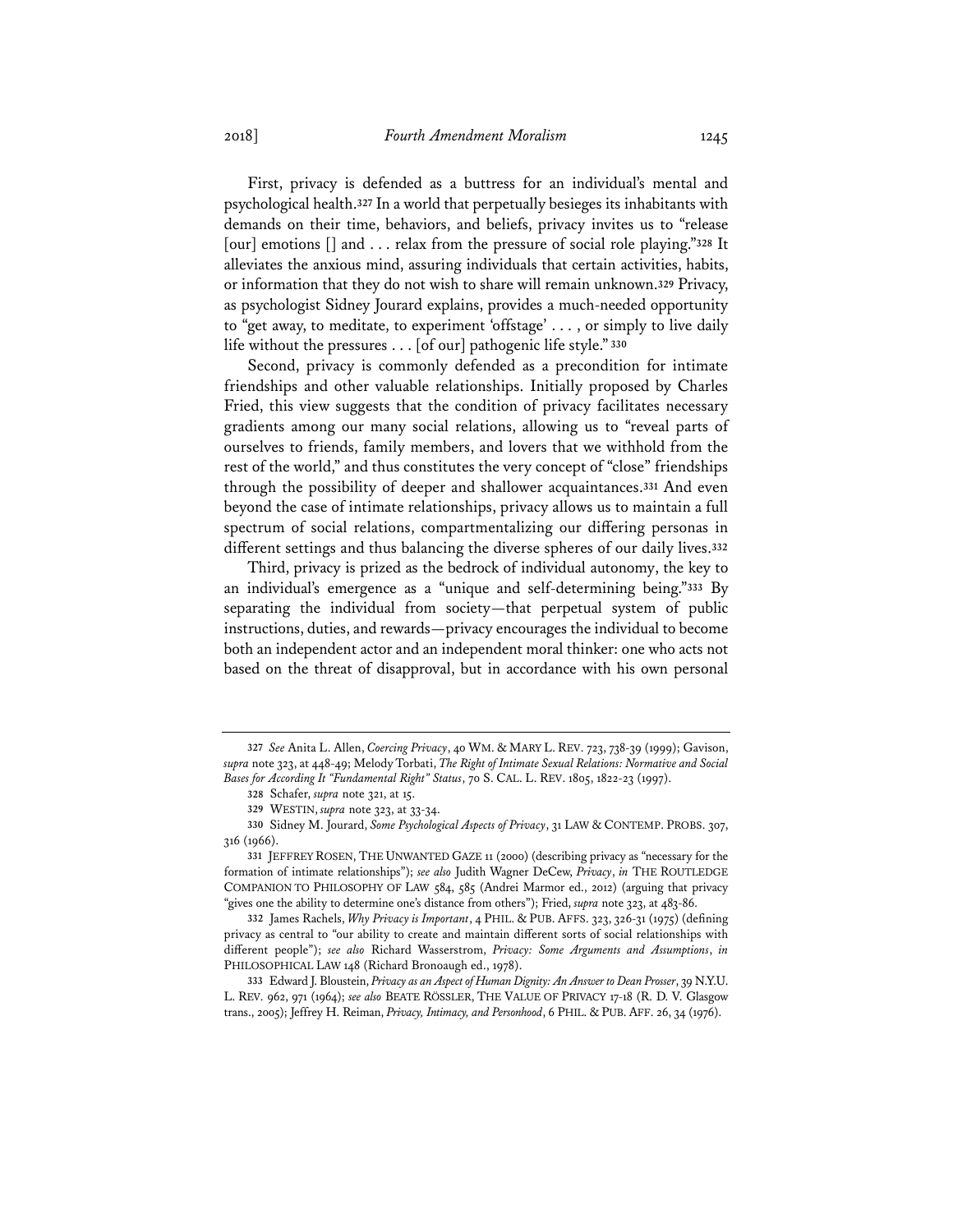values.**<sup>334</sup>** Privacy, in the words of Jeffrey Reiman, is the "social ritual by means of which an individual's moral title to his existence is conferred."**<sup>335</sup>** Only through that experience does the individual come into his own as an "autonomous and self-defining, rather than [a] socially imbedded" being.**<sup>336</sup>**

Fourth, and by far most common in the American tradition, privacy is valued as a precondition of *personhood*: the development of one's unique opinions, interests, preferences, and beliefs.**<sup>337</sup>**Privacy as personhood finds one of its seminal proponents in John Stuart Mill, who urged that human beings reach perfection "not by wearing down into uniformity all that is individual in themselves, but by cultivating it and calling it forth."**<sup>338</sup>** Privacy provides a necessary space for such self-realization, inviting us to experiment with unorthodox ideas, tastes, and beliefs without fear of ridicule or judgment.**<sup>339</sup>** "Without privacy," psychologist Leontine Young has written, "there is no individuality," for who "know[s] what he thinks and feels if he never has the opportunity to be alone with his thoughts and feelings."**<sup>340</sup>** More than allowing the individual to realize that he exists beyond society, privacy allows him to define *who* he is: to unearth unique identity and personality.

Finally, privacy has been defended as a safeguard of human dignity. By this view, privacy derives its value by allowing individuals "to control [their] public image," shielding the public from displays of weakness, eccentricity, or vulnerability that would embarrass us or otherwise corrode our social standing.**<sup>341</sup>** It also fosters productive social interactions, hiding information

**<sup>334</sup>** RICHARDS, *supra* note 282, at 243-44; Gavison, *supra* note 323, at 449-50 (arguing that "[a]utonomy requires the capacity to make an independent moral judgment").

**<sup>335</sup>** Reiman, *supra* note 333, at 39 (emphasis removed).

**<sup>336</sup>** Robert C. Post, *Three Concepts of Privacy*, 89 GEO. L.J. 2087, 2095 (2001)*.*

**<sup>337</sup>** *See* Cohen, *supra* note 24, at 78; Rubenfeld, *supra* note 7, at 753. Personhood and autonomy are interrelated, and the terms are sometimes used interchangeably by scholars. I define autonomy as the recognition of one's moral worth as an independent decisionmaker and personhood as the development of an individual's unique personality. I group scholars according to the substance of their definition, rather than their terminology.

**<sup>338</sup>** JOHN STUART MILL, ON LIBERTY 109 (Edward Alexander ed., Broadview Literary Texts 1999) (1859).

**<sup>339</sup>** *See* ROSEN, *supra* note 331, at 217 ("[I]ndividuals need refuge not merely from their families and colleagues but also from the overwhelming pressures toward social conformity."); WESTIN, *supra* note 323, at 34 (describing privacy as "vital to the development of individuality and consciousness of individual choice in life"); *see also* HELEN NISSENBAUM, PRIVACY IN CONTEXT 75 (2009); Bloustein, *supra* note 333, at 1003; C. Keith Boone, *Privacy and Community*, 9 SOC. THEORY & PRAC. 1, 23-24 (1983); W.A. Parent, *Privacy, Morality, and the Law*, 12 PHIL. & PUBLIC AFFS. 269, 276 (1983). *But see* Sklansky, *supra* note 19, at 1097 (noting a lack of conclusive evidence that surveillance breeds conformity).

**<sup>340</sup>** LEONTINE YOUNG, LIFE AMONG THE GIANTS 130 (1966).

**<sup>341</sup>** James Q. Whitman, *The Two Western Cultures of Privacy: Dignity Versus Liberty*, 113 YALE L.J. 1151, 1161-62 (2004) (describing privacy as "a form of protection of a right to respect and personal dignity"); *see also* FERDINAND DAVID SCHOEMAN, PRIVACY AND SOCIAL FREEDOM 17 (1992) ("[P]rivacy norms express respect for human dignity by protecting us from public association with the beastly, the unclean."); TRIBE, *supra* note 282, at 888 (arguing that privacy allows one "to be master of the identity one creates in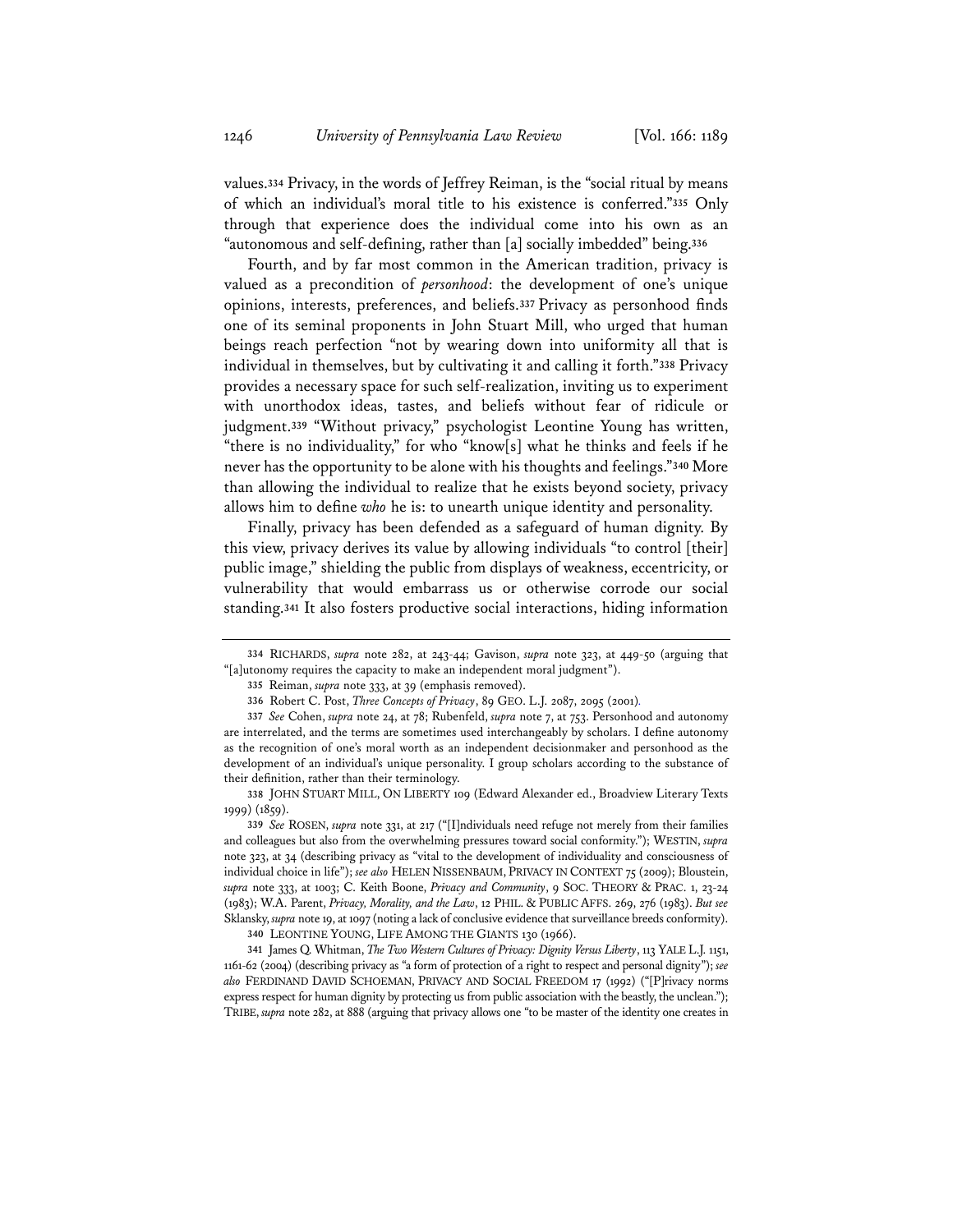that would harm our reputation or has no legitimate bearing on our public identity.**<sup>342</sup>** The dignitary theory is more widely embraced in Europe than in the United States, but it has some intuitive applications here as well.**<sup>343</sup>** One may speak, for example, of seeking "privacy" to change one's clothes, or of granting "privacy" to a bereaved family in its time of grief.**<sup>344</sup>**

These discrete value-functions of privacy are deeply socially embedded. From intimacy to autonomy to personhood, defenses of privacy come down to particular views of human flourishing: value-laden theories about how individuals should act or find fulfillment.**<sup>345</sup>** Accordingly, privacy has sometimes been defended precisely as a tool of social norms, situating individuals in a network of prescribed identities.**<sup>346</sup>** The dignitary view, for example, envisions the individual as defined by her role in the public order; privacy allows her to fulfill extrinsic expectations.**<sup>347</sup>** Similarly, privacy as a precondition for personal relationships bolsters the individual's ability to embody social expectation, authentically performing a variety of social roles.**<sup>348</sup>** Even privacy as the bedrock of intimate relationships may be valued to the extent that it buttresses pre-approved arrangements: relationships of love, trust, and friendship that society deems uniquely valuable. Consistent with this approach, philosopher Michael Sandel has lauded substantive due process cases like *Lawrence* for demarcating privacy rights around the social merits of the intimacy conduct at issue.**<sup>349</sup>**

The prevailing view, however, tends to resist valorizing privacy as a servant of social convention. As Silas Wasserstrom and Louis Michael Seidman object, viewing privacy as a facilitator of public norms "seriously distort[s] the meaning

the world"); WESTIN,*supra* note 323, at 36; Post, *supra* note 334, at 2092 (noting that an "invasion of privacy can constitute an intrinsic offense against dignity"). Although Edward Bloustein is commonly associated with a dignity-based view due to his article, *Privacy as an Aspect of Human Dignity*, *supra* note 333, his argument falls closer to the personhood-based defense. *See supra* text accompanying note 333.

**<sup>342</sup>** *See* Rachels, *supra* note 332, at 331.

**<sup>343</sup>** *See* Whitman, *supra* note 341, at 1160-63.

**<sup>344</sup>** The dignitary defense also abuts on the zones of experimentation and relaxation discussed above, which allow individuals to hide private thoughts that do not fit their public image.

**<sup>345</sup>** *See* Joseph Kupfer, *Privacy, Autonomy, and Self-Concept*, 24 AM. PHIL. Q. 81, 82 (1987) (noting that autonomy, as a goal animating privacy protections, depends on specific "social practices" and may not be a value shared by all societies); Rubenfeld, *supra* note 7, at 761 (noting that the personhood defense assumes "individualist understanding of human self-definition"); Schafer, *supra* note 321, at 13 (noting that "the specific content of [privacy] norms found in various societies differs widely"); W.L. Weinstein, *The Private and the Free*, *in* PRIVACY & PERSONALITY, *supra* note 321, at 27, 28 (stating that "spheres of the private exist . . . as parts of the community's ways of thought").

**<sup>346</sup>** *See* SCHOEMAN, *supra* note 341, at 15 (conceptualizing privacy as protecting either selfexpression or "behavior carried on in private [that] is rigidly defined by social norms").

**<sup>347</sup>** *See* Post, *supra* note 336, at 2092-93 (noting that the dignitarian theory "presupposes persons who are socially embedded, whose identity and self-worth depend upon the performance of social norms"); *see also* Whitman, *supra* note 341, at 1161-62.

**<sup>348</sup>** *See* SCHOEMAN, *supra* note 341, at 7 (arguing that privacy does not shield individuals from but rather compartmentalizes social pressures); Rachels, *supra* note 332, at 327-28, 331.

**<sup>349</sup>** SANDEL, *supra* note 63, at 93-94.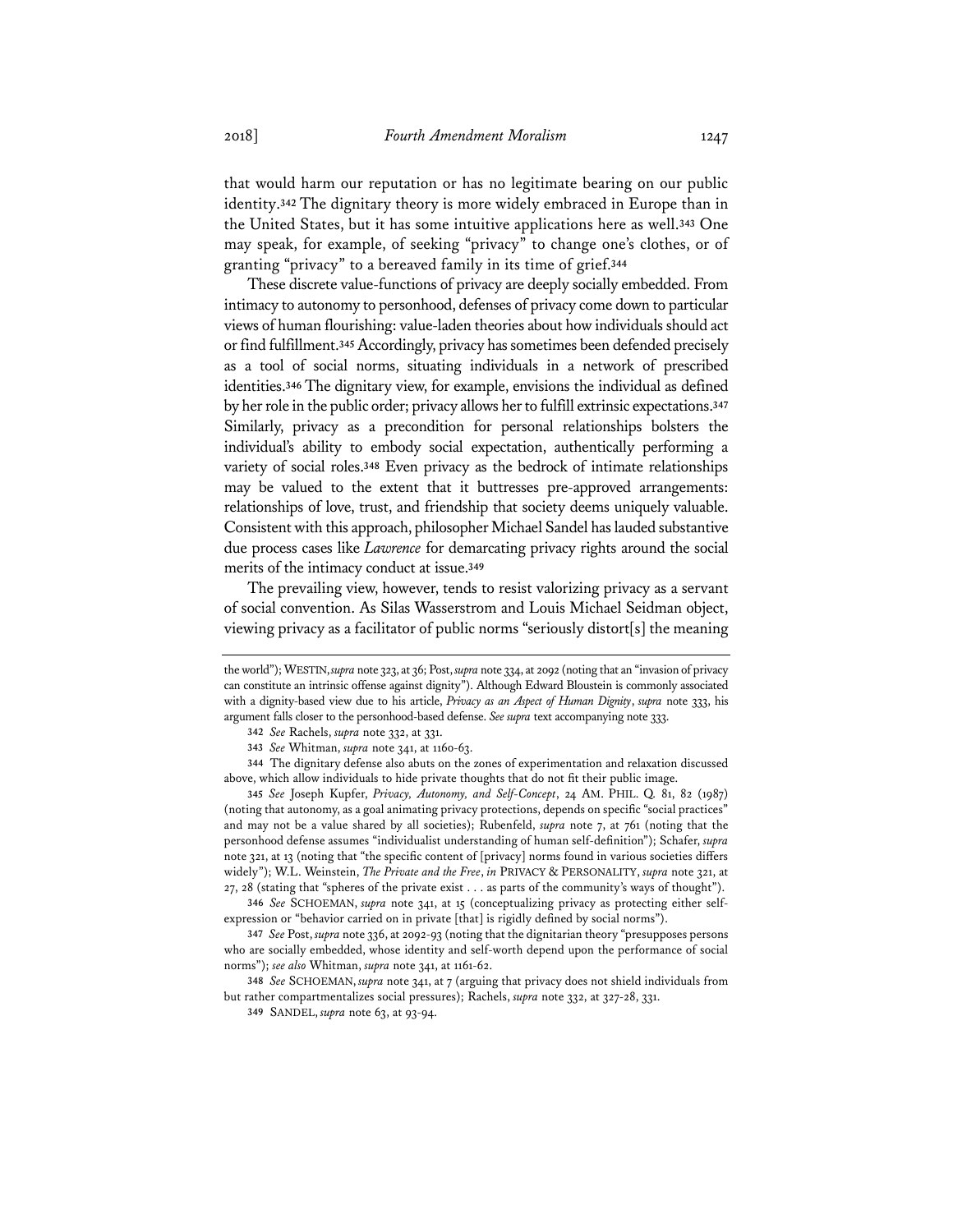most of us attach to privacy," not as a stepping stone toward but as a "refuge from the obligations of citizenship."**<sup>350</sup>** Privacy as a thing of value, by this account, does not facilitate an individual's performance of the roles demanded of him by society. To the contrary, it entails an *escape* from such normative social expectations: a sanctuary from the scrutiny and pressures of the public sphere.**<sup>351</sup>**

This morally neutral view is implicit, in some measure, in each of the five defenses. Privacy as a bridge toward personhood, for example, posits that the individual discovers her own preferences and beliefs by cultivating some sanctuary beyond the pull of social expectation. Privacy shields her "every need, thought, desire, fancy or gratification . . . [from] public scrutiny,"**<sup>352</sup>** and thus allows her to "define [herself] in contradistinction to the values of the society in which [she] happen[s] to live."**<sup>353</sup>** Similarly, privacy as the bedrock of autonomy affirms the individual's control over his own conduct and moral judgments,**<sup>354</sup>** constituting the individual as an independent moral actor outside the "coercive force" of his society—the type of self-direction that is the "very essence of morality."**<sup>355</sup>** Privacy as a precondition to mental wellbeing provides a respite from pressures of society: a temporary "relief" from "the variety of roles that life demands" of the individual.**<sup>356</sup>** The defense of privacy based on intimacy, while in one sense facilitating privileged relationships, also depends on the individual's ability to distance herself from social expectation, relaxing in front of trusted acquaintances without fear of judgment.**<sup>357</sup>** Even the dignitary view

**354** Post, *supra* note 334, at 2095 (recognizing privacy as respecting individuals as autonomous beings free from social input and scrutiny); *see also* Fried, *supra* note 24, at 288.

**<sup>350</sup>** Wasserstrom & Seidman, *supra* note 10, at 110; *see also* Anita L. Allen, *Coercing Privacy*, 40 WM. & MARY L. REV. 723, 754 (1999) ("[P]rivacy means more than that others should let me alone to be the best darn African-American, Methodist, suburban wife and mother I can be. Privacy is also a matter of freedom to escape, reject, and modify such identities.").

**<sup>351</sup>** *See, e.g.*, TRIBE, *supra* note 46, at 1302 ("[P]rivacy is nothing less than society's limiting principle."); Weinstein, *supra* note 345, at 54 (describing privacy as "opting out of society"); Clinton Rossiter, *The Pattern of Liberty*, *in* ASPECTS OF LIBERTY 15, 17 (Milton R. Konvitz & Clinton Rossiter eds., 1958) (characterizing privacy "as an attempt to secure autonomy . . . in defiance of all the pressures of modern society"); *cf.* CATHARINE A. MACKINNON, FEMINISM UNMODIFIED 96-102 (1987) ("Conceptually, the private is hermetic. It means that which is inaccessible to, unaccountable to, unconstructed by anything beyond itself.").

**<sup>352</sup>** Bloustein, *supra* note 333, at 1003.

**<sup>353</sup>** Rubenfeld, *supra* note 7, at 761; *see also* AMITAI ETZIONI, THE LIMITS OF PRIVACY 210 (1999) (noting that privacy allows men "to individuate without activating legal . . . or moral (communal) pressure—a respite from the social"); NISSENBAUM, *supra* note 339, at 75 (noting that privacy allows individuals to act without fear of "tangible and intangible reprisals, such as ridicule, loss of a job, or denial of benefits"); Arnold Simmel, *Privacy is Not an Isolated Freedom*, *in* PRIVACY, *supra* note 321, at 71, 82-83 (defining privacy as "territory that gets to be 'our own' in an uneasy truce between our selves and society").

**<sup>355</sup>** J. Roland Pennock, *Introduction*, *in* PRIVACY & PERSONALITY, *supra* note 321, at xi, xii-xiii. **356** WESTIN, *supra* note 323, at 35; *see also* Jourard, *supra* note 330, at 308 (valuing privacy as a reprieve from an individual's obligations within "various social systems").

**<sup>357</sup>** If privacy provides a fertile ground for intimate relationships, it is not through the intrinsic intimacy of seclusion but through the unique levels of trust that develop away from outside scrutiny. *See supra* notes 331–332 and accompanying text.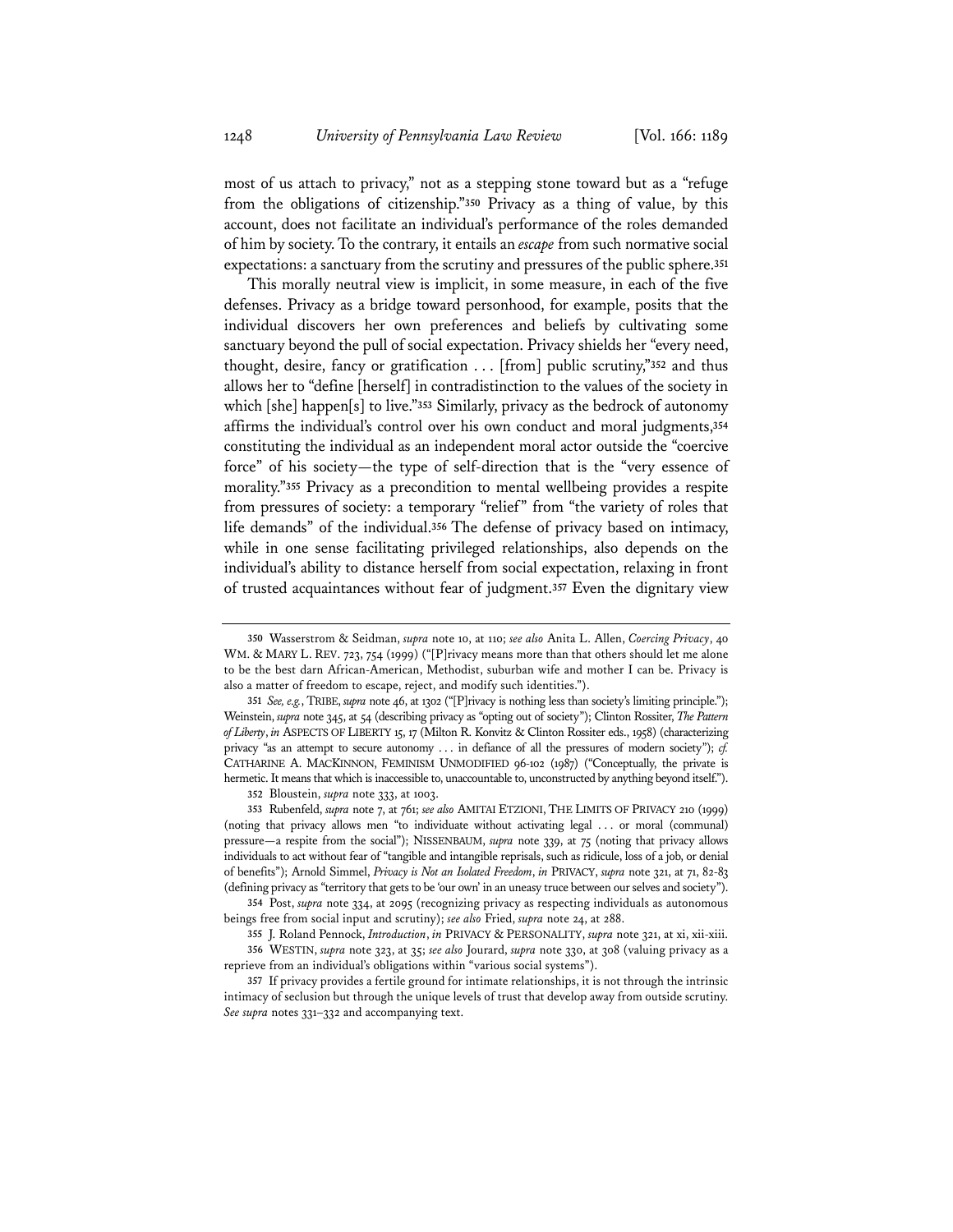assumes that the individual should get some measure of reprieve from social norms: that she simply cannot always fulfill society's demands of her, and therefore should be able to indulge in weaknesses and foibles without scrutiny.**<sup>358</sup>**

The very project of valorizing a "right" to privacy, in short, assumes a highly liberal political theory.**<sup>359</sup>** Inherent in the conventional defenses of privacy as a value worth protecting is the significance of the individual's right to exit society, to take refuge in a space free from the scrutiny, pressures, and expectations of the world. Privacy is a zone where the individual exists and acts without the weight of scrutiny and judgment. It is a socially recognized space where individuals may exist outside social recognition.

And if, in a core sense, privacy is a retreat from social scrutiny, then it is intrinsically incompatible with a precondition of social approval for the actions for which privacy is sought.**<sup>360</sup>** Because the value of privacy derives from shielding the individual from the operations of public judgment—providing some zone to engage in even socially disdained activities—privacy must, if it means anything, encompass both activities that the community encourages and those that it rejects. Prized as an escape from the pressures of social expectations, privacy as a concept most of us would recognize stands at odds with an individual "right of privacy" tied to the normative value of the conduct it protects.

\* \* \*

It is thus fairly difficult to find support for the moralistic strain that has pervaded the Court's assessments of "reasonable" privacy expectations since *Katz*. That moralistic approach is a poor proxy for the Fourth Amendment's text, conflicts with that Amendment's historic emphasis on personal and intellectual autonomy, and hinders its practical operation in regulating overbearing police action. Not least, that approach conflicts with any robust view of "privacy" itself, contravening the core value of privacy as a refuge from social judgment. Unlike the Court's normative analysis of due process privacy, an arguably inevitable trend that sustains the Due Process Clause's operation as a source of substantive rights, the Court's moralistic turn seems particularly illsuited to its Fourth Amendment analysis.

**<sup>358</sup>** *See* Whitman, *supra* note 341, at 1161-62 (exploring privacy as a right to avoid public revelation of conduct that endangers "our public dignity").

**<sup>359</sup>** *See also* RÖESSLER, *supra* note 333, at 10 (identifying respect for privacy as constitutive of a liberal order); Rubenfeld, *supra* note 7, at 761 (concluding that personhood theory assumes an "individualist understanding of human self-definition").

**<sup>360</sup>** *See* Hickey, *supra* note 69, at 1006 (decrying a right of privacy that exists "only under the approving gaze of the judge" as "paradoxical," as it "requires observation and judgment of exactly what you want to hide from view"); *cf.* Colb, *supra* note 7, at 1646 (arguing that the right to privacy prevents the state not only "from incarcerating people for the exercise of their rights," but also "from observing their exercise").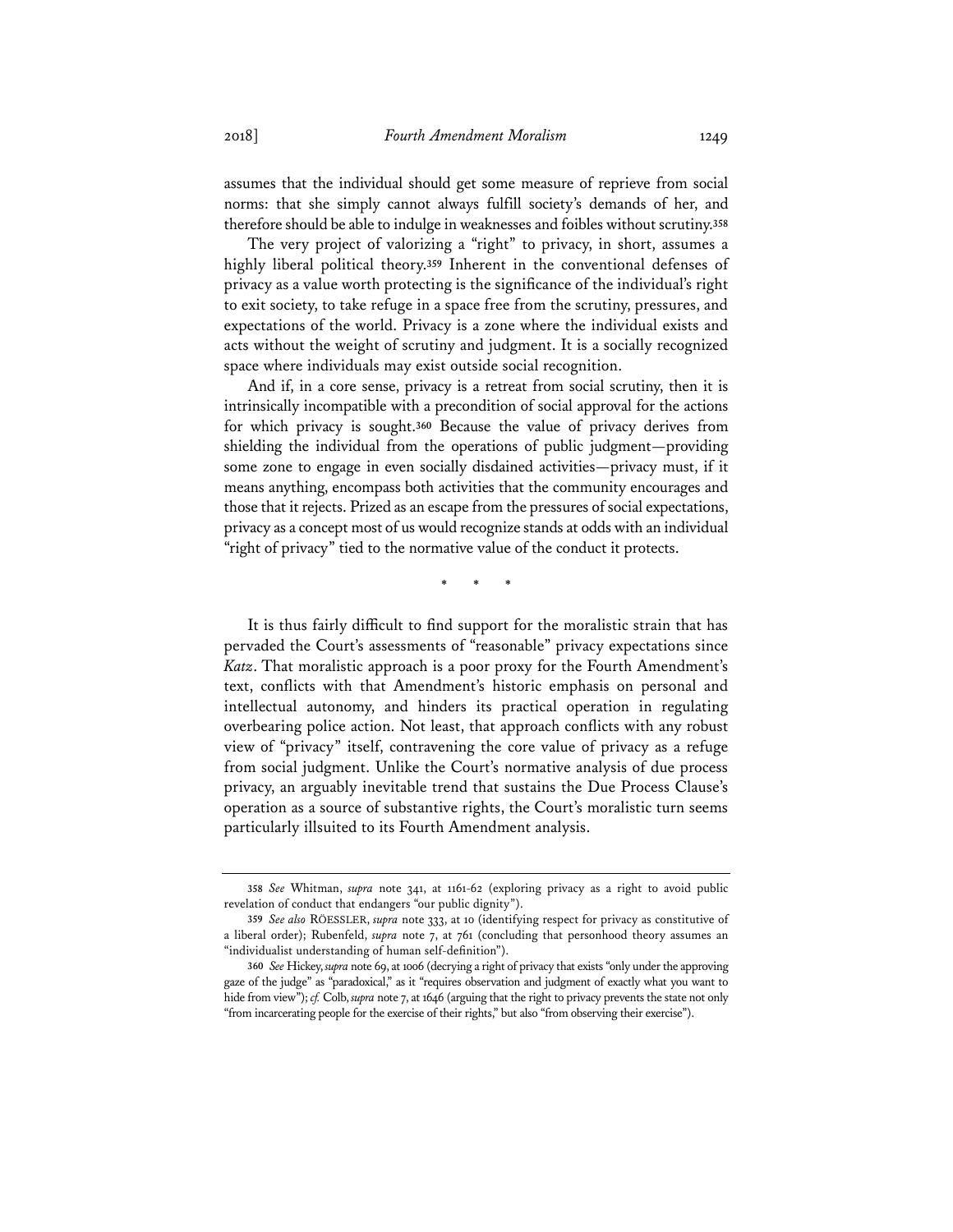# V. BEYOND FOURTH AMENDMENT MORALISM

The rise of Fourth Amendment moralism challenges the familiar view of the Fourth Amendment as a purely procedural limitation on police conduct. More than simply regulating overbearing state action, the Fourth Amendment in the past decades has lent itself to a highly substantive approach to individual rights, recognizing and rewarding privileged categories of private conduct. Rubbing against the text, structure, and history of that provision, as well as against any robust view of "privacy" itself, this moralistic strain has consistently eroded the individual's protections against unreasonable searches.

The Court's moralistic approach is especially salient to a growing issue in Fourth Amendment doctrine: the digital search. As both our growing reliance on electronic communications and the advancing sophistication of digital search algorithms expand the scope and precision of police investigations, the Court's moralistic definition of a "search" threatens to throw a broad swath of personal data beyond Fourth Amendment oversight. The heightened risks posed by Fourth Amendment moralism in the digital age call for two immediate amendments to the reasonable expectations of privacy doctrine. First, the Court must renounce its emphasis on "intimacy," restoring a broader view of Fourth Amendment values as encompassing more individualistic and unorthodox private pursuits. Second, the Court must abandon the binary-search doctrine derived from cases like *Jacobsen* and *Caballes*, especially in light of the breadth of personal information that such searches can reveal in the digital age.

Ultimately, however, recognizing the persistent moralism of the *Katz* framework might be less salient to the project of rehabilitating Fourth Amendment privacy than of moving past it altogether. Over past decades, numerous critics have decried the conceptual and pragmatic limitations of "privacy" as a touchstone of Fourth Amendment analysis. Especially given the shifting cultural and technological norms surrounding private data, many urge replacing privacy with a doctrinal framework better suited to upholding individual autonomy, self-definition, and expressive freedom in the digital age. The Court's deeply moralistic assessment of Fourth Amendment rights supports this reformist project, demonstrating the extent to which *Katz*'s privacy-based framework has failed on its own terms. Yet by that same token, it also challenges the extent to which *Katz*'s limitations can be traced to privacy itself—and in that, the viability of the alternatives proposed by critics. Demonstrating the Court's resistance to vindicating liberal values of retreat and self-determination even in a Fourth Amendment framework deeply sympathetic to those principles, the Court's moralistic analysis suggests both the importance and the profound difficulty of reviving a liberal Fourth Amendment.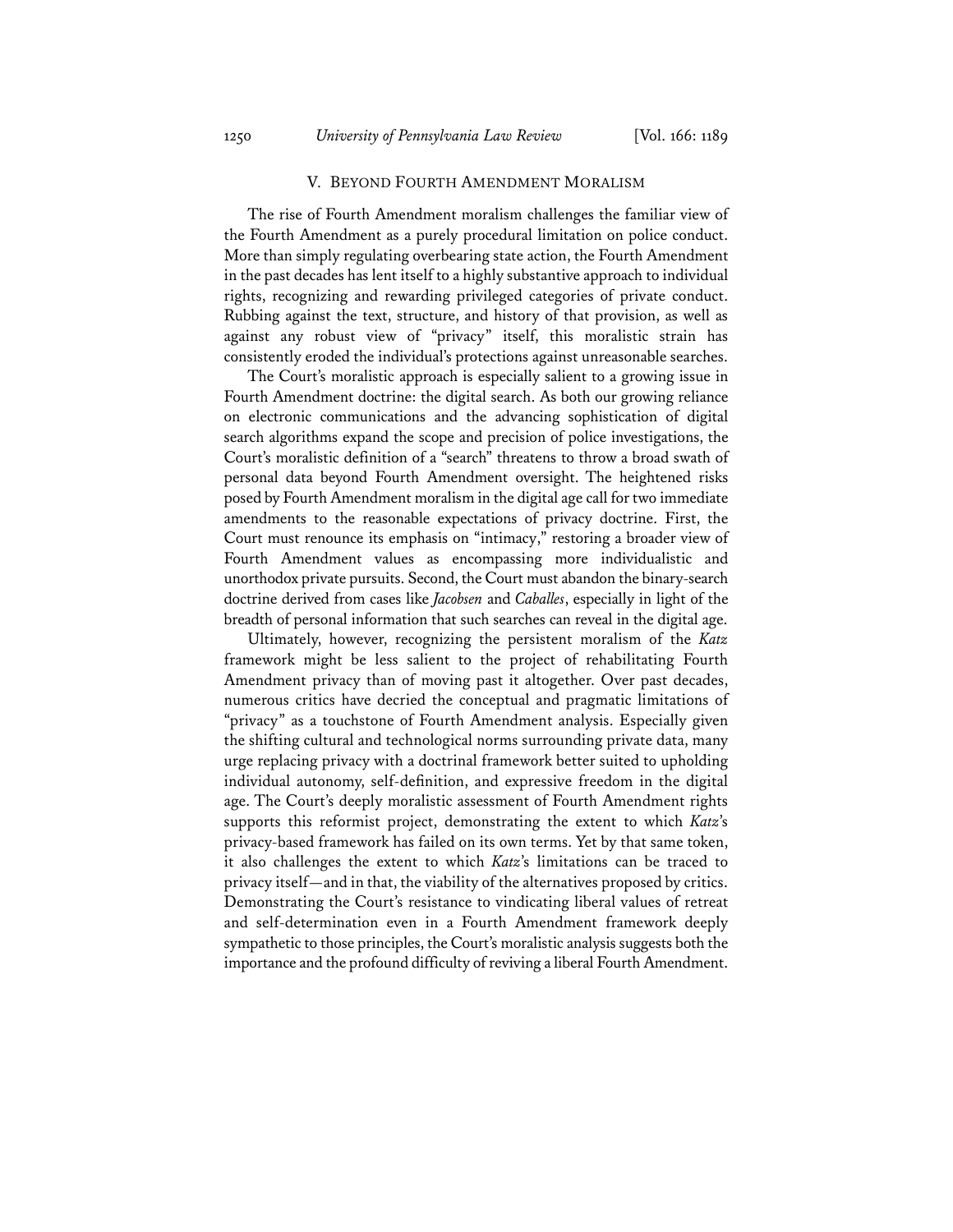#### A. *Revisiting Fourth Amendment Doctrine*

The moralistic strain that has invaded the reasonable expectation of privacy inquiry calls for an urgent reassessment of several developments in the Court's Fourth Amendment jurisprudence since *Katz*. These developments include, most notably, the Court's emphasis on intimacy as that value that the Fourth Amendment is "intended to shelter," as well as the Court's demarcation of certain investigative tactics as purely binary searches revealing no legitimate facts about a defendant's private life.

These moralistic precedents are longstanding, having spent decades among the Court's Fourth Amendment caselaw without, one may argue, any catastrophic effects. Yet they demand particular attention today, in light of the shifting terrain of both digital communications and digital search technologies. The lives of Americans are lived increasingly on the web. We use email, text messaging, and social networking sites to make social plans, discuss politics and hobbies, and share personal details with intimates. We shop for major purchases and daily conveniences, read articles and books, and stream audio and visual entertainment. We meet romantic partners, forge friendships based on recreational interests, and play games with strangers. We have anonymous discussions about health, politics, religion, sex, and any number of controversial or embarrassing topics.

The third-party doctrine inherited from cases like *Miller* and *Smith*, suggesting that data shared with corporate entities cannot raise a reasonable expectation of privacy, has traditionally been seen to put digital communications beyond the Fourth Amendment.**<sup>361</sup>** Yet in recent years, the third-party doctrine has shown signs of erosion. At least one circuit court has held that individuals harbor a reasonable expectation of privacy in the content of their emails.**<sup>362</sup>** The Supreme Court, too, has demonstrated a growing sensitivity to the significance of personal information stored by cellphone companies and cloud storage providers.**<sup>363</sup>**

**<sup>361</sup>** *See* United States v. Jones, 565 U.S. 400, 417 (2012) (Sotomayor, J., concurring) (presuming, and critiquing, the applicability of the third-party doctrine to electronic communications in the digital age); *see also* Bambauer, *supra* note 163, at 212-14; Harris, *supra* note 163, at 898; Orin S. Kerr, *The Case for the Third-Party Doctrine*, 107 MICH. L. REV. 561, 573 (2009); Solove, *supra* note 299, at 1085. *But see* Strandburg, *supra* note 129, at 622 (questioning the strength of third-party doctrine in the Court's recent jurisprudence). Instead, digital searches are regulated primarily by a set of federal statutes, which allow the police to obtain the content of many digital communications on far less than a warrant. For an overview, see generally Gabriel R. Schlabach, Note, *Privacy in the Cloud: The Mosaic Theory and the Stored Communications Act*, 67 STAN. L. REV. 677 (2015).

**<sup>362</sup>** *See* United States v. Warshak, 631 F.3d 266, 285-86 (6th Cir. 2010).

**<sup>363</sup>** *See* Riley v. California, 134 S. Ct. 2473, 2491 (2014); *see also* City of Ontario v. Quon, 560 U.S. 746, 759-60 (2010). The Supreme Court's grant of certiorari in *Carpenter v. United States*, 137 S. Ct. 2211 (2017), addressing whether individuals may have a reasonable expectation of privacy in their cell phone location data, confirms the Court's ongoing interest in this topic, although any decision in *Carpenter* is unlikely to resolve the many implications raised by Fourth Amendment moralism in the digital sphere.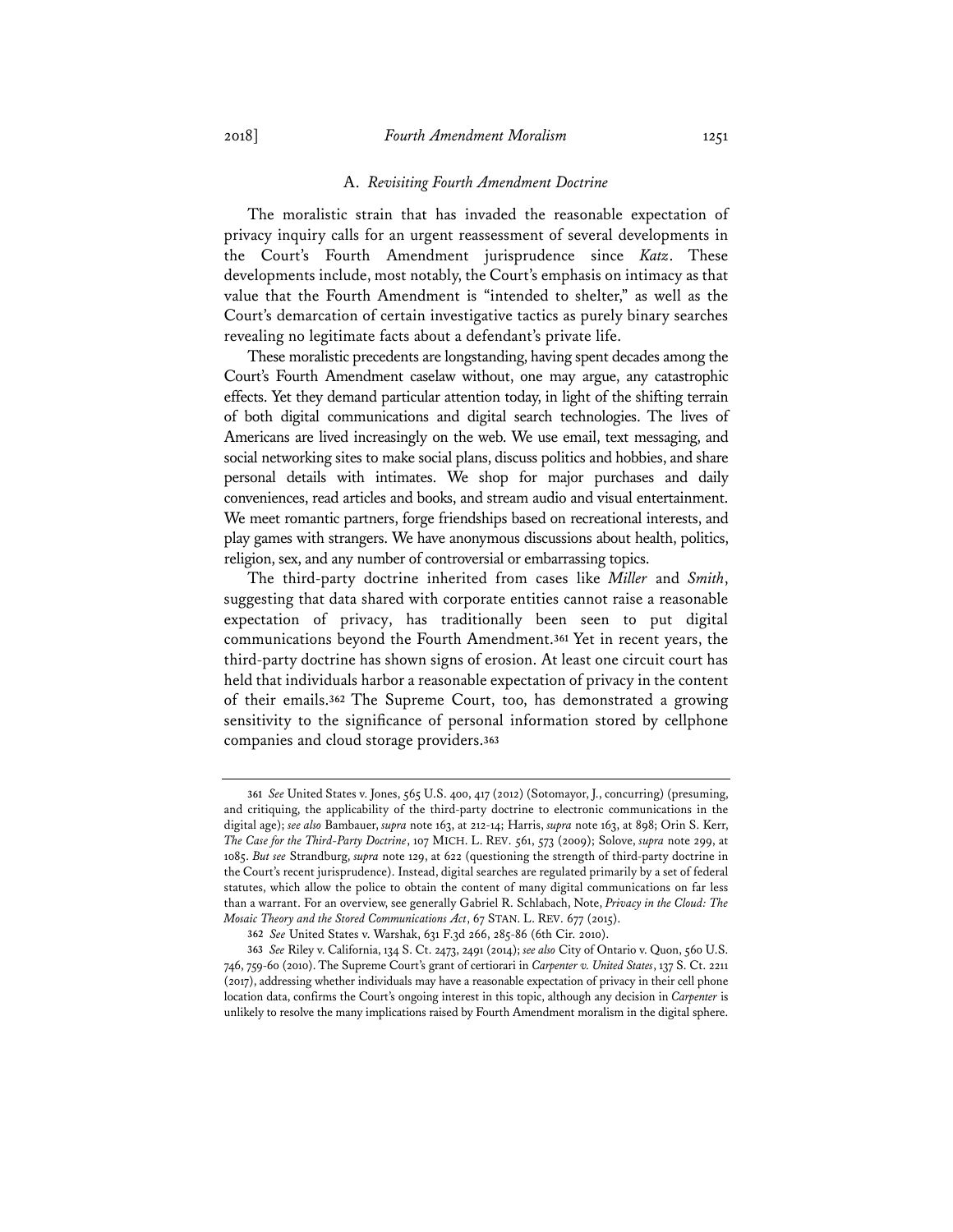The prospect of extending Fourth Amendment protections to electronic communications has been welcomed by many commentators, promising to align Fourth Amendment doctrine with a modern world that requires some threshold of data-sharing as the price of entry into public life.**<sup>364</sup>** Yet the novel possibilities of electronic data storage—and specifically of electronic searches—also promise to accelerate the Fourth Amendment's moralistic turn since *Katz*. The sophisticated, aggregative capacity of digital search software dramatically improves the state's ability to limit its investigations to preselected categories of information, blurring the line between searches likely to reveal privileged activities and those that do so in retrospect. And such technology expands the scope of the ostensibly sui generis binary-search doctrine,**<sup>365</sup>** handing the police a range of new investigative tools that reveal only—supposedly—the overt traces of crime.

The corrosive effects of Fourth Amendment moralism, especially in the digital age, call for at least two amendments to the Court's reasonable expectations of privacy doctrine.

### 1. Looking Past Intimacy

First, the Court must redress its recent and often deeply exclusionary emphasis on intimacy as the core target of Fourth Amendment protections.

Most basically, this move would require the Court to revisit those doctrines that invite judges to retrospectively analyze a defendant's conduct in a given case: the aerial surveillance cases, which urge stricter protections for "intimate" conduct than lowlier activities on one's curtilage, and *Carter*, which ties a guest's Fourth Amendment protections to the social nature of her visit.**<sup>366</sup>** These doctrines entail a fundamentally communitarian assessment of a defendant's private conduct, presuming that certain relationships or personal activities are simply worthier of procedural protections than others. And they have inspired the lower courts to restrict Fourth Amendment protections in often troubling ways. Prior to *Kyllo*, after all, lower courts applied curtilage cases like *Dow* and *Riley* to authorize thermal surveillance of the home, an intrusion later denounced by the Court itself.**<sup>367</sup>** Even since *Kyllo*, lower courts have continued to privilege "intimate" over

**<sup>364</sup>** *See, e.g.*, Patricia L. Bellia, *Surveillance Law Through Cyberlaw's Lens*, 72 GEO.WASH.L.REV. 1375, 1436 (2004); Deirdre K. Mulligan, *Reasonable Expectations in Electronic Communications: A Critical Perspective on the Electronic Communications Privacy Act*, 72 GEO.WASH.L.REV. 1557, 1592 (2004); Price, *supra* note 299, at 249. For comprehensive critiques, see also Bombauer, *supra* note 163, at 212-15, Lucas Issacharoff & Kyle Wirshba, *Restoring Reason to the Third Party Doctrine*, 100 MINN. L.REV. 985, 992-996 (2016), Erin Murphy, *The Case Against the Case for Third-Party Doctrine*, 24 BERKELEY TECH.L.J. 1239, 1239 (2009), and Andrew E. Taslitz, *Cybersurveillance Without Restraint?*, 103 J.CRIM.L.&CRIMINOLOGY 839, 849-50 (2013). *But see* Kerr, *supra* note 361, at 564-65 (defending the third-party doctrine as providing predictability and clarity).

**<sup>365</sup>** United States v. Place, 462 U.S. 696, 707 (1983).

**<sup>366</sup>** *See* discussion *supra* Sections III.A–B.

**<sup>367</sup>** *See supra* notes 198–201 and accompanying text.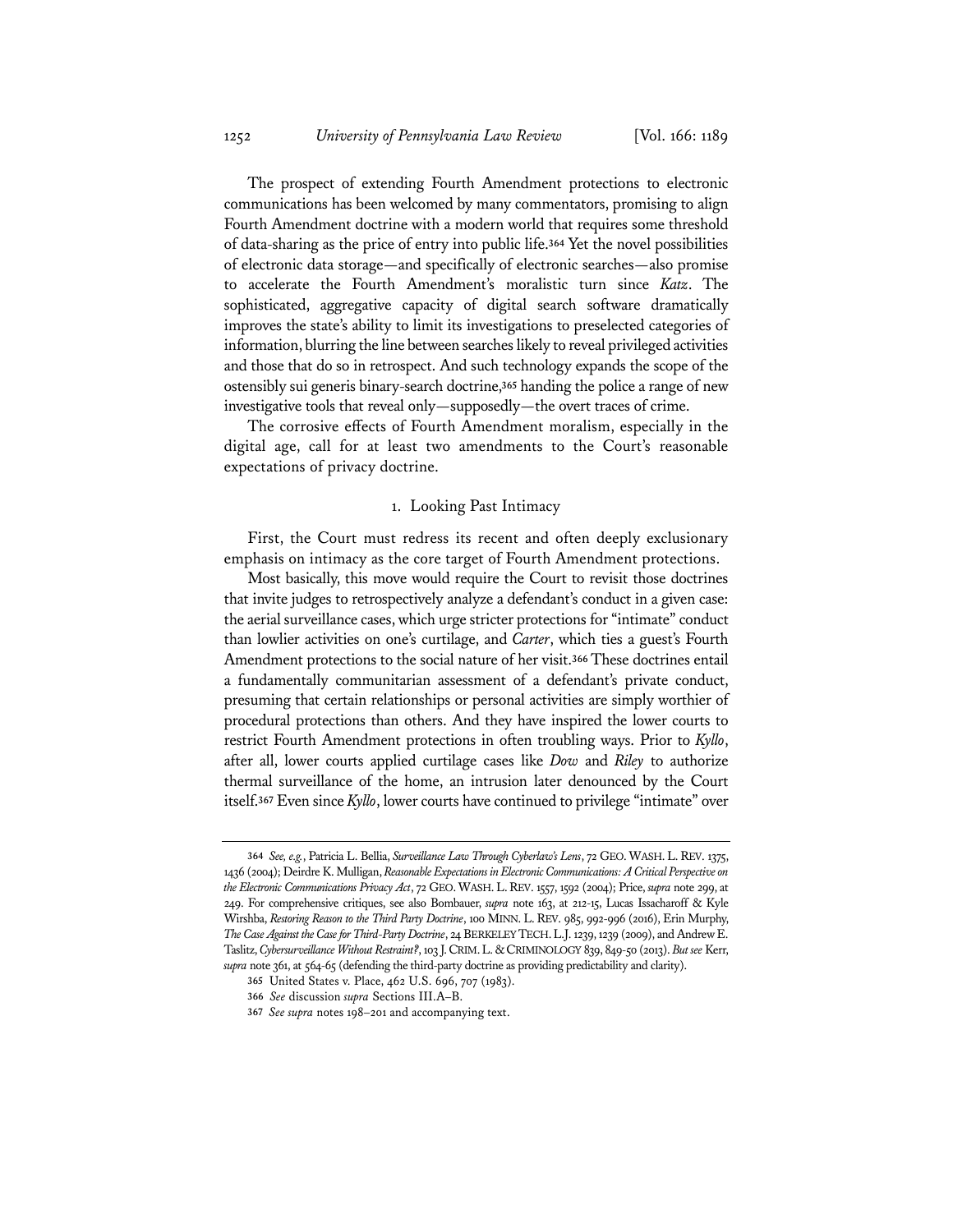lesser details in non-home settings,**<sup>368</sup>** or to deny Fourth Amendment protections for new police tools that reveal no "intimate" details.**<sup>369</sup>** In far stronger terms than it did in *Kyllo*, the Court must reject such moralistic discrimination, correcting its suggestion that a police "search" may depend on the intimacy of the data revealed.

More broadly, the Court should reconsider even those Fourth Amendment doctrines that prospectively value intimate spaces over sites housing more individualistic or unorthodox activities. The definition of curtilage espoused in *Dunn*, for example, attaches stronger Fourth Amendment protections to domestic or intimate uses of one's personal property than to more recreational or commercial pursuits.**<sup>370</sup>** *Dunn* involved a barn apparently used for chemical or scientific experimentation; that same analysis would seem to extend directly to, say, welding, wood cutting, or gardening.**<sup>371</sup>** Nothing in the Fourth Amendment's text, purpose, or history suggests such a selective view of valued conduct. Particularly within traditionally protected spaces, the Court must adopt a richer view of individual fulfillment, recognizing an individual's entitlement to privacy whether he chooses to use the property for marital embraces or less common recreational activities.

It is especially important to renounce such moralistic reasoning in the digital sphere. For despite some scholars' eagerness to bury the third-party doctrine wholesale,**<sup>372</sup>** courts are unlikely to extend full-fledged Fourth Amendment protections to all digital communications, opting instead for some limiting principle that would preserve the police's ability to use especially useful investigative technologies.**<sup>373</sup>** Scholars have proposed numerous such principles, from the voluntariness of a given disclosure**<sup>374</sup>** to the exclusivity of an online forum**<sup>375</sup>** to the individualized nature of the

**<sup>368</sup>** *E.g.*, United States v. Parrilla, No. 13-360, 2014 WL 2111680, at \*9 (S.D.N.Y. May 13, 2014) (allowing canine sniffs in "nonresidential commercial places").

**<sup>369</sup>** *E.g.*, Kee v. City of Rowlett, 247 F.3d 206, 217 (5th Cir. 2001) (audio surveillance); People v. Stanley, 86 Cal. Rptr. 2d 89, 93 (Ct. App. 1999) (surveillance of electricity meter).

**<sup>370</sup>** United States v. Dunn, 480 U.S. 294, 302-03 (1987).

**<sup>371</sup>** *Id.*; *cf.* Florida v. Riley, 488 U.S. 445, 452 (1989) (distinguishing the cultivation of plants in a greenhouse from more "intimate" domestic activities); Oliver v. United States, 466 U.S. 170, 179 (1984) (discounting the "cultivation of crops").

**<sup>372</sup>** *See* sources cited *supra* note 364.

**<sup>373</sup>** *See* ABA STANDARDS, *supra* note 77, at 66 (predicting courts would not extend the warrant requirement to all third-party records since doing so would "unduly cripple law enforcement"); Solove, *supra* note 299, at 1089; *see also* Stephen E. Henderson, *Expectations of Privacy in Social Media*, 31 MISS. C. L. REV. 227, 238 (2012) (defending more selective protections).

**<sup>374</sup>** *See, e.g.*, Murphy, *supra* note 364, at 1253 (suggesting a "heightened standard for what constitutes 'voluntary' disclosure of information held by third parties"); Christopher Slobogin, *Government Data Mining and the Fourth Amendment*, 75 U. CHI. L. REV. 317, 331 (2008) (proposing protections for "inadvertent[]" disclosures).

**<sup>375</sup>** *See, e.g.*, Saby Ghoshray, *Privacy Distortion Rationale for Reinterpreting the Third-Party Doctrine of the Fourth Amendment*, 13 FLA. COASTAL L. REV. 33, 67-68 (2011) (urging a distinction between data shared through more selective online channels and that posted to public forums); Henderson, *supra* note 373, at 238-40, 247; Issacharoff & Wirshba, *supra* note 361, at 1003-04; Strandburg, *supra* note 129, at 675.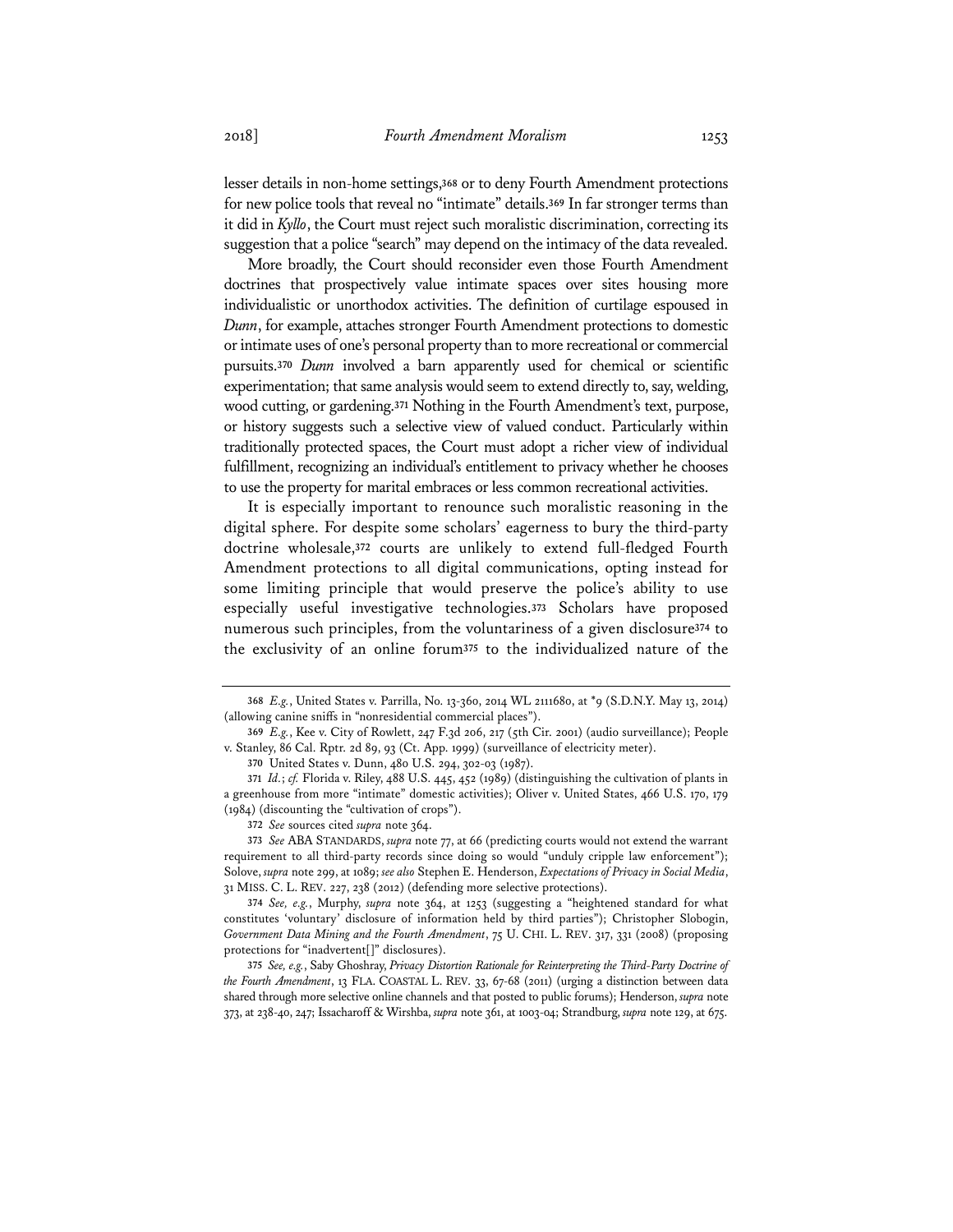data.**<sup>376</sup>** Some even suggest tying protections to the nature of the intercepted information—defining that swath of protection broadly, as encompassing not just intimacy but also individualistic values of self-expression, intellectual experimentation, and recreation.**<sup>377</sup>** Numerous justices on the Court have, indeed, revealed themselves sympathetic to this broad view.**<sup>378</sup>**

Yet the Court's Fourth Amendment precedent since *Katz* suggests a narrower approach: privileging electronic communications that touch on conventionally valued activities, most notably intimacy and interpersonal relationships. Cases like *Riley*, *Carter*, and *Dunn* would support extending constitutional protections to personal emails but not professional or commercial exchanges**<sup>379</sup>**; messages that advance social or romantic bonds but not more recreational pursuits**<sup>380</sup>**; communications within ongoing relationships but not more recent or short-lived acquaintances.**<sup>381</sup>**

As in the analog world, these distinctions would deny judicial protections to online spaces generally associated with less privileged communications—recognizing Fourth Amendment "searches" of dating sites, for example, but not gaming sites or fan boards. Yet the sophistication of digital technology means that the courts need not rely on such prospective or categorical rules, but may also look directly to the content of communications sought in any given case. Technologies in use today for analyzing and aggregating digital data could ascertain with significant accuracy the nature of any specific communication sought by the police: whether the parties to an exchange are family members or recent acquaintances; whether an email falls within a commercial or purely social transaction; whether a given conversation pertains to one's family, recreational interests, romantic plans, or professional partnerships.**<sup>382</sup>** Such technology blurs

**<sup>376</sup>** *See* Slobogin, *supra* note 374, at 331, 337; Solove, *supra* note 299, at 1156 (suggesting that protections for data attached directly to the individual, rather than to broader aggregates or social groups).

**<sup>377</sup>** *See* Price, *supra* note 299, at 249 (arguing that "papers" should encompass "expressive and associational data, regardless of its form, how it is created, or where it is located"); Richards, *supra* note 299, at 1118-19 (proposing that privacy protection ought to encompass any records of an individual's "private intellectual exploration"); Solove, *supra* note 299, at 1152-53; Strandburg, *supra* note 129, at 659-63. Echoing this broader view, the American Bar Association has urged solicitude for exchanges that implicate not only intimacy or socially valued acts, but also "freedom of speech" and data "likely to cause embarrassment or stigma." ABA STANDARDS, *supra* note 77, at 19-20.

**<sup>378</sup>** *See* Riley v. California, 134 S. Ct. 2473, 2489 (2014) (noting the privacy implications of searching a cellphone, by which "[t]he sum of an individual's private life can be reconstructed"); City of Ontario v. Quon, 560 U.S. 746, 760 (2010) ("Cell phone and text message communications are so pervasive that some persons may consider them to be essential means or necessary instruments for self-expression, even self-identification."); *see also* United States v. Jones, 565 U.S. 400, 415 (2012) (Sotomayor, J., concurring).

**<sup>379</sup>** *Cf.* Minnesota v. Carter, 525 U.S. 83, 90-91 (1998).

**<sup>380</sup>** *Cf.* United States v. Dunn, 480 U.S. 294, 302 (1987).

**<sup>381</sup>** *Cf. Carter*, 525 U.S. at 91.

**<sup>382</sup>** Any of these searches could be run by technology like Palantir, an algorithm currently used, among other things, to detect cyberfraud and terrorist cells operating on the Internet. *See Palantir Gotham*, PALANTIR (2018), http://www.palantir.com/palantir-gotham/ [https://perma.cc/F4TX-VZDW]. For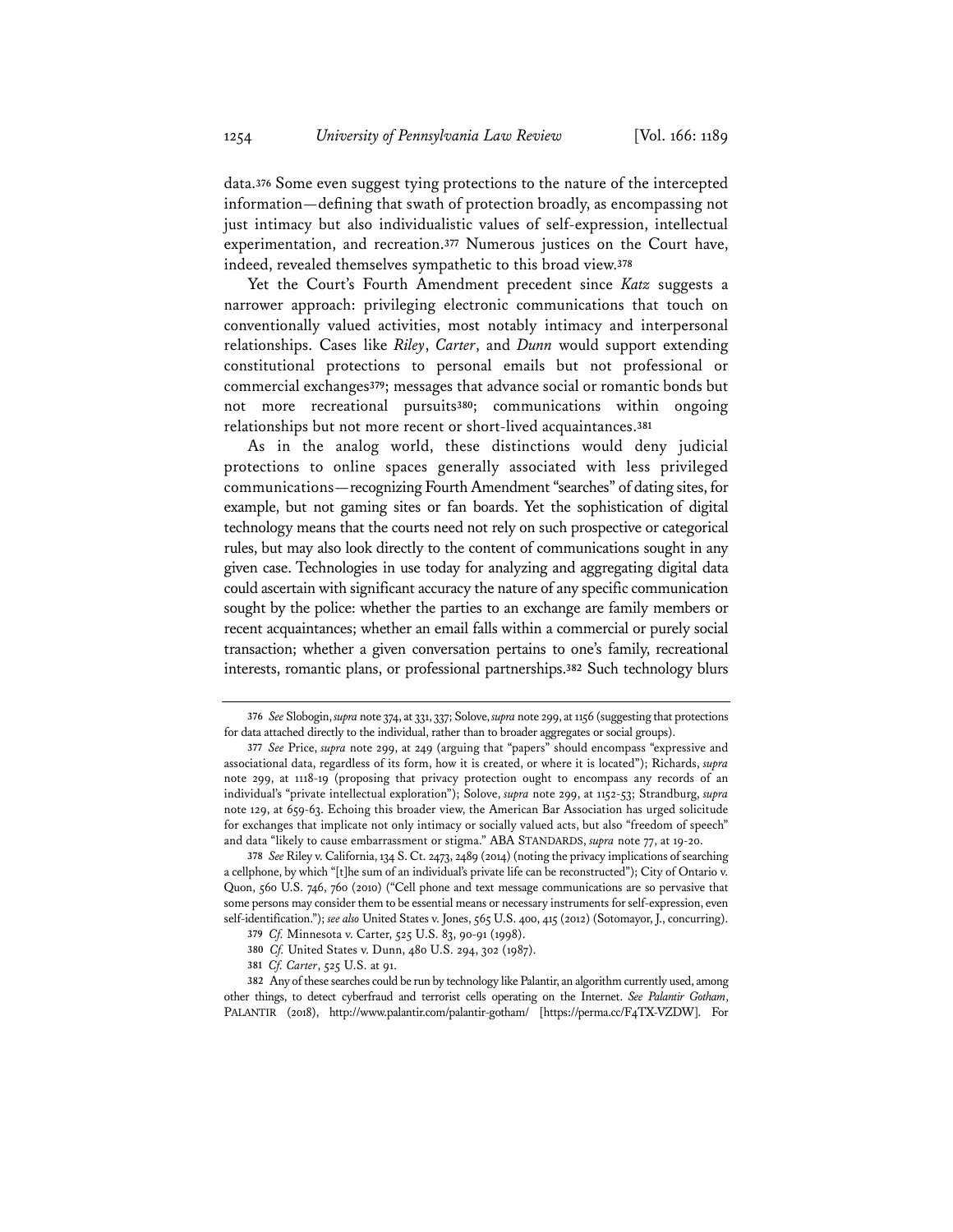the difference between protecting certain spaces because they are *associated* with more valuable activities (and thus, as in *Katz*, preserving some Fourth Amendment rights regardless of actual conduct) and protecting individuals who *in fact* engage in more valuable activities (thus, as in *Carter*, tying Fourth Amendment rights directly to the implicated conduct). If, in the analog world, the direct impact of cases like *Carter* is limited by the reality that the police cannot know ahead of time what they will uncover,**<sup>383</sup>** the digital search eliminates that residual deterrent effect, freeing the police to collect vast amount of data with confidence that their actions lie outside constitutional scrutiny. The unprecedented capacity of electronic searches to collect and parse personal data makes it all the more important for the Court to peel back its narrow emphasis on intimacy as the heart of the Fourth Amendment, restoring a richer view of Fourth Amendment values as guarding not only meaningful relationships but also intellectual, creative, and recreational autonomy.

Foreswearing such moralistic distinctions, of course, will not necessarily lead to greater Fourth Amendment protections for defendants. To the extent that the Court's current approach is problematically discriminatory—privileging certain private activities and pursuits over others—the Court could as easily resolve that inequity by leveling down as leveling up: stripping social guests of their standing in a third-party's home, or exposing broad categories of personal data to digital search. Nevertheless, forcing the Court to grapple with the broader panoply of activities implicated by a given tactic will lead to more equal rules defining Fourth Amendment searches: ones that distribute both the benefits and costs of the Court's linedrawing more uniformly upon all defendants. And in practice, the Court's repeated reliance on moralism to scale back Fourth Amendment rights in previously protected zones, as well as its frequent asides exempting intimate conduct from otherwise restrictive rules, suggests that a broader lens will lead to more expansive constitutional protections.

#### 2. Recognizing Binary Searches

Second, in light of its fundamentally moralistic foundation, the Court and lower court judges must cabin, if not renounce, the binary-search doctrine: the principle that investigative techniques revealing only the presence or absence of contraband fail to qualify as "searches."**<sup>384</sup>** Criticized by scholars on multiple grounds, from the Fourth Amendment's general antipathy to

further discussion of the software's capabilities, see generally Quentin Hardy, *Unlocking Secrets, If Not Its Own Value*, N.Y. TIMES (May 31, 2014), https://www.nytimes.com/2014/06/01/business/unlocking-secrets-if-notits-own-value.html [https://perma.cc/4JB6-WMMD], and Shane Harris, *Killer App*, WASHINGTONIAN (Jan. 31, 2012), https://www.washingtonian.com/2012/01/31/killer-app/ [https://perma.cc/X4QF-T52J].

**<sup>383</sup>** This deterrent effect is arguably minimal, considering the paucity of civil remedies for Fourth Amendment violations. *See* Stuntz, *supra* note 307, at 780 (noting that damages are only available for Fourth Amendment violations in cases of "fairly egregious police error").

**<sup>384</sup>** *See* discussion *supra* Section III.C.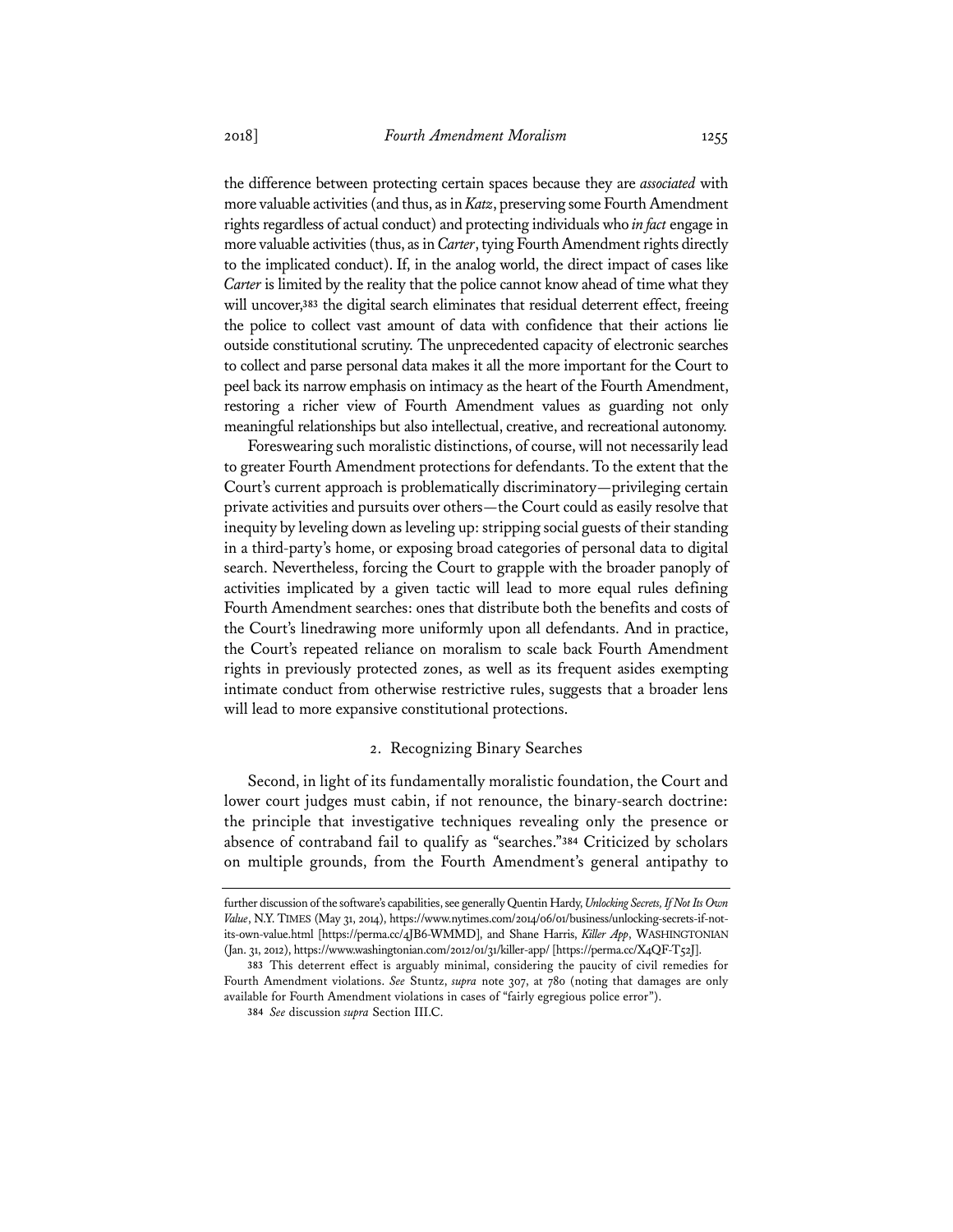retrospective analysis to the antidemocratic nature of an omniscient state,**<sup>385</sup>** that doctrine is defended largely based on the limited information it reveals only, its proponents insist, the fact of criminality.**<sup>386</sup>**

The binary-search doctrine first arose surrounding the practice of drug-sniffing dogs,**<sup>387</sup>** and has since largely remained limited to the domain of drug testing: chemical drug tests,**<sup>388</sup>** or bloodwork in labs.**<sup>389</sup>** As such, it might be easily dismissed as something of an exception to the Fourth Amendment, a marginal wrinkle resolving a limited category of cases.

Yet the electronic search stands to dramatically expand the doctrine's scope. By analyzing, aggregating, and comparing datasets ranging from personal emails to public records, digital technology gives the police a newfound capacity to pinpoint only those documents or transactions that disclose some illicit activity. Common examples in use today include "hash" programs that search private computers for known images of child pornography, or programs that scan user data for pirated media or hacked software.**<sup>390</sup>** But there is also a growing body of smart technology, which does not search for specific files but decodes and interprets the content of unknown documents: image recognition software that identifies subjects depicted in photographs,**<sup>391</sup>** or software that reads and aggregates data to conclude whether a particular message was sent in furtherance of a criminal scheme, from wire fraud to terrorism.**<sup>392</sup>** The increasing volume of personal interaction occurring on digital platforms,

**386** *See supra* note 272 and accompanying text.

**387** *See* United States v. Place, 462 U.S. 696, 707 (1983) (characterizing the practice of dog-sniff searches as "sui generis").

**388** United States v. Jacobsen, 466 U.S. 109, 125-26 (1984).

**389** State v. Price, 270 P.3d 527, 531 (Utah 2012).

**392** *See supra* note 382 and accompanying text. To the extent that such technology reveals not physical contraband but rather evidence of a crime, that is of course all "contraband" is to begin with.

**<sup>385</sup>** *E.g.*, Timothy C. MacDonnell, *Orwellian Ramifications: The Contraband Exception to the Fourth Amendment*, 41 U. MEM. L. REV. 299, 353 (2010) (warning of the risk of "a surveillance state coming into being through the contraband exception"); Melilli, *supra* note 272, at 366-67. Binary searches have also been critiqued for intruding on the individual's zone of refuge, *see* Sacharoff, *supra* note 300, at 1139-40; Adler, *supra* note 300, at 1111, neglecting the individual's privacy expectations in a given location rather than object, *see* Harris, *supra* note 272, at 40-41, and categorically removing policing tactics from judicial oversight. *See id.* at 39.

**<sup>390</sup>** *See* Orin S. Kerr, *The Fourth Amendment and the Global Internet*, 67 STAN. L. REV. 285, 321- 22 (2015) (describing potential future implications); Sacharoff, *supra* note 300, at 1182-84 (describing the software and its use). These are currently used largely by private entities. Kerr, *supra*, at 321-22; *cf.* Ben Gilbert, *Windows 10 Automatically Scans your Computer for Pirated Software, But That's a Good Thing*, BUS. INSIDER (Aug. 21, 2015, 12:06 PM), http://www.businessinsider.com/why-windows-10 scans-for-pirated-games-2015-8 [https://perma.cc/3QNF-AHEY].

**<sup>391</sup>** *See* Christian Szegedy, *Building a Deeper Understanding of Images*, GOOGLE RES. BLOG (Sept. 5, 2014), http://research.googleblog.com/2014/09/building-deeper-understanding-of-images [https://perma.cc/YX6G-G8EX]; Ken Weiner, *Why Image Recognition is About to Transform Business*, TECHCRUNCH (Apr. 30, 2016), https://techcrunch.com/2016/04/30/why-image-recognition-isabout-to-transform-business/ [https://perma.cc/Z2GP-47RF].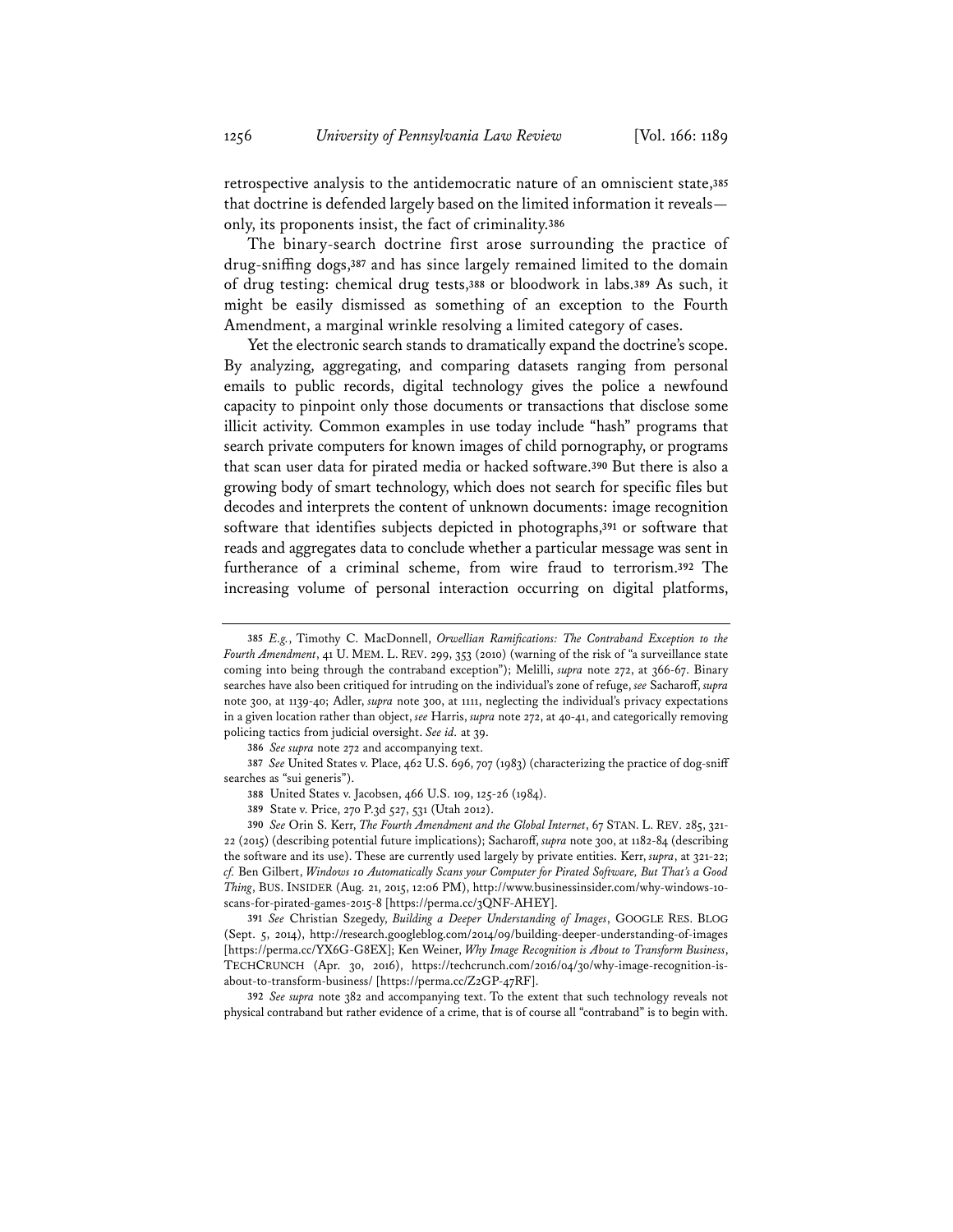coupled with our advancing technologies for searching those communications, pushes many more police investigations into the realm of the "binary search."

Such technology might not rankle our intuitions when used to capture child pornography or to uncover terrorist cells.**<sup>393</sup>** But it is easy to imagine any number of harder cases: images of individuals using drugs, or text discussions related to drug purchases; exchanges revealing a sexual relationship with a minor, including consensual sexting among teenagers in many jurisdictions; references to bigamous or polygamous marriages, or the purchase of outlawed sexual devices; emails discussing the status or employment of undocumented immigrants. These searches, too, may be run to alert investigators to nothing but the presence of criminal evidence in a given document. Yet in such cases, it seems far more intuitive that these searches do not reveal only the fact of criminality, but also delve into far broader features of our social, intellectual, and personal lives, from romantic entanglements to sexual preferences to family origins.**<sup>394</sup>**

A firm application of the binary-search doctrine would exclude all such investigative activities from the purview of the Fourth Amendment. The precedent established by *Caballes* and *Jacobsen*—cases grounded on the Court's specific view that the possession of narcotics reveals no legitimate facts about the defendants**<sup>395</sup>**—would thus create a carte blanche for the police to run any number of searches that implicate substantial details about our personal and private lives.

Alternately, the digital sphere may invite courts to temper the binary-search doctrine through the example of the Court's more overtly moralistic cases like *Riley* and *Carter*. Privileging interpersonal and intimate activities even in circumstances where lowlier conduct gets no protection, such cases would urge judges to distinguish among more or less offensive binary searches—approving investigations of fraud or drug dealing, for example, while holding that searches revealing consensual sexting among teenagers or the purchase of sexual devices intrude on a protected realm of interpersonal intimacy. In this case, there would be little doubt that the limits of a Fourth Amendment search are defined not by the legality of a defendant's conduct, but by its relative social significance.

Regardless of which approach courts choose, the possibilities of digital technology greatly expand the corrosive effects of the binary-search doctrine, revealing the extent to which even "binary" searches step on any number of

**<sup>393</sup>** For defenses of such uses, see Sacharoff, *supra* note 300, at 1182, Simmons, *supra* note 79, at 1352, and also United States v. Stevenson, No. 3:12-cr-00005, 2012 WL 12895560 (S.D. Iowa June 20, 2012, which questions if hash programs identifying child pornography are searches, and Ashlee Vance & Brad Stone, *Palantir, the War on Terror's Secret Weapon*, BLOOMBERG BUSINESSWEEK (Nov. 22, 2011, 3:56 PM), https://www.bloomberg.com/news/articles/2011-11-22/palantir-the-war-on-terrorssecret-weapon [https://perma.cc/NlW5-58AQ], which details software used to uncover terrorist cells.

**<sup>394</sup>** *See* Riley v. California, 134 S. Ct. 2473, 2490 (2014) (acknowledging that information regarding recreational interests, addictions, health, and romance infringes on one's personal life). **395** *See supra* notes 246–66 and accompanying text.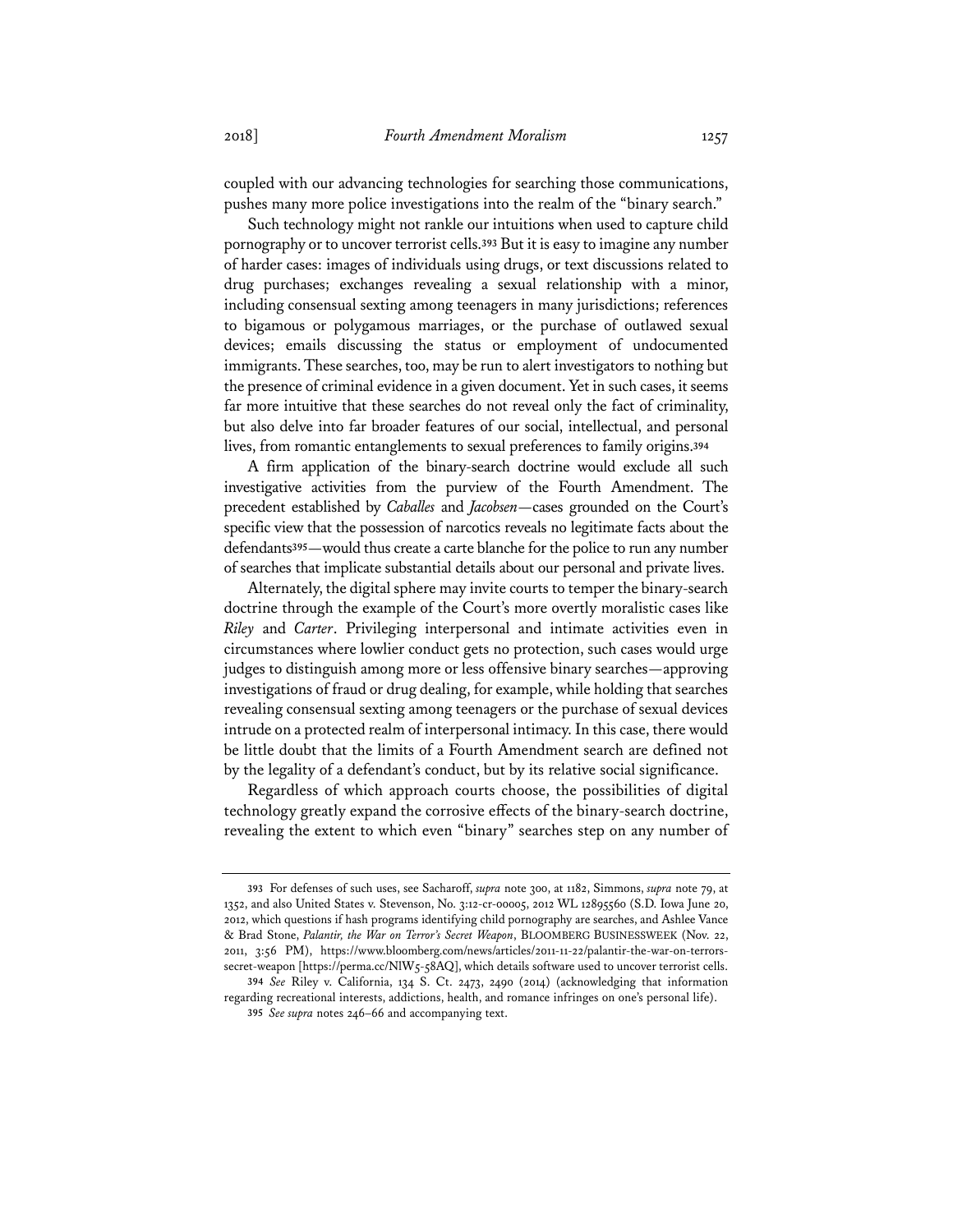legitimate aspects of one's life. In light of both the moralistic nature of the binary-search doctrine and the broad swath of data revealed by such searches in the digital age, the Court must curtail the doctrine, recognizing that police tactics designed to pinpoint only traces of a crime may nevertheless qualify as "searches." Bringing ostensibly binary searches within the ambit of the Fourth Amendment will allow the courts to exercise some oversight over a broad and powerful new tool of police investigation.

And, crucially, it will not deny police officers the use of any especially valuable search functions. Since even acknowledged searches remain subject to the Fourth Amendment's reasonableness inquiry, many new technologies, such as hash searches for child pornography or drug-sniffing dogs at airports, can still be deemed categorically valid under that second prong. Discarding the binary-search doctrine will simply restore some threshold of judicial review to a growing sphere of police investigation, protecting the individual's privacy expectations in less urgent, more sensitive cases.**<sup>396</sup>**

#### B. *Revisiting Fourth Amendment Privacy*

Beyond these doctrinal remedies, the Court's moralistic approach to assessing reasonable expectations of privacy under *Katz* adds a new wrinkle to a broader debate: the search for an alternative to "privacy" as the organizing principle of Fourth Amendment jurisprudence. The moralism that has invaded the Court's Fourth Amendment analysis since *Katz* reveals the Court's deep-seated resistance to vindicating liberal values of individual autonomy and unorthodoxy, even in a procedural amendment ostensibly blind to a defendant's private conduct, and in a conceptual framework fundamentally opposed to communitarian judgment. As scholars question the viability of Fourth Amendment "privacy" in the digital age, the rise of Fourth Amendment moralism demonstrates both the importance and the profound

**<sup>396</sup>** The rise of Fourth Amendment moralism may also weigh in favor of the Court's recent revival of the trespass test as a type of Fourth Amendment floor for police tactics that entail some form of physical entry. *See* United States v. Jones, 565 U.S. 400, 406-07 (2012). Scholars have debated the merits of that development, decrying the trespass test for perpetuating outdated theories of property, *see* Erin Murphy, *Back to the Future: The Curious Case of* United States v. Jones, 10 OHIO ST.J.CRIM.L. 325, 327 (2012), arguing that a split analysis exacerbates the Court's already muddled definition of a search, *see* Sklansky, *supra* note 19, at 1072-73, Murphy, *supra*, at 327-28, and disputing whether the trespass test makes a difference in the courts' analysis, *see* Orin S. Kerr, *The Curious History of Fourth Amendment Searches*, 2012 SUP. CT. REV. 67, 94. The moralism that has invaded the Court's *Katz* analysis suggests that the trespass test indeed makes a difference, providing a morally neutral backstop to that standard—and that it may frequently expand a defendant's Fourth Amendment rights. *See, e.g.*, Florida v. Jardines, 133 S. Ct. 1409, 1417 (2013)(finding a Fourth Amendment violation using the trespass approach despite the lack of privacy interests in marijuana); Kyllo v. United States, 533 U.S. 27, 37-38 (2001) (relying on a property-based analysis to reverse the lower courts' intimacy-based defense of thermal imaging); United States v. Ackerman, 831 F.3d 1292, 1307-08 (10th Cir. 2016) (Gorsuch, J.) (speculating that *Jacobsen* would have turned out differently under a trespass-based analysis).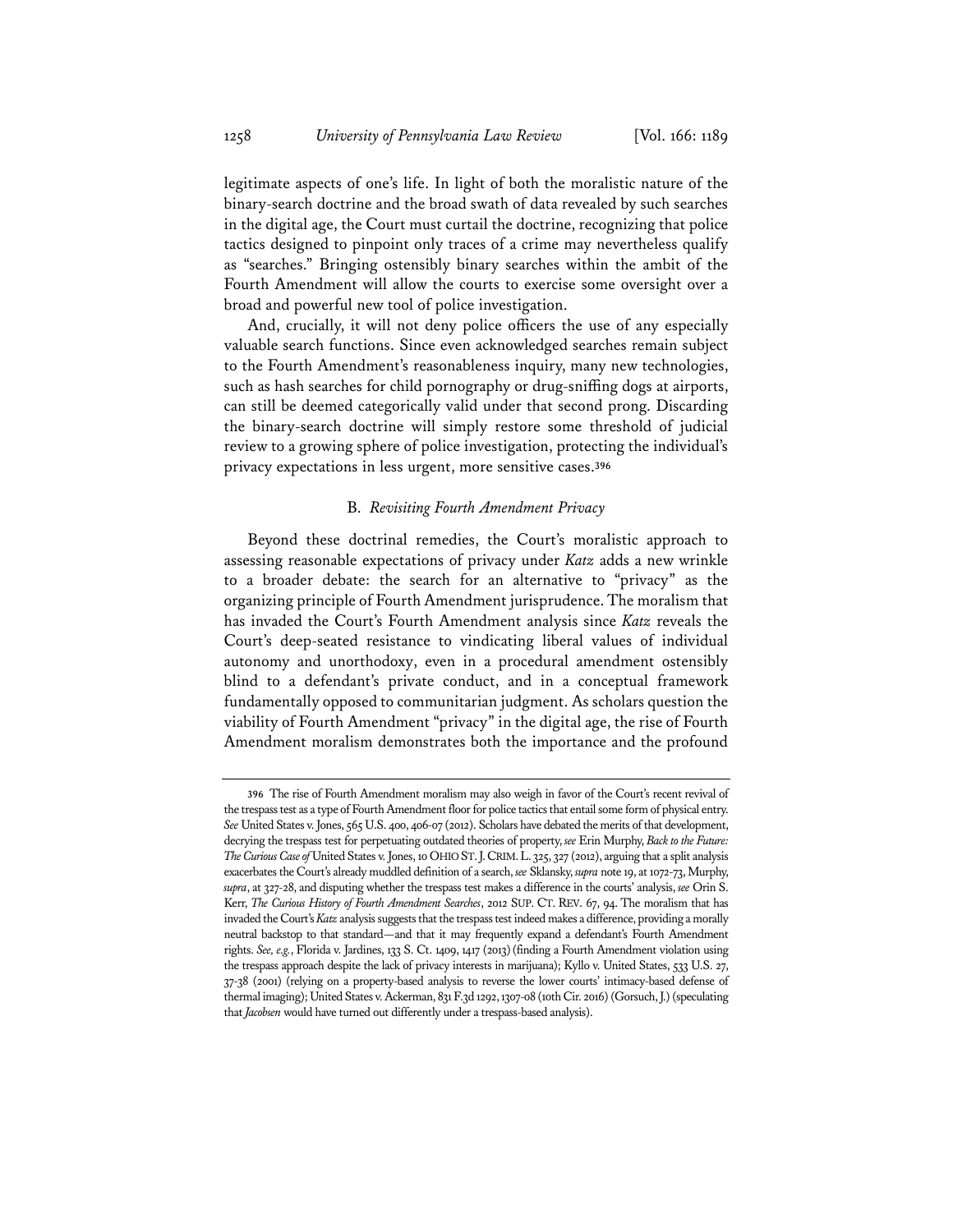difficulty of restoring a Fourth Amendment doctrine capable of protecting liberal individualism.

The Court's reliance on privacy as the touchstone of the Fourth Amendment has drawn its share of controversy. From the beginning, there has been Justice Black's textualist objection that "privacy" finds no mention in the Fourth Amendment—an objection echoed by prominent critics since.**<sup>397</sup>** And there is the persistent idea that the test is circular, allowing the reality of police practices to define their legality, though that criticism is fairly directly addressed by the Court's own caselaw.**<sup>398</sup>**

Beyond its origins or administrability, some critics have questioned the basic premise of the reasonable expectations of privacy test—the extent to which protecting "privacy" gives the Court traction in upholding the values at the core of the Fourth Amendment. Commentators dispute whether it is truly possible to agree on the limits of privacy.**<sup>399</sup>** They protest that the shifting social norms of the digital age, frequently requiring us to entrust our most intimate details to corporations and strangers alike, have undercut any colorable expectations of privacy from the state.**<sup>400</sup>** They object that the Court's privacy-centric precedent has left it indifferent to more pressing categories of police misconduct: violence in effectuating searches or seizures,**<sup>401</sup>** pretextual stops targeting marginalized groups,**<sup>402</sup>** and the epidemic of discriminatory investigation and enforcement.**<sup>403</sup>** To the extent privacy even deserves legal protection, they debate whether courts or legislatures are best suited to that task.**<sup>404</sup>**

**398** *See* Rubenfeld, *supra* note 19, at 106-07 (noting that privacy expectations can reflect "widespread social norms drawn from outside the Fourth Amendment"); *supra* text accompanying notes 106–107.

**399** *See* Pozen, *supra* note 324, at 225; Sklansky, *supra* note 19, at 1077-79; Solove, *supra* note 299, at 1088. **400** *E.g.*, JAMES B. RULE, PRIVACY IN PERIL 8-9 (2007); SLOBOGIN, *supra* note 77, at 3, 10; Sklansky, *supra* note 19, at 1085-86 ("By its very nature, our [online life] leaves a digital record, typically one with multiple copies scattered across a series of computer servers"); *see also* Rubenfeld, *supra* note 19, at 118 ("[The Fourth Amendment] will see its role inevitably shrinking as information technology expands."). In light of the growing power of corporations holding individual data, many question whether our most pressing risks to privacy still come from the state. *See* JULIE E. COHEN, CONFIGURING THE NETWORKED SELF 107 (2012); ETZIONI, *supra* note 353, at 10-11; Daniel J. Solove, *Access and Aggregation: Public Records, Privacy and the Constitution*, 86 MINN. L. REV. 1137, 1140 (2002).

**401** *See* Stuntz, *supra* note 7, at 1068.

**402** Timothy P. O'Neill, *Beyond Privacy, Beyond Probable Cause, Beyond the Fourth Amendment: New Strategies for Fighting Pretext Arrests*, 69 U. COLO. L. REV. 693, 719-30 (1998).

**403** Sacharoff, *supra* note 300, at 1180. Scholars have also noted an inconsistency between the Fourth Amendment's concern with privacy and the vast scope of government intrusions sanctioned by the regulatory state, *see* Stuntz, *supra* note 7, at 1017, and our national security apparatus, *see* Neil M. Richards, *The Dangers of Surveillance*, 126 HARV. L. REV. 1934, 1937-41 (2013).

**404** *See* Harris, *supra* note 163, at 931; Erin Murphy, *The Politics of Privacy in the Criminal Justice System: Information Disclosure, the Fourth Amendment, and Statutory Law Enforcement Exemptions*, 111 MICH. L. REV. 485, 488-90 (2013). *See generally* Baude & Stern, *supra* note 117.

**<sup>397</sup>** Katz v. United States, 389 U.S. 347, 373 (1967) (Black, J., dissenting); Rubenfeld, *supra* note 19, at 104 ("The Fourth Amendment does not guarantee a right of privacy. It guarantees—if its actual words mean anything—a right of *security*.").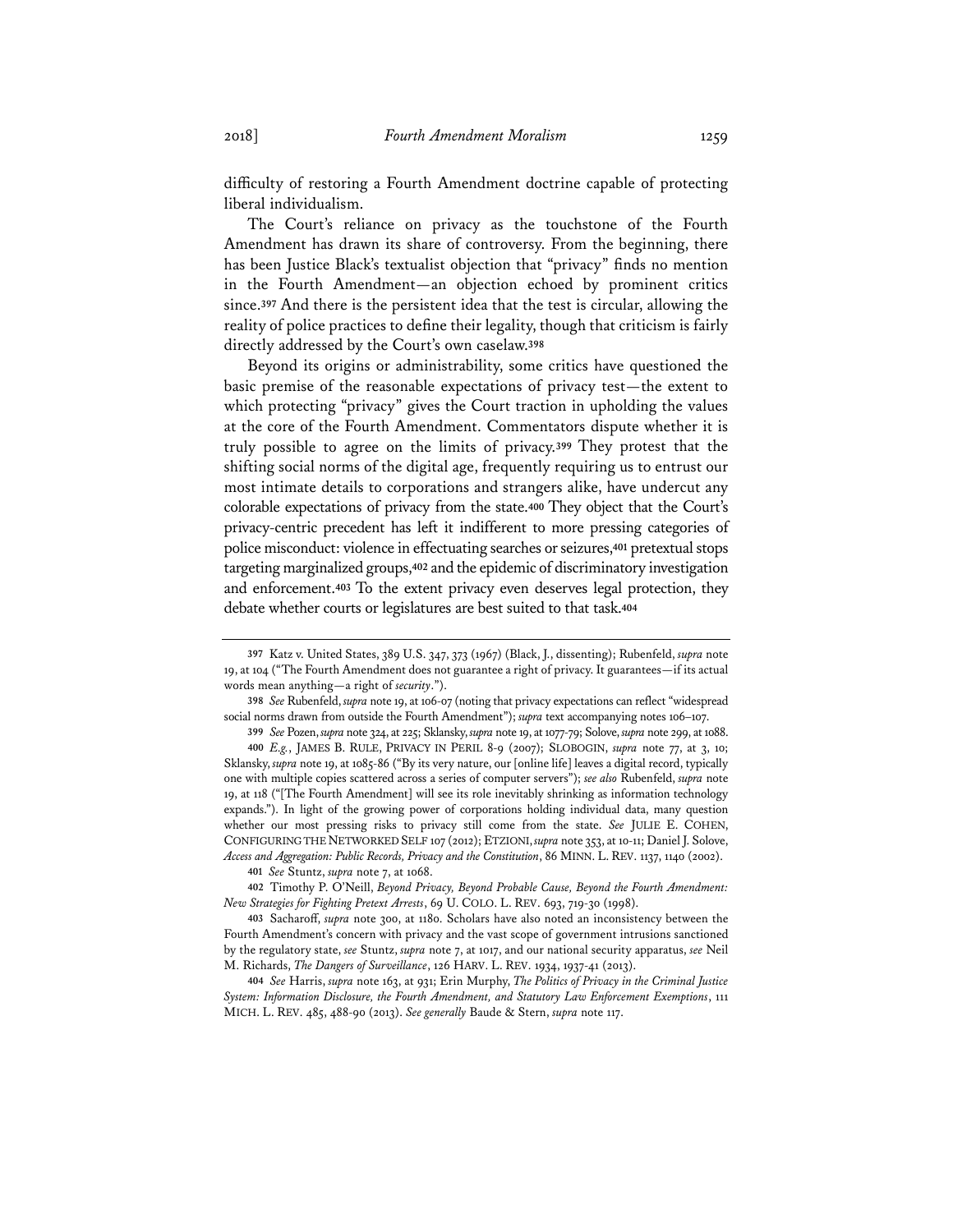In light of these shortcomings, many have suggested that the "reasonable expectations of privacy" framework is best retired in favor of a new alternative. Bill Stuntz famously urged courts to recalibrate the Fourth Amendment around the problem of police violence, focusing primarily on the threat of intimidation or coercion by the state.**<sup>405</sup>** Scott Sundby has proposed that Fourth Amendment rules reflect a principle of mutual trust between government and citizen: the presumption that individuals voluntarily behave in a lawful fashion.**<sup>406</sup>** These suggestions have their own drawbacks, whether in terms of their administrability**<sup>407</sup>** or their ability to rein in the full range of police misconduct—especially today, when many troubling state intrusions are accomplished without violence of any kind.**<sup>408</sup>** Accordingly, some commentators have sought a more generalizable principle, aimed especially at preserving Fourth Amendment protections in the digital age. Adopting different terminologies but a similar Millian philosophy, Jed Rubenfeld and David Sklansky have argued that the Fourth Amendment is best seen as protecting some site of personal autonomy: a right of "personal security"**<sup>409</sup>** or a "zone of refuge,"**<sup>410</sup>** where individuals can retreat from public scrutiny and indulge in uninhibited personal, intellectual, and creative growth. Protecting an intrinsic right to a life away from public scrutiny—and recalling the Fourth Amendment's origins as a safeguard of political dissent—these principles aim to provide a more resilient limitation against state intrusion in a world of shifting interpersonal norms.

The moralistic strain that has invaded the *Katz* framework over the past decades provides an additional reason to revisit the doctrine. The contrarian nature of the Court's privacy-based Fourth Amendment analysis, frequently departing from our publicly held understandings of privacy itself, reveals the extent to which the Court's privacy doctrine has failed on its own terms. As rights-restrictive cases like *Riley*, *Carter*, and *Jacobsen* suggest, the limitations of the Court's Fourth Amendment caselaw in the past decades do not simply reflect the Court's choice of privacy over more trenchant categories of analysis, or the increasingly vulnerable status of privacy norms in the digital age. They also reflect the paucity of the Court's underlying vision of privacy: its failure to theorize privacy consistently with our shared cultural understandings of that term, as a retreat from the pressures of communitarian judgment. This paucity goes beyond a disagreement over the

**<sup>405</sup>** *See* Stuntz, *supra* note 7.

**<sup>406</sup>** *See* Sundby, *supra* note 19.

**<sup>407</sup>** For instance, Sundby's suggestion that a government action would qualify as a search whenever it is "inconsistent with trusting the citizenry to behave in a lawful and responsible fashion," *id.* at 1791, would seem to encompass all investigative acts undertaken by the state, beyond perhaps spotting evidence in plain view.

**<sup>408</sup>** Published over twenty years ago, Stuntz's proposal—while certainly pinpointing a core category of police abuses—is essentially blind to the growing problems of government surveillance and data collection at the heart of many difficult Fourth Amendment questions today.

**<sup>409</sup>** Rubenfeld, *supra* note 19, at 128.

**<sup>410</sup>** Sklansky, *supra* note 19, at 1115-16.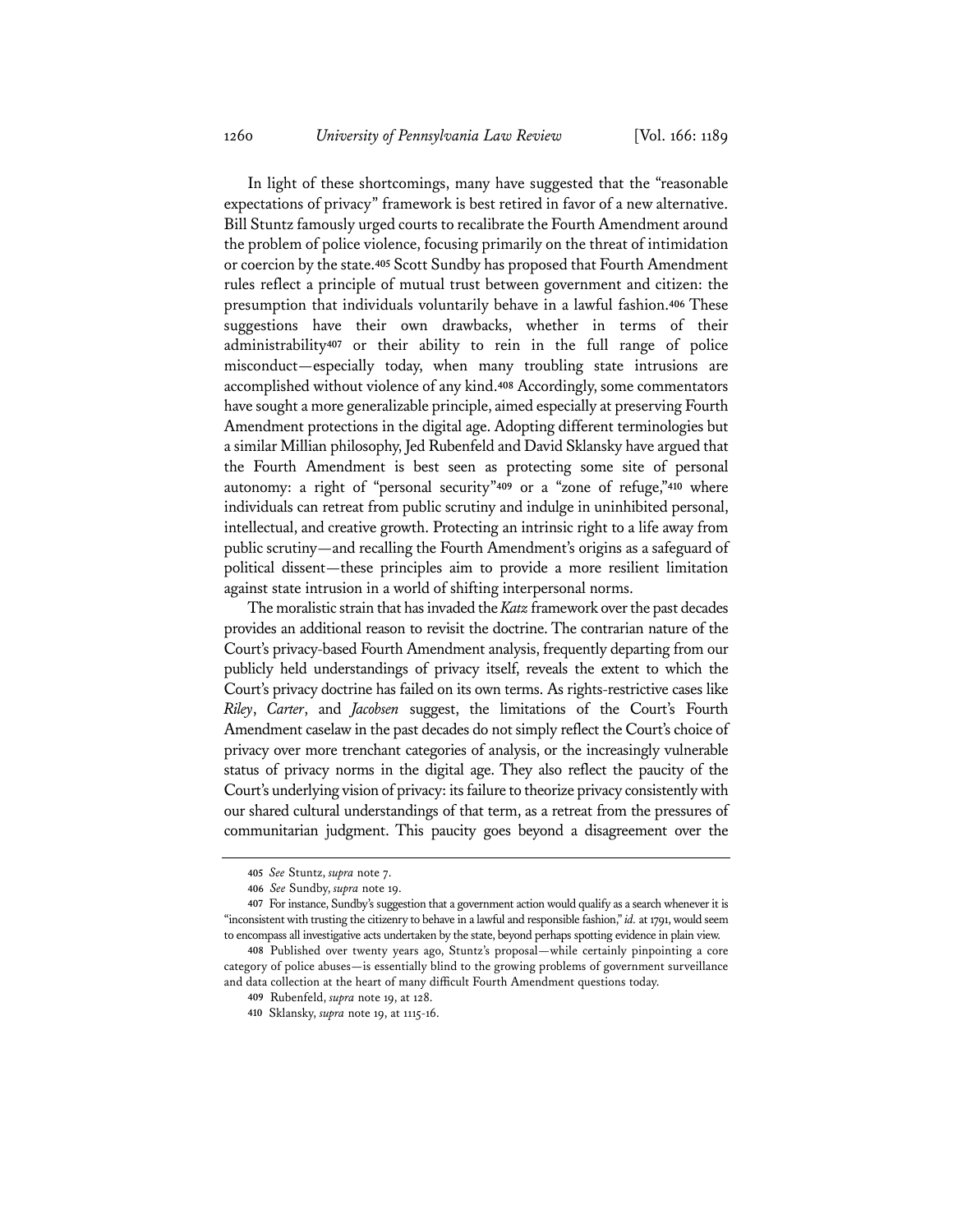proper definition of privacy—the Court's penchant for, say, emphasizing "informational" privacy over a more dignitarian approach. It reveals a basic blindness to the underlying value of privacy, informational or otherwise. And that paucity is not, despite the acute stresses of the digital age, a recent development, reflecting the Court's failure to update its privacy norms to our novel technological terrain. It is a longstanding feature of the Court's reasonable expectations of privacy jurisprudence. The weaknesses of the Court's privacy-based Fourth Amendment over the past decades, in short, are both broader and deeper than typically acknowledged—and they have often arisen despite, not because, of the Court's the choice of "privacy" as the touchstone of Fourth Amendment analysis.

If the Court's impoverished vision of Fourth Amendment privacy exacerbates the limitations of that conceptual framework, however, it also casts a shadow over the alternative principles proposed by commentators in recent years—especially those who hope to resurrect the Fourth Amendment as a safeguard of individuality and expressive freedom. Recognizing the contrarian vision of privacy at the heart of the Court's Fourth Amendment doctrine suggests that the Court's current departure from a liberal, rights-expansive jurisprudence is hardly inherent in the concept of privacy itself. Privacy, including informational privacy, is far from agnostic to the importance of moral autonomy, unorthodoxy, and retreat. If the Court in the past decades has sometimes seemed to compromise such values, protecting not the individual's right to break from social convention but only to indulge in conventionally valued acts, it is not because the Court has lacked a conceptual framework that embraces those principles. It is because the Court has simply not shown itself interested in protecting them.

There may thus be something optimistic in suggesting that the Court recenter its Fourth Amendment doctrine around a more intrinsically individualistic or autonomy-based framework, whether security, refuge, or anything else. If the Court has frequently failed to respect liberal values in allotting individual entitlements to privacy, it unclear why it would take a more expansive approach in protecting these latter principles—principles that are, as Sklansky notes, better envisioned as metonyms for than alternatives to privacy itself.**<sup>411</sup>** This is not to suggest that we should abandon all hope of reforming the Court's Fourth Amendment jurisprudence to embrace a more expansive view of private life. But it is to suggest that reform will entail a heavier lift, not only replacing Fourth Amendment privacy with a framework grounded in classically liberal values of self-definition and retreat, but also redressing the underlying moral commitments that have sometimes pushed the Court against those values.

**<sup>411</sup>** *See* Sklansky, *supra* note 19, at 1113. Notably, Rubenfeld himself imagines courts applying his security-based framework—ostensibly concerned with protecting the right of autonomy and self-definition—through overtly subjective judgments about which activities, in his view, make "personal life . . . imaginable." Rubenfeld, *supra* note 19, at 132.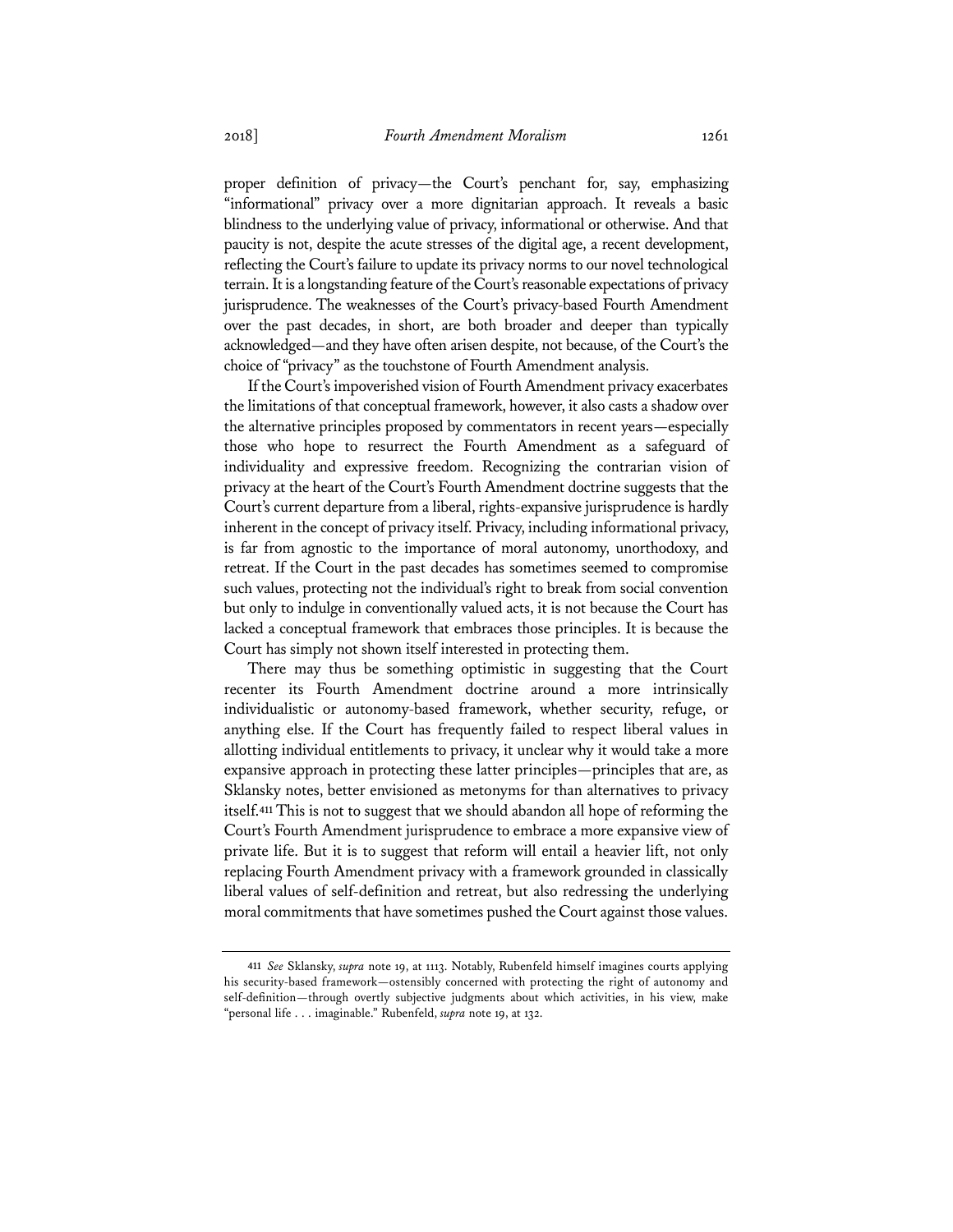These comments represent only some preliminary speculation for such a project, and this Article certainly cannot pretend to resolve the nuances of crafting such a framework. To some, the rise of Fourth Amendment moralism might support conceptual paradigms that exclude considerations of private life altogether—something analogous to Stuntz's emphasis on violence, with its focus on the inherent pathologies of police conduct.**<sup>412</sup>** To others, it may simply call for greater diligence in guarding the liberal heart of the Fourth Amendment, erecting a Fourth Amendment framework that is not only rhetorically suffused with liberal values of unorthodoxy and individualism, but that imbeds those values into the doctrinal inquiry itself.

Regardless, any attempts to retheorize the Fourth Amendment around the principles of unorthodoxy, self-definition, and retreat must take into account the Court's demonstrable resistance, over the past five decades, to vindicating these liberal values—even where we might most expect it do so, in a procedural provision ostensibly blind to an individual's conduct, that protects the "innocent and guilty alike." To the extent that we are ready to take up the larger project of rethinking the Fourth Amendment for an increasingly public age, the under-recognized moralism of the *Katz* reasonable expectations of privacy test identifies an additional consideration to bear in mind: the urgency, and difficulty, of adopting a framework that truly holds the Court accountable to classically liberal or individualist ideals.

## CONCLUSION: HAS THERE BEEN A RIGHT TO PRIVACY?

Typically seen as a procedural provision blind to a defendant's conduct in any case, the Fourth Amendment over the past five decades has in fact developed a deeply substantive dimension. Ever since the Court recentered Fourth Amendment protections around one's "reasonable expectation of privacy," it has consistently tied Fourth Amendment rights to its moral appraisal of the defendant's conduct at the time of the search. As in its substantive privacy jurisprudence under the Due Process Clause, the Court has afforded greater Fourth Amendment protections to individuals engaged in conventionally valued social activities, privileging domesticity and other "intimate" relationships over more individualistic or unorthodox pursuits. And in some cases, it has sanctioned an explicitly retrospective analysis of the actions for which Fourth Amendment privacy is claimed.

The Court's moralistic assessment of Fourth Amendment privacy rights is a vexing development, departing from the Fourth Amendment's text, clashing with its history and purposes, and obstructing its practical operation as a shield against unreasonable police tactics. And that development flies against prevailing understandings of privacy, as a necessary zone of refuge from the

**<sup>412</sup>** *Cf. supra* text accompanying note 406.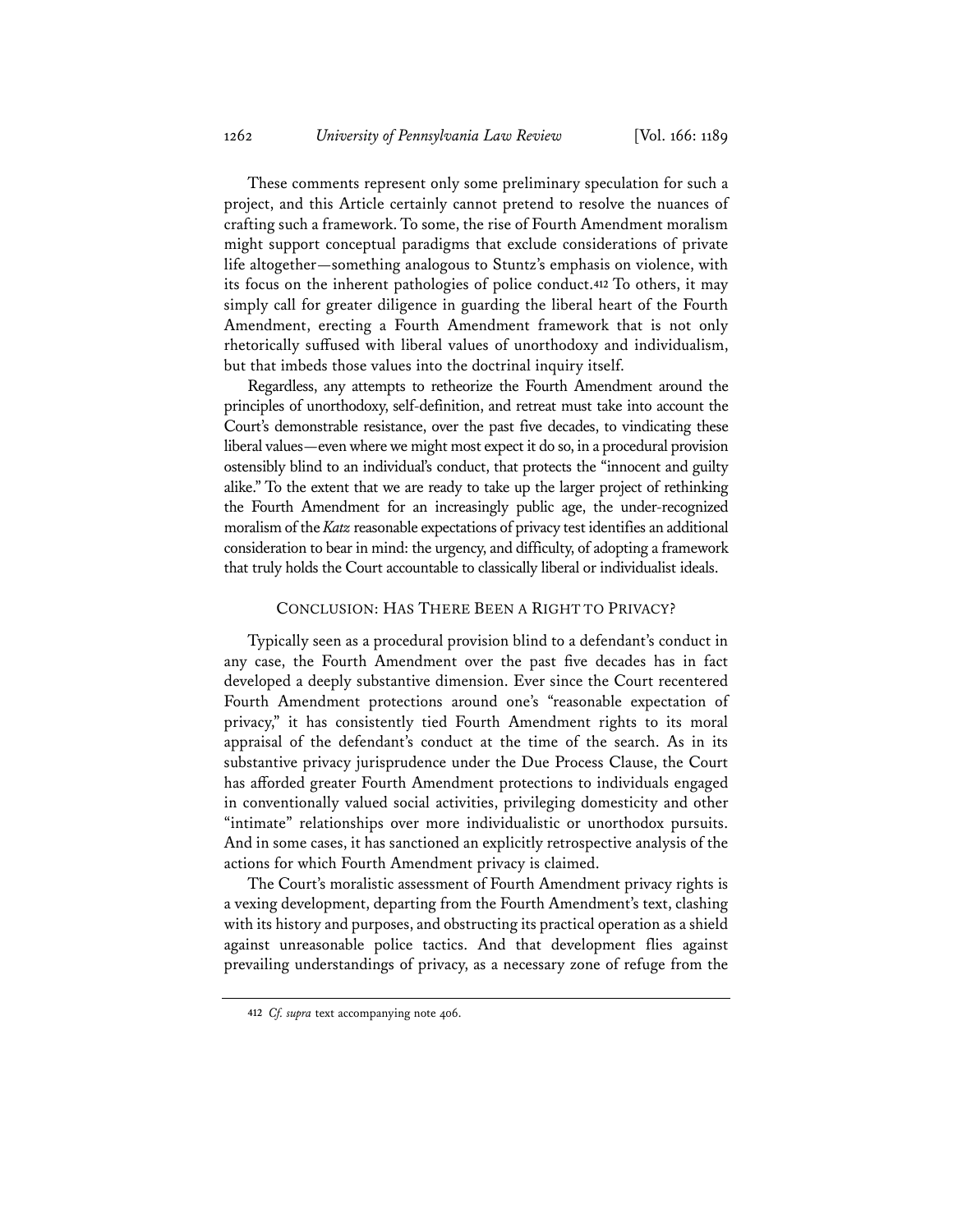pressures and expectations of mainstream society. Especially in the electronic age, as digital technologies vastly expand the police's ability to parse categories of personal data, the Court must take steps to cabin its moralistic privacy-based jurisprudence, restoring a richer view of the Fourth Amendment as protecting more individualist forms of intellectual, creative, and expressive autonomy.

Beyond the question of Fourth Amendment doctrine, the Court's moralistic assessment of reasonable expectations of privacy also invites us to consider a broader question—an adequate answer to which, once more, is beyond the scope of this Article. For more than simply highlighting the Fourth Amendment's underappreciated contiguities with the Due Process Clause, the rise of Fourth Amendment moralism demonstrates the sheer pervasiveness of the Court's moralistic vision of privacy, spilling past substantive due process and invading even a quintessentially procedural safeguard against the state.

Starting in the 1960s, the story goes, the Supreme Court infused multiple doctrinal frameworks with the rhetoric of "privacy"—a value defended in those same years as a retreat from the judgment, pressures, and expectations of society. Yet the Court's privacy doctrines have rarely worked to shield the individual against the weight of social judgment. To be sure, there is the species of First Amendment privacy recognized in *Stanley*, as well as the liberal strand of substantive due process embodied in *Roe* and *Eisenstadt*, which shield individuals' sexual desires or procreative decisions against the moral condemnation of the state. Most of the Court's privacy cases, however, have taken a far thinner view, recognizing and rewarding the Court's own views of desirable social arrangements. Thus, the right of domestic privacy does not protect an individual's autonomy in assembling her household, but only the established value of the family.**<sup>413</sup>** The sexual privacy emerging from *Griswold* and *Lawrence* does not defend an individual's preferred modes of sexual fulfillment, but only her right to pursue "enduring bonds."**<sup>414</sup>** And even the private zone protected by the Fourth Amendment—that last, procedural bastion of individual liberty—frequently privileges spaces housing "intimate" or otherwise "valuable" social customs. One may claim a legitimate expectation of privacy for meaningful social visits, but not for commercial exchanges; for domestic pursuits, but not the mixing of chemicals or the use of drugs; for "intimate" interpersonal activities, but not the cultivation of crops or personal hobbies.

This is a vision of privacy less as a shield from communitarian judgment than as the consequence of that judgment. The zone it demarcates may certainly be "private," in the sense that it is removed from direct scrutiny or interference

**<sup>413</sup>** *Compare* Village of Belle Terre v. Boraas, 416 U.S. 1, 7 (1974) (upholding an ordinance limiting the number of unrelated individuals who may live together in a home), *with* Moore v. City of East Cleveland, 431 U.S. 494, 505-06 (1977) (invalidating an ordinance limiting cohabitation by non-nuclear family members).

**<sup>414</sup>** *Compare* Bowers v. Hardwick, 478 U.S. 186, 189 (1986), *with* Lawrence v. Texas, 539 U.S. 558, 567 (2003).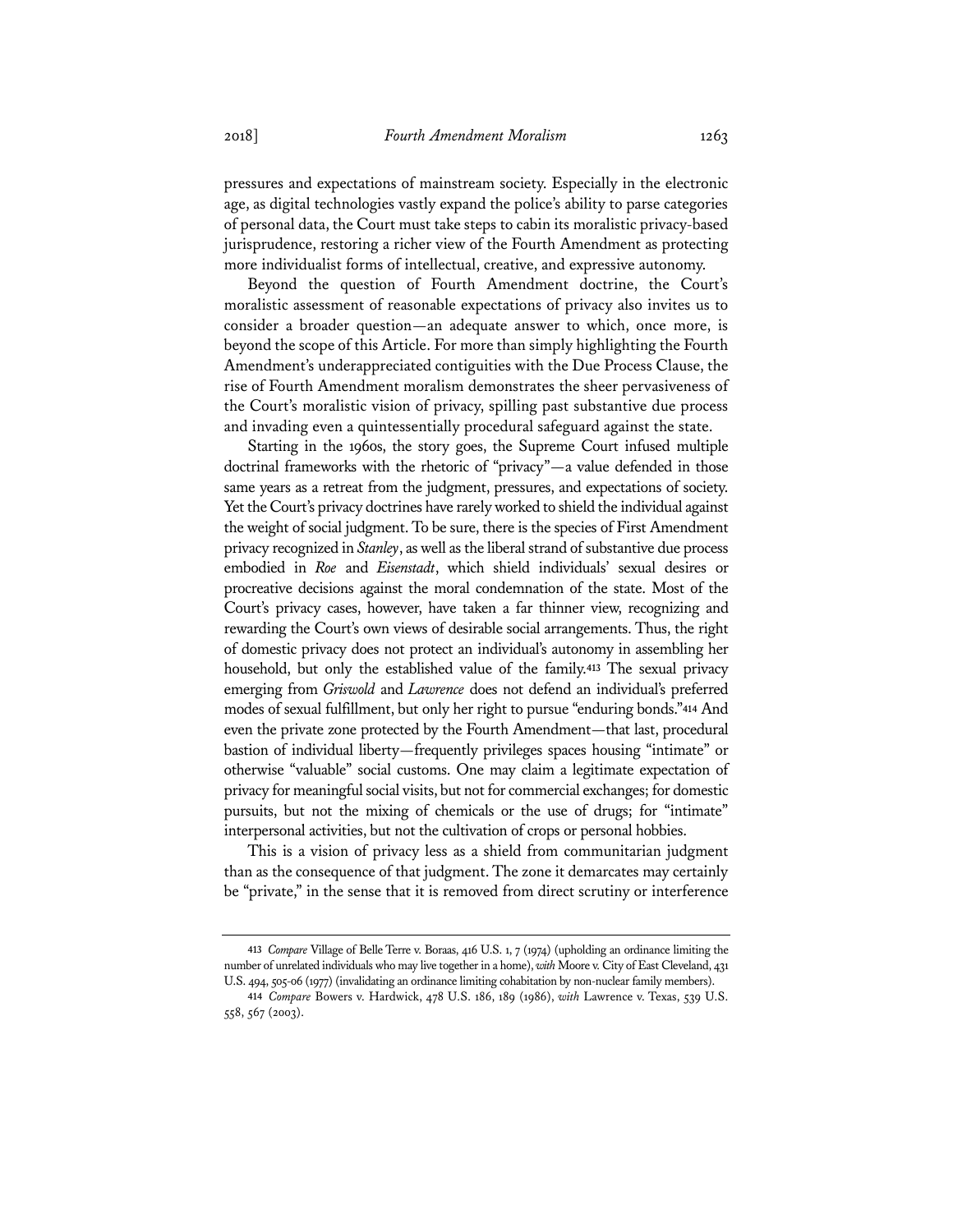by the state. But it has little to do with what most of us would see as the *value* of privacy. Certainly, it is far afield from the intellectual and spiritual autonomy Justice Brandeis extolled as "the right most valued by civilized men."**<sup>415</sup>**

Like the Court's moralistic analysis, the contemporary debate about the value of privacy extends far beyond the question of Fourth Amendment doctrine. Whether discussing the state's growing incursions on private data**<sup>416</sup>** or the proper trade-off between privacy and security,**<sup>417</sup>** corporations' duties of privacy to their consumers**<sup>418</sup>** or their duties to cooperate with law enforcement,**<sup>419</sup>** the use of personal data by advertisers,**<sup>420</sup>** protections for employees' private activities,**<sup>421</sup>** or the public's appetite for the disclosure of intimate personal details as a mode of entertainment,**<sup>422</sup>** we are surrounded by delicate and often difficult disputes about the proper boundaries between personal and public life.

As we continue to debate the extent to which our legal system can and should protect privacy—the extent, in essence, that we value privacy as a society—it might be troubling to recognize that our Constitution has never, truly, protected a right of privacy that we would recognize as such. Acknowledging the paucity of those protections might diminish our commitment to privacy, encouraging or justifying us in embracing privacy losses in exchange for other public interests. Or it might push to double our commitment to privacy as an axis of our democratic society—and to do a better job of protecting it going forward. If,

**419** *See, e.g.*, Justin Hurwitz, *Encryption Mod*, 30 HARV. J.L. & TECH. 355, 359 (2017); Susan Klein & Crystal Flinn, *Social Media Compliance Programs and the War Against Terrorism*, 8 HARV.NAT'L SECURITY J. 53, 56-57 (2017); *More Support for Justice Department than for Apple in Dispute over Unlocking iPhone*, PEW RES. CTR. (Feb. 22, 2016), http://www.people-press.org/2016/02/22/more-support-forjustice-department-than-for-apple-in-dispute-over-unlocking-iphone [https://perma.cc/799N-3JSL].

**420** *See, e.g.*, JOSEPH TUROW, THE AISLES HAVE EYES (2017); Rebecca Lipman, *Online Privacy and the Invisible Market for Our Data*, 120 PA. ST. L. REV. 777, 778-79 (2016).

**<sup>415</sup>** Olmstead v. United States, 277 U.S. 438, 478 (1928) (Brandeis, J., dissenting).

**<sup>416</sup>** *See, e.g.*, Richards, *supra* note 404, at 1936-41; Solove, *supra* note 299, at 1084; Peter P. Swire, *Proportionality for High-Tech Searches*, 6 OHIO ST. J. CRIM. L. 751, 759-60 (2009).

**<sup>417</sup>** *See, e.g.*, Lee Rainie & Shiva Maniam, *Americans Feel the Tensions Between Privacy and Security Concerns*, PEW RES. CTR. (Feb. 19, 2016), http://www.pewresearch.org/fact-tank/2016/02/19/americans-feelthe-tensions-between-privacy-and-security-concerns/ [https://perma.cc/653C-MTNX].

**<sup>418</sup>** *See, e.g.*, Jack M. Balkin, *Information Fiduciaries and the First Amendment*, 49 U.C. DAVIS L. REV. 1183, 1221 (2016); Eric W. Orts & Amy Sepinwall, *Privacy and Organizational Persons*, 99 MINN. L. REV. 2275, 2320-21 (2015).

**<sup>421</sup>** *See, e.g.*, Lothar Determann & Robert Sprague, *Intrusive Monitoring*, 26 BERKELEY TECH. L.J. 979, 981 (2011); Patricia Sánchez Abril et al., *Blurred Boundaries: Social Media Privacy and the Twenty-First-Century Employee*, 49 AM. BUS. L.J. 63, 95 (2012); Paul M. Secunda, *Privatizing Workplace Privacy*, 88 NOTRE DAME L. REV. 277, 278 (2012); *Discrimination Laws Regarding Off-Duty Conduct*, NAT'L CONF. ST. LEGISLATURES (Oct. 18. 2010), http://www.ncsl.org/documents/ employ/off-dutyconductdiscrimination.pdf [https://perma.cc/EE3Y-2HWW].

**<sup>422</sup>** *See, e.g.*, Todd Leopold, *Privacy? Forget It, We're All Celebrities Online Now*, CNN (Jun. 12, 2013), http://www.cnn.com/2013/06/12/tech/social-media/internet-privacy-divide [https://perma.cc/ R2PC-XB3R]; Emily Nussbaum, *Say Everything*, N.Y. MAG. (Feb. 12, 2007), http://nymag.com/ news/features/27341/ [https://perma.cc/2JDD-KVZX].